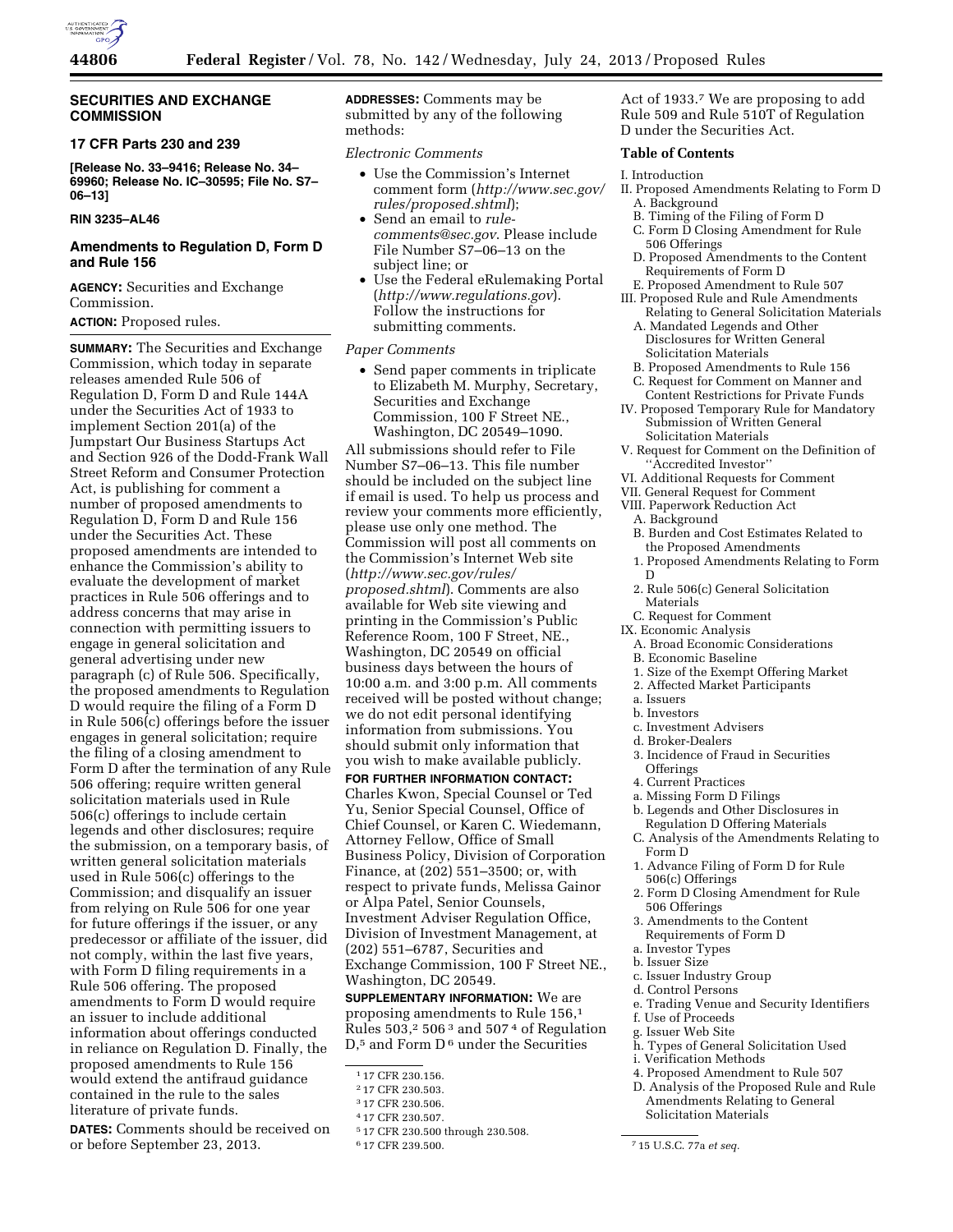- 1. Mandated Legends and Other Disclosures for Written General Solicitation Materials
- 2. Proposed Amendments to Rule 156 3. Requests for Comment on Manner and
- Content Restrictions for Private Funds E. Analysis of Temporary Rule Relating to Mandatory Submission of Written
- General Solicitation Materials F. Analysis of Potential Impacts on Efficiency, Competition and Capital
- Formation X. Small Business Regulatory Enforcement Fairness Act
- XI. Initial Regulatory Flexibility Analysis A. Reasons for, and Objectives of, the Proposed Action
	- B. Small Entities Subject to the Proposed Rule and Form Amendments
	- C. Projected Reporting, Recordkeeping and Other Compliance Requirements
	- D. Duplicative, Overlapping or Conflicting Federal Rules
	- E. Significant Alternatives
	- F. General Request for Comment
- XII. Statutory Authority and Text of Proposed Rule and Form Amendments

# **I. Introduction**

We are adopting today, in separate releases, amendments to Rule 506 of Regulation  $D^8$  and to Form  $D^9$  to implement Section 201(a)(1) of the Jumpstart Our Business Startups Act (the ''JOBS Act'') 10 and Section 926 of the Dodd-Frank Wall Street Reform and Consumer Protection Act (the ''Dodd-Frank Act'').11 Rule 506 was originally adopted as a non-exclusive safe harbor under Section 4(a)(2) of the Securities Act of 1933 (the ''Securities Act''), the statutory exemption from Securities Act registration for transactions by an issuer "not involving any public offering."<sup>12</sup>

10Public Law 112–106, sec. 201(a), 126 Stat. 306, 313 (Apr. 5, 2012). *See Eliminating the Prohibition Against General Solicitation and General Advertising in Rule 506 and Rule 144A Offerings,*  Release No. 33–9354 (Aug. 29, 2012) [77 FR 54464 (Sept. 5, 2012)] (''Rule 506(c) Proposing Release'').

11Public Law 111–203, sec. 926, 124 Stat. 1376, 1851 (July 21, 2010) (codified at 15 U.S.C. 77d note).

To implement Section 201(a)(1) of the JOBS Act, we are adding new paragraph (c) to Rule 506, which permits issuers to use general solicitation and general advertising (collectively, ''general solicitation'') when conducting an offering pursuant to this new paragraph, provided that all purchasers of the securities are accredited investors and the issuer takes reasonable steps to verify that such purchasers are accredited investors.13 We are also adding a new check box to Form D to require issuers to indicate that they are relying on Rule 506(c) for their offering.14 To implement Section 926 of the Dodd-Frank Act, we are adding new paragraph (d) to Rule 506, which disqualifies issuers and other market participants from relying on Rule 506 if ''felons and other 'bad actors' '' are participating in the offering.15 We are also amending the form of the signature block to Form D to include a certification whereby issuers claiming a Rule 506 exemption will confirm that the offering is not disqualified from reliance on Rule 506.

We anticipate that new Rule 506(c) will have a significant impact on Rule 506 offerings and on current capitalraising practices. Among other things, we anticipate that issuers using Rule 506(c) will be able to reach a greater number of potential investors than is currently the case in Rule 506 offerings, thereby increasing their access to sources of capital.16 As a result, accredited investors may be able to find and potentially invest in a larger and more diverse pool of investment opportunities, which could result in a more efficient allocation of capital by accredited investors. On the other hand,

14As discussed in Section II.A of this release, Form D is the notice of an offering of securities made without registration under the Securities Act in reliance on an exemption provided by Regulation D or Section 4(a)(5) of the Securities Act.

15 *Disqualification of Felons and Other ''Bad Actors'' from Rule 506 Offerings,* Release No. 33– 9414 (July 10, 2013).

16Currently, under Rule 506(b) [17 CFR 230.506(b)], an issuer may sell securities, without any limitation on the offering amount, to an unlimited number of ''accredited investors,'' as defined in Rule 501(a) of Regulation D, and to no more than 35 non-accredited investors who meet certain ''sophistication'' requirements. The availability of Rule 506(b) is subject to the terms and conditions of Rules 501 and 502 and is conditioned on the issuer, or any person acting on its behalf, not offering or selling securities through any form of ''general solicitation or general advertising.

we recognize the concerns raised by a number of commenters that a general solicitation for a Rule 506(c) offering would attract both accredited and nonaccredited investors and could result in an increase in fraudulent activity in the Rule 506 market, as well as an increase in unlawful sales of securities to nonaccredited investors.

Many comments submitted on the Rule 506(c) Proposing Release, including the comments submitted by the Investor Advisory Committee, urged the Commission to propose or adopt other amendments to Regulation D or to Form D<sup>17</sup> that they believed would be appropriate in connection with the adoption of the amendments to implement Section 201(a) of the JOBS Act.18 For example, several commenters suggested that we amend Regulation D to provide that the availability of the new Rule 506(c) exemption be conditioned on compliance with the

18*See, e.g.,* letters from Fund Democracy, Inc. (''Fund Democracy''); North American Securities Administrators Association, Inc. (''NASAA''); Consumer Federation of America (''Consumer Federation''); SEC Investor Advisory Committee (''Investor Advisory Committee''). The Investor Advisory Committee was established in April 2012 pursuant to Section 911 of the Dodd-Frank Act to advise the Commission on regulatory priorities, the regulation of securities products, trading strategies, fee structures, the effectiveness of disclosure, initiatives to protect investor interests and to promote investor confidence and the integrity of the securities marketplace. The Dodd-Frank Act authorizes the Investor Advisory Committee to submit findings and recommendations for review and consideration by the Commission.

On October 12, 2012, the Investor Advisory Committee unanimously approved and submitted recommendations to the Commission titled, *Recommendations of the Investor Advisory Committee Regarding SEC Rulemaking to Lift the Ban on General Solicitation and Advertising in Rule 506 Offerings: Efficiently Balancing Investor Protection, Capital Formation and Market Integrity.*  The recommendations are available at *http:// [www.sec.gov/s](http://www.sec.gov)potlight/investor-advisorycommittee-2012/iac-general-solicitationadvertising-recommendations.pdf*.

<sup>8</sup> 17 CFR 230.506. The Commission adopted Rule 506 and Regulation D in 1982 as a result of the Commission's evaluation of the impact of its rules on the ability of small businesses to raise capital. *See Revision of Certain Exemptions From Registration for Transactions Involving Limited Offers and Sales,* Release No. 33–6389 (Mar. 8, 1982) [47 FR 11251 (Mar. 16, 1982)]. Over the years, the Commission has revised various provisions of Regulation D in order to address, among other things, specific concerns relating to facilitating capital raising as well as abuses that have arisen under Regulation D. *See, e.g., Additional Small Business Initiatives,* Release No. 33–6996 (Apr. 28, 1993) [58 FR 26509 (May 4, 1993)] and *Revision of Rule 504 of Regulation D, the ''Seed Capital'' Exemption,* Release No. 33–7644 (Feb. 25, 1999) [64 FR 11090 (Mar. 8, 1999)].

<sup>9</sup> 17 CFR 239.500.

 $12\,15$  U.S.C. 77d(a)(2). As with the Section 4(a)(2) statutory exemption, Rule 506 is available only to the issuer of the securities and not to any affiliate of the issuer or to any other person for resales of the issuer's securities. *See* 17 CFR 230.500(d).

<sup>13</sup>*Eliminating the Prohibition Against General Solicitation and General Advertising in Rule 506 and Rule 144A Offerings,* Release No. 33–9415 (July 10, 2013) (''Rule 506(c) Adopting Release''). In addition to these requirements, under new Rule 506(c), all terms and conditions of Rule 501 and Rules 502(a) and 502(d) of Regulation D [17 CFR  $230.501$  and  $502(a)$  and  $(d)$ ] must be satisfied.

<sup>17</sup>To facilitate public input on JOBS Act rulemaking before the issuance of rule proposals, the Commission invited members of the public to make their views known on various JOBS Act initiatives in advance of any rulemaking by submitting comment letters to the Commission's Web site at *[http://www.sec.gov/spotlight/](http://www.sec.gov/spotlight/jobsactcomments.shtml) [jobsactcomments.shtml](http://www.sec.gov/spotlight/jobsactcomments.shtml)*. The comment letters relating to Section 201(a) of the JOBS Act submitted in response to this invitation are located at *[http://](http://www.sec.gov/comments/jobs-title-ii/jobs-title-ii.shtml)  [www.sec.gov/comments/jobs-title-ii/jobs-title](http://www.sec.gov/comments/jobs-title-ii/jobs-title-ii.shtml)[ii.shtml](http://www.sec.gov/comments/jobs-title-ii/jobs-title-ii.shtml)*. The comment letters submitted in response to the Rule 506(c) Proposing Release are located at *[http://www.sec.gov/comments/s7-07-12/](http://www.sec.gov/comments/s7-07-12/s70712.shtml) [s70712.shtml](http://www.sec.gov/comments/s7-07-12/s70712.shtml)*. Many commenters submitted comment letters both before and after the issuance of the Rule 506(c) Proposing Release. Our references to comment letters in this release that are not dated refer to the comment letters submitted in response to the Rule 506(c) Proposing Release. Dated comment letters refer to those submitted before the issuance of the Rule 506(c) Proposing Release or by commenters that submitted multiple letters.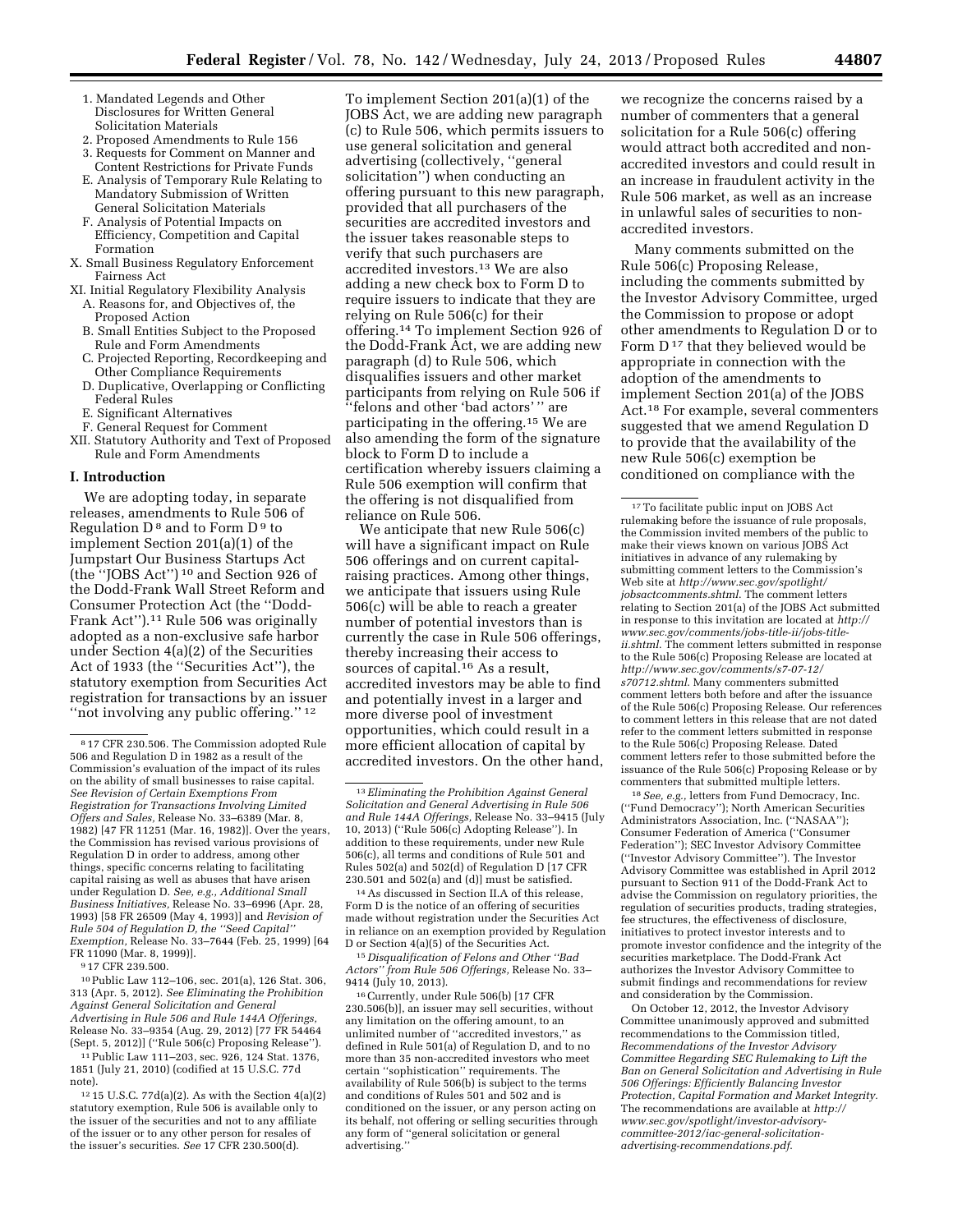Form D filing requirement,<sup>19</sup> require Form D to be filed in advance of any general solicitation 20 and add to the information requirements of Form D.21 In light of the fact that the financial thresholds in the definition of ''accredited investor'' that relate to natural persons have not been updated since their adoption in 1982,<sup>22</sup> some commenters recommended that the Commission also amend the definition of ''accredited investor'' as it relates to natural persons.23 Other commenters suggested that we propose rules governing the content and manner of general solicitations used in offerings conducted pursuant to the new Rule 506(c) exemption, particularly with respect to offerings by private funds.24

20*See, e.g.,* letters from Office of the Secretary of the Commonwealth of Massachusetts Securities Division (''Massachusetts Securities Division'') (July 2, 2012); NASAA; Securities Division, Nevada Secretary of State (''Nevada Securities Division''); Ohio Division of Securities; Securities Commissioner, State of South Carolina (''South Carolina Securities Commissioner''); State Corporation Commission, Division of Securities and Retail Franchising, Commonwealth of Virginia (''Virginia Division of Securities'').

21*See, e.g.,* letters from AARP; AFL–CIO and Americans for Financial Reform (''AFR''); Consumer Federation; Massachusetts Securities Division (July 2, 2012); NASAA.

22*See* Release No. 33–6389. For natural persons, Rule 501(a) defines an accredited investor as a person whose individual net worth, or joint net worth with that person's spouse, exceeds \$1 million, excluding the value of the person's primary residence (the ''net worth test'') or who had an individual income in excess of \$200,000 in each of the two most recent years, or joint income with that person's spouse in excess of \$300,000 in each of those years, and has a reasonable expectation of reaching the same income level in the current year (the ''income test'').

Although the Dodd-Frank Act did not change the amount of the \$1 million net worth test, it did change how that amount is to be calculated—by excluding the value of a person's primary residence. This change took effect upon the enactment of the Dodd-Frank Act, and in December 2011, we amended Rule 501 to incorporate this change into the definition of accredited investor. *See Net Worth Standard for Accredited Investors,* Release No. 33– 9287 (Dec. 21, 2011) [76 FR 81793 (Dec. 29, 2011)].

23*See, e.g.,* letters from AARP; Consumer Federation; Investment Company Institute (''ICI''); Investor Advisory Committee; Massachusetts Securities Division (July 2, 2012); Ohio Division of Securities (July 3, 2012). Several commenters noted that under the Commission's proposal in 2007 to partially lift the prohibition on general solicitation for offerings sold only to ''large accredited investors,'' such investors who were natural persons would have been required to have at least \$400,000 in annual income or \$2.5 million in investments. *See* letters from AFL–CIO and AFR; Fund Democracy; AARP. One commenter, however, opposed increasing the thresholds for accredited investor status. *See* letter from National Small Business Association (June 12, 2012).

24*See, e.g.,* letters from ICI; AFL–CIO and AFR; Consumer Federation; Investor Advisory Committee; Independent Directors Council (''IDC''); NASAA; Sens. Reed, Levin, Durbin, Harkin, Lautenberg, Franken and Akaka.

Several commenters also recommended that we require the filing or submission of general solicitation materials used pursuant to the new Rule 506(c) exemption, whether to the Financial Industry Regulatory Authority (''FINRA''),25 to an electronic ''drop box'' to be created by the Commission specifically to receive general solicitation materials<sup>26</sup> or as an exhibit to Form D.27

In light of these comments and the magnitude of the change that the elimination of the prohibition against general solicitation represents to the Rule 506 market, we are proposing today a number of amendments in conjunction with the adoption of new Rule 506(c). These amendments are intended to enhance the Commission's understanding of the Rule 506 market by improving compliance with Form D filing requirements, expanding the information requirements of Form D, primarily with respect to Rule 506 offerings, and requiring the submission, on a temporary basis, of written general solicitation materials used in Rule 506(c) offerings to the Commission. We believe that the elimination of the prohibition against general solicitation for Rule 506(c) offerings will have a significant impact on the Rule 506 market, including the types of issuers that raise capital using Rule 506, the investors who are solicited and ultimately purchase securities in the offerings, the intermediaries that participate in this market, the practices employed by issuers and intermediaries and the amount of capital that will be raised. To review and analyze these changes more effectively, and to facilitate the assessment of the effects of such changes on investor protection and capital formation, the Commission staff will need better tools to evaluate this changing market than are currently provided by the existing filing and information requirements of Form D. Further, we believe that the proposed changes to the filing and information requirements of Form D could assist the enforcement efforts of both federal and state regulators, which rely on Form D as an important source of information about the private offering market.

Specifically, with respect to Form D and to Regulation D as it relates to Form D, we are proposing to:

• Amend Rule 503 of Regulation D to require: (1) The filing of a Form D no later than 15 calendar days in advance of the first use of general solicitation in a Rule 506(c) offering; and (2) the filing of a closing Form D amendment within 30 calendar days after the termination of a Rule 506 offering;

• amend Form D to require additional information primarily in regard to offerings conducted in reliance on Rule 506; and

• amend Rule 507 of Regulation D to disqualify an issuer from relying on Rule 506 for one year for future offerings if the issuer, or any predecessor or affiliate 28 of the issuer, did not comply, within the last five years, with all of the Form D filing requirements in a Rule 506 offering.

In addition, in light of the ability of issuers to publicly advertise Rule 506(c) offerings, we are concerned that prospective investors may not be sufficiently informed as to whether they are qualified to participate in these offerings, the type of offerings being conducted and certain potential risks associated with such offerings. To address these concerns, we are proposing new Rule 509 of Regulation D, which would require issuers to include prescribed legends in any written communication that constitutes a general solicitation in any offering conducted in reliance on Rule 506(c) (''written general solicitation materials''). Private funds would also be required to include a legend disclosing that the securities being offered are not subject to the protections of the Investment Company Act of 1940 (''Investment Company Act'') and additional disclosures in written general solicitation materials that include performance data so that potential investors are aware that there are limitations on the usefulness of such data and provide context to understand the data presented.29 We are proposing to disqualify an issuer from relying on Rule 506 for future offerings if such

<sup>19</sup>*See, e.g.,* letters from Investor Advisory Committee; NASAA; AARP; Consumer Federation.

<sup>25</sup>*See* letters from AFL–CIO and AFR; BetterInvesting (recommending that ''the SEC require all public solicitation materials under Rule 506 to be independently reviewed for compliance (perhaps by an independent authority such as FINRA, which already reviews broker-dealer advertising) before or after the public solicitation'' (emphasis omitted)); ICI.

<sup>26</sup>*See* letters from Investor Advisory Committee; Consumer Federation.

<sup>27</sup>*See* letters from Massachusetts Securities Division (July 2, 2012); Ohio Division of Securities (July 3, 2012).

<sup>28</sup>An ''affiliate'' is defined in Rule 501(b) of Regulation D [17 CFR 230.501(b)] as a person that directly, or indirectly through one or more intermediaries, controls or is controlled by, or is under common control with, the person specified.

<sup>29</sup>A private fund is an issuer that would be an investment company, as defined in Section 3 of the Investment Company Act, but for the exclusion from the definition of ''investment company'' in Section 3(c)(1) or Section 3(c)(7) of that Act. We also refer in this release to ''pooled investment funds'' because that term is used in Form D. Issuers that rely on Section 3(c)(1) or 3(c)(7) of the Investment Company Act are a subset of pooled investment funds.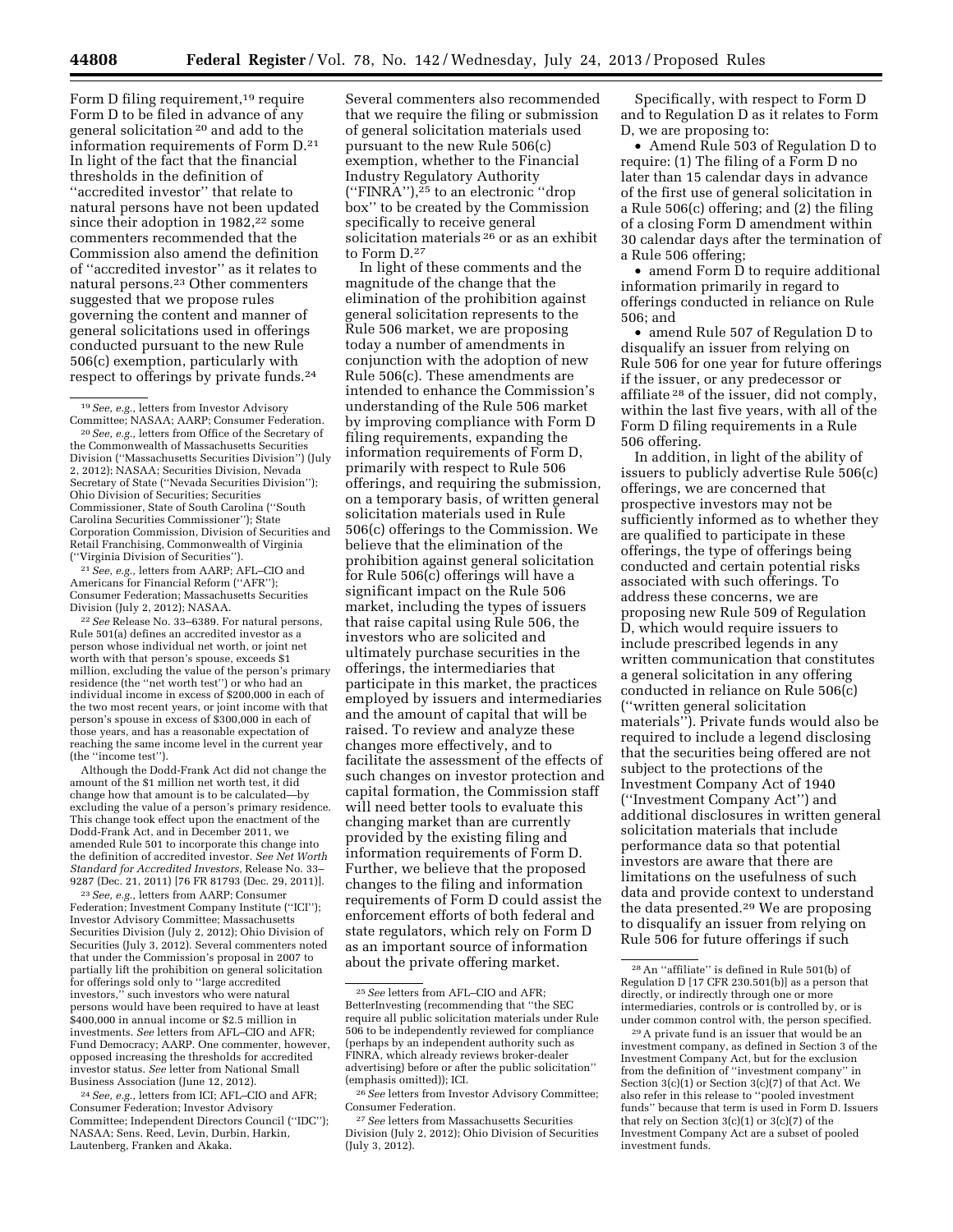issuer, or any predecessor or affiliate of the issuer, has been subject to any order, judgment or court decree enjoining such person for failure to comply with proposed Rule 509.

We are also proposing to amend Rule 156 under the Securities Act,30 which interprets the antifraud provisions of the federal securities laws in connection with sales literature used by investment companies, to apply to the sales literature of private funds because we believe it is important for private funds to consider the Commission's views on the applicability of the antifraud provisions to their sales literature. We are also soliciting comment on a recommendation made by commenters on the Rule 506(c) Proposing Release to mandate additional manner and content restrictions on written general solicitation materials used by private funds.

As the Commission will need to be aware of developments in the Rule 506 market after the effectiveness of Rule 506(c), we are proposing Rule 510T to require issuers, on a temporary basis, to submit any written general solicitation materials used in their Rule 506(c) offerings to the Commission no later than the date of the first use of these materials. Such materials would be required to be submitted through an intake page on the Commission's Web site. We are not proposing, at this time, that these materials would be available to the public; therefore, issuers would not file their written general solicitation materials through the Commission's EDGAR system. We are proposing to disqualify an issuer from relying on Rule 506 for future offerings if such issuer, or any predecessor or affiliate of the issuer, has been subject to any order, judgment or court decree enjoining such person for failure to comply with proposed Rule 510T.

We also appreciate the need to undertake a broader effort to review and analyze the market impact and developing market practices resulting from permitting general solicitation in connection with offerings relying on new Rule 506(c). Accordingly, we will evaluate the use of Rule 506(c) by issuers and market participants, and, in particular, the steps they take to verify that the purchasers of the offered securities are accredited investors. We have directed the Commission staff to execute a comprehensive work plan upon the effectiveness of Rule 506(c) to review and analyze the use of Rule 506(c) (the ''Rule 506(c) Work Plan''), which will involve a coordinated effort of staff from the Division of Corporation Finance, the Division of Economic and Risk Analysis (''DERA''), the Division of Investment Management, the Division of Trading and Markets, the Office of Compliance Inspections and Examinations (''OCIE'') and the Division of Enforcement. The Commission staff will, among other things:

• Evaluate the range of purchaser verification practices used by issuers and other participants in these offerings, including whether these verification practices are excluding or identifying non-accredited investors;

• evaluate whether the absence of the prohibition against general solicitation has been accompanied by an increase in sales to non-accredited investors;

• assess whether the availability of Rule 506(c) has facilitated new capital formation or has shifted capital formation from registered offerings and unregistered non-Rule 506(c) offerings to Rule 506(c) offerings;

• examine the information submitted or available to the Commission on Rule 506(c) offerings, including the information in Form D filings and the form and content of written general solicitation materials submitted to the Commission;

• monitor the market for Rule 506(c) offerings for increased incidence of fraud and develop risk characteristics regarding the types of issuers and market participants that conduct or participate in Rule 506(c) offerings and the types of investors targeted in these offerings to assist with this effort;

• incorporate an evaluation of the practices in Rule 506(c) offerings in the staff's examinations of registered brokerdealers and registered investment advisers; 31 and

• coordinate with state securities regulators on sharing information about Rule 506(c) offerings.

Implementation of the Rule 506(c) Work Plan will assist the Commission in evaluating the development of market practices in Rule 506(c) offerings. The amendments we propose today would, if adopted, support the Rule 506(c) Work Plan by enhancing the timeliness, quality and completeness of information on the issuers, investors and financial intermediaries that participate in the Rule 506 market and by requiring the submission of written general solicitation materials to the Commission. The proposed

amendments would also assist the Commission's efforts to protect investors and to evaluate the development of market practices in Rule 506(c) offerings and would support future Commission consideration of any additional changes related to Rule 506(c), consistent with the Commission's mission of protecting investors, maintaining fair, orderly, and efficient markets, and facilitating capital formation.

In addition, many commenters stated, and we agree, that the definition of accredited investor as it relates to natural persons should be reviewed and, if necessary or appropriate, amended. The Commission staff has begun a review of the definition of accredited investor as it relates to natural persons, including the need for any changes to this definition following the effectiveness of Rule 506(c). We further discuss the definition of accredited investor, and request comment on the definition, in Section V of this release.

# **II. Proposed Amendments Relating to Form D**

### *A. Background*

Form D is the notice of an offering of securities conducted without registration under the Securities Act in reliance on Rule 504, 505 or 506 of Regulation D.32 Under Rule 503 of Regulation D, an issuer offering or selling securities in reliance on Rule 504, 505 or 506 of Regulation D must file a notice of sales on Form D with the Commission for each new offering of securities no later than 15 calendar days after the first sale of securities in the offering.33 Form D is currently organized around 16 numbered items or categories of information. The information required to be provided in a Form D filing includes basic identifying information, such as the name of the issuer of the securities and the issuer's year and place of

<sup>30</sup> 17 CFR 230.156.

<sup>31</sup>OCIE currently examines multiple types of market participants that have involvement in private offerings, including registered brokerdealers that advise issuers on private placements and registered investment advisers that advise clients investing in private placements or advise private funds that offer fund interests pursuant to private offerings.

<sup>32</sup>Regulation D contains separate exemptions for limited offerings in Rules 504, 505 and 506. Rule 504 [17 CFR 230.504] exempts the offer and sale of up to \$1 million of securities in a 12-month period by issuers that are not subject to reporting requirements under the Securities Exchange Act of 1934 (the ''Exchange Act''). Rule 505 [17 CFR 230.505] exempts offerings by issuers of up to \$5 million of securities in a 12-month period. Form D also applies to offerings of securities without registration in reliance on the exemption contained in Section 4(a)(5) of the Securities Act [15 U.S.C. 77d(a)(5)].

<sup>33</sup>This 15-day time frame has remained unchanged since the adoption of Regulation D in 1982. In 2008, we revised Rule 503 to provide that when a Form D filing otherwise would be due on a weekend or holiday it will be deemed due on the next business day. *Electronic Filing and Revision of Form D,* Release No. 33–8891 (Feb. 6, 2008) [73 FR 10592 (Feb. 27, 2008)].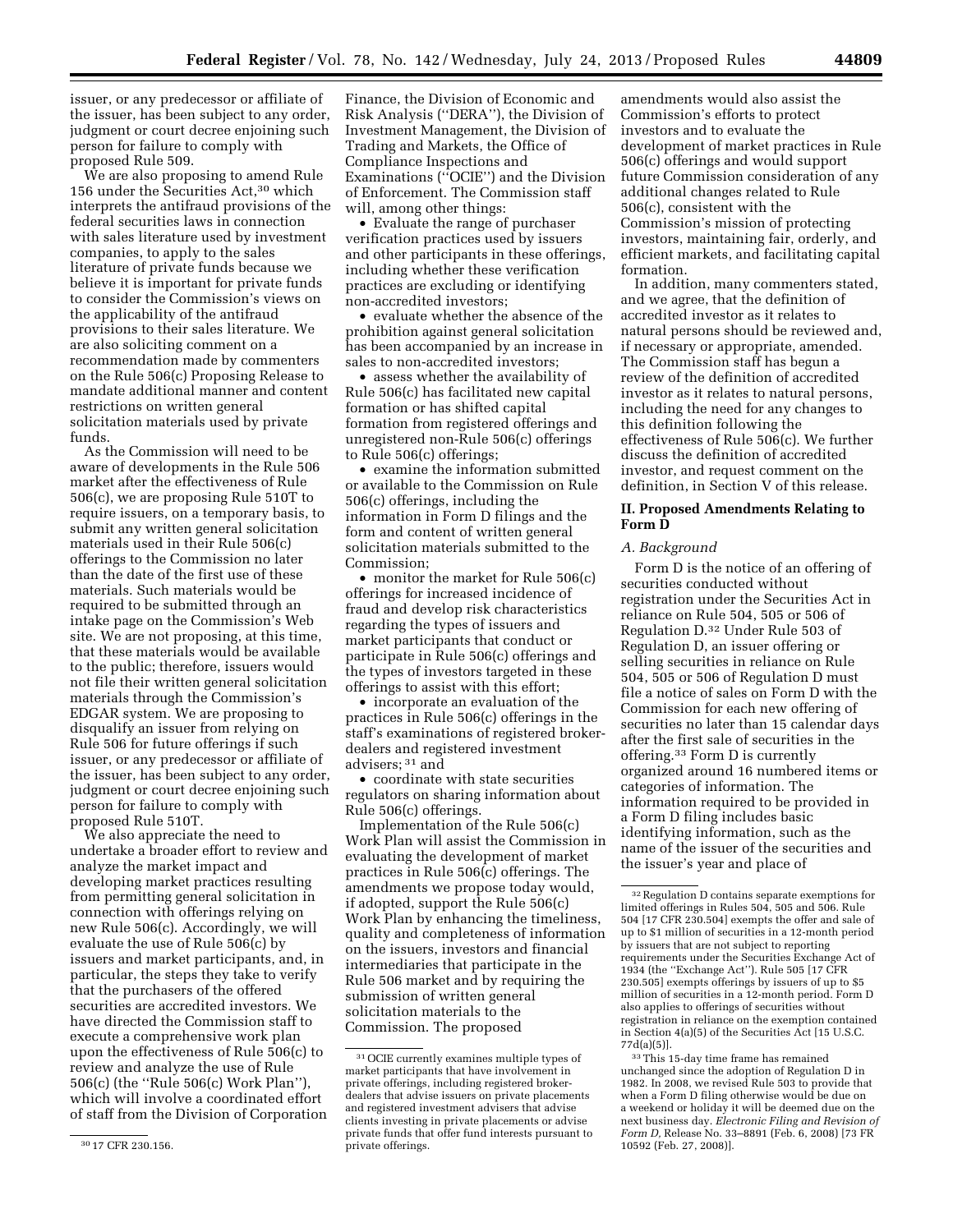incorporation or organization; information about related persons (executive officers, directors and promoters); the exemption or exemptions being claimed for the offering; and factual information about the offering, such as the duration of the offering, the type of securities offered and the total offering amount. Although the requirement to file a Form D pursuant to Rule 503 was a condition of Rules 504, 505 and 506 when all of these rules were originally adopted,<sup>34</sup> it is currently not a condition of those rules. Instead, under Rule 507 of Regulation D, an issuer will be disqualified from using Regulation D if it, or a predecessor or affiliate, is enjoined by a court for failure to comply with Rule 503.35 The Commission can waive any such disqualification upon a showing of good cause.<sup>36</sup>

At the time the Commission adopted Regulation D and Form D in 1982, the Form D filing requirements in Rule 503 were intended to serve an important data collection function, including, among other things, for the Commission's rulemaking efforts.37 Until 2008, however, issuers made Form D filings in paper format, making the extraction of information for large-scale

35*See* Release No. 33–6759 (''As proposed, the filing obligation under Rule 503 would continue but would no longer be a condition to the exemption. In order to provide an incentive for filing the Form D in a timely manner, the Commission is proposing new Rule 507, which would disqualify an issuer from the use of the Regulation D exemptions if it had been found to have violated Rule 503.''); Release No. 33–6825 (adopting Rule 507 as proposed).

<sup>36</sup>Rule 507(b) [17 CFR 230.507(b)].

37We stated in the proposing release for Regulation D:

An important purpose of the notice \* \* \* is to collect empirical data which will provide a basis for further action by the Commission either in terms of amending existing rules and regulations or proposing new ones. \* \* \* Further, the proposed Form will allow the Commission to elicit information necessary in assessing the effectiveness of Regulation D as a capital raising device for small businesses.

*Proposed Revision of Certain Exemptions from the Registration Provisions of the Securities Act of 1933 for Transactions Involving Limited Offers and Sales,* Release No. 33–6339 (Aug. 7, 1981) [46 FR 41791, 41799 (Aug. 18, 1981)].

statistical analysis problematic.<sup>38</sup> In 2008, we adopted rule and form amendments that mandated the electronic filing of Form D on the Commission's Electronic Data Gathering, Analysis and Retrieval (EDGAR) system in a structured format.39 As a result of these amendments, which were phased in from September 2008 to March 2009, Form D filings are now machinereadable, and the Commission, its staff, other securities regulators and the public at large now have a greater ability to analyze the Regulation D offering market through the information supplied in electronic Form D filings. In addition, the information in Form D filings has been useful for a number of other purposes, such as serving as a source of information for investors 40 and facilitating the enforcement of the federal securities laws and the enforcement efforts of state securities regulators and FINRA.41 For example, state securities regulators typically rely on Form D as their sole notice that a Rule 506 offering is being conducted because securities issued in Rule 506 offerings are ''covered securities'' under Section 18(b)(4)(D) of the Securities

39*See* Release No. 33–8891. At that time, we substantially revised Form D to simplify and restructure the form, eliminate outdated information requirements and update and supplement other information requirements. For example, we added requirements to provide revenue range information for the issuer, or net asset value range information in the case of pooled investment funds (subject to an option in both cases to decline to disclose); more specific information on the registration exemption claimed as well as information on any exclusion claimed from the definition of ''investment company'' under the Investment Company Act; information on the date of first sale in the offering; and information on whether the offering is expected to last over a year.

40 *Id.* (noting that the Commission's Web site ''advises potential investors in Regulation D offerings to check whether the company making the offering has filed a Form D notice and advises that '[i]f the company has not filed a Form D, this should alert you that the company might not be in compliance with the federal securities laws' '').

41 *Id.* (stating that ''[t]he staffs of state securities regulators and [FINRA] also use Form D information to enforce securities laws and the rules of securities self-regulatory organizations'').

Act 42 and therefore are exempt from state blue sky registration requirements.

We understand that some issuers are not making a Form D filing for Rule 506 offerings because the filing of Form D is not a condition of Rule 506. In addition, we are limited in our ability to gather information about Rule 506 offerings at the commencement of these offerings because Form D currently is not required to be filed until 15 calendar days after the first sale of securities in the offerings; and the absence of a closing filing requirement means that the Commission does not have a complete picture of Rule 506 offerings, such as the total amount of capital actually raised in these offerings. Other than the newly adopted requirement for issuers to indicate in Form D whether they are relying on Rule 506(c), Form D does not require information specific to Rule 506(c) offerings, such as information about the issuer's plans to engage in general solicitation, any practices used to satisfy the verification requirement in Rule 506(c) and the types of investors participating in Rule 506(c) offerings.

Accordingly, we are proposing a number of amendments to Regulation D and Form D. These amendments would require the advance filing of Form D for Rule 506(c) offerings, require the filing of an amendment to Form D after termination of a Rule 506 offering, expand the information requirements in Form D for offerings conducted under Rule 506 and disqualify issuers from using Rule 506 for future offerings until one year has elapsed after the required Form D filings are made if they, or their predecessors or affiliates, failed to comply, within the past five years, with the Form D filing requirements for a Rule 506 offering.

### *B. Timing of the Filing of Form D*

We are proposing to amend Rule 503 to require issuers that intend to engage in general solicitation for a Rule 506(c) offering to file an initial Form D in advance of conducting any general solicitation activities. Currently, Rule 503 requires an issuer to file a Form D not later than 15 calendar days after the first sale of securities in a Regulation D offering. Under the proposed amendment, if an issuer has not otherwise filed a Form D for a Rule

<sup>34</sup> In 1988, the Commission proposed to eliminate the requirement to file a Form D as a condition to the availability of the Regulation D exemptions, noting that ''[c]ommenters have frequently criticized'' this condition. *Regulation D,* Release No. 33–6759 (Mar. 3, 1988) [53 FR 7870 (Mar. 10, 1988)]; *Regulation D,* Release No. 33–6812 (Dec. 20, 1988) [54 FR 309 (Jan. 5, 1989)] (reproposing the elimination of Rule 503 as a condition of the Regulation D exemptions after commenters expressed concern over the effect of the proposals on enforcement efforts and potential impairment of private rights of action). In 1989, the Commission removed the filing of Form D as a condition to the Regulation D exemptions. *Regulation D,* Release No. 33–6825 (Mar. 15, 1989) [54 FR 11369 (Mar. 20, 1989)].

<sup>38</sup> In 1996, we proposed to eliminate the Form D filing requirement entirely and replace it with an issuer obligation to complete a Form D and retain it for a period of time. *Phase Two Recommendations of Task Force on Disclosure Simplification,* Release No. 33–7301 (May 31, 1996) [61 FR 30405 (June 14, 1996)]. After reviewing comments on the proposal, we decided to retain the requirement because the information collected in Form D filings was still useful to us ''in conducting economic and other analyses of the private placement market.'' *Phase Two Recommendations of Task Force on Disclosure Simplification,* Release No. 33–7431 (July 18, 1997) [62 FR 39755, 39756 (July 24, 1997)].

<sup>42</sup> 15 U.S.C. 77r(b)(4)(D). Although Securities Act Section 18 preempts state registration and review of offerings of ''covered securities,'' the states have investigated and brought a number of enforcement actions alleging fraud and deceit in Rule 506 offerings. *See, e.g.,* letter from NASAA (stating that, in 2011, ''state regulators took more than 200 enforcement actions related specifically to Rule 506 offerings'').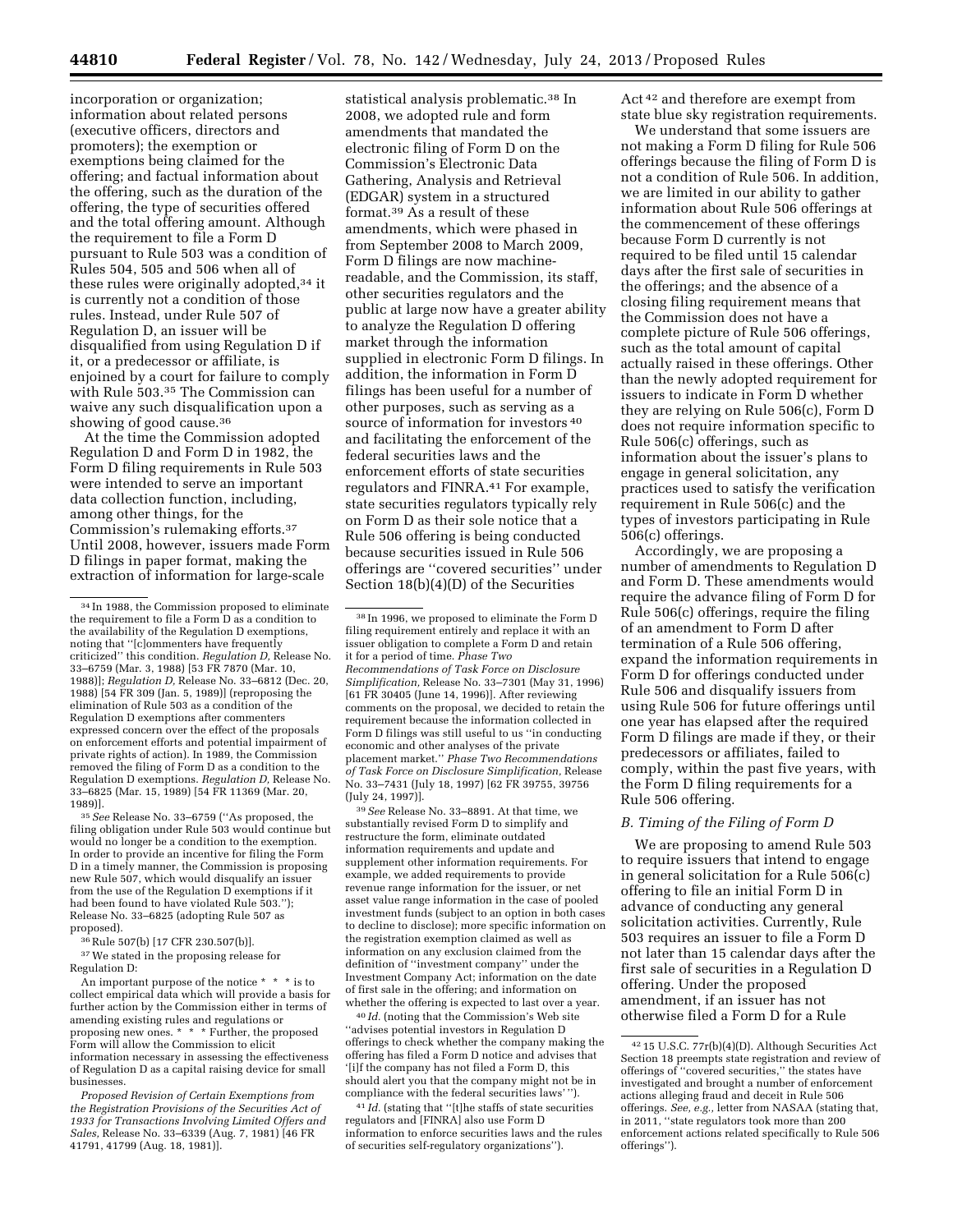506(c) offering, it would be required, at least 15 calendar days before commencing general solicitation for the offering, to file an initial Form D that includes the information required by the following items of Form D (the

''Advance Form D''):

• Item 1. Basic identifying

information on the issuer;

• Item 2. Information on the issuer's principal place of business and contact information;

• Item 3. Information on related persons;

• Item 4. Information on the issuer's industry group;

• Item 6. Identification of the exemption or exemptions being claimed for the offering;

• Item 7. Indication of whether the filing is a new filing or an amendment;

• Item 9. Information on the type(s) of security to be offered;  $43$ 

• Item 10. Indication of whether the offering is related to a business combination;

• Item 12. Information on persons

receiving sales compensation; 44 and • Item 16. Information on the use of proceeds from the offering.

After the filing of an Advance Form D, the issuer would be required to file an amendment providing the remaining information required by Form D within 15 calendar days after the date of first sale of securities in the offering, as is currently required by Rule 503.45

A number of commenters on the Rule 506(c) Proposing Release, including numerous state securities regulators and several investor organizations, suggested that the Commission require Form D to be filed in advance of any general solicitation in Rule 506(c) offerings.46

45An issuer that has already filed a Form D containing complete information with respect to a Rule 506(c) offering would not be required to file an Advance Form D. This could occur, for example, when the use of general solicitation begins after the offering is underway and the first sale of securities has occurred for which a Form D has been filed more than 15 calendar days before the commencement of general solicitation in the offering.

46*See, e.g.,* letters from AARP; AFL–CIO and AFR; Consumer Federation; Commissioner of Securities, State of Hawaii (''Hawaii Commissioner of Securities''); Indiana Securities Division; Massachusetts Securities Division (July 2, 2012) (noting that an advance filing requirement for Form D ''will notify federal and state regulators that these offerings are in the marketplace, and they will give potential investors an opportunity to obtain basic information about the issuer and the offering''); Commissioner of Securities, State of Missouri

Some of these commenters stated that the advance filing of Form D would enable state securities regulators and investors, after seeing an advertisement or other notice for an offering, to more easily determine whether an issuer is at least attempting to comply with Rule 506(c).47 One commenter noted that state securities regulators routinely review Form D filings to ensure that the offerings actually qualify for an exemption under Rule 506 and to look for ''red flags'' that may indicate that an offering may be fraudulent.48 Other commenters stated that, with the advance filing of Form D, state securities regulators would be in a better position to ensure that no bad actors are participating in a Rule 506 offering 49 and to answer questions from investors who contact them after seeing an advertised offering.50

On the other hand, one commenter stated that the current 15-calendar day time frame to file a Form D following a sale provides a reasonable period for an issuer to prepare and submit the form while providing appropriate notice to regulators of a new Regulation D offering.51 This commenter also argued that an issuer may not be certain of whether it will rely on Rule 506(b) or Rule 506(c) ahead of time.52

We appreciate these recommendations and recognize the concerns as well. We believe that requiring issuers to file an Advance Form D would assist the Commission's efforts to evaluate the use of Rule 506(c).

The Investor Advisory Committee recommended that the Commission require issuers to file either a new ''Form GS'' or a revised version of Form D as a precondition for relying on Rule 506(c). *See* letter from Investor Advisory Committee.

47*See, e.g.,* letters from NASAA; Missouri Commissioner of Securities; Nevada Securities Division.

48*See* letter from NASAA. *See also* letter from Missouri Commissioner of Securities (stating that ''filing the Form D better equips the state securities regulators to ensure compliance with Federal and state securities laws'').

49*See* letter from Ohio Division of Securities (July 3, 2012).

50*See, e.g.,* letters from Missouri Commissioner of Securities; NASAA.

51*See* letter from Managed Funds Association (''MFA'') (Mar. 22, 2013).

52*See* letter from MFA (Sept. 28, 2012).

Although the Commission does not anticipate that its staff will review each Advance Form D filing as it is being made, the Advance Form D would be useful to the Commission and the Commission staff, as it would enhance the information available to the Commission to analyze offerings initiated under Rule 506(c), including issuers that initiated Rule 506(c) offerings but were unsuccessful in selling any securities through these offerings or chose alternative forms of raising capital. Currently, Form D is required to be filed only after the first sale of securities, which means that issuers that offered securities, but did not complete a sale, are not required to file a Form D, thereby limiting the Commission's ability to determine which issuers are facing challenges raising capital under Rule 506(c) and whether further steps by the Commission are needed to facilitate issuers' ability to raise capital under Rule 506(c). We also understand that the Advance Form D would be useful to state securities regulators and to investors in gathering timely information about Rule 506(c) offerings and the use of Rule 506(c).

We appreciate the sensitivity that some issuers may have regarding the disclosure of detailed information about a contemplated offering before the issuer has made a final decision to raise capital in a Rule 506(c) offering or before the first sale of securities has occurred. For this reason, we propose that the Advance Form D for Rule 506(c) offerings require only the information set forth above, with a requirement to file an amendment to the Form D that includes the remainder of the information required by Form D (including information regarding the terms of the offering that may not have been known at the time of the filing of the Advance Form D and therefore omitted from the Advance Form D, such as those called for by Item 9 and Item 12 of Form D) following the completion of a sale of securities in a Rule 506(c) offering on the timetable currently required under Rule 503. An issuer that wishes to provide all of the information required by Form D in the Advance Form D may do so, obviating the need to file an additional amendment unless otherwise required under Rule 503. An issuer could also file an Advance Form D without contemplating a specific offering, in order to have the flexibility to conduct an offering using general solicitation. We believe that this approach would allow the Commission to gather the information that it needs through Advance Form D filings

<sup>43</sup>An issuer would be required to include the information required by Item 9 only to the extent that the information is known at the time of filing the Advance Form D.

<sup>44</sup>An issuer would be required to include the information required by Item 12 only to the extent that the information is known at the time of filing the Advance Form D.

<sup>(&#</sup>x27;'Missouri Commissioner of Securities''); Commissioner of Securities and Insurance, State of Montana (''Montana Commissioner of Securities''); NASAA (noting that without an advance filing requirement for Form D and a filing requirement that is a condition of the exemption, ''[a]n investigator who sees an advertised offering will have no simple way of knowing whether the issuer is engaged in a compliant Rule 506 offering or is merely advertising an unregistered, non-exempt public offering''); Fund Democracy, Consumer Action, Consumer Federation, AFL–CIO and AFR (May 24, 2012); Nevada Securities Division; Ohio Division of Securities; South Carolina Securities Commissioner; Virginia Division of Securities.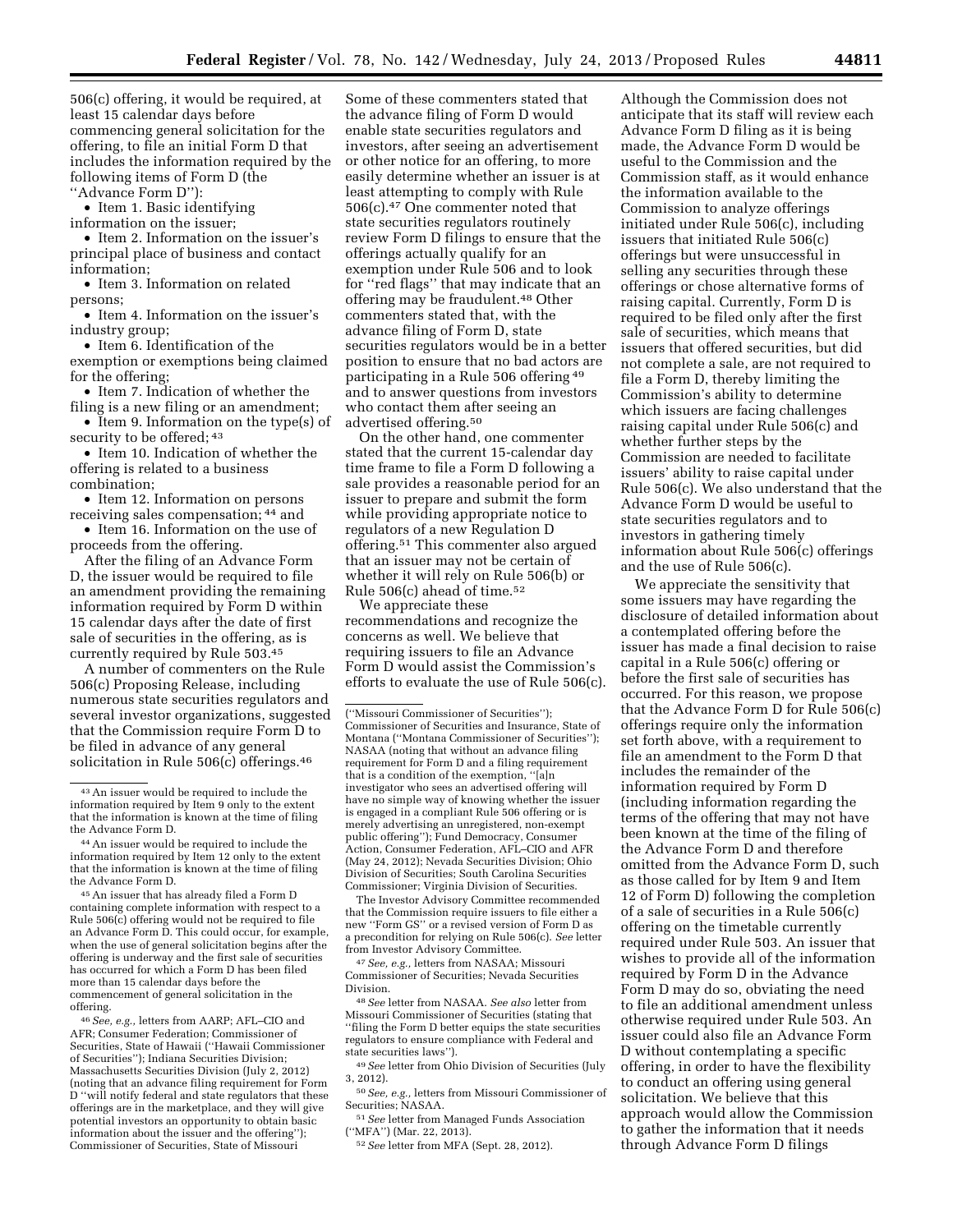without unnecessarily burdening issuers or requiring issuers to disclose specific information about capital-raising plans before these plans have been determined.

### Request for Comment

1. We are proposing that issuers file an Advance Form D no later than 15 calendar days before the commencement of general solicitation in a Rule 506(c) offering. Is such an advance filing useful and appropriate for an effective analysis of the Rule 506(c) market? Should the 15-calendar day period be increased or decreased? Why or why not? Should the filing deadline be tied to the commencement of general solicitation or the commencement of the offering, whether or not general solicitation is used?

2. What should the consequences be for failing to timely file an Advance Form D for a Rule 506(c) offering? Should the filing of the Advance Form D be a condition to Rule 506(c) so that failure to file results in the immediate loss of Rule 506(c) as an exemption from Securities Act registration for the offering at issue?

3. We are proposing to require the filing of an Advance Form D no later than 15 calendar days before the first use of general solicitation in a Rule 506(c) offering. We recognize, however, the possibility that a communication could be inadvertently disseminated beyond the intended audience without the issuer's knowledge or authorization. What should be the consequences for the issuer under such circumstances? Should there be a different filing deadline for the Advance Form D when there is an inadvertent general solicitation? For example, under Rule  $100(a)(2)$  of Regulation FD,<sup>53</sup> the information in a non-intentional selective disclosure must be publicly disclosed ''promptly'' after the issuer knows (or is reckless in not knowing) that the information selectively disclosed was both material and nonpublic. Should a similar filing deadline be considered for an inadvertent general solicitation?

4. Should issuers be permitted to file an Advance Form D even if no specific offering is contemplated? Why or why not? How would this impact the usefulness of the Advance Form D data? We have identified certain information that we believe should be included in the Advance Form D. Is the information proposed for the Advance Form D the appropriate information to be provided at that point of the offering? Is there other information that issuers should

provide in the Advance Form D? Would it be more difficult for issuers to provide certain information in an Advance Form D? If so, which information?

5. We are proposing that an issuer have the option of either filing an Advance Form D for Rule 506(c) offerings to provide certain information required by Form D, with the complete Form D information provided in a subsequent amendment to Form D filed no later than 15 calendar days after the first sale of securities, or providing all of the required Form D information in the Advance Form D, if known at that point in the offering. Should issuers be provided this option? Or should issuers be limited to providing certain specified information in the Advance Form D and required to file a subsequent amendment, after the first sale of securities, to provide the remainder of the information required by Form D? Would allowing issuers to have the option of providing all of the information required by Form D no later than 15 calendar days before they commence general solicitation (as compared to the current requirement of no later than 15 calendar days after the first sale of securities) affect the quality or usefulness of the Form D information for purposes of the Commission's efforts to analyze the Rule 506 market? For example, what is the likelihood that issuers will be in a position to provide all of the information required by Form D no later than 15 calendar days before the commencement of general solicitation?

6. What would be the benefits of requiring the Advance Form D for Rule 506(c) offerings? What would be the costs to issuers, market participants and other parties? Would the requirement to file an Advance Form D deter issuers from conducting Rule 506(c) offerings? Would the requirement to file an Advance Form D have differing or unique effects on certain types of issuers, such as Exchange Act reporting companies, non-reporting companies, foreign companies or private funds?

7. Would potential investors or other market participants review Advance Form D filings on a real-time basis? If so, how would they use the information in the filings? How would state securities regulators use the Advance Form D filings?

8. Are there situations in which an Advance Form D filing should not be required? If so, what are these situations?

9. Should an Advance Form D filing be required before or at the commencement of all offerings under Rule 506, or all offerings under Regulation D? If not, why?

10. Are any other rule amendments necessary if the Commission were to require the advance filing of Form D for Rule 506(c) offerings, as proposed?

# *C. Form D Closing Amendment for Rule 506 Offerings*

We are also proposing to amend Rule 503 to require the filing of a final amendment to Form D within 30 calendar days after the termination of any offering conducted in reliance on Rule 506. Regulation D does not currently contain a requirement to file a final amendment to Form D. When Regulation D was originally adopted, issuers were required to amend the Form D filing every six months during the course of an ongoing offering and were required to make a final Form D filing within 30 days of the final sale of securities in the offering.<sup>54</sup> In 1986, we eliminated these requirements, anticipating that removing the final Form D filing requirement would have negligible consequences for investors and would result in some savings for both issuers and the Commission.55

A number of commenters on the Rule 506(c) Proposing Release suggested that the Commission reinstate a closing Form D filing requirement to enhance the flow of information to the Commission, other regulators and investors, and to improve the ability of the Commission and others to track the use of Rule 506.56 For example, one commenter stated that the ''information provided in a closing amendment will be invaluable to the Commission and states in determining the extent to which issuers are making exempt public offerings.'' 57

In order to gather more complete information about the size and characteristics of the Rule 506 offering market, we believe that it would be appropriate to propose requiring the filing of a closing amendment for offerings conducted in reliance on Rule 506. The proposed requirement would be in addition to the existing provisions of Rule 503 that require the filing of an amendment to Form D to correct a material mistake of fact or error in a previously filed Form D, to reflect a change in information provided in a

<sup>53</sup> 17 CFR 243.100(a)(2).

<sup>54</sup>*See* Release No. 33–6389.

<sup>55</sup>We noted at the time that ''[t]he information contained in the original notification has proved sufficient for the Commission's enforcement surveillance for compliance with the requirements of Regulation D.'' *Form D and Regulation D,* Release No. 33–6663 (Oct. 2, 1986) [51 FR 36385, 36386 (Oct. 10, 1986)].

<sup>56</sup>*See* letters from NASAA; Ohio Division of Securities (July 3, 2012); Massachusetts Securities Division (July 2, 2012).

<sup>57</sup>Letter from Ohio Division of Securities (July 3, 2012).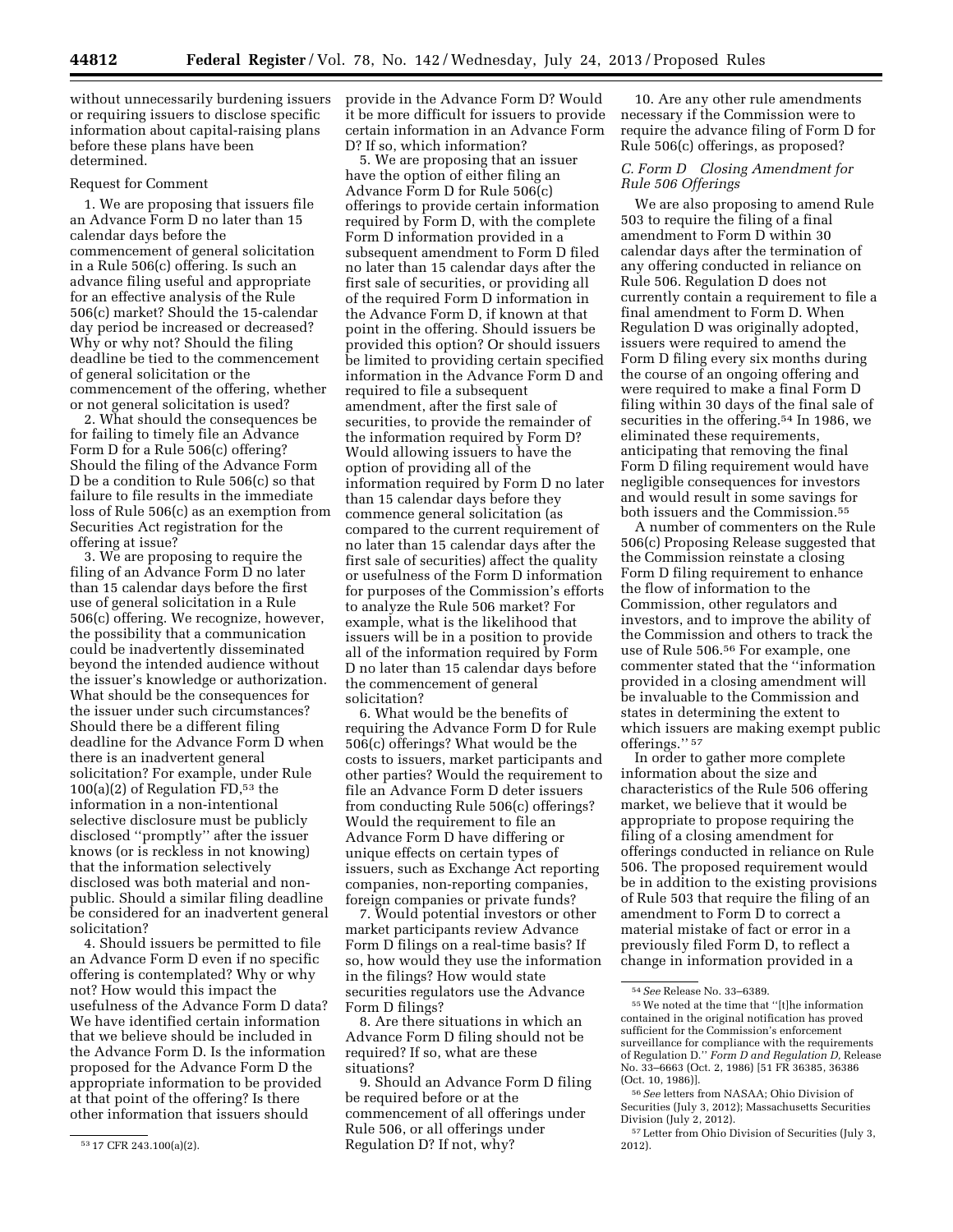previously filed Form D except in certain instances, and on an annual basis for offerings that are ongoing. The filing of a separate closing amendment within 30 days after termination of the offering would not be required if all of the information that would be included in such an amendment has already been provided in a Form D filing and the issuer has checked the box for a closing filing in such filing.

As noted above, the Commission today has a greater ability to analyze the Regulation D offering market due to electronically-filed Forms D. In recent years, the Regulation D market has also grown considerably in size and significance.<sup>58</sup> These factors suggest that collecting information upon the termination of Rule 506 offerings would provide greater benefits than it did in 1986, when this requirement was eliminated.

We propose to require the filing of a closing amendment to Form D for offerings under both Rule 506(b) and Rule 506(c). This is, in part, to enable more complete analysis and comparison of the use of long-standing Rule 506(b) and new Rule 506(c). In addition, because the overwhelming majority of Regulation D offerings are conducted in reliance on Rule 506, and these offerings account for substantially all of the capital reported as being raised under Regulation D, this approach should provide the Commission with substantially complete information about the Regulation D market without imposing additional compliance burdens on smaller offerings conducted in reliance on Rule 504 or Rule 505.59

A closing Form D amendment, in conjunction with changes to Form D to require additional information on Rule 506 offerings, as discussed below, would provide the Commission with more complete information about Rule 506 offerings. For example, under current rules, information about the amount of capital raised in a Regulation D offering is limited to the ''total amount sold'' as of the date of the last Form D filing. Any amounts sold between the date of the last Form D filing and the date the offering is terminated are not currently required to be reported on Form D. As a result, the

actual amount of capital raised at the time the offering is terminated cannot be conclusively determined.60

Under our proposal, the closing amendment would be due no later than 30 calendar days after termination of the offering; 61 in contrast, Rule 503 formerly required a closing amendment to be made no later than 30 days ''after the last sale of securities'' in the offering.62 Our proposed change addresses the potential concern that issuers may not know, at the time a sale is made, that such sale will be the last sale of securities in the offering. As proposed, the closing amendment must be filed when the issuer terminates the offering, whether after the final sale of securities in the offering or upon the issuer's determination to abandon the offering. Until the closing amendment is filed, the offering is deemed to be ongoing and the issuer would be subject to the current Rule 503 requirements to file amendments to Form D at least annually and otherwise as needed to reflect changes in previously filed information and to correct material mistakes and errors.63

### Request for Comment

11. Should we require a closing Form D amendment for Rule 506 offerings, as proposed? Why or why not? Should the closing amendment requirement apply to all Regulation D offerings, as was the case when Regulation D was originally adopted? Alternatively, should the closing amendment requirement apply only to offerings under new Rule 506(c)? Are there situations where a closing amendment to Form D should not be required? If so, what are these situations? For example, should no closing amendment be required if no sales of securities have been made?

12. As proposed, a closing Form D amendment would be required to be filed not later than 30 calendar days after the termination of a Rule 506 offering. Should we use a different time frame for the filing of the closing Form D amendment? If so, why and how long?

13. We have not proposed that the filing of a closing amendment be a condition of Rule 506. If the closing amendment were a condition of Rule 506 and an issuer failed to make the required filing, the issuer would lose the exemption for the entire offering at issue, including sales that were made while the issuer was in compliance with

Rule 503. Should the filing of a closing Form D amendment be a condition to Rule 506(b) or Rule 506(c)?

14. As proposed, the closing amendment must be filed within 30 calendar days after the issuer terminates the offering. Should we provide a more detailed explanation of what constitutes the termination of an offering?

15. What would be the costs to issuers of filing a closing Form D amendment? Would a requirement to file a closing Form D amendment deter issuers from conducting Rule 506 offerings? Are there any costs or benefits that we have not discussed? If so, please specify.

16. What are the alternatives to requiring a closing amendment to Form D? For example, rather than requiring a closing amendment to Form D for all Rule 506 offerings, should the Commission only require an amendment when an issuer sells an amount of securities in excess of a certain percentage (for example, 10%) above the amount reported as sold in the last Form D or Form D amendment previously filed for the offering?

17. Rule 503(a)(3)(ii) currently requires issuers to file an amendment to a previously filed Form D to reflect changes in the information provided, subject to certain enumerated exceptions. Should the proposed closing amendment to Form D serve as a substitute for this type of Form D amendment? If the proposed closing amendment requirement is adopted, should Rule 503(a)(3)(ii) be eliminated or simplified, so that only certain changes (*e.g.,* the size of the offering) would trigger the obligation to amend Form D?

18. Alternatively, in light of the proposal to impose disqualification from reliance on Rule 506 for failures to comply with Rule 503, as discussed in Section II.E below, should the Commission further amend Rule 503(a)(3)(ii), or provide additional guidance, in regard to the circumstances in which an amendment to Form D is or is not required? For example, should the Commission amend Rule 503 to set forth additional situations in which an amendment to Form D would not be required to reflect a change in the information provided in a previously filed Form D? Conversely, should the Commission amend Rule 503 to require the filing of an amendment to Form D to reflect a change in information where such amendment is not currently required under Rule 503?

19. As discussed in Section II.D below, we are proposing amendments to Form D to require additional information, primarily with respect to Rule 506 offerings. After an issuer files

<sup>58</sup>*See* Vladimir Ivanov and Scott Bauguess, *Capital Raising in the U.S.: An Analysis of Unregistered Offerings Using the Regulation D Exemption, 2009–2012* (July 2013), *available at [http://www.sec.gov/divisions/riskfin/whitepapers/](http://www.sec.gov/divisions/riskfin/whitepapers/dera-unregistered-offerings-reg-d.pdf)  [dera-unregistered-offerings-reg-d.pdf](http://www.sec.gov/divisions/riskfin/whitepapers/dera-unregistered-offerings-reg-d.pdf)* (''Ivanov/ Bauguess Study'').

<sup>59</sup>*See id.* (in 2012, approximately 95% of Regulation D offerings claimed reliance on Rule 506; these offerings accounted for approximately 99% of capital reported as being raised under Regulation D for the year).

<sup>60</sup>For example, in 2010, issuers sought to raise \$1.2 trillion in reported Regulation D offerings, but only \$905 billion was reported as sold at the time of the initial filing. *See id.* 

<sup>61</sup>*See* Proposed Rule 503(a)(4)(v).

<sup>62</sup>*See* Release No. 33–6389.

<sup>63</sup> 17 CFR 230.503(a)(3).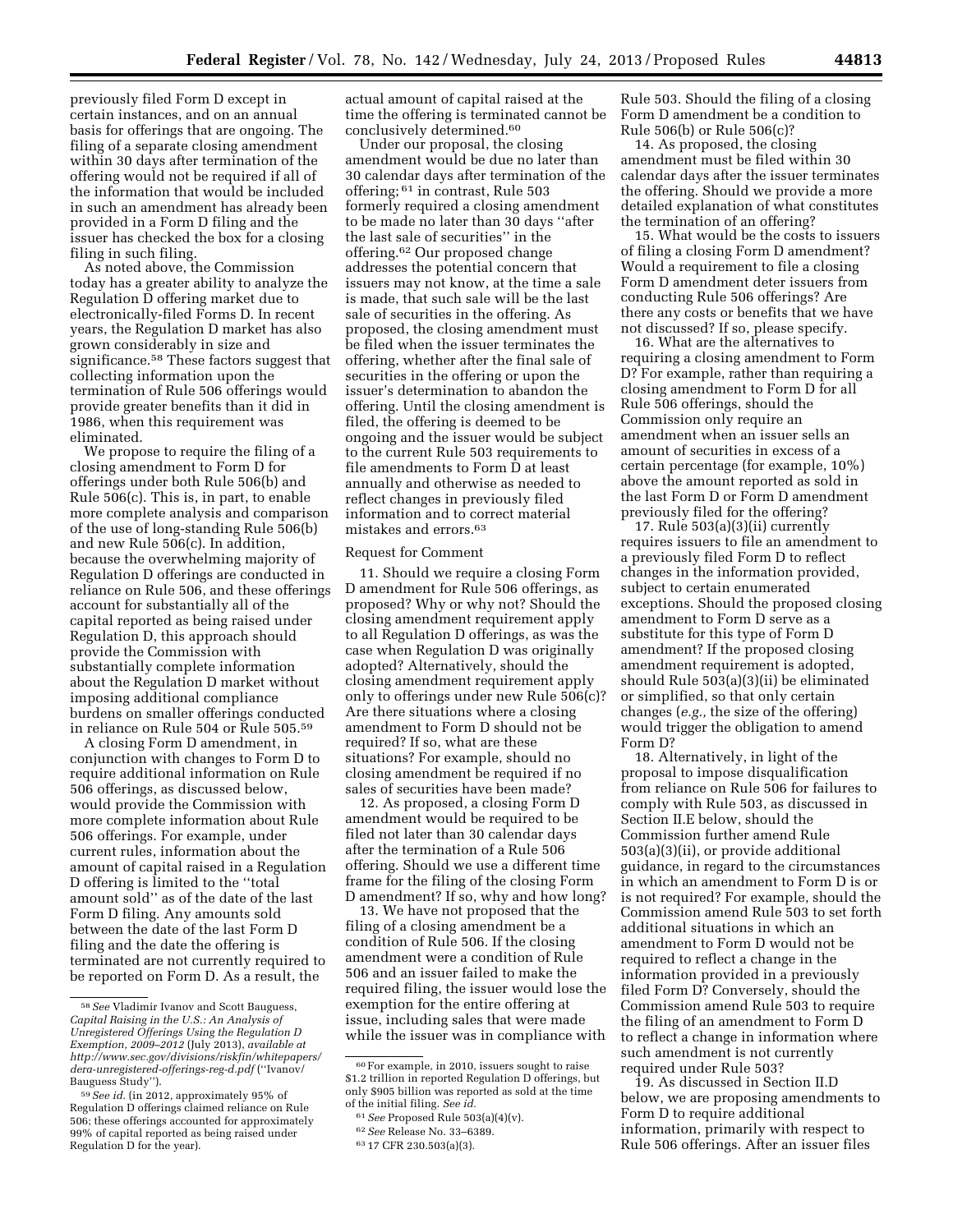a Form D that includes this additional information, any change to this information (for example, a change in the number of purchasers who qualified as accredited investors or the methods used to verify accredited investor), would generally require the filing of an amendment to Form D under current Rule 503. Should the Commission amend Rule 503 so that an amendment to Form D would not be required when there is a change to some or any of this information? If so, which information and why?

20. Should issuers conducting ongoing offerings pursuant to Rule 506(c) be required to amend their Form D filings more frequently than on an annual basis to provide, to the extent that such information has not already been provided in a previous Form D filing, updated information regarding the dollar amount of any securities sold during such period pursuant to such offering, and any other securities of the same class (or any securities convertible into or exercisable or exchangeable for securities of the same class) sold during such period pursuant to an exemption from the registration requirements of the Securities Act? If yes, how frequently? For example, on a semi-annual basis or a quarterly basis?

21. Rule 503 requires an amendment to a previously filed Form D to correct a material mistake of fact or error ''as soon as practicable after discovery of the mistake or error'' and an amendment to a Form D to reflect a change in the information previously provided, except in certain situations, ''as soon as practicable after the change.'' Would such non-specific filing deadlines make it difficult for market participants to determine whether an issuer is disqualified from reliance on Rule 506 for failure to comply with Form D filing obligations, including the determination of when a cure period expires? Should the Commission consider amending Rule 503 to set forth more specific time frames for filing these amendments to Form D?

22. Should the Commission amend Rule 503 so that an annual amendment for an ongoing offering is required to be filed on a specified date, such as the one-year anniversary of the initial filing of a Form D or Advance Form D?

23. Should the Commission provide additional guidance on what constitutes a ''material mistake of fact or error'' that would necessitate the filing of a Form D amendment?

24. Rule 503(a)(4) currently requires an issuer that files an amendment to a previously filed Form D to provide current information in response to all requirements of the form regardless of

why the amendment is filed. Should the Commission amend this requirement in Rule 503? If so, how? What are the costs and benefits associated with this requirement?

25. Should the presentation of information in a closing Form D amendment be different than in an initial Form D filing or in other Form D amendments? If so, how?

26. If an issuer filed an Advance Form D but subsequently terminated the offering without selling any securities, what information should the issuer be required to provide regarding the offering in its closing amendment?

27. Are any other rule amendments necessary if the Commission were to require the filing of a closing amendment, as proposed? If so, please specify.

# *D. Proposed Amendments to the Content Requirements of Form D*

We are proposing revisions to Form D to add information requirements primarily for Rule 506 offerings, which would enable the Commission to gather additional information on the use of Rule 506 and thereby assist the Commission in evaluating the impact of Rule 506(c) on the existing Rule 506 market.64 We believe that such additional information may also be useful to state securities regulators and to investors. In the Rule 506(c) Adopting Release, we adopted a revision to Form D to add a separate field or check box in Item 6 of Form D for issuers to indicate whether they are relying on Rule 506(b) or Rule 506(c). $65$  We believe that requiring issuers to indicate in Form D that they are relying on Rule 506(c) will provide important information to assist in our efforts to evaluate the use of general solicitation in Rule 506(c) offerings and the size of this offering market as well as provide notice to state regulators and investors about issuers seeking to rely on Rule 506(c). The proposed revisions to Form D set forth below would require additional information on Rule 506 offerings, including information specific to Rule 506(c) offerings, such as the types of general solicitation used and

the methods used to verify the accredited investor status of purchasers, which we also believe will be useful.

A number of commenters on the Rule 506(c) Proposing Release recommended that the Commission further expand the information requirements of Form D in regard to offerings under Rule 506(c).66 Some commenters stated that they supported amending Form D to require more information about the issuer's plans to engage in general solicitation and how the issuer plans to verify that purchasers are accredited investors.67 The Investor Advisory Committee recommended that the Commission adopt either a new form or a revised version of Form D that would elicit information on, among other things, the control persons of the issuer, counsel representing the issuer (if any), the issuer's accountants or auditors (if any), the amount sought to be raised, a brief description of the issuer's general solicitation plans and a brief description of the issuer's proposed business and use of proceeds.68 Another commenter proposed a list of expanded information requirements for Form D, including disclosure of the issuer's Web site; if the issuer is selling interests in a pooled investment fund, disclosure of any adviser to the fund and whether the adviser is registered as an investment adviser or is otherwise exempt; a warning that finder's fees may trigger state and federal salesperson and broker-dealer registration requirements; and certification that the offering is not disqualified under the proposed bad actor rules.69 One commenter stated that Form D should be revised to indicate whether an offering will be conducted by means of an Internet platform, and if so, the identity of the Internet platform.70 A number of commenters stated that the Commission should consider requiring additional information in Form D about the issuers

67*See* letters from AARP; AFL–CIO and AFR (stating that ''the Commission should . . . expand Form D to require additional information regarding both planned general solicitation and advertising activities and plans for verification of accredited investor status''); Consumer Federation (stating that ''[i]f the Commission wishes to monitor [accredited investor verification] practices, and we believe it must, it can best achieve that by requesting information on Form D regarding the issuer's verification plans.'').

68*See* letter from Investor Advisory Committee. 69*See* letter from NASAA (referring to suggested revisions to Form D in its July 3, 2012 letter).

70*See* letter from Massachusetts Securities Division (July 2, 2012).

<sup>64</sup> In April 2010, we proposed numerous changes to our rules related to offerings of asset-backed securities. *See Asset-Backed Securities,* Release No. 33–9117 (Apr. 7, 2010) [75 FR 23328 (May 3, 2010)]. That proposal included proposed revisions to Form D for offerings of structured finance products. Those proposed changes are still outstanding and are not being addressed in this release.

<sup>65</sup>We also revised Item 6 of Form D by renaming the check box for ''Rule 506,'' which will be renamed ''Rule 506(b),'' and the check box for ''Section 4(5),'' which will be renamed ''Section 4(a)(5)'' to update the reference to former Section 4(5) of the Securities Act.

<sup>66</sup>*See, e.g.,* letters from AARP; AFL–CIO and AFR; Consumer Federation; Investor Advisory Committee; NASAA (referring to the recommendations in its July 3, 2012 letter); Massachusetts Securities Division (referring to the recommendations in its July 2, 2012 letter).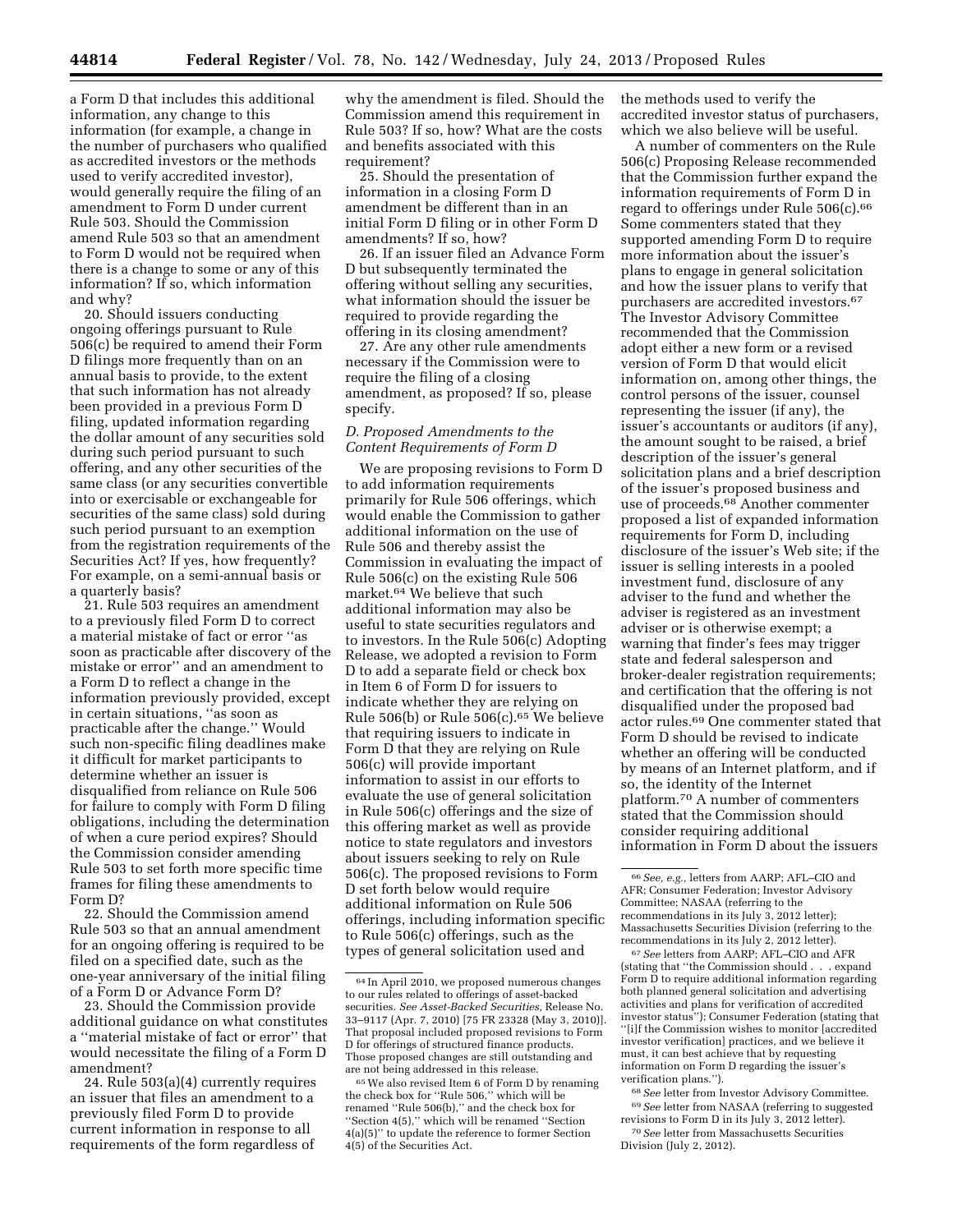that propose to engage in general solicitation activities under Rule 506.71

In contrast, one commenter urged the Commission not to require additional disclosures in Form D on the issuer's proposed business and use of proceeds. This commenter asserted that Form D currently requires appropriate information on the identity of the issuer and a factual description of the offerings.72

We believe that amending Form D to require additional information on Rule 506 offerings would enable the Commission to better analyze the impact on the existing Rule 506 market of eliminating the prohibition against general solicitation in Rule 506(c) offerings. This information would enhance the ability of the Commission to evaluate the use of Rule 506(c) by requiring information in Form D on the types of investors that participate in Rule 506(c) offerings, the issuer's plans to engage in general solicitation and methods used to satisfy the verification requirement in Rule 506(c). This information may also be useful to investors seeking to learn more about an offering being conducted pursuant to Rule 506(c) or about the types of issuers conducting these offerings. Finally, this information may be useful in facilitating enforcement efforts should any fraud or other securities law violations occur in these offerings. As discussed below, we propose to revise existing Item 2, Item 3, Item 4, Item 5, Item 7, Item 9, Item 14 and Item 16 of Form D and to add new Items 17 through 22 to Form D.

Item 2, which requires the issuer to provide principal place of business and telephone contact information, would be amended to require the identification of the issuer's publicly accessible (Internet) Web site address, if any. We are proposing this change because issuers are increasingly using their public Web sites as vehicles for the dissemination of information to investors, while many investors are

72*See* letter from MFA (Mar. 22, 2013). This commenter also recommended that investment advisers be permitted to comply with any information requirement on Form D by either providing a reference to a publicly available Form ADV applicable to a private fund or to any publicly available information filed with a state regulator, depending on whether the investment adviser is registered with the Commission or with a state.

turning to company Web sites as sources of information to aid in their investment decisions.73 We believe that the identification of the issuer's public Web site address in Form D would be useful in gathering additional information on the issuers that conduct offerings under Regulation D. This proposed amendment would apply to offerings under Rule 504, Rule 505, Rule 506 and Section 4(a)(5).

Item 3, which requires information about ''related persons'' (executive officers, directors, and persons performing similar functions for the issuer, as well as persons who have functioned as a promoter of the issuer within the prior five years), would be amended to require, when the issuer is conducting a Rule 506(c) offering, the name and address of any person who directly or indirectly controls the issuer in addition to the information currently required for ''related persons.'' We believe that more comprehensive information about persons who exercise control over the issuer would be helpful in obtaining a more complete picture of the issuers and other market participants that are involved in Rule 506(c) offerings.

In 2008, we deleted the requirement in Item 3 to identify as ''related persons'' owners of 10% or more of a class of the issuer's equity securities. In proposing this change to Item 3, we stated, among other things, that ''we believe we can collect sufficient information to satisfy the regulatory objectives of Form D by requiring only the identification of executive officers, directors, and promoters.'' 74 We also noted that ''issuers that are not reporting companies have raised privacy concerns with respect to the requirement to identify 10% equity owners who are not executive officers, directors, or promoters because they do not already have to disclose this information, and the widespread availability of the information on our Web site may raise additional privacy concerns for these companies as they seek to raise capital through a private offering.'' 75 While we continue to recognize these privacy concerns for issuers that conduct offerings under Rules 504, 505 and 506(b), we believe that this additional information on controlling persons who are not ''related persons'' could assist us in developing a more comprehensive

75 *Id.* 

understanding of the market participants in the Rule 506(c) market.

Item 4, which requires the issuer to identify its industry group from a specified list, would be amended to require the issuer to fill in a ''clarification'' field if the issuer checks the ''Other'' box. Though Item 4 currently includes a number of different industry group classifications, we believe that requiring the issuer to further describe its industry group when it is not included in the pre-established list will enhance our understanding of the types of issuers that are seeking to rely on Regulation D, while imposing a minimal burden on the issuer. This information will assist us in having more complete information regarding the range of industries of the companies using Rule 506. Without this additional requirement, conclusions drawn regarding industry trends would exclude all those issuers who checked ''Other.'' This proposed amendment would apply to offerings under Rules 504, Rule 505, Rule 506 and Section  $4(a)(5)$ .

Item 5, which requires information on issuer size, would be amended to replace the ''Decline to Disclose'' option with a ''Not Available to Public'' option. We are proposing this change because we believe that an operating company that includes information about its revenues, or a hedge fund or other investment fund that includes information about its net asset value, in general solicitation materials for a Rule 506(c) offering, or that otherwise makes such information publicly available, should be required to provide revenue range or net asset value range information, as applicable, in Form D. If, however, the issuer does not include this information in general solicitation materials for a Rule 506(c) offering, does not otherwise make the information publicly available and otherwise uses reasonable efforts to maintain the confidentiality of such information, we believe that the issuer should have the option of not providing such information by choosing a ''Not Available to Public'' checkbox. This proposed amendment would also apply to Rule 504 and Rule 505 offerings, as well as offerings under Section 4(a)(5). Requiring issuers to include this information, to the extent they otherwise publicly disclose it, would be useful to the Commission's staff in evaluating the type or size of issuers using these exemptions.

Item 7, which requires the issuer to state whether a Form D is an initial filing or an amendment to a previously filed Form D, would be amended to add separate fields or check boxes for issuers

<sup>71</sup>*See, e.g.,* letters from Consumer Federation (stating that ''[t]he Form D filing requirement could provide greater benefit to investors as well if its content was expanded to include basic information about the issuer''); Fund Democracy, Consumer Action, Consumer Federation, AFL–CIO and AFR (May 24, 2012) (stating that ''[t]he Commission should also consider requiring disclosure of additional information in Form D about issuers that propose to engage in [general solicitation] activities'').

<sup>73</sup>*See, e.g., Commission Guidance on the Use of Company Web sites,* Release No. 34–58288 (Aug. 1, 2008) [73 FR 45862 (Aug. 7, 2008)].

<sup>74</sup>Release No. 33–8891.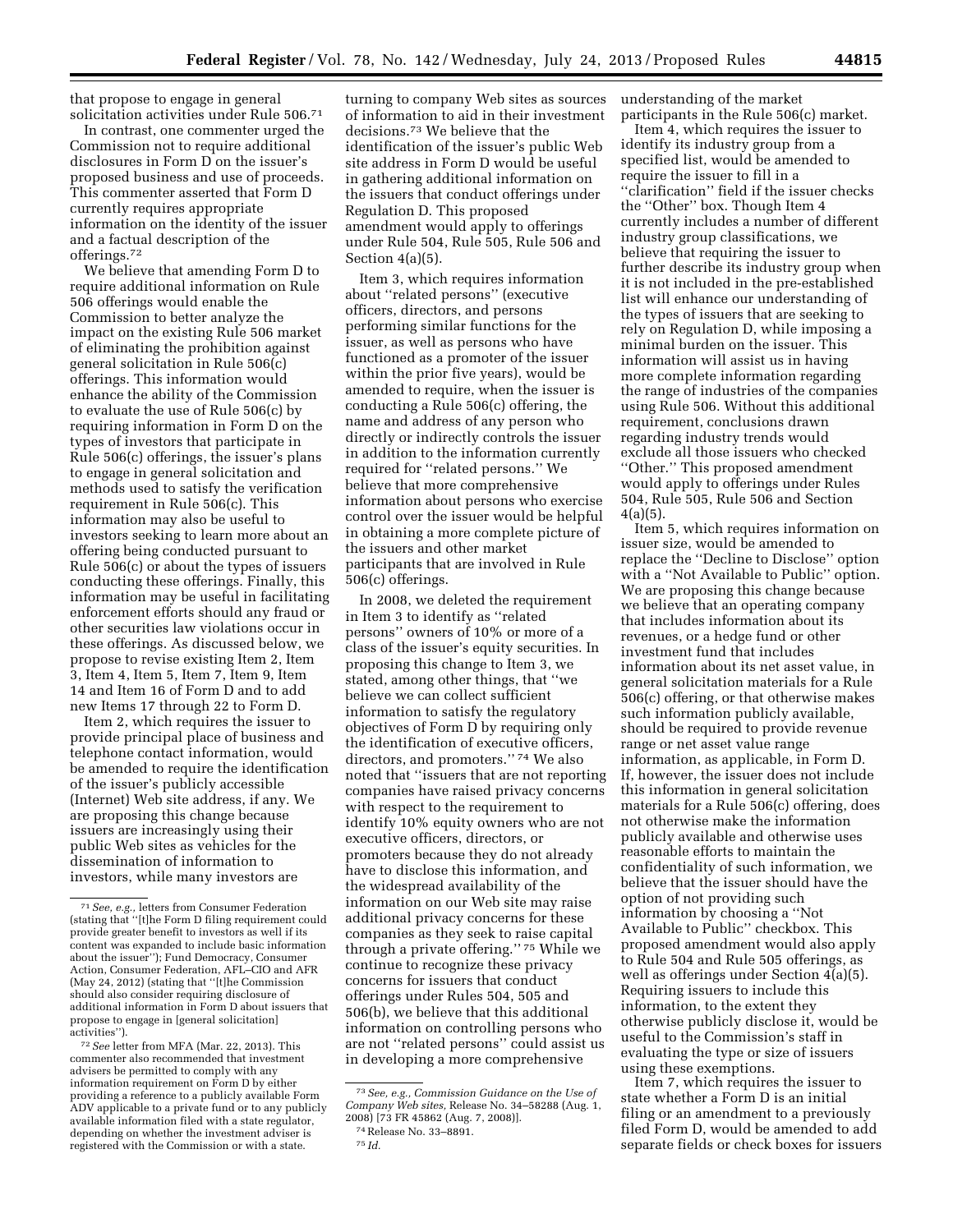to indicate whether they are filing an Advance Form D or a closing Form D amendment. We are proposing this change in connection with our proposals to require the filing of an Advance Form D for Rule 506(c) offerings and the filing of a final amendment to Form D after the termination of any offering conducted in reliance on Rule 506. The addition of these check boxes would require issuers to identify clearly in a Form D whether the Form D is an Advance Form D or a closing Form D amendment and could provide information about the beginning and ending of offerings that could be

useful in analyzing the market. Item 9, which requires information on the types of securities offered, would be amended to require information, to the extent applicable, on the trading symbol and a generally available security identifier (''security identifier'') for the offered securities.76 In general, this amendment would be relevant only to issuers that have securities of the same class as the offered securities traded on a national securities exchange, alternative trading system (''ATS'') or any other organized trading venue. We are proposing this change because we believe that requiring these types of issuers to provide the trading symbol and security identifier for the securities being offered, if any, would provide useful information on the nature of the securities being offered in Rule 506 offerings, as well as assist us in additional data gathering with respect to these offerings, without placing an undue burden on issuers.77 This proposed amendment would also apply to offerings under Rule 504, Rule 505 and Section 4(a)(5).

Item 14, which elicits information on whether securities have been or may be sold to non-accredited investors and the number of investors who have already invested in the offering, would be amended to add a table requiring, with respect to Rule 506 offerings, information on the number of accredited investors and non-accredited investors

that have purchased in the offering, whether they are natural persons or legal entities and the amount raised from each category of investors. We believe that this additional information would be useful in determining, among other things, the composition of investors who invest in Rule 506 offerings, the respective amounts they have invested, and the types of offerings and issuers in which each category of investors invests.

Item 16, which requires information on the amount of the gross proceeds of the offering that the issuer used or proposes to use for payments to related persons, would be amended to require information on the percentage of the offering proceeds from a Rule 506 offering that was or will be used: (1) To repurchase or retire the issuer's existing securities; (2) to pay offering expenses; (3) to acquire assets, otherwise than in the ordinary course of business; (4) to finance acquisitions of other businesses; (5) for working capital; and (6) to discharge indebtedness. This additional information requirement would apply only to Rule 506 offerings by issuers that are not pooled investment funds. This information would enable the Commission and investors to better understand why issuers are seeking to raise capital using Rule 506.

The proposed new items of Form D— Items 17 through 22—would require issuers to provide the following additional information with respect to offerings conducted pursuant to Rule 506:

• The number and types of accredited investors that purchased securities in the offering (*e.g.,* natural persons who qualified as accredited investors on the basis of income or net worth);

• if a class of the issuer's securities is traded on a national securities exchange, ATS or any other organized trading venue, and/or is registered under the Exchange Act, the name of the exchange, ATS or trading venue and/or the Exchange Act file number and whether the securities being offered under Rule 506 are of the same class or are convertible into or exercisable or exchangeable for such class;

• if the issuer used a registered broker-dealer in connection with the offering, whether any general solicitation materials were filed with FINRA;

• in the case of a pooled investment fund advised by investment advisers registered with, or reporting as exempt reporting advisers 78 to, the

Commission, the name and SEC file number for each investment adviser who functions directly or indirectly as a promoter 79 of the issuer;

• for Rule 506(c) offerings, the types of general solicitation used or to be used (*e.g.,* mass mailings, emails, public Web sites, social media, print media and broadcast media);<sup>80</sup> and

• for Rule 506(c) offerings, the methods used or to be used to verify accredited investor status (*e.g.,*  principles-based method using publicly available information, documentation provided by the purchaser or a third party, reliance on verification by a third party, or other sources of information; one of the methods in the non-exclusive list of verification methods in Rule 506(c)(2)(ii); or another method). Some of this additional information would be specific to Rule 506(c) offerings and would enable the Commission to develop a greater understanding of the new Rule 506(c) market. Other additional information requirements would apply to all Rule 506 offerings. As stated above, the adoption of Rule 506(c) has increased the need for information on Rule 506 offerings in general, in order to assess not only the nature and characteristics of the new Rule 506(c) market but also the changing nature of the Rule 506 market as a whole. We believe that requiring this additional information for all Rule 506 offerings would be useful to the Commission, investors and state regulators.

Although the proposed revisions to Form D primarily require additional information with respect to Rule 506

79The definition of promoter in Rule 405 [17 CFR 230.405] includes any person who, acting alone or in conjunction with one or more other persons, directly or indirectly takes initiative in founding and organizing the business or enterprise of an issuer or any person who, in connection with the founding and organizing of the business or enterprise of an issuer, directly or indirectly receives in consideration of services or property, or both services and property, 10 percent or more of any class of securities of the issuer or 10 percent or more of the proceeds from the sale of any class of such securities. However, a person who receives such securities or proceeds either solely as underwriting commissions or solely in consideration of property shall not be deemed a promoter within the meaning of this paragraph if such person does not otherwise take part in founding and organizing the enterprise.

80We expect that the categories of social media, print media and broadcast media would be limited to efforts by the issuer, or an agent of the issuer, to directly communicate to potential investors, such as paid advertisements.

<sup>76</sup>We recognize that the CUSIP number is in common use domestically for this purpose, but anticipate that other suitable identifiers may become available in the future.

<sup>77</sup>We note that, in 2007, we requested comment on whether it would be appropriate to require information on CUSIP numbers and trading symbols in Form D and that we did not require this information in Form D in connection with the Form D amendments we adopted in 2008. *See Electronic Filing and Simplification of Form D,* Release No. 33–8814 (June 29, 2007) [72 FR 37376 (July 9, 2007)] and Release No. 33–8891. In light of the adoption of Rule 506(c), we are proposing to require this information in Form D at this time because we believe that this information would enable us to engage in expanded analysis of the Form D data for Rule 506 offerings.

<sup>78</sup>An exempt reporting adviser is an investment adviser that qualifies for the exemption from registration under Section 203(l) of the Investment

Advisers Act of 1940 (the ''Advisers Act'') [15 U.S.C. 80b–3(l)] because it is an adviser solely to one or more venture capital funds, or under Rule 203(m)–1 under the Advisers Act [17 CFR 275.203(m)–1] because it is an adviser solely to private funds and has assets under management in the United States of less than \$150 million. *See*  Glossary of Terms to Form ADV.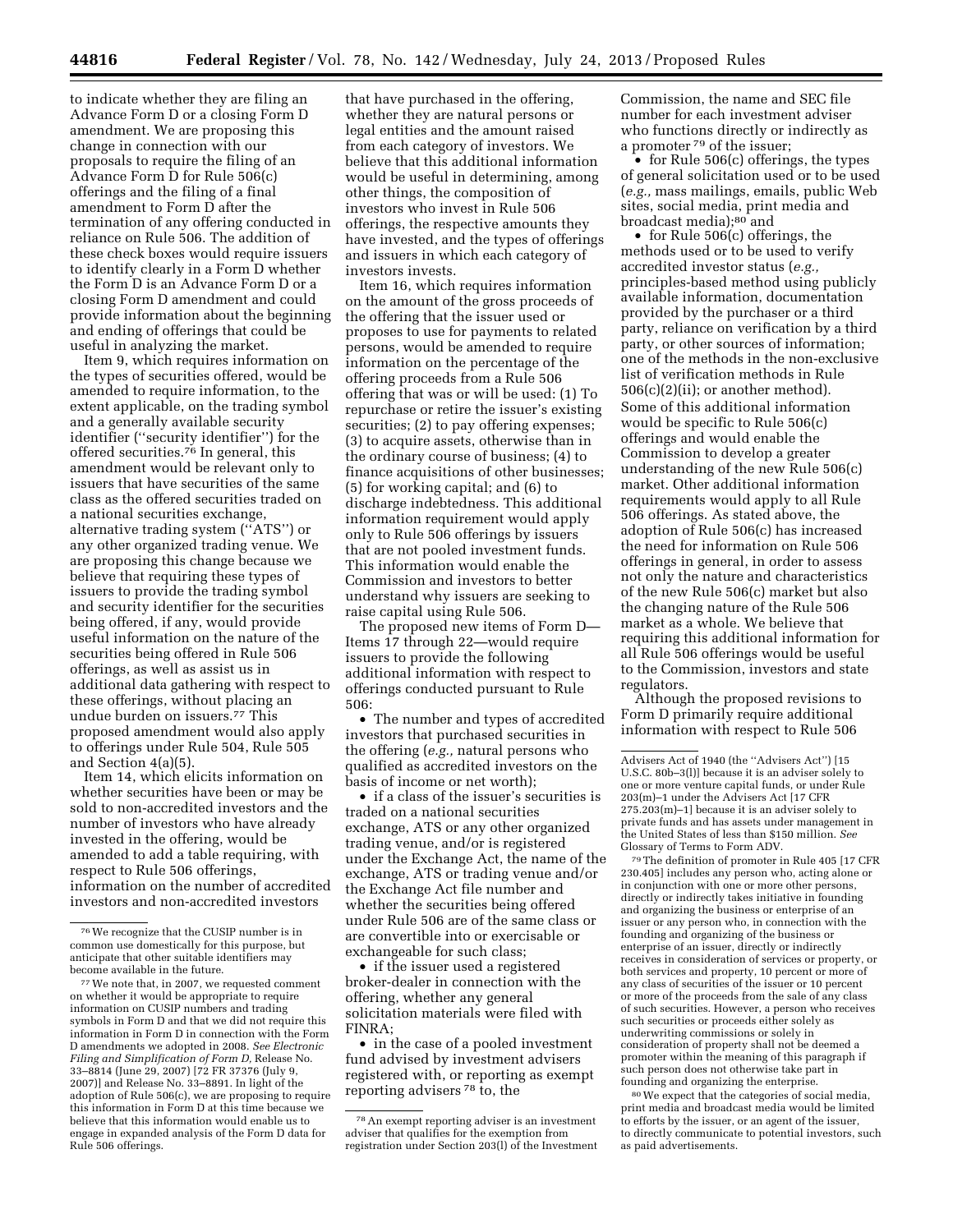offerings, we note that the proposed revisions to Item 2, Item 4, Item 5 and Item 9 would require additional information on offerings under Rule 504, Rule 505 and Securities Act Section 4(a)(5). For the same reasons stated above, we believe that if an issuer has made information on its size publicly available, or does not take reasonable efforts to maintain such information as confidential, the issuer should be required to provide this information under Item 5 of Form D for offerings under the other Regulation D exemptions or under Section 4(a)(5). Similarly, we believe that the proposed additional information in Item 2, Item 4 and Item 9 would provide useful information on the nature of the issuers and the offered securities in regard to offerings under Rule 504, Rule 505 or Section 4(a)(5), while any additional burden on issuers in providing this information would be minimal.

### Request for Comment

28. Should we require issuers to provide additional information in Form D filings as we have proposed? Should this additional information be required only for Rule 506(c) offerings? If so, why and what should that information be? For example, should the Commission require issuers to provide information in Form D about counsel representing the issuer (if any) or the issuer's accountants or auditors (if any), as some have suggested? If the additional information were required only for Rule 506(c) offerings, what impact would this requirement have on the use of Rule 506(c) as compared to the use of Rule 506(b)? Are there particular items of information that do not provide sufficiently useful information or would be especially burdensome for issuers to provide? Should some of the additional information that we propose to require in Form D not be required for offerings under Rule 506(b)? If so, which requirements and why? Would the additional information that we propose to request in Form D provide useful information to state securities regulators in responding to inquiries from constituents about offerings conducted under Rule 506 and in enforcement efforts?

29. What are the costs or burdens on issuers in providing the additional information in Form D, as proposed? Are there ways to reduce any costs or burdens on issuers? Would the requirement to provide this additional information result in issuers choosing not to rely on Rule 506 to raise capital?

30. Should some of the additional information that we propose to require in Form D be required only in the closing amendment to Form D?

31. Should the Commission define what it means for an issuer to make information publicly available for purposes of Item 5, or to take reasonable efforts to maintain such information as confidential? For instance, would confidential information about an issuer that is publicly disseminated by a third party in violation of a duty to keep such information confidential be deemed to be publicly available?

32. Should the Commission amend Item 5 to require an issuer that conducts a Rule 506(c) offering to provide information on its revenue range or aggregate net asset value range, as applicable, regardless of whether the issuer has otherwise made this information publicly available (for example, by including this information in general solicitation materials)?

33. Should the Commission amend Form D to include a check box for issuers to indicate whether they are filing an Advance Form D or a closing amendment to Form D, as proposed? Should there be other changes to Form D to indicate that an issuer is filing an Advance Form D or a closing amendment?

34. Should the Commission amend Form D to provide a checkbox to indicate that the issuer is required to provide disclosure of prior ''bad actor'' events under Rule 506(b)(2)(iii)?

35. Should pooled investment funds be required to provide additional or different information in connection with Rule 506(c) offerings? Should the Commission require a pooled investment fund to disclose its investment adviser's CRD 81 number rather than (or in addition to) its adviser's SEC registration number? Item 3 of Form D asks for the identity of the issuer's promoter. Should information on a pooled investment fund's investment adviser be added to Item 3, rather than the proposed Item 20? Does the proposed amendment to Item 3, requiring disclosure of any controlling persons, raise any particular concerns for pooled investment funds?

36. Should the Commission require issuers to provide more or less specific information in Form D about the methods of general solicitation used in Rule 506(c) offerings? Do certain

methods of general solicitation raise particular concerns from an investor protection standpoint? For example, are some methods of general solicitation more likely to result in an increased risk of fraud or manipulation or more likely to reach non-accredited investors? Should we require additional information in Form D with respect to these methods of general solicitation? If so, what information should we require issuers to provide regarding these solicitation methods?

37. Should the Commission require issuers to provide more or less specific information on Form D about the methods used to verify accredited investor status? If so, what information should the Commission require issuers to provide regarding verification practices? For example, should we require issuers to identify any registered broker-dealers, registered investment advisers, attorneys, certified public accountants or other third parties that assisted the issuer with the verification process?

# *E. Proposed Amendment to Rule 507*

We are proposing an amendment to Rule 507 of Regulation D that is intended to improve Form D filing compliance in connection with Rule 506 offerings. Rule 507 currently only disqualifies an issuer from using Regulation D if the issuer, or a predecessor or affiliate, has been enjoined by a court for violating the filing requirements in Rule 503. We propose to amend Rule 507 so that, in addition to the existing disqualification from Rules 504, 505 and 506 of Regulation D that arises from a court injunction, an issuer would be disqualified automatically from using Rule 506 in any new offering for one year if the issuer, or any predecessor or affiliate of the issuer, did not comply, within the past five years, with Form D filing requirements in a Rule 506 offering; provided that such one-year period would commence following the filing of all required Form D filings or, if the offering has been terminated, following the filing of a closing amendment.

When Regulation D was originally adopted in 1982, compliance with Form D filing obligations was a condition of Rules 504, 505 and 506. In 1989, the Commission amended Regulation D to eliminate the filing of Form D as a condition to those rules.82 The Commission did so with the expectation that the concurrent adoption of Rule 507 would provide an incentive for issuers

<sup>81</sup>A Central Registration Depository (''CRD'') number is a system identification number assigned to each investment adviser that registers or files reports with the SEC or a state through the Investment Adviser Registration Depository Web site. The Web site facilitates registration of investment advisers and reporting by exempt reporting advisers. CRD numbers also are assigned

<sup>&</sup>lt;sup>82</sup> See Release No. 33-6825.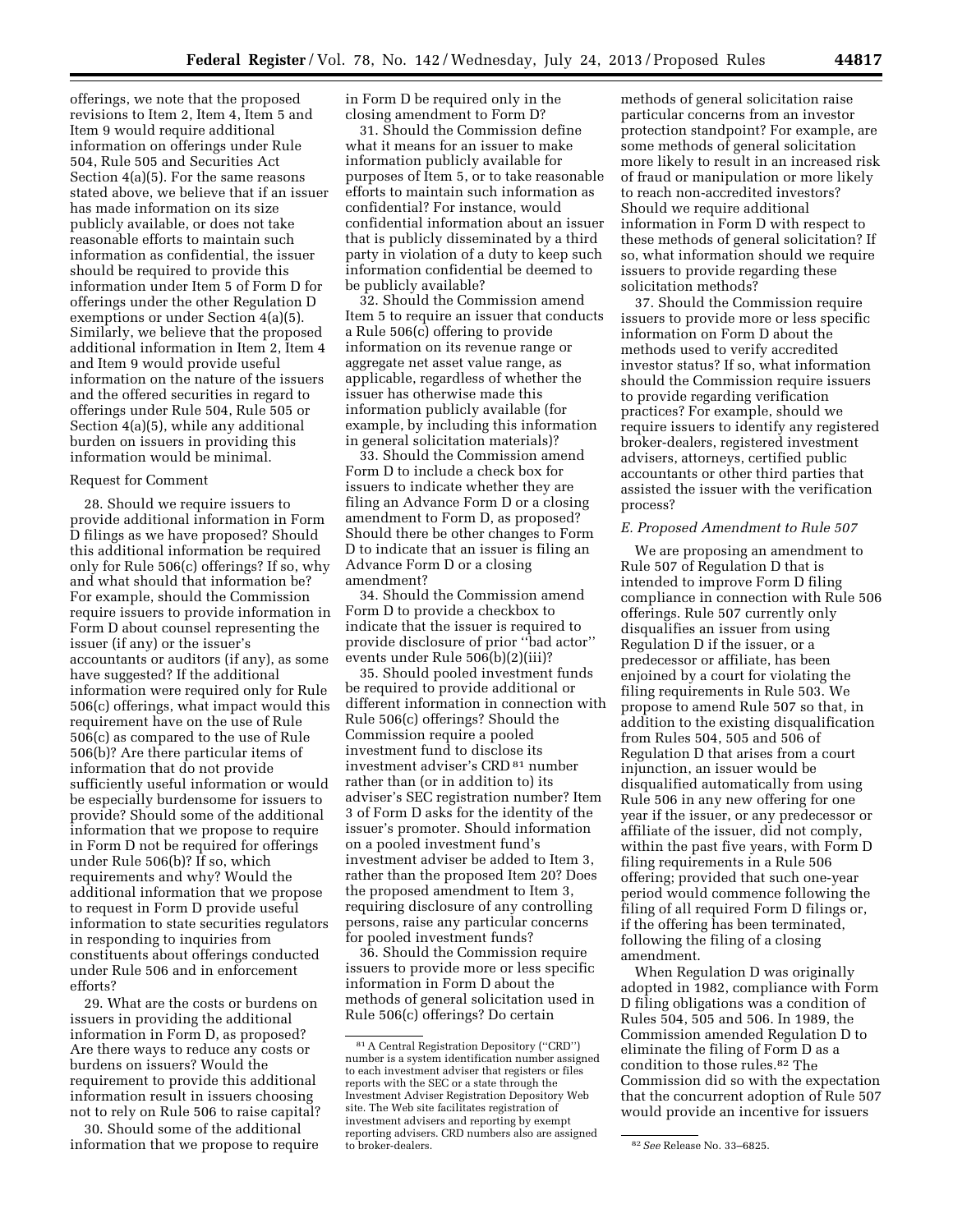to file Form D.83 In fact, the disqualification provision of Rule 507 has rarely been invoked since its adoption,84 and we understand that some issuers are not filing a Form D for Rule 506 offerings.85

A number of commenters on the Rule 506(c) Proposing Release, including the Investor Advisory Committee, urged us to require the filing of Form D as a condition to Rule 506(c), so that the failure to file a Form D would result in the loss of the exemption for the offering.86 One commenter stated that it generally supported conditioning the availability of Regulation D on the filing of Form D, provided that an issuer that filed a Form D in good faith but with inadvertent technical errors would have an adequate opportunity to cure its mistake while relying on Regulation D.87

Other commenters argued against conditioning Rule 506(c) on the filing of a Form D.88 One commenter stated that

85Many commenters have asserted that noncompliance with Form D filing obligations is widespread. *See, e.g.,* letters from Investor Advisory Committee (stating that ''[i]t is generally acknowledged that a significant number of issuers do not currently file Form D . . .''); AARP (stating that ''[s]imply adding a checkbox to a form that too often goes unfiled and then only after the fact is inadequate to the task at hand.''); AFL–CIO and AFR (stating that ''many issuers today flout the Form D filing requirement for such offerings, further limiting the Commission's ability to provide effective oversight''). *See also* Securities and Exchange Commission, Office of Inspector General, *Regulation D Exemption Process* (Mar. 31, 2009) (''OIG Report''), *available at [http://www.sec-oig.gov/](http://www.sec-oig.gov/Reports/AuditsInspections/2009/459.pdf) [Reports/AuditsInspections/2009/459.pdf](http://www.sec-oig.gov/Reports/AuditsInspections/2009/459.pdf)* (stating that while the Commission staff ''strongly encourage companies to comply with Rule 503, they are aware of instances in which issuers have failed to comply with Rule 503 . . .''). Based on its analysis of the filings required by FINRA Rules 5122 and 5123 during the period of December 3, 2012 to February 5, 2013, DERA estimates that as much as 9% of the offerings represented in the FINRA filings for Regulation D or other private offerings that used a registered broker-dealer did not have a corresponding Form D filing. *See* Section IX.B.4.a of this release.

86*See* letters from Investor Advisory Committee (stating that ''[t]he filing of Form D should be made a condition for relying on the Regulation D exemption.''); Massachusetts Securities Division (referring to the recommendations in its July 2, 2012 letter); NASAA; Consumer Federation; AARP.

87*See* letter from MFA (Mar. 22, 2013).

88*See* letters from Committee on Securities Regulation of the New York City Bar Association; Federal Regulation of Securities Committee, Business Law Section of the American Bar Association (''ABA Fed. Reg. Comm.''); Securities

such a condition would have potential negative effects on the private placement market.89 Another commenter argued that if Rule 506(c) were conditioned on the filing of a Form D, the consequences of losing the exemption would be significantly disproportionate to the harm of failing to file the Form D, including the loss of ''covered security'' status under Section 18 of the Securities Act.90 One commenter maintained that conditioning the availability of the exemption on the filing of a Form D would be inappropriate in light of the purpose of Form D to enable the Commission to better understand and analyze how Regulation D is being used.91

We believe it is appropriate to strengthen the incentives for issuers to comply with Rule 503, which would make it more likely that the Commission will obtain Form D data that provides a more complete perspective on Rule 506(c) offerings and the Rule 506 marketplace as a whole, thereby facilitating efforts by both the Commission and state securities regulators to analyze developments in that marketplace. Further, we believe that an effective incentive for issuers to comply with the Form D filing requirement is one that results in meaningful consequences for failing to file the form, without requiring action on the part of the Commission or the courts. We are nonetheless mindful that the incentive should be commensurate to the obligation so that the failure to comply does not give rise to disproportionate consequences.

Although we considered requiring compliance with Rule 503 as a condition of Rule 506, or at least Rule 506(c), we have determined not to propose making Form D filing a condition of Rule 506. We are reluctant to impose a sanction on an issuer as severe as the loss of a Securities Act exemption, which would give purchasers rescission rights and result in loss of ''blue sky'' pre-emption,92 for

90*See* letter from SRC of NYSBA.

91*See* letter from ABA Fed. Reg. Comm. 92 Section 18 of the Securities Act exempts ''covered securities'' from state review and registration requirements. Under Section  $18(b)(4)(D)$ , "covered securities" is defined to include securities offered or sold in transactions pursuant to Commission rules issued under Section 4(a)(2). Thus, if an offering fails to comply with Rule 506, the securities offered and sold in the offering would not be ''covered securities,'' and the issuer would violate state law unless it had complied with applicable review and registration

failure to file a form that is intended primarily to provide information to the Commission. If compliance with Rule 503 were reinstated as a condition to Rule 506, then non-compliance at any stage of an offering could result in the entire offering being held to violate Section 5 of the Securities Act and applicable state securities laws. For example, in the case of a continuous or long-lived offering, this could mean that an issuer's failure to file an annual amendment or closing amendment would trigger loss of the Securities Act exemption, which would give purchasers rescission rights and result in loss of blue sky pre-emption for offers and sales that occurred, in certain cases, years before the failure to file a Form D triggered the loss of an exemption. We believe that the consequences of a Section 5 violation would be disproportionate in those circumstances. More generally, we are concerned about possible disruptions in the Rule 506 market if market participants could not be certain of the availability of Rule 506 for an offering until after the offering was terminated and all filings required under Rule 503 were made. We are, however, soliciting comment on whether Rule 506 should be conditioned on Form D filing compliance.

Instead of making the Form D filing a condition to Rule 506, we propose to amend Rule 507 by adding new paragraph (b), under which issuers would be disqualified from using Rule 506 for future offerings if they, or their predecessors or affiliates, had failed to comply within the past five years with the Form D filing requirements of Rule 503 in connection with an offering under Rule 506.93 Under proposed Rule 507(b), disqualification would end one year after the required Form D filings are made or, if the offering has been terminated, one year after a closing amendment is made.94 We believe that a one-year disqualification period, which would not commence until the required filings are made, should create a significant incentive to file Form D on a timely basis without unduly burdening market participants.

The proposed disqualification would not affect offerings of an issuer or an affiliate that are ongoing at the time of the filing non-compliance, including the offering for which the issuer failed to make a required filing, and these offerings could continue to rely on Rule

<sup>83</sup>*See id.* 

<sup>84</sup> In order to invoke the Rule 507 disqualification provision, the Commission must first bring a civil injunctive action in a federal district court and receive a court order enjoining the defendant from future violations of Rule 503. The Commission has brought few such enforcement actions. *See SEC v. Printz Capital Management,* No. 10–7379 (E.D. Pa. Mar. 15, 2011) (order enjoining defendants from, among other things, failing to file a Form D for a Regulation D offering).

Regulation Committee, Business Law Section of the New York State Bar Association (''SRC of NYSBA''); Linklaters LLP.

<sup>89</sup>*See* letter from Linklaters LLP.

requirements or could avail itself of a state law exemption.

 $^{93}\rm~Existing$  Rule 507(b) would be redesignated as Rule 507(c).

<sup>94</sup>*See* Proposed Rule 507(b).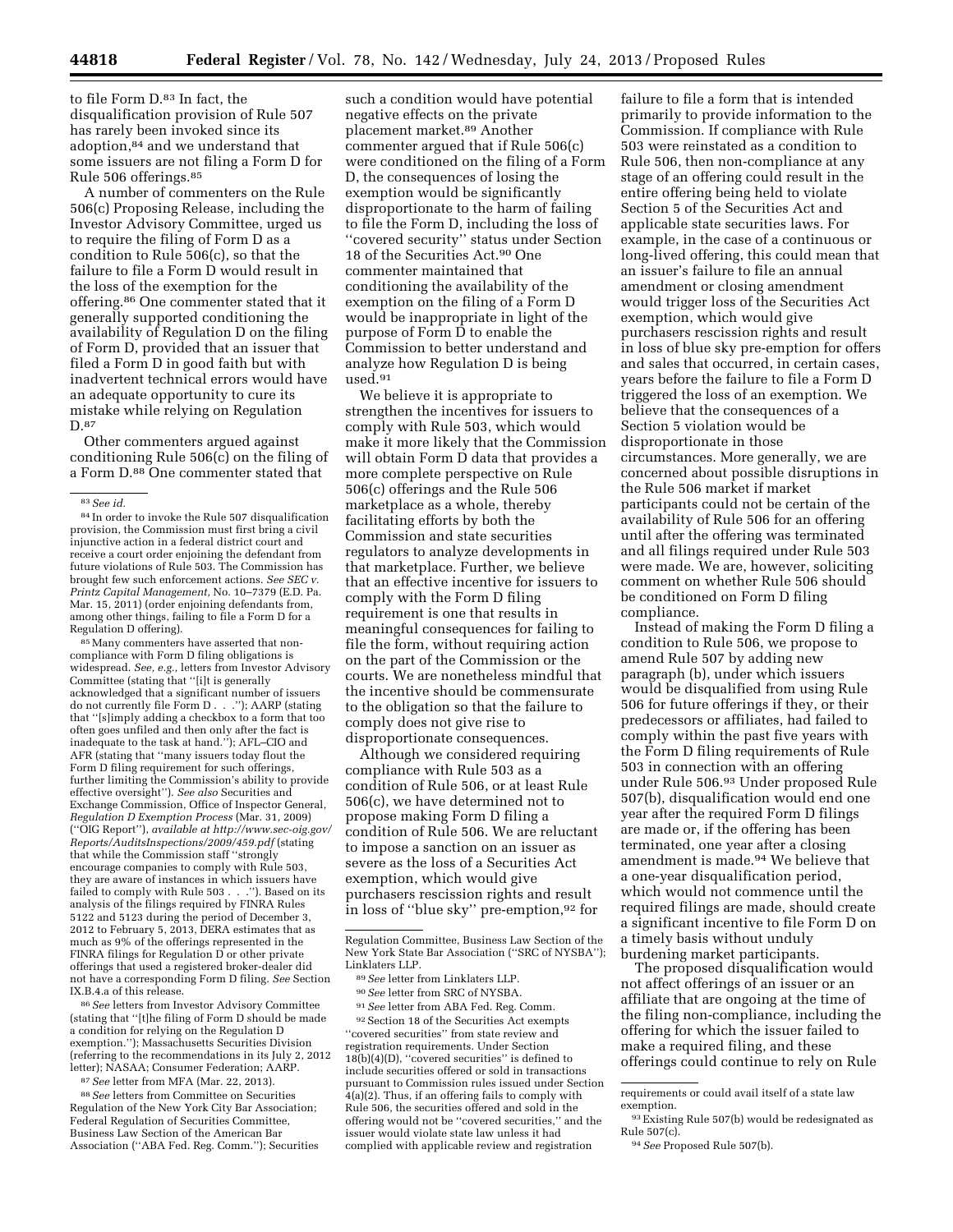506 as long as the conditions of Rule 506 continue to be met. Disqualification would apply only to future offerings. We further propose that disqualification from using Rule 506 for future offerings would be subject to a cure period and the waiver provisions in Rule 507, as discussed below. As with the proposed closing amendment requirement and for the same reasons, we propose to apply new Rule 507(b) to all offerings under Rule 506.

Under the proposal, disqualification would arise only with respect to noncompliance with Rule 503 that occurred after the effectiveness of new Rule 507(b). We considered whether to apply the disqualification for failure to comply with the filing requirement before the effective date of the rule. We are not proposing such a requirement. We are proposing to include a five-year lookback period, so that non-compliance that occurred more than five years before the commencement of a Rule 506 offering would not trigger disqualification, even if the required Form D filings had not been made. We believe that this limitation would avoid potential burdens on market participants that might otherwise be created, such as the possibility of indefinite disqualification in situations where it is not possible for the required Form D filings for a previous offering to be made, without undermining the incentive for issuers in Rule 506 offerings to comply with their Form D filing obligations. A look-back period would also reduce the cost of confirming whether an issuer is disqualified from reliance on Rule 506, and could reduce the number of delinquent filings required to be made before the one-year disqualification period starts to run. The look-back period would not extend past the effective date of the rule, so issuers seeking to conduct a Rule 506 offering would assess compliance with Rule 503 by looking back only to the effective date of the disqualification rule.

Disqualification would arise based on non-compliance with Rule 503 by the issuer and its predecessors and affiliates, as provided in current Rule 507. We believe that proposed Rule 507(b) should be structured in this manner so that an issuer cannot avoid disqualification by simply conducting future offerings through a successor or other affiliated entity. We are soliciting comment on whether this approach is appropriate for all issuers.

Because this approach creates potentially significant consequences for an issuer's future capital-raising activities based on its failure to file or amend the form for a current or prior

offering, we anticipate that proposed Rule 507(b), if adopted, could significantly reduce non-compliance with Form D filing requirements for Rule 506 offerings. We further believe that disqualification from using Rule 506 for a one-year period after all required Form D filings have been made is a sufficient period of time to incentivize compliance with Rule 503 while at the same time not serving as a disproportionate penalty for the failure to file or amend Form D.

When we amended Regulation D to remove Rule 503 compliance as a condition to Rules 504, 505 and 506, we noted that the Form D filing condition was subject to frequent criticism.95 As discussed above, however, the usefulness of Form D filings has increased significantly since we required them to be filed in electronic form on EDGAR. In addition, the proposed amendment differs from the prior Rule 503 condition in that the amendment would impose disqualification only prospectively and would not apply to any offerings that are ongoing at the time of filing noncompliance. Disqualification would also be limited to one year after all Form D filing requirements have been satisfied, and the look-back period for Rule 506 offerings that were not in compliance with Rule 503 would be limited to five years and would not extend to noncompliance that occurred prior to the effective date of proposed Rule 507(b).

The proposed amendment also includes mitigating provisions that were not applicable when compliance with Rule 503 was a condition to Regulation D. As discussed below, under the proposal, there would be a cure period for late filings, as well as recourse to the waiver provision of Rule 507, under which disqualification may be waived by the Commission for good cause shown. We believe that these provisions should help address concerns regarding the disproportionality and consequences of inadvertent failures to file or amend Form D.

*Cure period.* We propose that, solely for purposes of determining whether disqualification under Rule 507 would arise, issuers would generally be regarded as having complied with the Rule 503 filing deadlines for a Form D or Form D amendment if they filed the relevant filing within a cure period after the filing is due under Rule 503.

A number of commenters expressed concern about the possibility that an issuer could be unfairly penalized for inadvertent technical errors relating to its Form D filing and recommended that

the Commission provide an opportunity for the issuer to correct such errors.<sup>96</sup> We recognize this concern and therefore propose a cure period of 30 calendar days, which would be available in the case of an issuer's failure to file a Form D or Form D amendment on a timely basis. This provision is intended to allow an additional period of time in which issuers could detect a failure to file or amend Form D (for example, due to clerical error or technological problem) and make the requisite filing. We believe that 30 calendar days is a sufficient period of time for issuers to address an inadvertent error and that a longer period may have the effect of encouraging a greater degree of noncompliance with the deadlines for Form D filings. By including a cure period of 30 calendar days, we would provide issuers with certainty that the benefits of Rule 506 would remain available so long as a failure to file Form D was corrected during the specified time frame.

The proposed cure period would be available only for an issuer's first failure to file timely a Form D or Form D amendment in connection with a particular offering. We believe that permitting issuers to repeatedly rely on the 30-day cure period for Form D filings for the same offering would undermine incentives to comply with the filing deadlines specified in Rule 503.

*Waiver.* Rule 507 currently provides that disqualification under the rule may be waived by the Commission if the Commission determines ''upon a showing of good cause, that it is not necessary under the circumstances that exemption be denied.'' 97 This formulation is substantially the same as the waiver provision included in new Rule 506(d), the bad actor disqualification provisions for Rule 506 adopted today.98 We believe that the

<sup>95</sup>*See* Release No. 33–6759.

<sup>96</sup>*See, e.g.,* letters from MFA (Mar. 22, 2013) (stating that ''[w]e generally support the filing of Form D being made a condition to relying on Regulation D, provided that an issuer that filed the Form in good faith but with inadvertent technical errors in the Form would have sufficient opportunity to cure its mistake while maintaining its reliance on Regulation D. \* \* \* Upon notice of such an error, a fund manager or issuer should be provided a reasonable period of time to file a corrected Form D.''); Investor Advisory Committee (stating that ''[i]n implementing this recommendation [to condition a Regulation D exemption on the filing of Form D], which is intended to encourage broad compliance with the filing requirement, the Committee encourages the Commission also to consider incorporating measures to ensure that it does not impose undue penalties for inadvertent violations by small, unsophisticated issuers.'').

<sup>97</sup>Rule 507(b).

<sup>98</sup>*See* Rule 506(d)(2)(ii).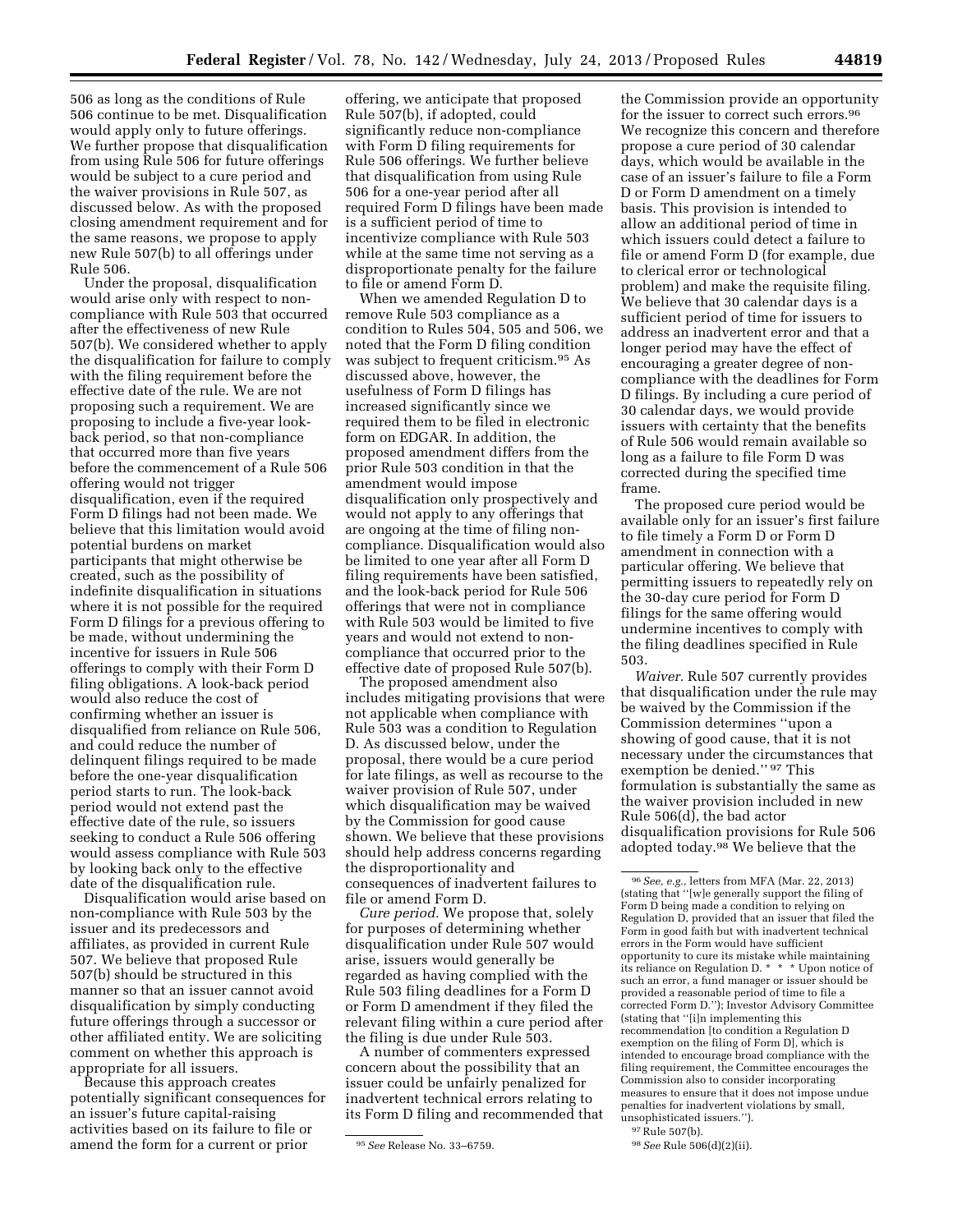Commission should have the ability to waive disqualification in situations where an issuer or its predecessors or affiliates have failed to comply with Rule 503, provided that the issuer can demonstrate good cause that it is not necessary to deny the exemption. For example, a waiver may be appropriate if an issuer can show that the persons who controlled the issuer at the time of the failure to file no longer exercise influence over it, or if curing the failure is impossible (for example, because a defaulting affiliate no longer exists and therefore cannot make the missing Form D filings or amendments) and good cause can otherwise be shown that it is not necessary in the circumstances to deny the exemption.

Under current rules, the Commission has delegated authority to the Director of the Division of Corporation Finance to grant disqualification waivers under Rule 507.99 We anticipate that, if the proposal were adopted, we would similarly delegate authority for waivers of disqualification under new Rule 507(b).

### Request for Comment

38. Is disqualifying issuers and their affiliates and successors from reliance on Rule 506 for future offerings an appropriate sanction to incentivize compliance with Form D filing requirements? Why or why not? How would these amendments affect the Rule 506 market?

39. Proposed Rule 507(b) would not impose any consequences with respect to the offering for which an issuer failed to file or amend a Form D as required, or for other offerings that were ongoing at the time of the failure to file. Would disqualification from reliance on Rule 506 for future offerings be a sufficient incentive for issuers to comply with Form D filing requirements? Why or why not? Should an issuer engaged in an ongoing offering be permitted to continue relying on Rule 506 if it or an affiliate failed to comply with the filing requirements of Rule 503?

40. Should the result be the same for failure to comply with all parts of Rule 503? For example, should the result be the same when the issuer does not file an amendment to a Form D as it would when the issuer does not make an Advance Form D filing or an initial Form D filing? Should there be a distinction between annual amendments to Form D and amendments required to correct a

material mistake of fact or error or to reflect a change in information?

41. As proposed, outside of the cure period, disqualification under Rule 507(b) would not be lifted until one year after all required Form D filings are made or, in the case of offerings that had been terminated, a closing amendment is made. Is this an appropriate requirement? If not, what are the alternatives?

42. What would be an appropriate disqualification period as an alternative to the proposal, such that issuers would be sufficiently incentivized to comply with Form D filing obligations without unduly burdening capital formation under Regulation D? Is the proposed one-year disqualification period appropriate, or should the disqualification period be shorter or longer? Why?

43. Under the proposal, disqualification would not be triggered by any failure to comply with Rule 503 that occurred more than five years before the offering. Is it appropriate to include a look-back period in this way? Why or why not? If so, is the five-year period proposed appropriate, or should it be shorter or longer? If so, why?

44. The look-back period would not extend to the period prior to the effective date of proposed Rule 507(b). Is it appropriate not to consider these filings before the effective date of the rule? Why or why not?

45. Are there particular situations where disqualification under Rule 507(b) should not be triggered for failure to file a required Form D or Form D amendment?

46. As proposed, issuers would be disqualified from using Rule 506 based on noncompliance with Rule 503 within the past five years in connection with a Rule 506 offering by their predecessors and affiliates. Is it appropriate to disqualify issuers for non-compliance by their predecessors and affiliates? If not, would it be too easy to avoid disqualification by using an affiliate or successor entity to conduct a Rule 506 offering? How should the Commission address this concern?

47. Would portfolio companies that are affiliates of a private fund be unduly affected by any disqualification triggered by noncompliance of the private fund, its predecessors and its affiliates with Rule 503? If so, should the Commission treat portfolio companies of private funds differently for disqualification purposes? If yes, how?

48. Is it appropriate to prohibit a private fund or its successors or affiliates from engaging in a subsequent offering under Rule 506 if the private

fund failed to comply with Rule 503? For instance, if a private fund issuer fails to file its Form D or the appropriate amendments in accordance with the filing requirements of Rule 503, is it a disproportionate response to prohibit any private funds affiliated with the private fund from relying on Rule 506? Should proposed Rule 507(b) contain an express provision that excludes affiliated private funds from such consequences?

49. Is it appropriate to include a cure period for noncompliance with Rule 503? Would the benefits of including a cure period justify the potential detriments, such as undercutting issuers' incentive to comply with the existing Rule 503 filing deadlines? If a cure period is included, should it apply to all required Form D filings, or only some? For example, should there be a cure period for the closing amendment only? Or for amendments, but not the initial filing? Should the Advance Form D have a cure period? Instead of providing a cure period, should we move back the deadlines for Form D filings? Are there other alternatives to a cure period or further provisions that the Commission should consider?

50. The cure period is not available if the issuer has previously failed to comply with a Form D filing deadline in connection with the same offering. Is this condition appropriate? Why or why not? Should the cure period be available if the issuer has failed to timely file a Form D or Form D amendment more than once in connection with the same offering? If so, how many times in a single offering or otherwise how frequently should an issuer be able to invoke the cure period? Should the cure period become available again after a certain amount of time, such as five years, has elapsed since the issuer previously failed to comply with a Form D filing deadline? 100 Should we impose additional requirements or conditions on an issuer's ability to take advantage of the cure period? For example, should the cure period be unavailable if the failure to file Form D was intentional? Would additional guidance be necessary to explain what constitutes intentional or repeated failures to file? Should the issuer have to indicate that the filing is late and state the reason for its being late? Should there be more specific requirements to rely on the cure, such as the issuer suffered an intervening event (for example, a clerical or technological problem)? Alternatively,

<sup>99</sup>*See* Rule 30–1(c) of the Commission's Rules of Organization and Program Management [17 CFR  $200.30 - 1(c)$ ].

<sup>100</sup>For example, should an issuer, such as a private fund, that is conducting a continuous offering be permitted to have a cure period if five or more years have elapsed since the initial failure to timely file a Form D?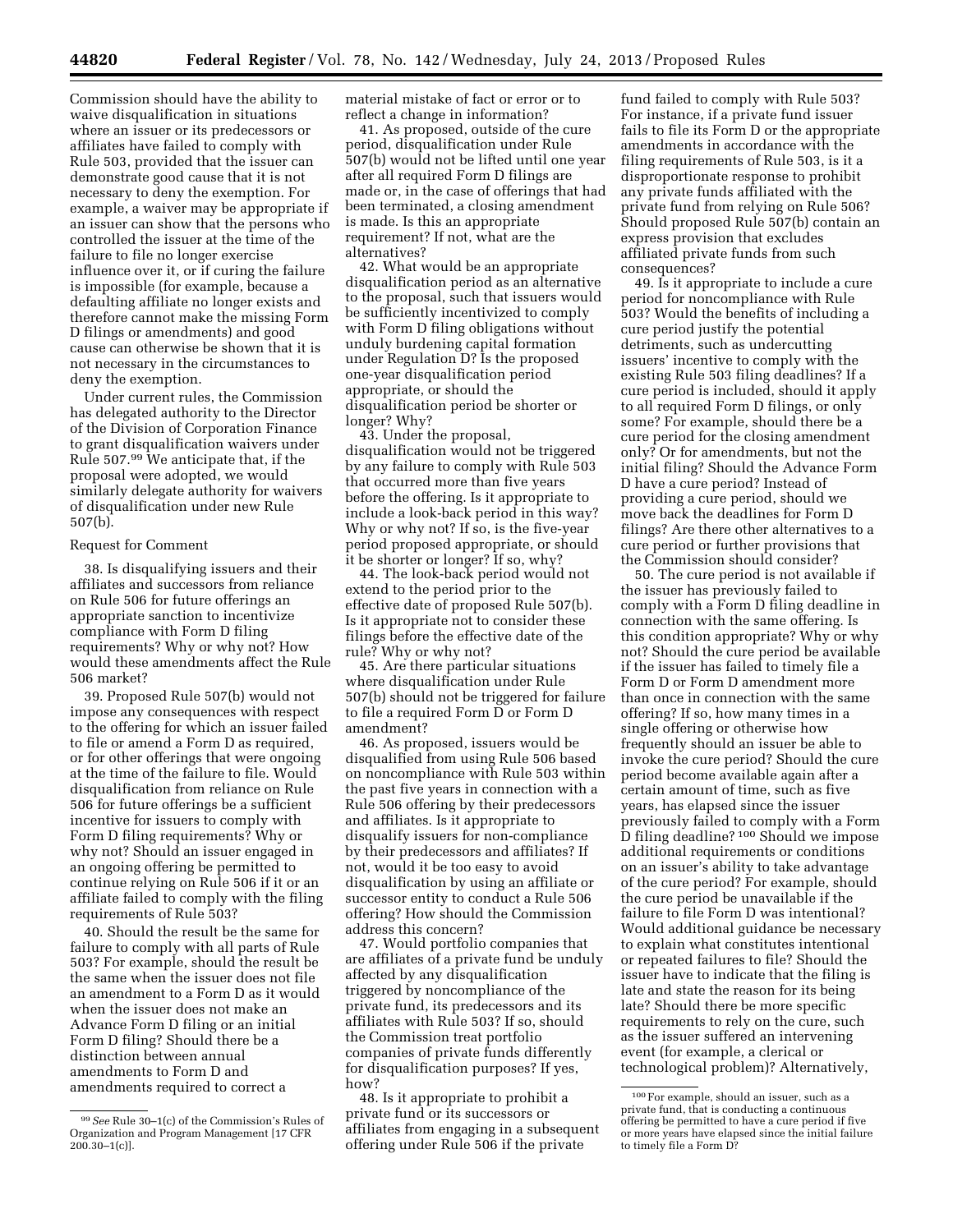should the cure period be automatically available to all issuers without other conditions or qualifications? Are there other events that should make the cure period unavailable to an issuer?

51. Should a cure period be available for repeated or intentional failures to comply with Rule 503? If yes, should there be a look-back period for determining whether failures to comply with Rule 503 are repeated?

52. If a cure period is included, is the 30-day period we propose appropriate? Should the cure period be shorter or longer? Should it be the same for all types of filings, or should the Commission vary the cure period for different filings? For example, should there be a shorter or longer cure period provided for the Advance Form D filing, the closing amendment or other amendments, compared to other Form D filings?

53. As an alternative or in addition to a cure period, should we amend Rule 507 so that disqualification can be triggered by a Commission cease-anddesist order as well as court injunction? Should we add a provision similar to existing Rule 508,101 under which insignificant deviations from the requirements of Rule 503 would not result in disqualification under proposed Rule 507(b) if the issuer could demonstrate good faith and a reasonable attempt to comply with filing requirements?

54. Should we amend Rule 507 to disqualify an issuer from relying on Rule 506 for future offerings if such issuer, or any predecessor or affiliate of the issuer, has been subject to a Commission order requiring such person to cease-and-desist from committing or causing any violation or future violation of proposed Rule 509 or proposed Rule 510T, both of which are discussed below?

55. Should the Commission amend Form D to provide a checkbox to indicate that the issuer is relying on the proposed cure period?

56. Is it appropriate to amend Rule 507's existing waiver provision so it applies to proposed Rule 507(b)? Should we provide guidance regarding factors

that the Commission may take into account when considering whether to grant a waiver?

57. Are there other methods for improving compliance with Rule 503 that the Commission should consider? For example, should there be other consequences for non-compliance with Form D filing requirements? Would the combination of proposed Rule 507(b) and increased enforcement of existing Rule 503, which could result in monetary penalties or imposition of disqualification under existing Rule 507, provide a sufficient incentive to comply with these requirements?

58. As an alternative to proposed Rule 507(b), should the availability of Rule 506 be conditioned on compliance with Rule 503, as was the case when Regulation D was originally adopted? If so, should compliance with Rule 503 be a condition to both Rule 506(b) and Rule 506(c), as well as to Rules 504 and 505? Alternatively, should compliance with Rule 503 be a condition to reliance on new Rule 506(c) only? Should the availability of Rule 506 be conditioned on compliance with all of the filing requirements of Rule 503 or should it be conditioned on compliance with only some of the filing requirements of Rule 503 (and if so which filing requirements)? If compliance with Rule 503 is a condition to Rule 506, should there be a mechanism for issuers to request a waiver from Form D filing requirements? If so, how should that mechanism work? Are any other rule amendments necessary if the Commission were to require compliance with Form D filing requirements as a condition to reliance on Rule 506? If so, what amendments?

### **III. Proposed Rule and Rule Amendments Relating to General Solicitation Materials**

We are proposing new requirements and amendments to address investor protection concerns arising from the ability of issuers, including private funds, to generally solicit for their Rule 506(c) offerings. First, we propose to add new Rule 509 to require all issuers to include: (i) Legends in any written general solicitation materials used in a Rule 506(c) offering; and (ii) additional disclosures for private funds if such materials include performance data. Second, we propose amendments to Rule 156 under the Securities Act that would extend the guidance contained in the rule to the sales literature of private funds. Each of these proposals is discussed in greater detail below. Finally, we request comment on manner and content restrictions for general solicitation materials of private funds, a

subject on which we received a number of comments and suggestions.

# *A. Mandated Legends and Other Disclosures for Written General Solicitation Materials*

In light of issuers' ability to generally solicit their Rule 506(c) offerings, we are proposing requirements for issuers to better inform potential investors as to whether they are qualified to participate in these offerings, the type of offerings being conducted and certain potential risks associated with such offerings. A number of commenters on the Rule 506(c) Proposing Release recommended that the Commission adopt content restrictions or other requirements with respect to general solicitation materials used by issuers, such as private funds, in Rule 506(c) offerings.102 For example, the Investor Advisory Committee recommended that the Commission ''take steps to ensure that any performance claims in materials used as part of general solicitations are based on appropriate performance reporting standards.'' 103 Some commenters also recommended that the Commission require the inclusion of legends, warning labels or mandatory risk disclosures in general solicitation materials used in these offerings.104

While we believe that further consideration following experience with offerings under new Rule 506(c) is needed with respect to potential content restrictions for issuers' general solicitation materials, we are proposing new Rule 509, which would require all issuers to include the following prominent legends in all written general solicitation materials:

• The securities may be sold only to accredited investors, which for natural persons, are investors who meet certain minimum annual income or net worth thresholds; 105

103Letter from Investor Advisory Committee. 104*See* letters from P. Rutledge (recommending a legend stating that all sales in the offering will be to accredited investors); CFA Institute (recommending a prominent ''surgeon's general'' type warning label and mandated disclosures that address the potential risks of Rule 506(c) offerings); BetterInvesting (recommending mandatory risk disclosure language that would appear at the beginning of all general solicitation materials).

105This part of the legend may be modified in accordance with any higher standards that may be applicable to the issuer, such as qualified clients (as Continued

<sup>101</sup> 17 CFR 230.508. Under Rule 508, the failure to comply with a term, condition or requirement of Rule 504, Rule 505 or Rule 506 will not result in the loss of the exemption from the registration requirements of Section 5 for any offer or sale of securities to a particular individual or entity, if the person relying on the exemption shows the failure to comply did not pertain to a term, condition or requirement directly intended to protect that particular individual or entity; the failure to comply was insignificant with respect to the offering as a whole; and a good faith and reasonable attempt was made to comply with all applicable terms, conditions and requirements of Rule 504, Rule 505 or Rule 506. *Id.* 

<sup>102</sup>*See, e.g.,* letters from AFL–CIO and AFR; Investor Advisory Committee; Sen. Levin; CFA Institute; Consumer Federation; Hawaii Commissioner of Securities; ICI; IDC; L. Neumann; Montana Commissioner of Securities; NASAA; Nevada Securities Division; Ohio Division of Securities; P. Turney; Sens. Reed, Levin, Durbin, Harkin, Lautenberg, Franken and Akaka; South Carolina Securities Commissioner; Virginia Division of Securities.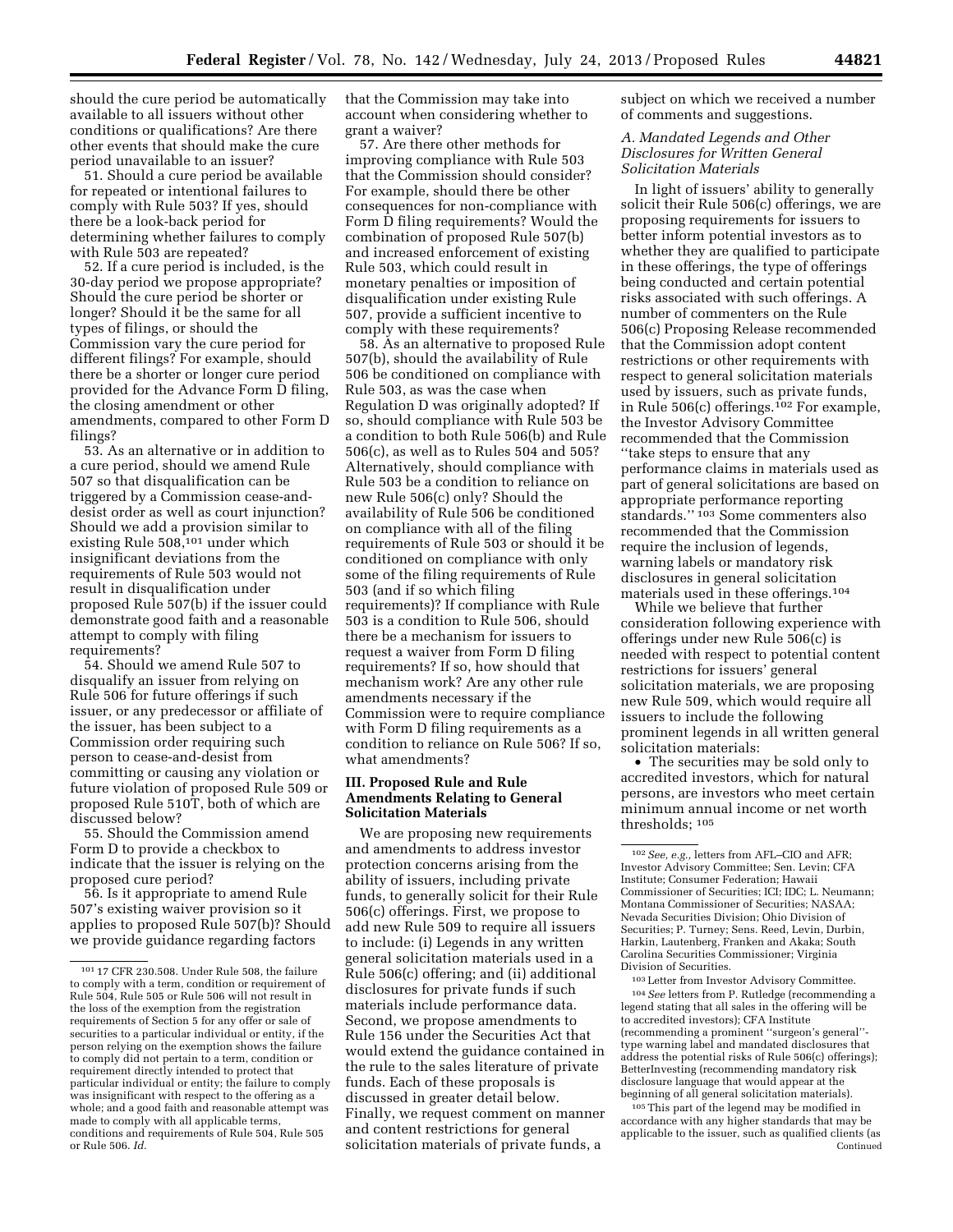• The securities are being offered in reliance on an exemption from the registration requirements of the Securities Act and are not required to comply with specific disclosure requirements that apply to registration under the Securities Act;

• The Commission has not passed upon the merits of or given its approval to the securities, the terms of the offering, or the accuracy or completeness of any offering materials;

• The securities are subject to legal restrictions on transfer and resale and investors should not assume they will be able to resell their securities; and

• Investing in securities involves risk, and investors should be able to bear the loss of their investment.

We believe that such legends would better inform potential investors as to whether they are qualified to participate in Rule 506(c) offerings and certain potential risks that may be associated with such offerings. Written general solicitation materials may combine two or more of these required statements in a single sentence, provided that each of the required disclosures is clear and easy to understand. Similarly, written general solicitation materials may use any wording that clearly communicates the information required to be disclosed. Compliance with the proposed legend requirements, however, does not relieve an issuer from the requirement to take reasonable steps to verify that purchasers in a Rule 506(c) offering are accredited investors.

We also recognize the specific concerns that commenters have expressed regarding private funds' ability to advertise to the general public, especially in light of the fact that private funds raise a significant amount of capital in Rule 506 offerings.106 Under Rule 506(c), private funds, such as hedge funds, venture capital funds and private equity funds, will be permitted to engage in general solicitation in compliance with the rule without losing the exclusions from the definition of ''investment company'' under Section 3(c)(1) 107 or Section 3(c)(7) 108 of the

 $107 15$  U.S.C. 80a-3(c)(1) (excluding from the definition of ''investment company'' any ''issuer whose outstanding securities (other than short-term paper) are beneficially owned by not more than one hundred persons and which is not making and does not presently propose to make a public offering of its securities".

108 15 U.S.C. 80a–3(c)(7) (excluding from the definition of ''investment company'' any ''issuer, the outstanding securities of which are owned exclusively by persons who, at the time of

Investment Company Act.109 Several commenters on the Rule 506(c) Proposing Release recommended that we impose additional conditions on private funds that rely on Rule 506(c). In particular, these commenters believed that general solicitation materials of private funds should be subject to some form of content requirements and/or restrictions.110 For example, some believed that private funds engaging in general solicitation should be held to performance and advertising standards that are analogous to mutual fund standards.111 One of these commenters suggested that the Commission develop a rule tailored to the manner in which private funds calculate and present performance, rather than extending mutual fund performance rules to private funds.112 Some commenters made other suggestions, such as requiring each private fund relying on Rule 506(c) to disclose that the private fund is not registered with the Commission and should not be confused with a registered fund, such as a mutual fund.<sup>113</sup>

In response to these concerns, we are proposing that an additional legend and disclosures be required for private fund written general solicitation materials. First, we propose that private funds

109*See* Rule 506(c) Adopting Release, at Section II.E (discussing the effect of Section 201(b) of the JOBS Act, which provides that ''[o]ffers and sales exempt under [amended Rule 506] shall not be deemed public offerings under the Federal securities laws as a result of general advertising or general solicitation'').

110*See, e.g.,* letters from AFL–CIO and AFR; Consumer Federation; Rep. Waters (supporting the establishment of standards for reporting performance and fees by private funds); ICI (recommending the imposition of content restrictions on private fund advertising and requiring certain disclosures in private fund advertisements to avoid investor confusion with mutual funds).

111*See, e.g.,* letters from Fund Democracy; ICI; IDC; Sen. Levin; NASAA.

112*See* letter from ICI (stating that ''[w]e do not recommend that the content rule applicable to mutual fund performance advertisements . . . be extended to private funds. We strongly recommend, rather, that the Commission develop a rule tailored to the ways private funds calculate and present performance.'').

113*See, e.g.,* letters from Consumer Federation (stating that the Commission should require private fund advertisements to include ''a clear, prominent warning that they are not mutual funds and carry special risks."); Fund Democracy (stating that the Commission should ''require explicit, large-font disclaimers that hedge funds are not mutual funds and present special risks.''); ICI (recommending that the Commission require disclaimers regarding the performance figures or measures displayed in any private fund advertisements).

include a legend on any written general solicitation materials that the securities offered are not subject to the protections of the Investment Company Act.114 We believe it is appropriate to include a legend regarding a private fund's status under the Investment Company Act because the Act provides important protections that are not applicable to private funds or their investors. For example, the Investment Company Act includes limitations on self-dealing, affiliated transactions and leverage and requirements regarding independent board members, none of which apply to private funds, and the proposed legend would serve to alert investors and the broader general public to this fact. The legend also may help address any misimpression regarding the level of statutory and regulatory protections that apply to investors in a private fund.

Second, we propose that Rule 509 require private funds to include certain disclosures in any written general solicitation materials that include performance data. These disclosures are similar to certain disclosures required by Rule 482 under the Securities Act for advertisements and other sales materials of registered investment companies.115 Specifically, proposed Rule 509(c) would require any private fund written general solicitation materials that include performance data to include a legend disclosing that:

• Performance data represents past performance;

• past performance does not guarantee future results;

• current performance may be lower or higher than the performance data presented;

• the private fund is not required by law to follow any standard methodology

115 17 CFR 230.482. We note that the Commission proposed amendments to Rule 482, which have not yet been adopted, as part of its recent money market fund reform proposals. The proposed amendments would require money market funds to include certain disclosure statements on advertisements and sales materials designed to inform investors about the risks of investing in money market funds and the risks of a floating net asset value, if applicable. *See Money Market Fund Reform; Amendments to Form PF,* Release No. 33–9408 (June 5, 2013) [78 FR 36834 (June 19, 2013)].

We are requesting comment on the extent to which ''liquidity funds,'' which are private funds that seek to maintain a stable net asset value (or minimize fluctuations in their net asset values) and thus can resemble money market funds, should be required to include similar disclosure statements in written general solicitation materials.

defined by Rule 205–3 under the Advisers Act [17 CFR 275.205–3]) or qualified purchasers (as defined by Section 2(a)(51) of the Investment Company Act [15 U.S.C. 80a–2(a)(51)]).

<sup>106</sup>*See* Ivanov/Bauguess Study.

acquisition of such securities, are qualified purchasers, and which is not making and does not at that time propose to make a public offering of such securities"). The term "qualified purchaser" is defined in Section 2(a)(51) of the Investment Company Act [15 U.S.C. 80a–2(a)(51)] and the rules thereunder.

<sup>114</sup>Private funds could combine the legend regarding the Investment Company Act with the legend regarding disclosure obligations under the Securities Act to simply state that the securities offered are not subject to the protections of the Investment Company Act or required to comply with specific disclosure requirements that apply to registration under the Securities Act.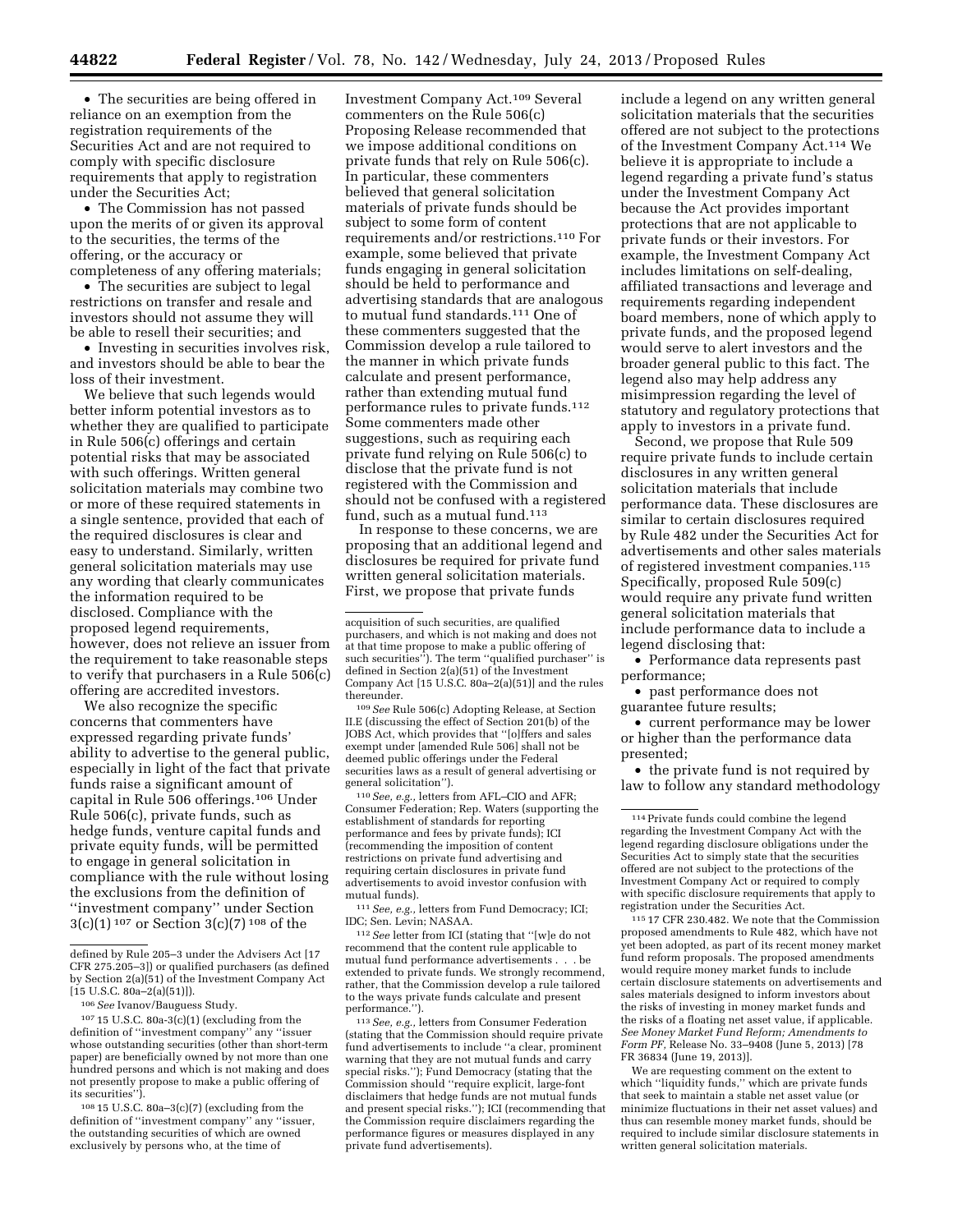when calculating and representing performance data; and

• the performance of the fund may not be directly comparable to the performance of other private or registered funds.

The proposed rule would also require the legend to identify either a telephone number or a Web site where an investor may obtain current performance data.

We believe that many investors, both sophisticated and unsophisticated, consider performance to be a significant factor when selecting investments, including when selecting private funds.116 As such, we believe that the proposed disclosures are a meaningful way to highlight that there are limitations on the usefulness of past performance data, as well as the inherent difficulty of comparing performance of a private fund with other private funds and with registered products, such as mutual funds.

Further, we are proposing to require that if a private fund's written general solicitation materials include performance data, then such data must be as of the most recent practicable date considering the type of private fund and the media through which the data will be conveyed, and the private fund would be required to disclose the period for which performance is presented.117 Because investors consider performance to be one of the most significant factors when evaluating investments, we are concerned that private funds presenting non-current performance data may confuse, and even mislead, investors regarding the fund's current performance, particularly if the fund's performance has changed significantly after the period reflected in the advertisement. In addition, by proposing to require disclosure of either a telephone number or a Web site where an investor may obtain current performance data, we seek to address the concern that a potential investor may be reviewing written general

117We are not proposing that private funds provide performance data for a specific period (*e.g.,*  as of the most recently completed month) because we understand that the investment strategies employed by private funds vary. For instance, the most recent practicable date for which performance data is available may differ between a hedge fund with liquid assets and a private equity fund with illiquid and hard-to-value assets.

solicitation materials with performance data that, although at the time it was published was as of the most recent practicable date, could now be considered non-current because more current performance data is available.<sup>118</sup>

We are also proposing to require private funds that include performance data that does not reflect the deduction of fees and expenses in their written general solicitation materials to disclose that fees and expenses have not been deducted and that if such fees and expenses had been deducted, performance may be lower than presented. We believe it is important for investors to be informed about whether performance information presented reflects the deduction of fees and expenses.

As proposed, the requirement to include these legends and other disclosures, as applicable, would not be a condition of the Rule 506(c) exemption. Therefore, the failure to include legends or other disclosures in any written general solicitation materials as required by Rule 509 would not render Rule 506(c) unavailable for the offering. We recognize the potentially disproportionate consequences that would result if an inadvertent error in, or omission of, the legends or disclosures results in a violation of Section 5 of the Securities Act, as well as state securities laws and the uncertainty that issuers would have regarding the availability of Rule 506(c) for their offerings.

Instead, we are proposing to amend existing Rule 507(a) so that Rule 506 would be unavailable for an issuer if such issuer, or any of its predecessors or affiliates, has been subject to any order, judgment or court decree enjoining such person for failure to comply with Rule 509. We believe that the possibility of disqualification from reliance on Rule 506 would provide issuers with sufficient incentive to comply with the requirements of Rule 509, without penalizing them unduly for an inadvertent error in, or the omission of, a legend or other required disclosure in written general solicitation materials.

We recognize the Commission's experience with Rule 507 as it relates to compliance with the Form D filing requirements of Rule 503 and our belief today that the incentives for compliance with these requirements must be

strengthened.<sup>119</sup> We have decided. however, not to propose that noncompliance with Rule 509 would result in disqualification from reliance on Rule 506 without requiring action on the part of the Commission or the courts. We recognize this differs from our treatment of non-compliance with Rule 503 under proposed Rule 507(b); however, we are concerned that such a disqualification provision could result in disproportionate consequences for inadvertent errors or omissions, particularly in light of the large amounts of written communications that many issuers may use during the course of a Rule 506(c) offering that could be viewed as written general solicitation materials triggering proposed Rule 509. Consideration of an approach similar to proposed Rule 507(b) may be more appropriate after first assessing the level of compliance Rule 509 once it is in effect. In this regard, we believe that it is reasonable to expect a higher level of compliance with proposed Rule 509, which would require limited, standardized information about Rule 506(c) offerings, than the current level of compliance with Rule 503, which requires the public filing of a Form D that notifies the market of the occurrence of an offering and contains issuer- and offering-specific information. As a result, including the required legends and other disclosures in written general solicitation materials would seem less likely to raise any concerns for issuers. We believe that Rule 507(a), with its provision that disqualification would occur only if a court takes injunctive action, may be better suited for addressing the varied facts and circumstances that may cause an issuer not to include the required legends and other disclosures in its written general solicitation materials and for determining whether disqualification for this failure is appropriate. While we are not proposing that compliance with Rule 509 be a condition to Rule 506(c) or that noncompliance trigger disqualification without action on the part of the Commission or courts, we are soliciting comment on both of these alternative approaches.

We also are requesting comment on whether content restrictions should apply to private fund general solicitation materials, but we are not proposing to prohibit private funds from including performance information in general solicitation materials at this time. The presentation of performance information, like other information used in general solicitation and other

<sup>116</sup>*See Study Regarding Financial Literacy Among Investors* (Aug. 30, 2012), *available at [http://www.sec.gov/news/studies/2012/917](http://www.sec.gov/news/studies/2012/917-financial-literacy-study-part1.pdf) [financial-literacy-study-part1.pdf](http://www.sec.gov/news/studies/2012/917-financial-literacy-study-part1.pdf)* (Commission staff study indicating that retail investors find information regarding investment performance to be useful and relevant before purchasing an investment product); *see also Proposed Amendments to Investment Company Advertising Rules,* Release No. 33–8101 (May 17, 2002) [67 FR 36712 (May 24, 2002)].

<sup>118</sup>Under the proposed rule, we intend current performance data to mean as of the last date on which the private fund customarily determined the valuation of its portfolio securities. We do not expect a private fund to value its portfolio for the sole purpose of providing updated current performance under proposed Rule 509. 119*See* Section II.E of this release.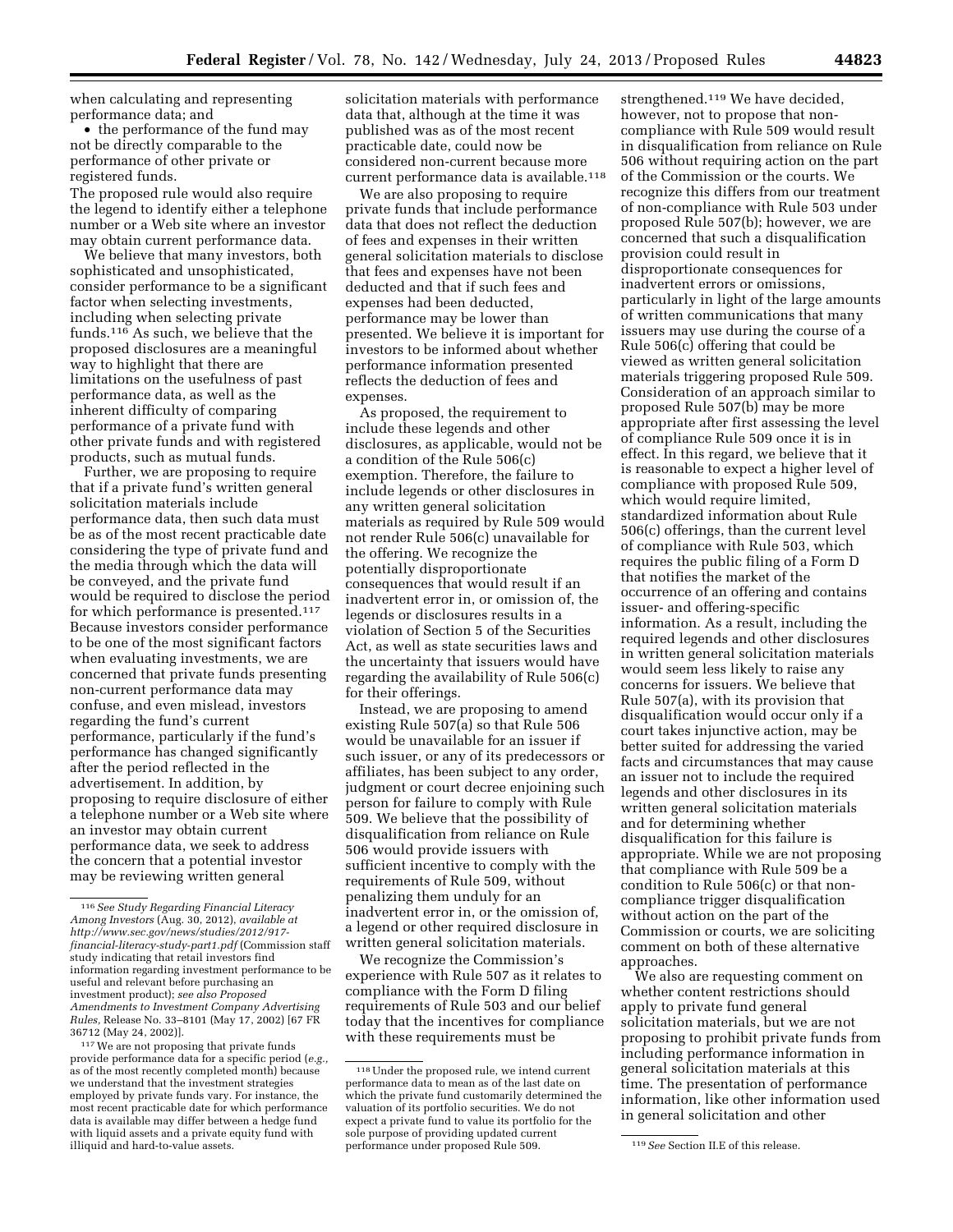materials, is subject to the antifraud provisions of the federal securities laws.120 Compliance with the proposed legend and disclosure requirements does not relieve an issuer from the obligation to comply with these antifraud requirements. We note that performance data for certain private funds are available from other sources and that material deviations between reported performance and performance included on general solicitation materials could be misleading.121 Furthermore, as we noted in the Rule 506(c) Adopting Release, we believe it is appropriate for advisers to private funds to review their compliance policies and procedures and make appropriate updates to such policies and procedures, particularly if the private funds intend to engage in general solicitation activity.<sup>122</sup>

<sup>121</sup> For instance, performance information must be reported to the Commission in a non-public filing on Form PF. Question 17 of Form PF requires certain registered investment advisers managing private funds to report to the Commission the private fund's performance information as reported to current and prospective investors. While Question 17 instructs advisers to provide the most representative performance results if the fund reports different performance results to different groups of investors, we would expect an adviser to be able to explain and justify the difference between performance information included in any written communications used in a Rule 506(c) offering and that which is reported in such adviser's Form PF report, if applicable. Private funds may also voluntarily report performance data to publiclyavailable databases.

122*See* Rule 506(c) Adopting Release, at Section II.E (noting that ''[w]e believe that investment advisers that have implemented appropriate policies and procedures regarding, among other things, the nature and content of private fund sales literature, including general solicitation materials, are less likely to use materials that materially mislead investors or otherwise violate the federal securities laws.'').

# Request for Comment

59. Should we require all issuers to include the proposed legends in written general solicitation materials? Why or why not? Are accredited investors already aware of the information included in the proposed legends? Would the proposed legends be effective in reducing the incidence of nonaccredited investors participating in Rule 506(c) offerings?

60. Is it appropriate for the Commission to provide for disqualification from reliance on Rule 506 for non-compliance with Rule 509? How would this affect the Rule 506(c) market? Should the Commission amend Rule 507 to also include Commission cease-and-desist and administrative proceedings? Would another mechanism provide a better incentive for issuers to include legends and other disclosures in written general solicitation materials that relied on a simpler enforcement mechanism but did not impose an immediate disqualification?

61. Should the Commission condition Rule 506(c) on compliance with the proposed requirements of Rule 509? What effect would such a condition have on the Rule 506 market? If compliance with Rule 509 were a condition of Rule 506(c), should the Commission provide for a cure mechanism for inadvertent errors in, or the omission of, legends or other required disclosure in the written general solicitation materials? 123 If so, what should be the parameters of this cure mechanism?

62. Do the proposed legends and required disclosures appropriately inform potential investors as to whether they are qualified to participate in Rule 506(c) offerings, the type of offerings being conducted and the potential risks that may be associated with such offerings? If not, how could they be revised to do so? Should additional legends or disclosures be required and, if so, what should these additional legends or disclosures be?

63. Should we have specific requirements for the legends and disclosures, such as for type size, type style, location and proximity? If so, what should they be? Alternatively, should we require the legends and disclosures to be presented in any manner reasonably calculated to draw investor attention to them?

64. Should we define the types of communications that constitute written general solicitation materials for purposes of the proposed requirements of Rule 509? If so, how should we define written general solicitation materials? For example, should we refer to the definition of ''written communications'' in Rule 405 under the Securities Act? 124 Should we specify that the term includes any electronic communications?

65. Should comparable disclosure be required to be provided in oral communications used in a Rule 506(c) offering that constitute general solicitations? Why or why not? Should the legends and required disclosures be required to be included in all offering materials or just the materials used in connection with general solicitation activities? How would issuers provide such disclosure?

66. Are there alternative methods for encouraging important explanatory information regarding performance to be given sufficient prominence in written general solicitation materials? Would mandated legends be helpful in mitigating concerns regarding fraudulent statements in written general solicitation materials?

67. The proposed amendments do not specify the precise wording of any required legends. Is that appropriate? Or should we require specific wording? If so, what would that be?

68. Should we specifically require disclosure of the date as of which any performance data included in the written general solicitation materials was calculated? Should we require all such performance data to be current as

<sup>120</sup>*See, e.g., In the Matter of Oppenheimer Asset Management Inc. and Oppenheimer Alternative Investment Management, LLC,* Release No. IA–3566 (Mar. 11, 2013); *In the Matter of Sentinel Investment Management Corp.,* Release No. IA–3556 (Feb. 22, 2013) (settled enforcement action alleging that adviser misrepresented to investors that client's investments in private limited partnerships were growing and performing well); *In the Matter of Calhoun Asset Management, LLC, et al.,* Release No. IA–3428 (July 9, 2012) (settled enforcement action alleging that hedge fund adviser disseminated marketing materials that contained misrepresentations about performance and unsupported performance returns); *In the Matter of Belal K. Faruki,* Release No. IA–3405 (May 17, 2012) (settled enforcement action alleging hedge fund adviser made material misrepresentations to an investor regarding the fund's track record); *In the Matter of GMB Capital Management LLC, et al.,*  Release No. IA–3399 (Apr. 20, 2012) (settled enforcement action alleging hedge fund adviser made misrepresentations in marketing materials, meetings with potential investors, and a Web site interview that the adviser subsequently reprinted and distributed to investors and potential investors regarding the funds' historic performance).

<sup>123</sup>For example, Securities Act Rule 164 [17 CFR 230.164] permits an issuer or an offering participant to cure an unintentional or immaterial failure to include the specified legend in any free writing prospectus, as long as a good faith and reasonable effort is made to comply with the legend condition and the free writing prospectus is amended to include the specified legend as soon as practicable after discovery of the omitted or incorrect legend. In addition, if a free writing prospectus has been transmitted to potential investors without the specified legend, the free writing prospectus must be retransmitted with the appropriate legend by substantially the same means as, and directed to substantially the same investors to whom, it was originally transmitted. Securities Act Rule 163 [17 CFR 230.163] provides a similar cure provision.

<sup>124</sup>Rule 405 defines ''written communications'' as, except as otherwise specifically provided or the context otherwise requires, any communication that is written, printed, a radio or television broadcast, or a graphic communication. Rule 405 defines ''graphic communication'' as including all forms of electronic media, including, but not limited to, audiotapes, videotapes, facsimiles, CD–ROM, electronic mail, Internet Web sites, substantially similar messages widely distributed (rather than individually distributed) on telephone answering or voice mail systems, computers, computer networks and other forms of computer data compilation. ''Graphic communication'' does not include a communication that, at the time of the communication, originates live, in real-time to a live audience and does not originate in recorded form or otherwise as a graphic communication, although it is transmitted through graphic means.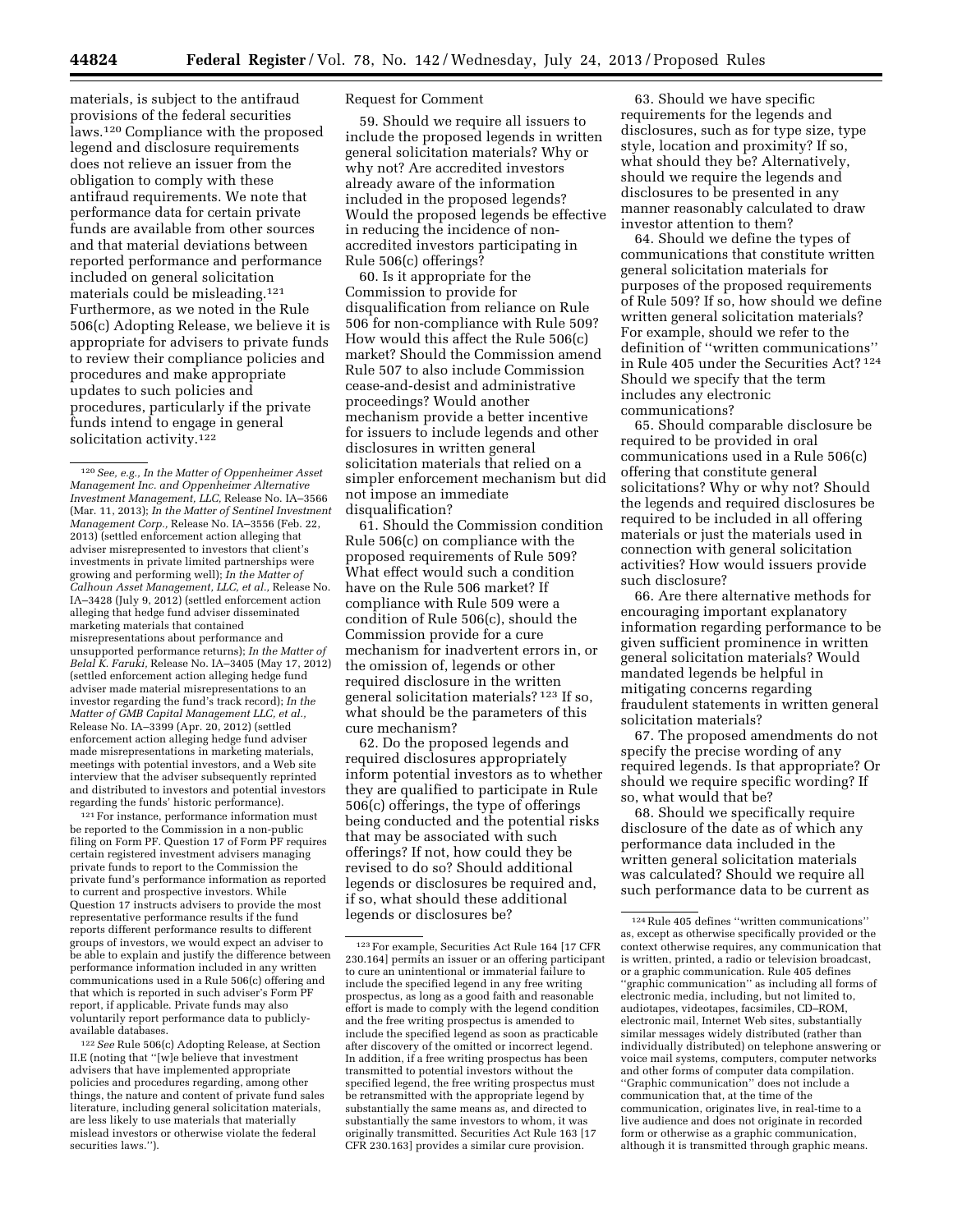give issuers certainty, should we provide more specific guidance as to what constitutes the most recent practicable date? Should we require performance data to be provided for a specific period (*e.g.,* for the last one, five, and ten year periods)? Should we require such performance data to be updated at specified intervals? If so, what interval or intervals would be appropriate? Should we require a private fund to provide narrative disclosure regarding the methodology used to calculate performance data? Will such required disclosure become standardized or unwieldy and, therefore, less useful to investors?

of the most recent practicable date? To

69. If all purchasers in an offering receive a private placement memorandum that includes all of the required legends, is it necessary that other materials also include these legends?

70. To what extent do issuers, including private funds, currently use legends similar to those proposed in this release (for example, in the private placement memoranda given to the potential investors)? To what extent do they use other legends? Does this differ depending on the type of document used? For example, do private placement memoranda contain more extensive legends than other marketing materials?

71. As proposed, private funds would be required to include a telephone number or a Web site where an investor may obtain current performance data. Is this requirement appropriate? Should private funds be required to provide performance information on a Web site? Should private funds be allowed to restrict access to such Web site through the use of passwords or other measures?

72. Do the proposed disclosures relating to performance data appropriately inform investors that there are limitations on the usefulness of past performance data and the difficulty of comparing the performance of one private fund to other funds, particularly in light of the fact that private funds are not required by law to calculate or present performance pursuant to a standard methodology? If so, how? If not, why not?

73. If the amendments to Rule 482 proposed in the money market fund reform proposals are adopted,<sup>125</sup> should we require liquidity funds to include similar disclosure statements in written general solicitation materials? For example, should we require liquidity funds to include a statement that the fund's sponsor has no legal obligation to provide financial support to the fund, and that an investor should not expect that the sponsor will provide financial support to the fund at any time? Why or why not?

74. Rule 506(c) may cause certain types of issuers that have historically registered offerings under the Securities Act to instead conduct offerings under Rule 506(c). These issuers also may use performance data in written general solicitation materials. For example, nontraded REITs, which have historically included prior performance data in Securities Act registration statements and sales literature, may instead conduct Rule 506(c) offerings and provide similar data in written general solicitation materials. Should we adopt legends or other disclosure requirements that are tailored to additional types of issuers, such as nontraded REITs? If so, which types of issuers should be required to include legends or other required disclosure in their written general solicitation materials? What information should be required?

75. What are the costs or burdens on issuers in providing the legends and other required disclosures, as proposed? Are there ways to reduce any costs or burdens on issuers?

76. Should we adopt additional or different legends or disclosure requirements for written general solicitation materials used by private funds in Rule 506(c) offerings when performance data is included?

### *B. Proposed Amendments to Rule 156*

We are also proposing to amend Rule 156 under the Securities Act to apply the guidance contained in the rule to the sales literature of private funds.126 We are proposing the amendments because we believe it is important to provide guidance to private funds in developing sales literature that is neither fraudulent nor misleading, particularly in light of the Commission's adoption of Rule 506(c).127 We are of the view that private funds should now be considering the principles underlying Rule 156 to avoid making fraudulent statements in their sales literature.

Rule 156 provides guidance on the types of information in investment company sales literature that could be

misleading for purposes of the federal securities laws, including Section 17(a) of the Securities Act 128 and Section 10(b) of the Exchange Act 129 and Rule 10b–5 thereunder.130 Under these provisions, whether a statement involving a material fact is misleading depends on an evaluation of the context in which it is made. Rule 156 outlines certain situations in which a statement could be misleading. These include certain general factors that could cause a statement to be misleading,131 as well as circumstances where representations about past or future investment performance 132 and statements involving a material fact about the characteristics or attributes of an investment company 133 could be misleading.134

131A statement could be misleading because of other statements being made in connection with the offer of sale or sale of the securities in question; the absence of explanations, qualifications, limitations, or other statements necessary or appropriate to make such statement not misleading; or general economic or financial conditions or circumstances. *See* Rule 156(b)(1).

132Representations about past or future investment performance about an investment company could be misleading because of statements or omissions made involving a material fact, including situations where portrayals of past income, gain, or growth of assets convey an impression of the net investment results achieved by an actual or hypothetical investment which would not be justified under the circumstances, including portrayals that omit explanations, qualifications, limitations, or other statements necessary or appropriate to make the portrayals not misleading; and representations, whether express or implied, are made about future investment performance, including: (a) representations, as to security of capital, possible future gains or income, or expenses associated with an investment; (b) representations implying that future gain or income may be inferred from or predicted based on past investment performance; or (c) portrayals of past performance, made in a manner which would imply that gains or income realized in the past would be repeated in the future. *See* Rule 156(b)(2).

133A statement involving a material fact about the characteristics or attributes of an investment company could be misleading because of statements about possible benefits connected with or resulting from services to be provided or methods of operation which do not give equal prominence to discussion of any risks or limitations associated therewith; exaggerated or unsubstantiated claims about management skill or techniques, characteristics of the investment company or an investment in securities issued by the company, services, security of investment or funds, effects of government supervision, or other attributes; and unwarranted or incompletely explained comparisons to other investment vehicles or to indexes. *See* Rule 156(b)(3).

134We note that the Commission proposed amendments to Rule 156, which have not yet been adopted, to address concerns that emanated from target date funds but are applicable to all investment companies. The proposed amendments would provide that a statement suggesting that securities of an investment company are an appropriate investment could be misleading in two Continued

<sup>125</sup>*See* Release No. 33–9408.

<sup>126</sup>The term ''private fund'' would be defined in Rule 156 as an issuer that would be an investment company, as defined in Section 3 of the Investment Company Act (15 U.S.C. 80a–3), but for Section 3(c)(1) or 3(c)(7) of that Act. *See* proposed Rule 156(d). Rule 156(c) under the Securities Act defines ''sales literature'' to include ''any communication (whether in writing, by radio, or by television) used by any person to offer to sell or induce the sale of securities of any investment company.

<sup>127</sup>*See* Rule 506(c) Adopting Release.

<sup>128</sup> 15 U.S.C. 77q(a).

<sup>129</sup> 15 U.S.C. 78j(b).

<sup>130</sup> 17 CFR 240.10b–5.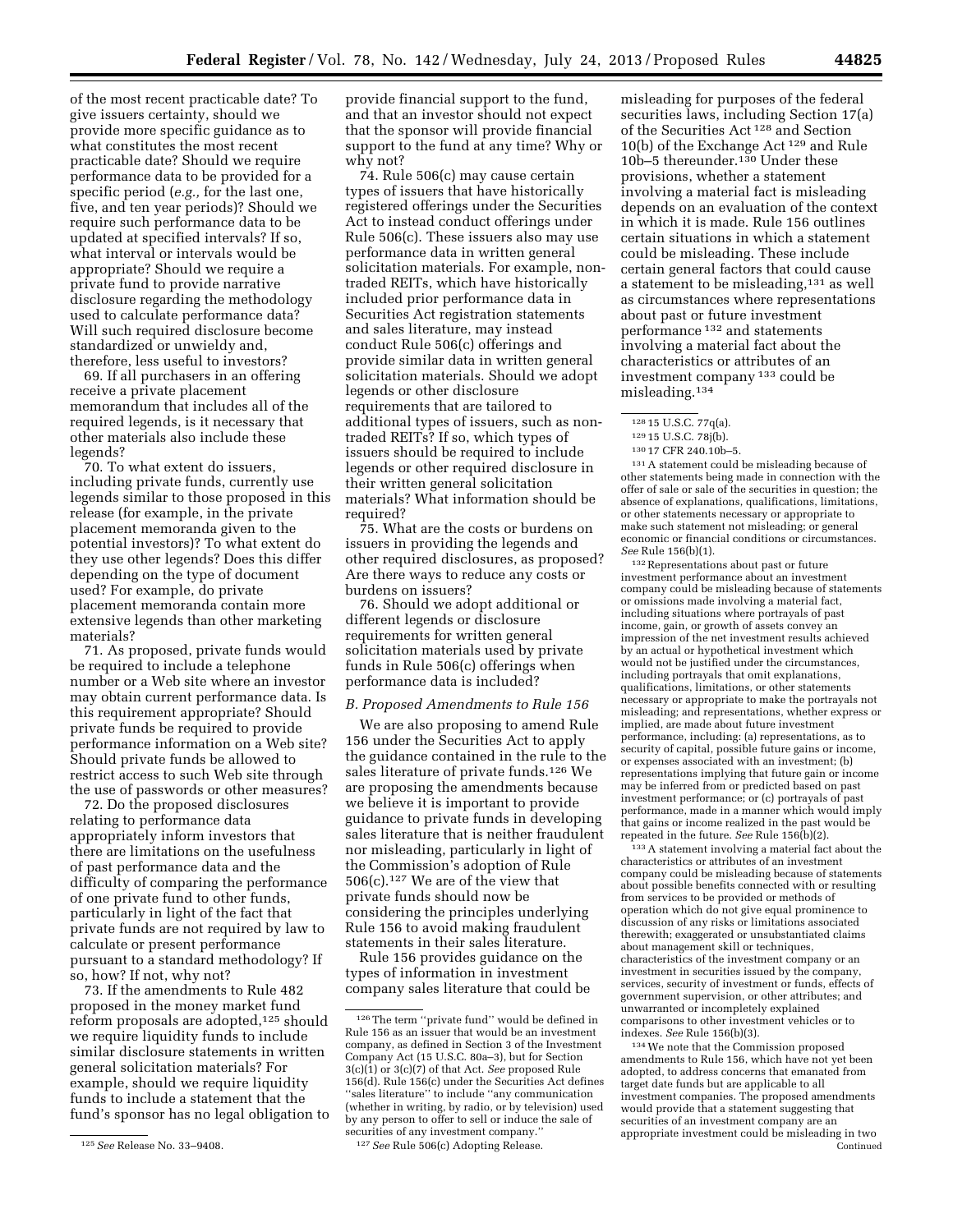The Commission adopted Rule 156 as an interpretive rule to provide guidance in certain areas which, based on the Commission's regulatory experience with investment company sales literature, had proven to be particularly susceptible to misleading statements.<sup>135</sup> Just as the antifraud provisions of the Securities Act and the Exchange Act apply to the offer and sale of securities issued by an investment company, those same provisions apply to the offer and sale of securities issued by a private fund.136 We note that some commenters on the Rule 506(c) Proposing Release requested that the Commission clarify whether the interpretive guidance in Rule 156 also applies to private funds.137 Accordingly, the Commission believes it is important to provide interpretive guidance to private funds regarding the types of information in sales literature that could be fraudulent or misleading.

While the adoption of Rule 506(c) is the impetus for proposing amendments to Rule 156 to extend its guidance to private funds, the proposed amendments would apply to all private funds, including private funds engaged in general solicitation activity under Rule 506(c). This reflects our view that statements or representations have the potential to mislead investors regardless of the type of offering, investors' level of sophistication or whether such materials are used in a general solicitation.<sup>138</sup>

If the Commission were to adopt those amendments, we anticipate that such amendments would also apply to private fund sales literature because we believe the descriptions of what statements could be misleading (for example, a statement emphasizing a single factor as the basis for determining that an investment is appropriate) would apply equally to statements made in the sales literature of private funds.

135*See Mutual Fund Sales Literature Interpretive Rule,* Release No. 33–6140 (Oct. 26, 1979) [44 FR 64070 (Nov. 6, 1979)].

136 In addition, statements by an investment adviser to any investor or prospective investor in a private fund that are fraudulent or materially misleading also violate Section 206 of the Advisers Act [15 U.S.C. 80b–6(4)] and Rule 206(4)–8 under the Advisers Act [17 CFR 275.206(4)–8].

137*See* letters from ICI and NASAA.

138For example, misleading statements or representations could be made in materials for an offering pursuant to Rule 506(b).

Rule 156 does not prohibit or permit any particular representations or presentations. The circumstances in which statements or representations in investment company sales materials may be viewed as misleading appear to be similar to the circumstances in which statements or representations in private fund sales materials may be viewed as misleading. Based on enforcement and regulatory experience regarding private funds, we believe that the areas identified in Rule 156 as being vulnerable to misleading statements in investment company sales literature are similarly vulnerable with respect to private fund sales literature. For example, the Commission has brought enforcement actions against private fund advisers and others for material misrepresentations to investors and prospective investors regarding past or future investment performance and characteristics or attributes of the private fund. Such actions have included instances in which defendants were charged with misrepresenting a private fund's prior investment performance, $139$  exaggerating their personal employment history and qualifications,140 omitting information regarding their disciplinary history,141 misrepresenting information about the holdings of the fund's investment portfolio,142 making fraudulent claims that the fund was performing better than the major stock indexes,<sup>143</sup> and falsely valuing the fund's investments.144

As the Commission previously described in connection with amendments to Rule 156, we have been particularly concerned that representations regarding past performance or future investment performance could be misleading given that many investors consider performance to be one of the most significant factors when selecting or evaluating mutual funds.145 The Commission explained that it was

140*See id.; SEC* v. *Jean Baptiste Jean Pierre, Gabriel Toks Pearce, and Darius L. Lee,* Litigation Release No. 17303 (Jan. 10, 2002) (settled action).

141*See In the Matter of LeadDog Capital Markets, LLC, f/k/a LeadDog Capital Partners, Inc., Chris Messalas and Joseph Larocco, Esq.,* Administrative Proceeding File No. 3–14623, Initial Decision Release No. 468 (Sept. 14, 2012) (Finality Order, Release No. 34–68205 (Nov. 12, 2012)).

142*See id.; In the Matter of Michael Lauer,*  Administrative Proceeding File No. 3–13265 (Jan. 29, 2009) (settled action).

143*See id.* 

concerned that past performance information that did not contain an adequate explanation of other facts may create unrealistic investor expectations or mislead potential investors.146 The amendments were intended to address concerns about: (i) Advertising performance without providing adequate disclosure of unusual circumstances that have contributed to fund performance; (ii) advertising performance without providing adequate disclosure of the performance period or that more current information about performance is available and it may be lower than advertised performance; and (iii) advertising performance based on selective time periods without providing disclosure that would permit an investor to evaluate the significance of performance that is based on selective time periods.147 The Commission also highlighted how some funds addressed these concerns through narrative disclosure when performance presentations were provided.148

### Request for Comment

77. Are there certain types of private funds that will find it difficult to apply the guidance in Rule 156 to their sales literature? If so, which types of private funds and why? Are there changes to the guidance in Rule 156 that would be appropriate to consider in connection with the extension of the guidance to private funds?

78. Are there additional amendments to Rule 156 that would help to clarify the obligations of private funds under the antifraud provisions?

79. If the amendments to Rule 156 proposed in the target date fund rulemaking are adopted,149 we anticipate making such amendments also applicable to sales literature of private funds. Is there any reason such

148For example, the Commission noted that such narrative disclosures were designed to inform investors that: (i) The advertised performance was achieved through the fund's use of particular investment strategies under specified circumstances that are not likely to recur (*e.g.,* disclosing that a significant portion of the advertised performance was attributable to the allocation of an initial public offering of securities to the fund but indicated that such allocation would not likely continue in the future); (ii) the advertised performance is not the fund's current performance and that due to market volatility or other factors, the fund's performance changes over time or that the fund's current performance may be lower than the advertised performance; or (iii) the fund's performance may be volatile or that the advertised performance is not representative of the fund's historical performance. *Id.* 

149*See* Release No. 33–9126.

circumstances: (i) a statement could be misleading because of the emphasis it places on a single factor as the basis for determining that an investment is appropriate; or (ii) a statement suggesting that securities of an investment company are an appropriate investment could be misleading because of representations that investing in the securities is a simple investment plan or that it requires little or no monitoring by the investor. *See Investment Company Advertising: Target Date Retirement Fund Names and Marketing,* Release No. 33–9126 (June 16, 2010) [75 FR 35920 (Jun. 23, 2010)].

<sup>139</sup>*See, SEC* v. *Alero Odell Mack, Jr., Steven Enrico Lopez, Sr., Easy Equity Asset Management, Inc., Easy Equity Management, L.P., Easy Equity Partners, L.P., Alero Equities the Real Estate Company, L.L.C., and Alero I.X. Corp.,* Litigation Release No. 21731 (Nov. 4, 2010) (settled action).

<sup>144</sup>*See id.* 

<sup>145</sup>*See* Release No. 33–8101.

<sup>146</sup>*See Amendments to Investment Company Advertising Rules,* Release No. 33–8294 (Sept. 29, 2003) [68 FR 57760 (Oct. 6, 2003)].

<sup>147</sup>*See* Release No. 33–8101.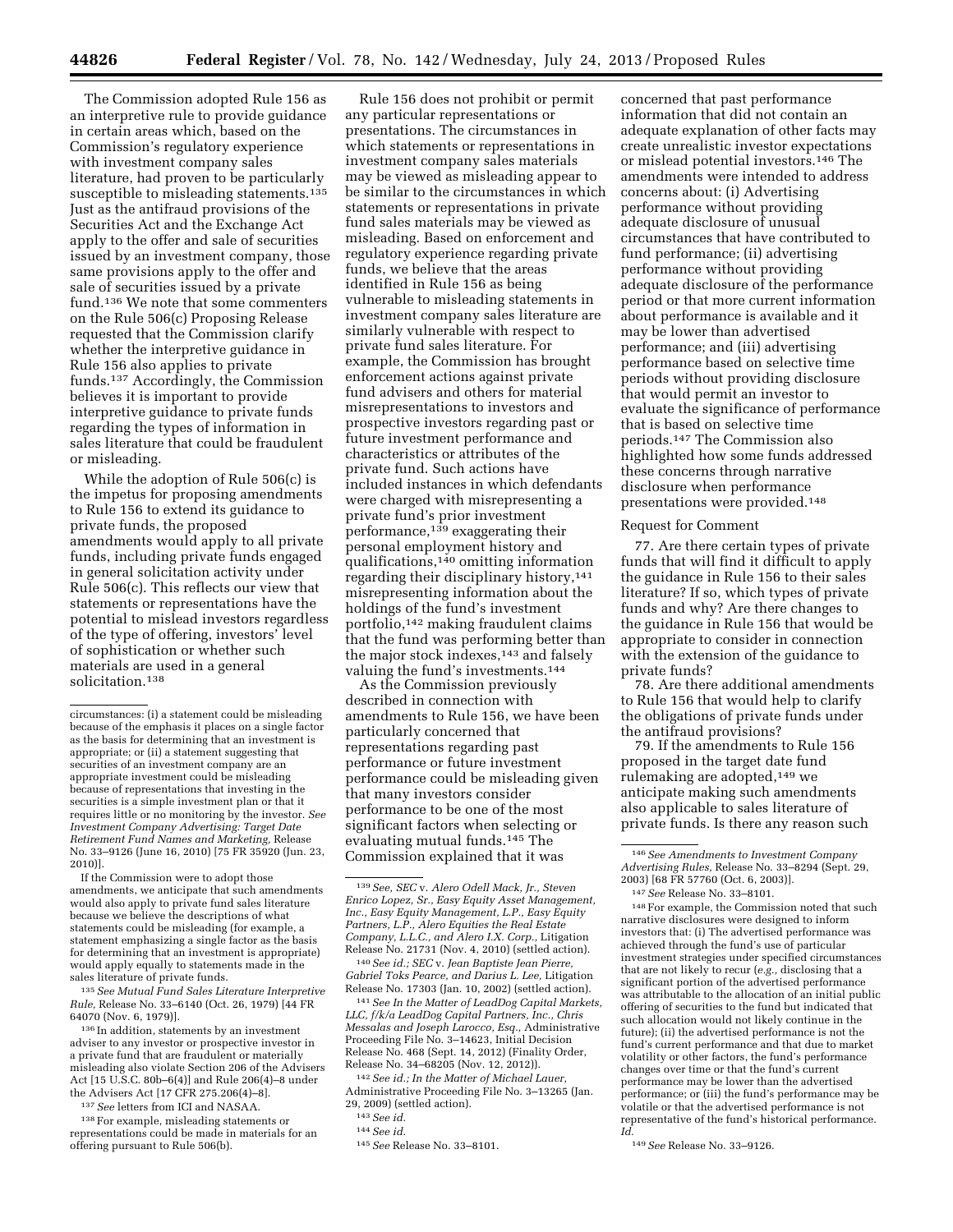guidance should not apply to sales literature of private funds?

80. Would antifraud guidance be useful regarding issues that may arise with respect to sales literature disseminated by other types of issuers in connection with offerings pursuant to Rule 506(c), such as non-traded REITs? Would similar guidance be appropriate for other types of issuers, such as statements that sales material should present a balanced discussion of risk and reward, and be consistent with representations in offering documents? What are the expected costs and benefits with respect to any such guidance?

# *C. Request for Comment on Manner and Content Restrictions for Private Funds*

As noted above, some commenters have expressed particular concern that eliminating the prohibition against general solicitation may create more opportunities for private funds to distribute misleading and fraudulent information.150 Commenters recommending content restrictions expressed concern that general solicitation materials for private funds raise a substantial risk of investor confusion, and may cause an investor to draw unwarranted conclusions when comparing the performance of private funds, which are not subject to standardized performance calculation and reporting requirements, to the performance of other funds.151 Commenters also noted that, among other things, private fund portfolios tend to be more illiquid and difficult to value than registered investment companies, which may result in misleading performance data due to faulty valuations.152 Some commenters

152*See, e.g.,* letters from NASAA (explaining that ''the investment strategies of private funds are typically more opaque, risky, and illiquid than those of mutual funds''); ICI (May 21, 2012) (noting that private funds often ''invest in securities that are difficult to value or relatively illiquid'' and citing a 2003 NASD sweep of broker-dealers that found several areas of concern in hedge fund advertisements and sales literature, including with respect to the presentation of performance data). Commission staff in our Office of Investor Education and Advocacy also recently issued an investor bulletin regarding hedge funds, advising investors that ''[h]edge funds do not need to follow any standard methodology when calculating performance, and they may invest in securities that are relative illiquid and difficult to value.'' *See*  Office of Investor Education and Advocacy, *Investor* 

have also suggested that, until the Commission can develop standardized performance methodologies, private funds should be prohibited from including performance data in general solicitation materials.153 Other commenters, however, have stated that the risk of investor harm is limited because only accredited investors can purchase private funds offered under Rule 506(c).154

With respect to performance calculations for private funds, we note that the methodologies can vary for a number of reasons, such as the type of the fund, assumptions underlying the calculations and investor preferences. Given that legitimate reasons may result in different approaches to calculating performance for private funds, we have determined not to propose standardized calculation methodologies for performance of private funds without further study.

We believe that the antifraud provisions of the federal securities laws, and the requirement that purchasers of a private fund offered under Rule 506(c) be accredited investors, provide a level of investor protection and thus we are not proposing to prohibit or restrict the use of performance data at this time. We are soliciting specific comment on this issue as well as on whether other manner and content restrictions related to the removal of the prohibition against general solicitation are necessary or appropriate for Rule 506(c) offerings by private funds or other issuers. As stated previously, we have directed the Commission staff to review and analyze developments in the new Rule 506(c) market, including the form and content

153*See, e.g.,* letters from ICI (recommending a prohibition on use of performance advertising by private funds until the Commission can develop a new rule regarding such advertising); IDC; Consumer Federation (recommending that ''the Commission should at the very least adopt clear standards for the reporting of performance and fees by private funds, and delay their eligibility from engaging in general solicitation and advertising until such time as those standards are in place.'').

154*See, e.g.,* letters from BlackRock (stating its belief that ''the requirement that only sophisticated institutions and individuals may ultimately purchase interests in these funds . . . eliminates the risk that investors could be harmed as a result of a manager engaging in general advertising or solicitation'') and MFA (Sept. 28, 2012) (stating that ''only sophisticated investors may purchase interests in hedge funds, including those that in the future are offered and sold in reliance on revised Rule 506''). *See also* letter from MFA (June 20, 2013) (asserting that the Dodd-Frank Act and the Commission's regulatory implementation of the Dodd-Frank Act have significantly strengthened regulatory oversight of investment advisers to hedge of written general solicitation materials submitted to the Commission.<sup>155</sup>

### Request for Comment

81. Commenters have expressed concern about private funds including performance information in general solicitations materials. Should the Commission apply any content restrictions to performance advertising by private funds? Why or why not? Should the Commission apply content standards to specific types of performance advertising (*e.g.,* model or hypothetical performance)? Why or why not? Are there current practices that would be affected? If the performance information is otherwise truthful and not misleading, what should the Commission consider in deciding whether any content restriction is appropriate or necessary? Does the fact that investors in a private fund engaged in a Rule 506(c) offering must be accredited to purchase securities suggest a level of financial sophistication such that content restrictions in general, or certain content restrictions specifically, should not be required?

82. How do the different types of private funds (*e.g.,* hedge funds, private equity funds, venture capital funds, and securitized asset funds) calculate and present performance? Should private funds be subject to standardized performance reporting? If so, what reporting standard(s) should apply? Is there any standard that is widely used by private funds and should we consider requiring the use of such standard? Would one standardized performance reporting methodology be appropriate for different types of private funds?

83. Should the use of performance claims by a private fund as part of a general solicitation be conditioned on a requirement that the private fund be subject to an audit by an independent public accountant? Would such a requirement provide some level of protection that the performance claims were at least based on valuations of assets audited by an independent third party? To what extent do private funds typically have such an audit?

84. Is there a concern that, without content restrictions, materials used as part of general solicitations may vary depending upon who is selling the product (*e.g.,* a broker-dealer's material subject to FINRA rules may differ from an issuer's materials)?

85. Is investor confusion (or confusion by the general public) a concern with respect to a private fund's general solicitation materials? If so, what is the

<sup>150</sup>*See, e.g.,* letters from AFL–CIO and AFR; Consumer Federation; ICI; IDC.

<sup>151</sup>*See, e.g.,* letters from ICI (noting that comparisons may be particularly difficult when a private fund is compared to a mutual fund, which is subject to specific calculation methodologies for performance data); and IDC (stating that ''[i]nvestors viewing mutual fund advertisements and private fund advertisements may see wide variations in performance information, without any explanation or way to understand the bases for the differences'').

*Bulletin: Hedge Funds* (Oct. 2012), *available at [http://sec.gov/investor/alerts/ib](http://sec.gov/investor/alerts/ib_hedgefunds.pdf)*\_*hedgefunds.pdf*.

<sup>155</sup> See Section I of this release.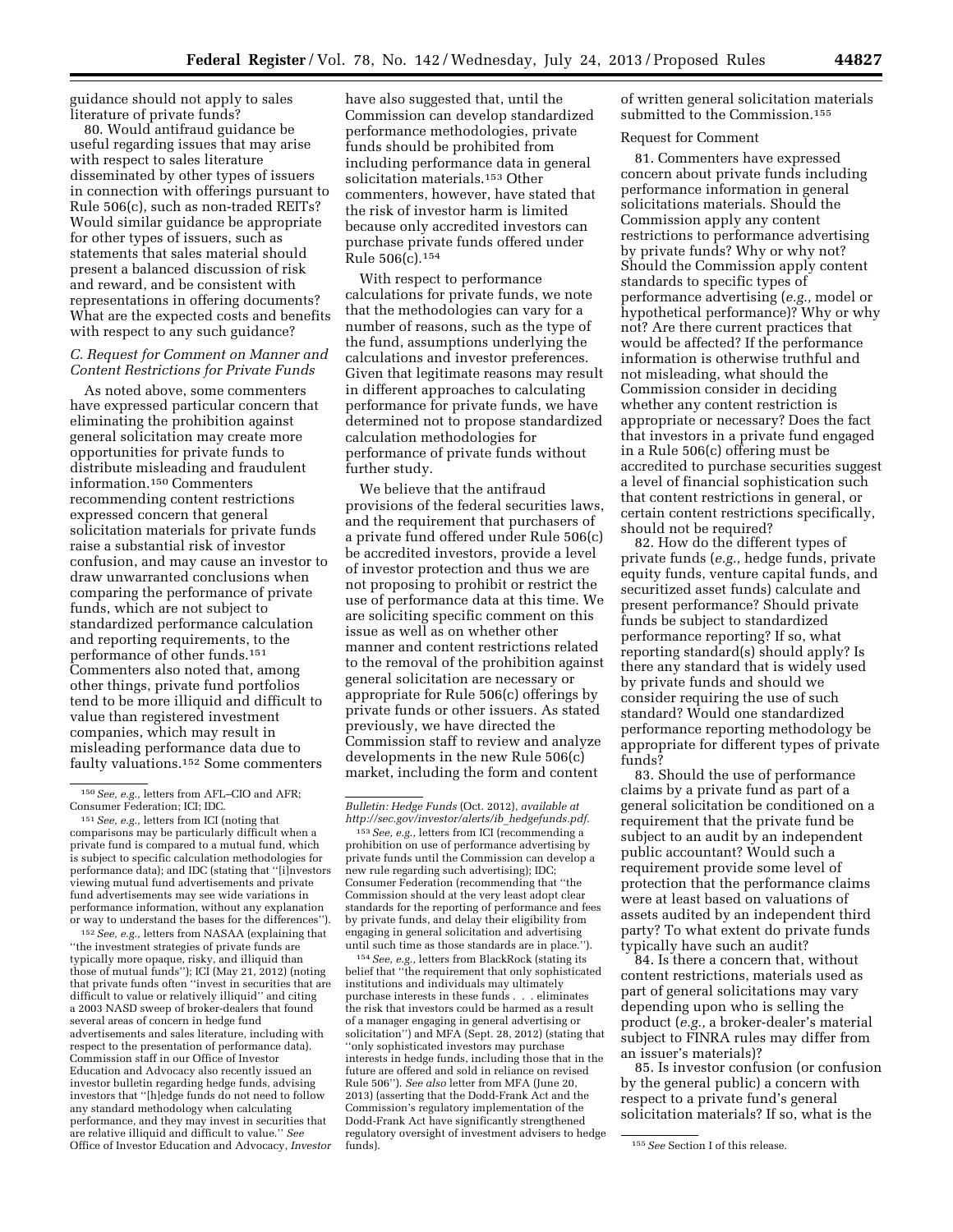specific nature of that confusion given that ultimately only accredited investors may invest in private funds engaged in a Rule 506(c) offering?

86. Should the Commission draw a distinction between general solicitation activity engaged in by a private fund relying on Section 3(c)(1) of the Investment Company Act compared to a fund relying on Section 3(c)(7) of the Investment Company Act? 156 If so, how and why? General solicitation can be conducted through a broad array of media, including, but not limited to, print advertisements, billboards, television, the Internet and radio. Which ones will be most likely used in private fund offerings? Are there certain types of media that present heightened investor protection concerns?

# **IV. Proposed Temporary Rule for Mandatory Submission of Written General Solicitation Materials**

We are proposing new Rule 510T of Regulation D to require that an issuer conducting an offering in reliance on Rule 506(c) submit to the Commission any written general solicitation materials prepared by or on behalf of the issuer and used in connection with the Rule 506(c) offering. Under the proposed rule, the written general solicitation materials must be submitted no later than the date of first use of such materials in the offering. We are proposing the rule as a temporary rule that would expire two years after its effective date.

In connection with the Rule 506(c) Proposing Release, a number of commenters recommended that the Commission require materials used in general solicitations under Rule 506(c) to be filed with, or furnished to, either the Commission or FINRA. Some commenters recommended that we require the submission of all proposed general solicitation materials as an exhibit to Form D.157 Other commenters, including the Investor Advisory Committee, suggested the creation of a publicly-available online electronic ''drop box'' on the Commission's Web site into which all general solicitation materials (whether in print, audio or video forms) could be deposited, together with a cover form identifying the issuer using the general solicitation materials and the circumstances under which the materials are to be used, with the Rule 506(c) exemption conditioned on such filings being made either before first use

or promptly after first use.158 Still other commenters recommended that we consider requiring the pre-filing of all general solicitation materials under Rule 506(c) with FINRA, regardless of whether any broker-dealer involved in the offering is exempt from registration under the Exchange Act.159 These commenters generally asserted that such a requirement is needed as a safeguard for investor protection.

The Commission will need to understand developments in the Rule 506 market after the effectiveness of Rule 506(c). One of these developments would be the market practices through which issuers would solicit potential purchasers of securities offered in reliance on Rule 506(c). We believe that it is important that the Commission have the ability to assess these market practices. Proposed Rule 510T would facilitate this assessment by requiring issuers to submit any written general solicitation materials used in their Rule 506(c) offerings no later than the date of the first use of these materials. Such materials would be required to be submitted through an intake page on the Commission's Web site. To allow the Commission to assess market developments prior to the adoption of proposed Rule 510T, the Commission will establish and make available for use the intake page upon the effectiveness of Rule 506(c). Doing so will allow issuers, investors and other market participants to submit voluntarily any written general solicitation materials used in Rule 506(c) offerings. The submitted materials would be considered by the Commission staff as part of the Rule 506(c) Work Plan.

We are not proposing, at this time, that issuers file their written general solicitation materials through the Commission's EDGAR system. Written general solicitation materials submitted to the Commission pursuant to proposed Rule 510T would not be treated as being ''filed'' or ''furnished'' for purposes of the Securities Act or Exchange Act, including the liability provisions of those Acts. As the written general solicitation materials would be submitted to the Commission for the purpose of furthering the Commission's understanding of the market practices in the Rule 506 market, we are not

proposing to make the written general solicitation materials publicly available on the Commission's Web site.160 Oral communications used to solicit potential purchasers of securities offered through Rule 506(c) offerings would not be subject to proposed Rule 510T. We believe that limiting the requirements of proposed Rule 510T in this manner is reasonable as we expect that many issuers will prefer to use written general solicitation materials due to the potentially greater reach and lower costs of such solicitation methods. Thus, we expect that requiring the submission of only written general solicitation materials should provide us with an efficient way to assess developments in the Rule 506 market.

Compliance with proposed Rule 510T would not be a condition of Rule 506(c). As with the proposed Rule 509 requirement that issuers include legends and other disclosures in written general solicitation materials, we believe that conditioning the availability of Rule 506(c) on such compliance could lead to disproportionate consequences in the event of non-compliance. Instead, we are proposing to amend existing Rule 507(a) so that Rule 506 would be unavailable for an issuer if such issuer, or any of its predecessors or affiliates, has been subject to any order, judgment or court decree enjoining such person for failure to comply with Rule 510T. As with proposed Rule 509, we believe that the possibility of disqualification from reliance on Rule 506 would provide issuers with sufficient incentive to comply with the requirement of Rule 510T, without penalizing them unfairly for an inadvertent error or failure to submit written general solicitation materials. We also believe that Rule 507(a), with its provision that disqualification would occur only if a court issues an injunction, may be better suited for addressing the varied facts and circumstances that may cause an issuer not to submit written general solicitation materials and for determining whether disqualification for this failure is appropriate.

As noted above, we are proposing Rule 510T as a temporary rule that will expire two years after the effective date of proposed Rule 510T. We believe that a two-year period would provide sufficient time for the Commission and the Commission staff to assess many of the market practices used to solicit potential purchasers of securities offered through Rule 506(c) offerings

<sup>156</sup>*See* notes 107 and 108.

<sup>157</sup>*See* letters from Massachusetts Securities Division (July 2, 2012); Ohio Division of Securities (July 3, 2012).

<sup>158</sup>*See* letters from Investor Advisory Committee; Consumer Federation.

<sup>159</sup>*See* letters from AFL–CIO and AFR; BetterInvesting (recommending that ''the SEC require all public solicitation materials under Rule 506 to be independently reviewed for compliance (perhaps by an independent authority such as FINRA, which already reviews broker-dealer advertising) before or after the public solicitation'' (emphasis omitted)); ICI.

<sup>160</sup>We do not contemplate that the submitted written general solicitation materials would be subject to a staff review similar to that conducted on Securities Act registration statements.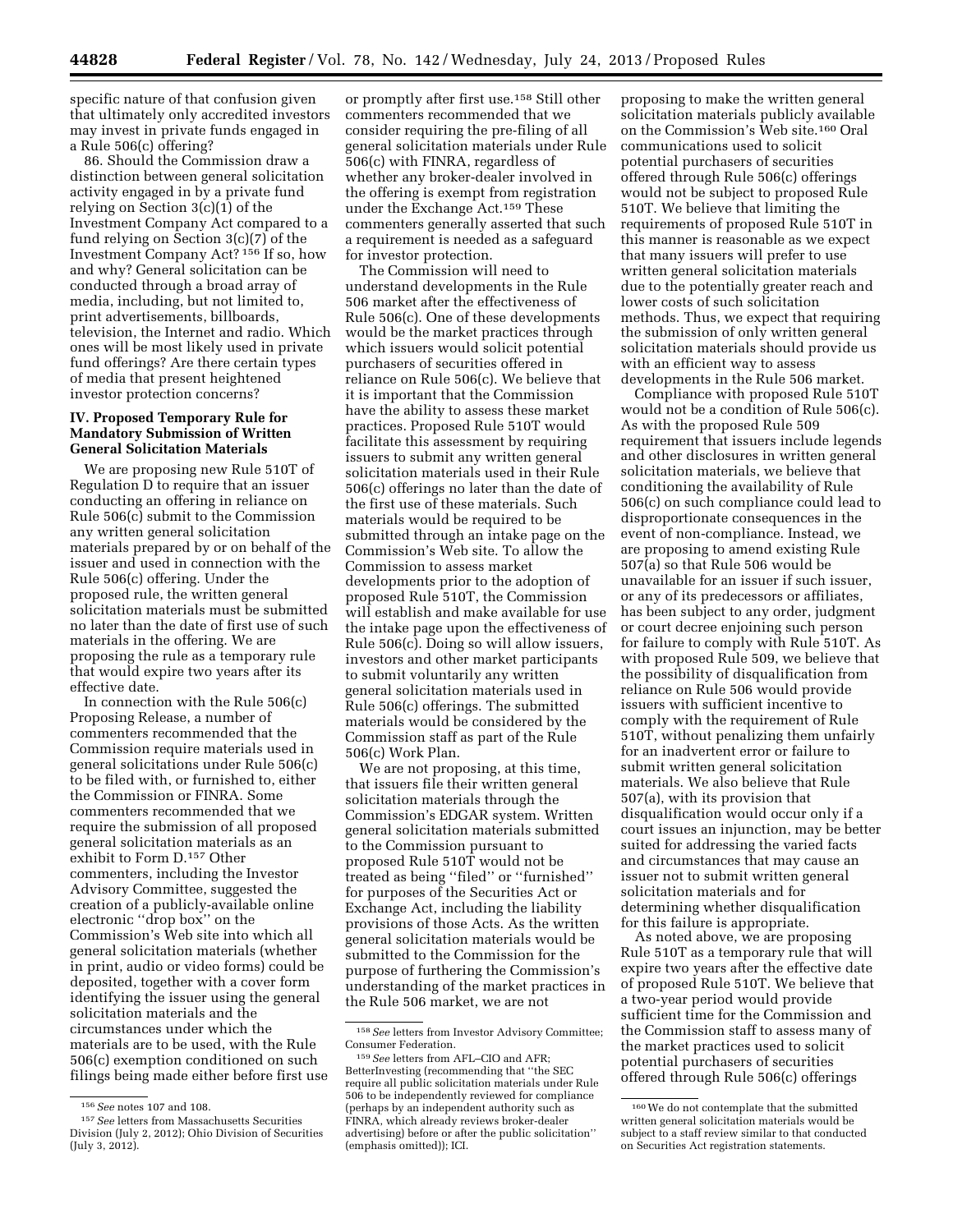and determine whether further action is warranted.

### Request for Comment

87. Should we require the submission of written general solicitation materials used in Rule 506(c) offerings, as proposed? Should oral communications that constitute general solicitation be required to be submitted in some form? If so, how should a requirement to submit general solicitation materials be applied to telephone solicitations, solicitations through broadcast media or oral communications?

88. What are the appropriate ramifications for an issuer that fails to submit written general solicitation materials? Should failure to submit general solicitation materials disqualify an issuer from using Rule 506 for future offerings without court action? Should a cure period be provided? Should submission of written general solicitation materials be a condition to the Rule 506(c) exemption?

89. What are the benefits and costs of requiring the submission of written general solicitation materials in Rule 506(c) offerings? If the staff were able to conduct only limited review of a small portion of the materials submitted, how does that impact an assessment of costs and benefits?

90. Should the submitted written general solicitation materials be made publicly available on the Commission's Web site? Would the availability of such materials on the Commission's Web site give undue credibility to the materials and create the impression that submitted materials have been reviewed and/or approved by the Commission?

91. Should written general solicitation materials be required to be submitted as an exhibit to Form D? Why or why not? Could submission of these materials publicly, through EDGAR or another means, have the effect of encouraging broadened investor interest in these offerings, beyond what the offerors would achieve by engaging in their own general solicitation efforts? Would this be in the interests of investors?

92. Should the written general solicitation materials be submitted at a time other than the date of first use of such materials? For example, currently, free writing prospectuses in the form of media publications or broadcasts that include information about the issuer, its securities, or the offering provided, authorized, or approved by or on behalf of the issuer or an offering participant and that are published or disseminated by unaffiliated media must be filed within four business days after the issuer or offering participant becomes aware of its publication or first

broadcast. Should a similar deadline be considered for the submission of written general solicitation materials that are in the form of media publications or broadcasts and that include information provided or authorized by the issuer or an offering participant?

93. Should a requirement to submit written general solicitation materials be applied to all Rule 506(c) offerings, or should certain issuers or certain Rule 506(c) offerings be excluded or exempted from such a requirement? If yes, what issuers or offerings should be excluded or exempted? Should smaller issuers or smaller offerings be excluded or exempted?

94. As proposed, only the issuer relying on Rule 506(c) would have an obligation under Rule 510T to submit written general solicitation materials to the Commission, even if the materials were prepared and disseminated by an offering participant on behalf of the issuer. Should this requirement extend to the submission of all written general solicitation materials used by other offering participants in the same offering? Would this requirement further the Commission's assessment of the market practices used by issuers in Rule 506(c) offerings?

95. How would a requirement that written general solicitation materials be submitted to the Commission affect the amount or quality of information in such materials? How would it affect the use of Rule 506(c)?

96. Should the proposed requirement for issuers to submit written general solicitation materials be in the form of a temporary rule? Should this requirement be made a permanent one? If it is in the form of a temporary rule, is the proposed two-year period sufficient for purpose of understanding the market practices used by issuers to solicit potential purchasers in Rule 506(c) offerings?

### **V. Request for Comment on the Definition of ''Accredited Investor''**

Many commenters stated, and we agree, that the definition of accredited investor as it relates to natural persons should be reviewed and, if necessary or appropriate, amended. Several commenters recommended that the accredited investor definition be revised to include a financial knowledge or investment experience component 161

and/or a threshold based on the amount of securities investments owned by the purchaser, which, in their view, may be a more appropriate proxy for financial sophistication.162

At the outset, we note that amending the definition of ''accredited investor'' raises a number of issues separate from the implementation of Section 201(a). The accredited investor definition is subject to a number of independent regulatory requirements that mandate review and consideration of the definition. For example, Section 415 of the Dodd-Frank Act mandates the completion of a study by the Government Accountability Office (''GAO'') regarding the appropriate criteria for determining the financial thresholds or other criteria for qualifying as an accredited investor not later than three years after the date of enactment of the Dodd-Frank Act, which would be July 20, 2013. Under Section 413(b) of the Dodd-Frank Act, the Commission is required to undertake a review of the accredited investor definition as it relates to natural persons in its entirety four years after the enactment of the Dodd-Frank Act, and once every four years thereafter. Also, Section 413(a) of the Dodd-Frank Act stipulates that the net worth standard shall be \$1 million, excluding the value of a person's primary residence, until July 2014.

Because any change we would propose to the definition of accredited investor would benefit from our consideration of these mandated reviews as well as from the ability to consider modifications to the net worth standard, we are not proposing any amendments to the accredited investor definition at this time. Nonetheless, in light of the considerations that commenters raised, the Commission staff has begun a review of the definition of accredited investor as it relates to natural persons, including the need for any changes to this definition following the effectiveness of Rule 506(c). This review, which we anticipate will be completed in a timely manner, will encompass, among other things, both the question of whether net worth and annual income should be

<sup>161</sup>*See* letters from AARP; BetterInvesting; CFA Institute; Consumer Federation; ICI; Massachusetts Securities Division (July 2, 2012). One commenter recommended adding ''knowledgeable employees'' to the accredited investor definition. *See* letter from MFA (May 4, 2012). Another commenter suggested having the Commission offer investor education classes whereby investors who meet a lower

financial threshold but pass a qualifying test could be granted accredited investor status. *See* letter from Cambridge Innovation Center (June 13, 2012).

All of the commenters that recommended that the Commission amend the definition of accredited investor focused on the definition as it relates to natural persons. *See, e.g.,* letters from AARP; AFL– CIO and AFR; BetterInvesting; CFA Institute; Consumer Federation; ICI; Investor Advisory Committee; Massachusetts Securities Division (July 2, 2012).

<sup>162</sup>*See* letters from AARP; Consumer Federation; ICI.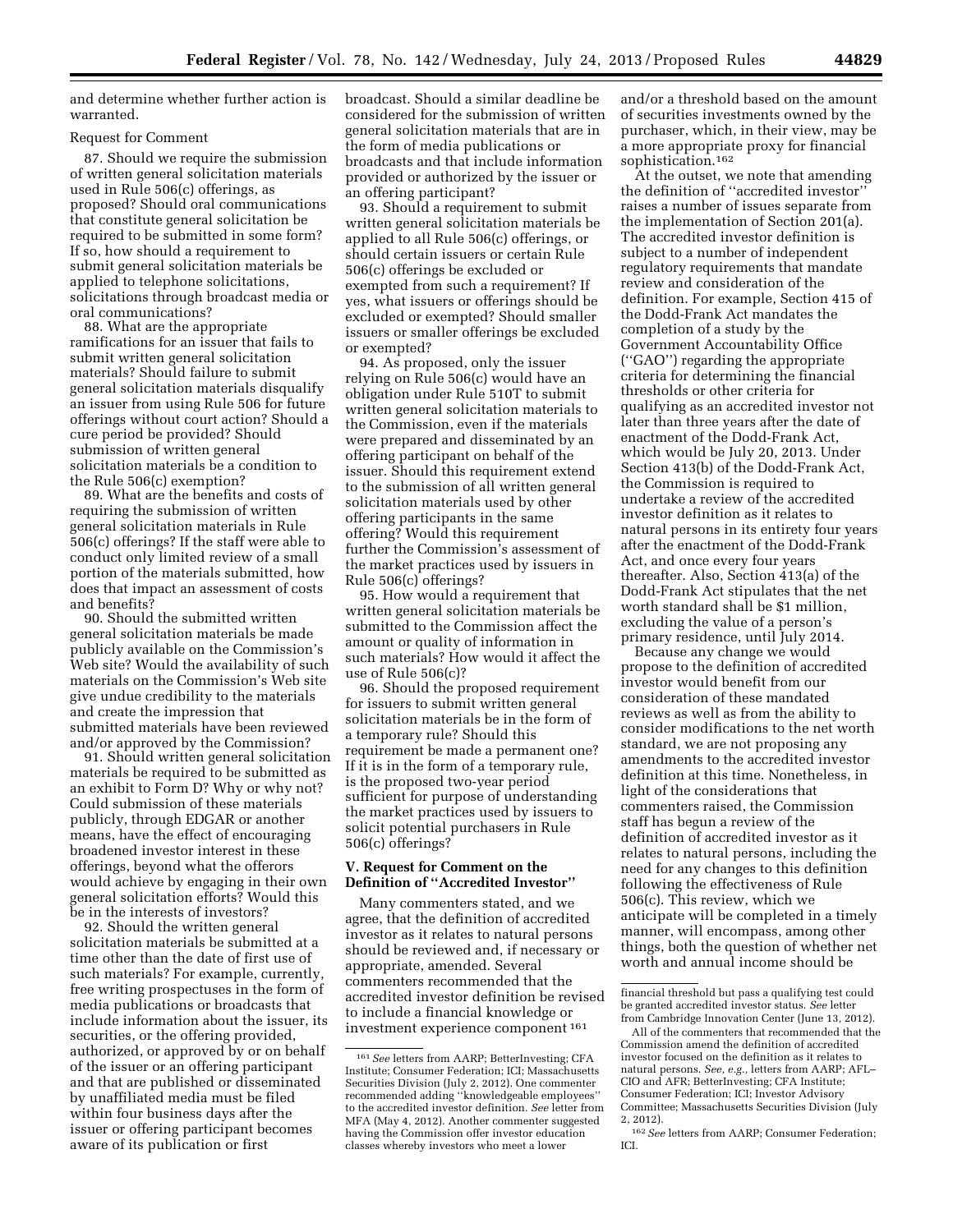used as the tests for determining whether a natural person is an accredited investor and the question of what the thresholds should be for those and other potential tests. We believe that it would be appropriate to coordinate the review and consideration of the accredited investor definition required by Section 413(b) of the Dodd-Frank Act with the completion of the Commission staff's ongoing review and the GAO study.

### Request for Comment

97. Are the net worth test and the income test currently provided in Rule 501(a)(5) and Rule 501(a)(6), respectively, the appropriate tests for determining whether a natural person is an accredited investor? Do such tests indicate whether an investor has such knowledge and experience in financial and business matters that he or she is capable of evaluating the merits and risks of a prospective investment? If not, what other criteria should be considered as an appropriate test for investment sophistication?

98. Are the current financial thresholds in the net worth test and the income test still the appropriate thresholds for determining whether a natural person is an accredited investor? Should any revised thresholds be indexed for inflation?

99. Currently, the financial thresholds in the income test and net worth test are based on fixed dollar amounts (such as having an individual income in excess of \$200,000 for a natural person to qualify as an accredited investor). Should the net worth test and the income test be changed to use thresholds that are not tied to fixed dollar amounts (for example, thresholds based on a certain formula or percentage)?

### **VI. Additional Requests for Comment**

We are also soliciting comment on the following additional matters:

100. Should it be a condition of Rule 506(c) that, prior to any sale of a security in reliance on the Rule, the purchaser shall have received an offering document containing specified information? If so, should such information requirements be the same as, or more or less inclusive than, the information requirements set forth in Rule 502(b) of Regulation D (which apply only when an issuer sells securities under Rule 505 or Rule 506 to a purchaser that is not an accredited investor)?

101. Should an issuer subject to the reporting requirements of Sections 13 or 15(d) of the Exchange Act be permitted

to use Rule 506(c) if it is not current in its reporting obligations?

# **VII. General Request for Comment**

We request and encourage any interested person to submit comments regarding the proposed rule and form amendments, specific issues discussed in this release, and other matters that may have an effect on the proposed rules. We request comment from the point of view of issuers, investors and other market participants. With regard to any comments, we note that such comments are of particular assistance to us if accompanied by supporting data and analysis of the issues addressed in those comments. Commenters are urged to be as specific as possible.

### **VIII. Paperwork Reduction Act**

### *A. Background*

The proposed rule and form amendments contain ''collection of information'' requirements within the meaning of the Paperwork Reduction Act of 1995 (''PRA'').163 The titles of these requirements are:

• ''Form D'' (OMB Control No. 3235– 0076); 164 and

• ''Rule 506(c) General Solicitation Materials'' (a proposed new collection of information).

We are submitting these requirements to the Office of Management and Budget (''OMB'') for review and approval in accordance with the PRA and its implementing regulations.165 We are applying for an OMB control number for the proposed new collection of information in accordance with 44 U.S.C. 3507(j) and 5 CFR 1320.13, and OMB has not yet assigned a control number to the new collection. If adopted, responses to the new collection of information would be mandatory. An agency may not conduct or sponsor, and a person is not required to respond to, a collection of information requirement unless it displays a currently valid OMB control number.

*B. Burden and Cost Estimates Related to the Proposed Amendments* 

1. Proposed Amendments Relating to Form D

We adopted Regulation D and Form D as part of the establishment of a series of exemptions for offerings and sales of securities under the Securities Act. Form D contains collection of

164Form D was adopted pursuant to Sections 2(a)(15), 3(b), 4(a)(2), 19(a) and 19(c)(3) of the Securities Act (15 U.S.C. 77b(a)(15), 77c(b), 77d(a)(2), 77s(a) and 77s(c)(3)).

information requirements, requiring an issuer to file a notice of sale of securities pursuant to Regulation D or Section 4(a)(5) of the Securities Act. The Form D is required to include basic information about the issuer, certain related persons and the offering. This information is needed for implementing the exemptions and evaluating their use. The information collection requirements related to the filing of Form D with the Commission are mandatory to the extent that an issuer elects to make an offering of securities in reliance on the relevant exemption. Responses are not confidential. The hours and costs associated with preparing and filing forms and retaining records constitute reporting and cost burdens imposed by the collection of information requirements.

We are proposing to require the advance filing of Form D for Rule 506(c) offerings and to require the filing of a closing amendment to Form D after the termination of all Rule 506 offerings. In addition, we are proposing to amend Item 2 of Form D to require the identification of the issuer's publicly accessible (Internet) Web site address, if any; Item 3 of Form D to require, in Rule 506(c) offerings, the name and address of controlling persons, in addition to the information currently required for ''related persons;'' Item 4 of Form D to require the issuer to briefly describe its industry group if the issuer checks the ''Other'' box; Item 5 of Form D to replace the ''Decline to Disclose'' option with a ''Not Available to Public'' option; Item 7 of Form D to add separate fields or check boxes for issuers to indicate whether they are filing a Form D in advance of a Rule 506(c) offering or a closing Form D amendment for a Rule 506 offering; Item 9 of Form D to require information on the ticker symbol and security identifier for the offered securities, if any; Item 14 of Form D to add a table requiring information, in regard to Rule 506 offerings, on the number of accredited investors and nonaccredited investors, whether they are natural persons or entities, and the amount raised from each category of investor; and Item 16 of Form D to require information, if the issuer is not a pooled investment fund, on the percentage of the offering proceeds from a Rule 506 offering that was or will be used (1) to repurchase or retire the issuer's existing securities; (2) to pay offering expenses; (3) to acquire assets, otherwise than in the ordinary course of business; (4) to finance acquisitions of other businesses; (5) for working capital; and (6) to discharge indebtedness.

We are also proposing to add new items to Form D, which would require

<sup>163</sup> 44 U.S.C. 3501 *et seq.* 

<sup>165</sup> 44 U.S.C. 3507(d); 5 CFR 1320.11.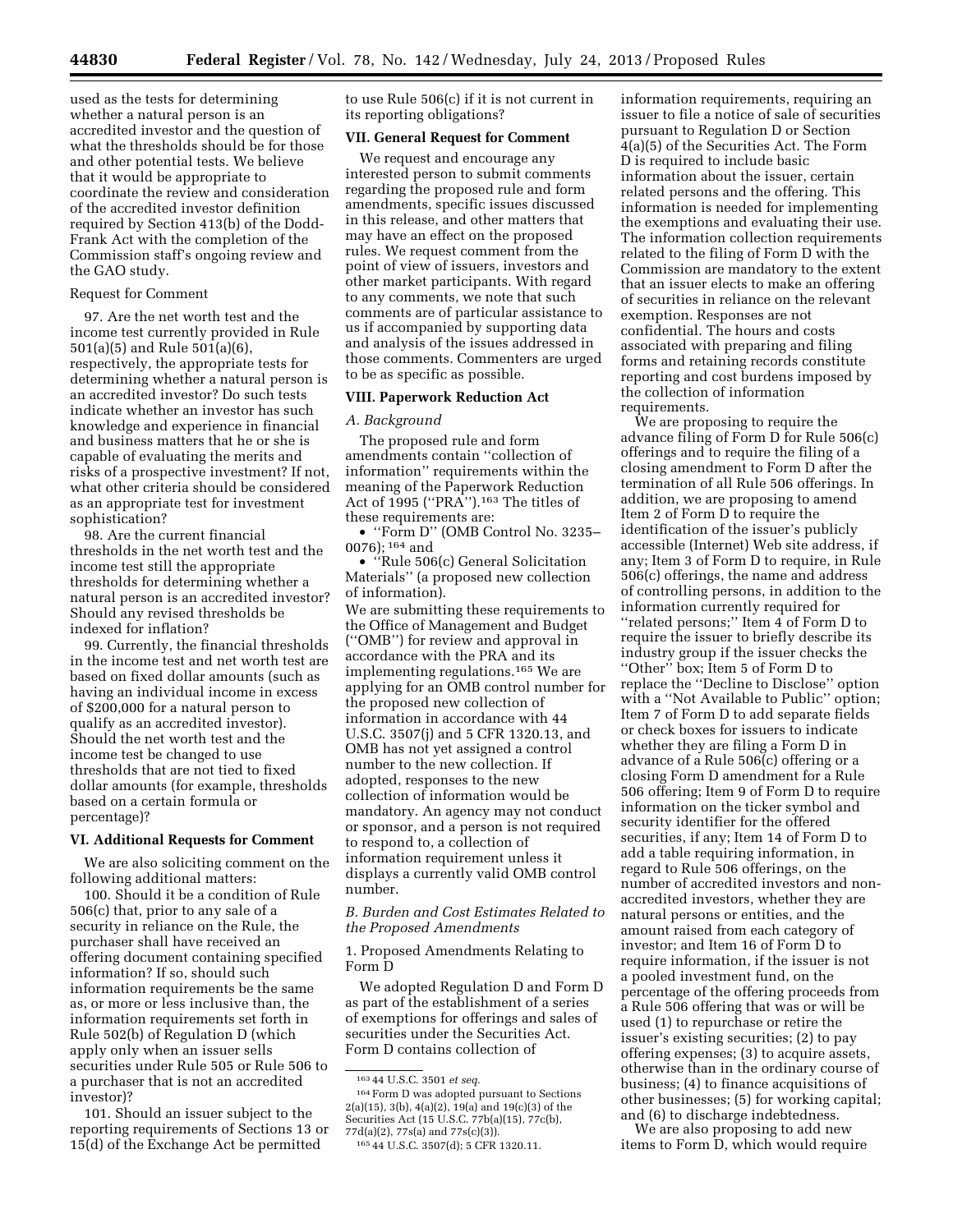the following additional information in regard to offerings conducted under Rule 506: The number and types of accredited investors that purchased securities in the offering; for Rule 506(c) offerings, the methods used to verify accredited investor status and the types of general solicitation used; if a class of the issuer's securities is traded on a national securities exchange, ATS or any other organized trading venue, and/ or is registered under the Exchange Act, the name of the exchange, ATS or trading venue and/or the Exchange Act file number and whether the securities being offered under Rule 506 are of the same class or are convertible into or exercisable or exchangeable for such class; if the issuer used a registered broker-dealer in connection with the offering, whether any general solicitation materials were filed with FINRA; and in the case of pooled investment funds, the name and SEC file number for each investment adviser

who functions directly or indirectly as a promoter of the issuer.

We anticipate that if the proposed amendments to require the advance filing of Form D for Rule 506(c) offerings, the filing of a closing amendment to Form D after the termination of Rule 506 offerings, and additional information in Form D are adopted, the burden for responding to the collection of information in Form D would increase for most issuers. For purposes of the PRA, we estimate that the annual compliance burden of the collection of information requirements for issuers making Form D filings after these proposed amendments would be an aggregate 32,736 hours of issuer personnel time and \$39,283,200 for the services of outside professionals per year. Our methodologies for deriving the above estimates are discussed below.

The table below shows the current total annual compliance burden, in hours and in costs, of the collection of information pursuant to Form D in

connection with the rule and form amendments to implement Section 201(a) of the JOBS Act we are adopting today. For purposes of the PRA, prepared in connection with the amendments to Form D adopted today, we estimate that, over a three-year period, the average burden estimate will be four hours per Form D filing. Our burden estimate represents the average burden for all issuers. This burden is reflected as a one hour burden of preparation on the company and a cost of \$1,200 per filing. In deriving these estimates, we assume that 25% of the burden of preparation is carried by the issuer internally and that 75% of the burden of preparation is carried by outside professionals retained by the issuer at an average cost of \$400 per hour. The portion of the burden carried by outside professionals is reflected as a cost, while the portion of the burden carried by the issuer internally is reflected in hours.

TABLE 1—ESTIMATED PAPERWORK BURDEN UNDER FORM D, PRE-AMENDMENTS TO REGULATION D AND FORM D

|        | Number of<br>responses | <b>Burden</b><br>hours/form | Total burden<br>hours | Internal issuer<br>time | External<br>professional<br>time | Professional<br>costs |
|--------|------------------------|-----------------------------|-----------------------|-------------------------|----------------------------------|-----------------------|
|        | $(A)$ <sup>166</sup>   | (B)                         | $(C) = (A) * (B)$     | (D)                     | (E)                              | $(F) = (E) * $400$    |
| Form D | 21.824                 |                             | 87.296                | 21.824                  | 65.472                           | \$26,188,800          |

We believe that the proposed amendments to Form D, if adopted, would increase the existing paperwork burden of the form by requiring additional information in Form D, particularly with respect to Rule 506 offerings. In addition, while we do not anticipate that these proposed rule and form amendments will result in an increase in the number of Regulation D offerings, we believe that the paperwork burden of the form would increase as a result of the advance filing requirement for Rule 506(c) offerings and the requirement to file an additional

amendment after the termination of Rule 506 offerings.167 We estimate that the paperwork burden associated with filing the required information on Form D over the span of a particular offering would increase to approximately 6 hours per offering.<sup>168</sup>

The table below illustrates the total annual compliance burden of the collection of information in hours and in cost under the proposed amendments to Regulation D and Form D. The burden estimates were calculated by multiplying the estimated number of responses by the estimated average

amount of time it would take an issuer to prepare and review a Form D filing consistent with the assumptions above. We continue to estimate that 25 percent of the burden of preparation is carried by the company internally and that 75 percent of the burden of preparation is carried by outside professionals retained by the issuer at an average cost of \$400 per hour. The portion of the burden carried by outside professionals is reflected as a cost, while the portion of the burden carried by the issuer internally is reflected in hours.

|        | Number of<br>responses | <b>Burden</b><br>hours/form | Total burden<br>hours | Internal issuer<br>time | External<br>professional<br>time | Professional<br>costs |
|--------|------------------------|-----------------------------|-----------------------|-------------------------|----------------------------------|-----------------------|
|        | (A)                    | (B)                         | $(C) = (A) * (B)$     | (D)                     | (E)                              | $(F) = (E) * $400$    |
| Form D | 21,824                 |                             | 130,944               | 32.736                  | 98,208                           | \$39,283,200          |

<sup>166</sup>The information in this column is based on the 18,187 new Form D filings that were actually made in 2012, plus the additional 3,637 filings we estimate would be filed in the first year after the effective date of Rule 506(c).

<sup>167</sup>As discussed in Section IX.B.4.a of this release, there is evidence that some issuers are not filing Form D for their offerings in compliance with Rule 503.

<sup>168</sup>The estimate of approximately 6 hours per offering is a blended average of the paperwork burden for all offerings for which a Form D is required to be filed, not only offerings under Rule 506.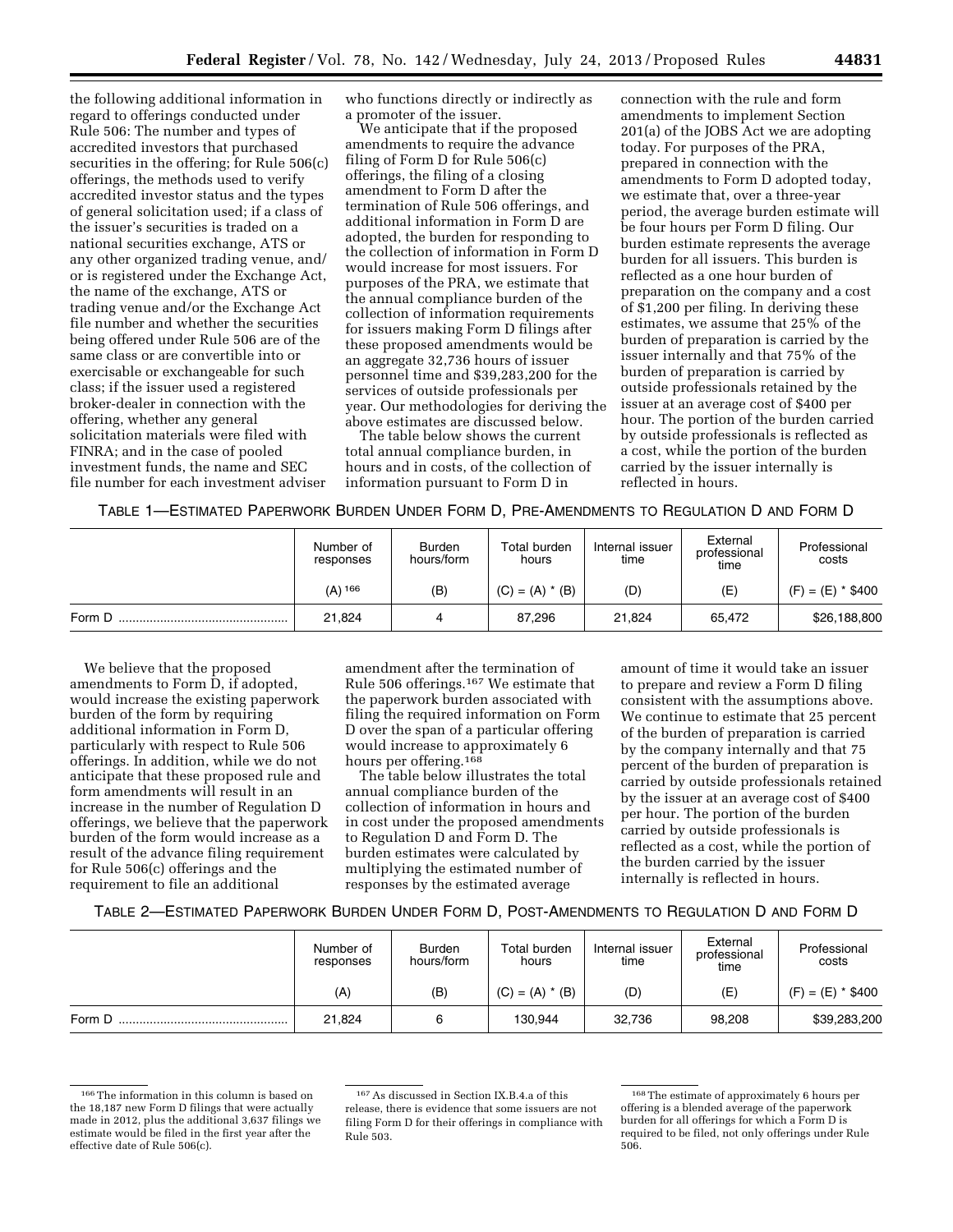2. Rule 506(c) General Solicitation Materials

We are proposing new Rule 510T of Regulation D to require that an issuer conducting an offering in reliance on Rule 506(c) submit to the Commission any written general solicitation materials prepared by or on behalf of the issuer and used in connection with the Rule 506(c) offering. Under the proposed rule, the written general solicitation materials must be submitted to the Commission through an intake page on the Commission's Web site no later than the date of first use of such materials in the offering. Written general solicitation materials submitted to the Commission in this manner would not be publicly available on the Commission's Web site. We are proposing Rule 510T as a temporary rule that will expire two years after the effective date of proposed Rule 510T. In addition, we are proposing a number of legends and other disclosures that would need to be included in written general solicitation materials used in Rule 506(c) offerings. All such materials would need to disclose that only accredited investors can purchase in the Rule 506(c) offering. All such materials used by private funds would need to disclose that the securities offered are not subject to the protections of the Investment Company Act. And finally, any private fund that includes performance data in its written general solicitation materials would need to disclose certain information about the performance data. We propose to prescribe the basic elements of the disclosures but not the exact wording. We do not believe that any of the disclosures would be burdensome to prepare.

For purposes of the PRA, we estimate that the annual compliance burden of this collection of information requirement for issuers conducting Rule 506(c) offerings would be an aggregate 7,274 hours of issuer personnel time. We estimate that compliance with the proposed requirements related to written general solicitation materials would result in an estimated burden of two hours per offering under Rule 506(c). This estimated two hour burden includes the time it would take to prepare any applicable disclosures for the written general solicitation materials and to submit such materials through the Commission's Web site. Our burden estimate represents the average burden for all issuers per Rule 506(c) offering. In deriving this estimate, we assume that 100% of the burden of preparation will be carried by the issuer internally, which is reflected as an hourly burden.

Although it is not possible to predict the number of future offerings made in reliance on Rule 506(c) with any degree of accuracy, particularly because Rule 506(c) is not yet effective, for purposes of this analysis we estimate that there would be 3,637 Rule 506(c) offerings per year.169 We assume for purposes of this analysis that all Rule 506(c) offerings will involve the use of written general solicitation materials.170 Based on this estimated number of Rule 506(c) offerings and an estimated burden of two hours per Rule 506(c) offering, we estimate that the annual compliance burden of this collection of information requirement for the first year in which issuers would be required to submit written general solicitation materials to the Commission pursuant to Rule 510T would be an aggregate of 7,274 hours of issuer personnel time.

### *C. Request for Comment*

We request comment in order to: (i) Evaluate whether the proposed collections of information are necessary for the proper performance of the

According to DERA, for the year ended December 31, 2012, there were 18,187 new Form D filings. A 20% increase in this number would result in a total of 21,824 new Regulation D offerings. Assuming the entire 20% increase is comprised of Rule 506(c) offerings, this would result in an estimated 3,637 Rule 506(c) offerings per year after adoption of the rule.

 $^{170}\rm{Not}$  all Rule 506(c) offerings will involve the use of written general solicitation materials and not all private funds will include performance data in their written general solicitation materials but we cannot predict with any degree of accuracy how issuers will conduct their Rule 506(c) offerings. Therefore, for purposes of this analysis, we are assigning two hours per Rule 506(c) offering, which we think represents a reasonable estimate of the average cost to issuers in Rule 506(c) offerings of complying with the proposed information requirements related to written general solicitation materials.

functions of the Commission, including whether the information will have practical utility; (ii) evaluate the accuracy of our estimate of the burden of the proposed collections of information; (iii) determine whether there are ways to enhance the quality, utility and clarity of the information to be collected; and (iv) evaluate whether there are ways to minimize the burden of the collections of information on those who respond, including through the use of automated collection techniques or other forms of information technology.

Persons submitting comments on the collection of information requirements should direct the comments to the Office of Management and Budget, Attention: Desk Officer for the Securities and Exchange Commission, Office of Information and Regulatory Affairs, Washington, DC 20503, and send a copy to Elizabeth M. Murphy, Secretary, Securities and Exchange Commission, 100 F Street NE., Washington, DC 20549–1090, with reference to File No. S7–06–13. Requests for materials submitted to OMB by the Commission with regard to these collections of information should be in writing, refer to File No. S7–06– 13, and be submitted to the Securities and Exchange Commission, Office of Investor Education and Advocacy, 100 F Street NE., Washington, DC 20549. OMB is required to make a decision concerning the collections of information between 30 and 60 days after publication of this release. Consequently, a comment to OMB is best assured of having its full effect if OMB receives it within 30 days of publication.

# **IX. Economic Analysis**

As directed by Section 201(a)(1) of the JOBS Act, the Commission has amended Rule 506 of Regulation D to permit general solicitation for offers and sales of securities made pursuant to Rule 506, provided that all purchasers of the securities are accredited investors and the issuer takes reasonable steps to verify their accredited investor status. This rule amendment has raised a number of concerns with respect to the Commission's ability to evaluate and assess the changing nature of the Rule 506 market and investor awareness of the risks associated with offerings under Rule 506(c). We are proposing amendments to Regulation D, Form D and Rule 156 of the Securities Act to address these concerns.

The proposed amendments to Form D and Regulation D as it relates to Form D would:

<sup>169</sup>As a reference point for the potential increase in the total number of Rule 506 offerings after the adoption of Rule 506(c), we use the impact of another past rule change on the market for Regulation D offerings. In 1997, the Commission amended Rule 144(d) under the Securities Act [17 CFR 230.144(d)] to reduce the holding period for restricted securities from two years to one year, thereby increasing the attractiveness of Regulation D offerings to investors and to issuers. *See Revision of Holding Period Requirements in Rules 144 and 145,* Release No. 33–7390 (Feb. 20, 1997) [62 FR 9242 (Feb. 28, 1997)]. There were 10,341 Form D filings in 1996. This was followed by a 20% increase in the number of Form D filings in each of the subsequent three calendar years, reaching 17,830 by 1999. We assume that there could be a similarly significant increase in the overall number of Rule 506 offerings following the adoption of Rule 506(c). We also assume, for purposes of this analysis, that this 20% increase will be comprised entirely of Rule 506(c) offerings because of the benefits to issuers in using general solicitation, including wider access to accredited investors, and because non-accredited investors reportedly purchased securities in only 11% of the Rule 506 offerings conducted between 2009 and 2012. *See*  Ivanov/Bauguess Study.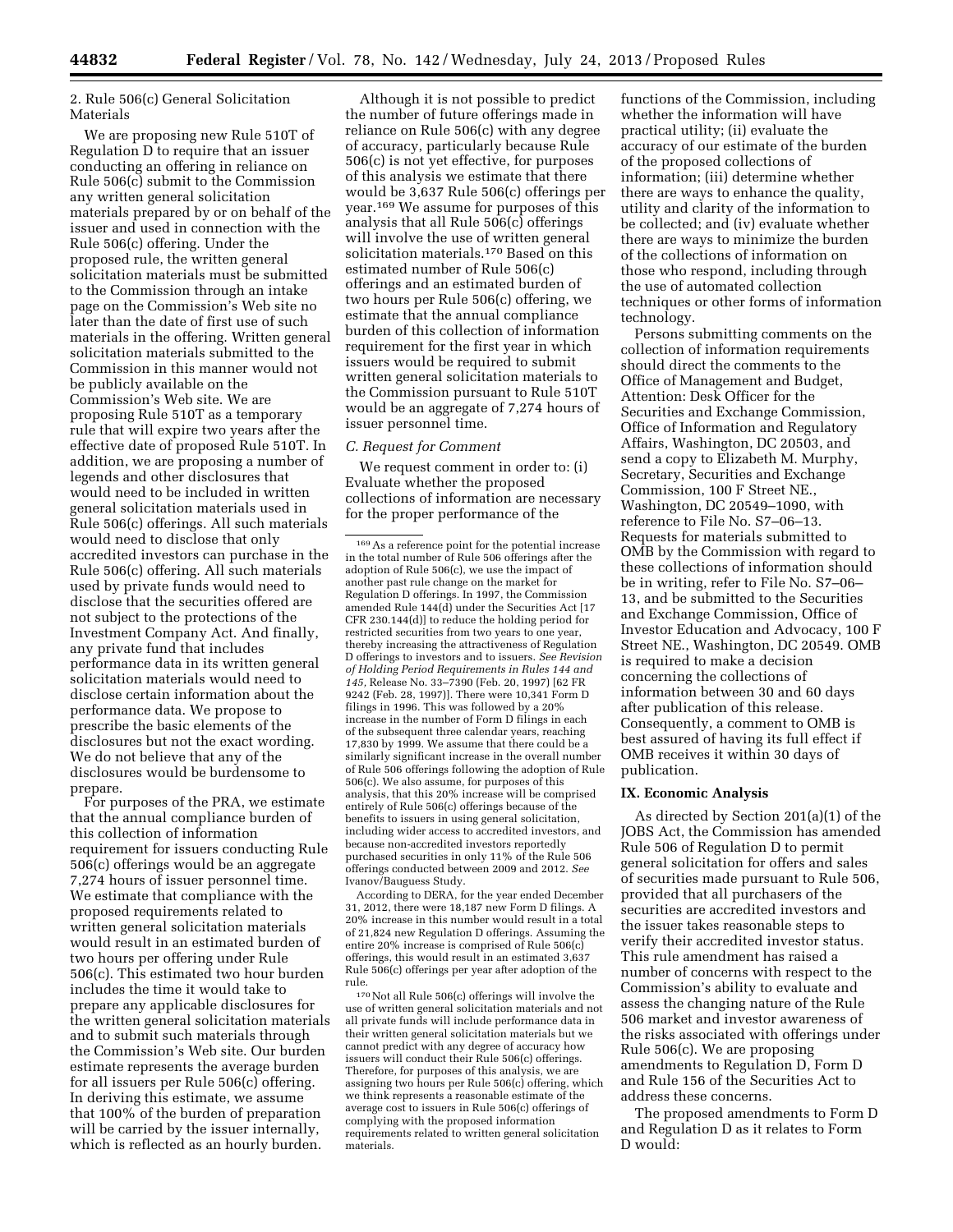• Require the advance filing of Form D in Rule 506(c) offerings;

• require the filing of a closing amendment to Form D after the termination of a Rule 506 offering;

• require issuers to provide additional information in Form D primarily in regard to Rule 506 offerings; and

• disqualify an issuer from relying on Rule 506 for future offerings until one year after the required Form D filings are made if the issuer, or any predecessor or affiliate of the issuer, did not comply, within the last five years, with Form D filing requirements in a Rule 506 offering.

These proposed amendments are intended to enhance the Commission's ability to evaluate the development of market practices in Rule 506 offerings. In addition, these proposed amendments are expected to support and facilitate examination and enforcement efforts by the Commission and other regulators.

We are also proposing a new rule in Regulation D and an amendment to Rule 156 designed to address investor protection concerns arising from the ability of issuers to engage in general solicitation in their Rule 506(c) offerings. The new rule and the amendment to Rule 156 would:

• Require written general solicitation materials used in these offerings to include certain legends and other disclosures; and

• extend the interpretive guidance contained within Rule 156 to the sales literature of private funds.

Further, we are soliciting comment on whether manner or content restrictions should be imposed on general solicitation materials used by private funds.

We are proposing a new rule in Regulation D to require issuers, on a temporary basis, to submit any written general solicitation materials used in their Rule 506(c) offerings to the Commission. Such materials would be required to be submitted through an intake page on the Commission's Web site no later than the date of the first use of the materials in a Rule 506(c) offering. If adopted, this new rule would expire two years after the effective date of the rule.

We are mindful of the costs imposed by and the benefits obtained from our rules. The discussion below addresses the potential economic effects of these proposed amendments, including the likely benefits and costs of the amendments and their potential impact on efficiency, competition and capital

formation.171 These costs and benefits are not a result of the statutory mandate of Section 201(a) and are affected by the discretion we may exercise in implementing measures to supplement the implementation of the statutory mandate as contained in the amendments we are adopting today.

### *A. Broad Economic Considerations*

As we highlight in our baseline analysis below, we note that a large percentage of current Rule 506 offerings are conducted by small issuers, which is consistent with the original Commission initiative in the early 1980s to facilitate capital formation by small issuers.172 We stated at that time that an important purpose of the Form D filing requirement was ''to collect empirical data which will provide a basis for further action by the Commission either in terms of amending existing rules and regulations or proposing new ones. Further, the proposed Form would allow the Commission to elicit information necessary in assessing the effectiveness of Regulation D as a capital raising device for small businesses.'' 173

As previously noted, we substantially revised Form D in 2008 to mandate its filing in electronic form.<sup>174</sup> At that time, we highlighted that a searchable electronic database of machine-readable filings would enable both federal and state securities regulators to analyze exempt securities transactions more effectively, thereby improving coordination among regulators and enhancing investor protections.175 Since the adoption of the electronic Form D, we have been able to systematically extract information from the machinereadable filings, which are the best source of data about Rule 506 offerings and the basis of the baseline information provided below.

With the adoption of Rule 506(c), issuers are expected to have access to a greater number of capital sources

172Form D and Regulation D were adopted in 1982. Release No. 33–6389 (adopting Form D as a replacement for Forms 4(6), 146, 240 and 242).

173Release No. 33–6339.

175 *Id.* 

because they will be able to generally solicit investors through a variety of means, thereby lowering search costs. While participating investors must be accredited investors, and Rule 506(c) requires issuers to take reasonable steps to verify that such persons are accredited investors, it is possible that some verification methods could lead to participation by non-accredited investors. Non-accredited investors who are not detected by reasonable verification methods could then participate in Rule 506(c) offerings for which they may not be well suited. There is also an increased likelihood of non-accredited investor participation in Rule 506(c) offerings if verification methods are deficient. Both of these likelihoods increase with issuers' ability to generally solicit their offers to an audience of potential investors through broader communication and advertising channels.

The proposed enhancements to the Form D filing requirements are prompted, in part, by the additional investor protection concerns associated with the ability to generally solicit private offerings. The proposed additional information and filing requirements should also enable the Commission to better evaluate the effectiveness of general solicitation in raising capital for small businesses.

All of these proposed rules could also impose certain costs on issuers, including filing burdens, reduced flexibility in offering methods and disclosure of potentially sensitive information. We discuss these potential costs in relation to the anticipated benefits in the sections below.

### *B. Economic Baseline*

To assess the economic impact of the proposed rules, we are using as our baseline the regulation of private offerings as it exists today, including the adoption of Rule 506(c), which removes the prohibition on general solicitation for offerings under Rule 506. We also include in our baseline the provisions enacted with the adoption of the bad actor rule, which disqualifies issuers and other market participants from relying on Rule 506 if ''felons and other 'bad actors''' are participating in the offering. Because these provisions are being adopted today, the information provided below regarding the current state of the private offering market in the United States does not include data related to the use of general solicitation in Rule 506(c) offerings or the disqualification of bad actors, because no such data exist. Hence, some of our analysis of the potential impact of the proposed rules considers the anticipated

<sup>171</sup>Section 2(b) of the Securities Act and Section 3(f) of the Exchange Act require the Commission, when engaging in rulemaking that requires it to consider whether an action is necessary or appropriate in the public interest, to consider, in addition to the protection of investors, whether the action would promote efficiency, competition, and capital formation. 15 U.S.C. 77b(b); 15 U.S.C. 78c(f). Section 23(a)(2) of the Exchange Act requires the Commission, in adopting rules under the Exchange Act, to consider the impact that any new rule would have on competition and prohibits the Commission from adopting any rule that would impose a burden on competition not necessary or appropriate in furtherance of the purposes of the Exchange Act. 15 U.S.C. 78w(a)(2).

<sup>174</sup>*See* Release No. 33–8891.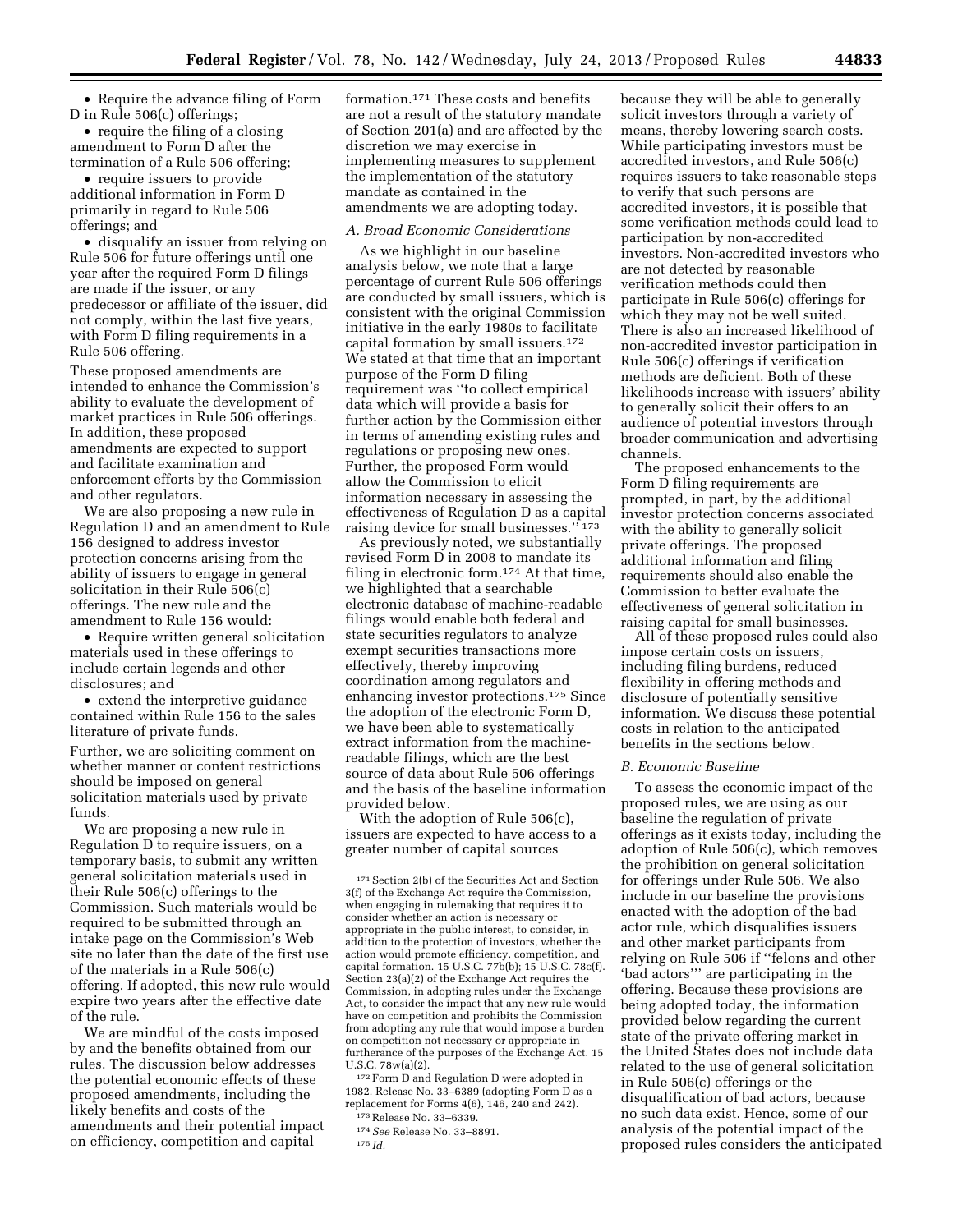effects of the adoption of Rules 506(c) and 506(d). As a result, many of the potential costs and benefits are difficult to quantify with any degree of certainty, especially as the practices of market participants are expected to evolve and adapt to the ability to generally solicit in Rule 506(c) offerings. To the extent applicable, we will consider developments in the private offering market subsequent to the adoption of today's rule amendments in any future assessment of the potential economic impact of the rules proposed today.

The baseline analysis that follows is in large part based on information collected from Form D filings submitted by issuers relying on Regulation D to raise capital, which is based on issuer reporting practices and requirements that could change because of the proposed amendments. As we describe in more detail below, we believe that we do not have a complete view of the Rule 506 market, particularly with respect to the amount of capital raised. Currently, issuers are required to file an initial Form D within 15 days of the first sale of securities, and are required to report additional sales through amended filings only under certain conditions. In addition, issuers do not report all required information, either due to error

or because they do not wish to make the information public. Commenters have suggested and we also have evidence that some issuers are not filing a Form D for their offerings in compliance with Rule 503.176 Consequently, the analysis that follows is necessarily subject to these limitations in the current Form D reporting process.

Some of the proposed rules, such as an Advance Form D filing for Rule 506(c) offerings, a closing Form D amendment for Rule 506 offerings, and expanded information requirements in Form D primarily in regard to Rule 506 offerings, seek to address these reporting limitations and are intended to result in more complete information on the Rule 506 market.

# 1. Size of the Exempt Offering Market

Exempt offerings play a significant role in capital formation in the United States. Offerings conducted in reliance on Rule 506 account for 99% of the capital reported as being raised under Regulation D from 2009 to 2012, and represent approximately 94% of the number of Regulation D offerings.177 The significance of Rule 506 offerings is underscored by the comparison to registered offerings. In 2012, the estimated amount of capital reported as being raised in Rule 506 offerings

(including both equity and debt) was \$898 billion, compared to \$1.2 trillion raised in registered offerings.178 Of this \$898 billion, operating companies (issuers that are not pooled investment funds) reported raising \$173 billion, while pooled investment funds reported raising \$725 billion.179 The amount reported as being raised by pooled investment funds is comparable to the amount of capital raised by registered investment funds. In 2012, registered investment funds (which include money market mutual funds, long-term mutual funds, exchange-traded funds, closedend funds and unit investment trusts) raised approximately \$727 billion.180

In 2011, the estimated amount of capital (including both equity and debt) reported as being raised in Rule 506 offerings was \$849 billion compared to \$985 billion raised in registered offerings.181 Of the \$849 billion, operating companies reported raising \$71 billion, while pooled investment funds reported raising \$778 billion.182 More generally, when including offerings pursuant to other exemptions—Rule 144A, Regulation S and Section 4(a)(2)—significantly more capital appears to be raised through exempt offerings than registered offerings (Figure 1).183



Figure 1: Capital Raised in U.S. Capital Markets during 2009-2012<sup>184</sup>

176*See* note 85.

178*See id.* 

180 In calculating the amount of capital raised by registered investment funds, we use the net amounts (plus reinvested dividends and reinvested capital gains), which reflect redemptions, and not gross amounts, by open-ended registered investment funds because they face frequent redemptions, and do not have redemption restrictions and lock-up periods common among private funds. In addition, we use the new issuances of registered closed-end funds and the new deposits of registered unit investment trusts.

*See* 2013 Investment Company Institute Factbook, *available at [http://www.icifactbook.org.](http://www.icifactbook.org)* 

182*See id.* 

<sup>177</sup>*See* Ivanov/Bauguess Study.

<sup>179</sup>*See id.* 

<sup>181</sup>*See* Ivanov/Bauguess Study.

<sup>183</sup>*See id.*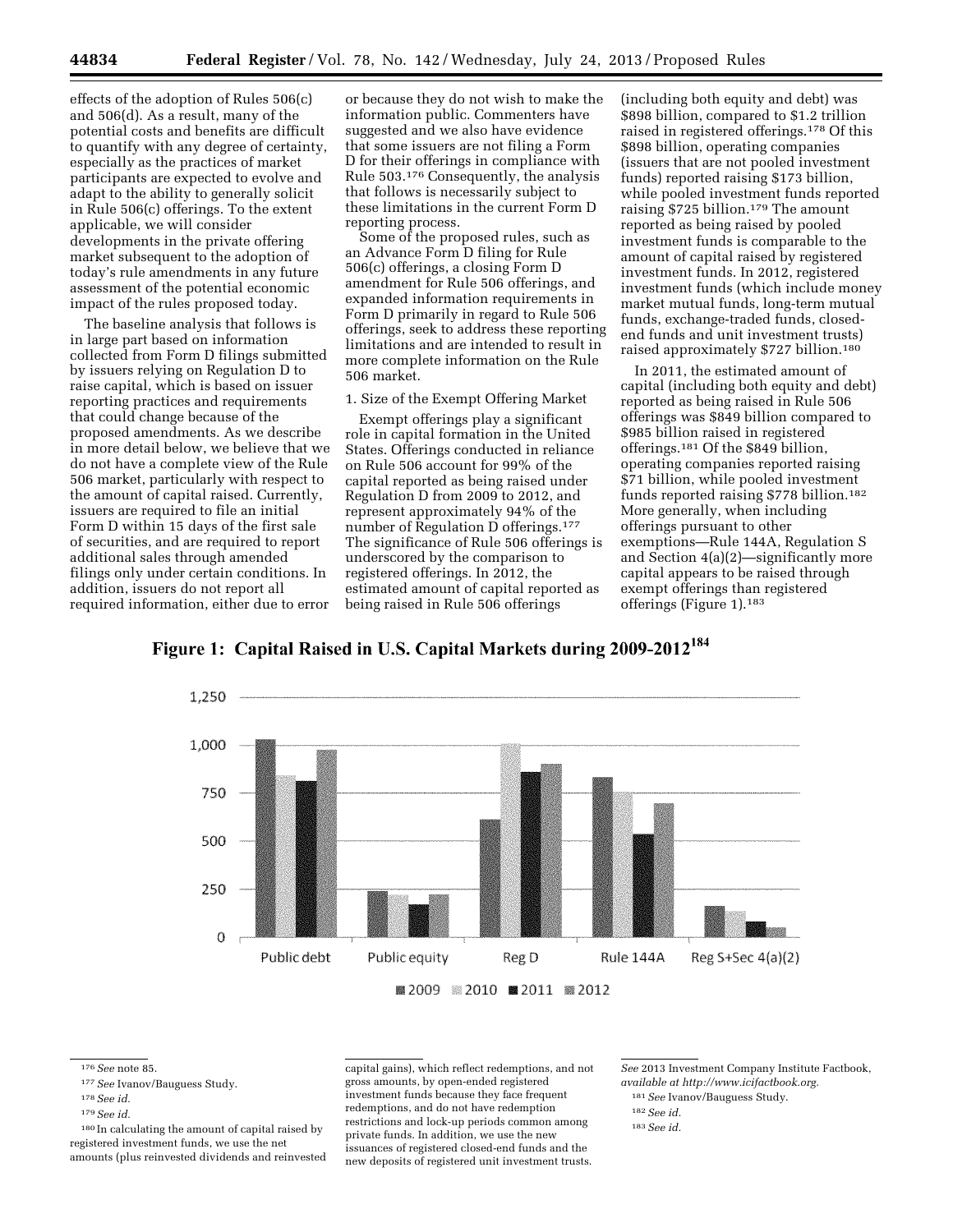At present, issuers are required to file a Form D not later than 15 days after the first sale of securities in a Regulation D offering and an amendment to the Form D only under certain circumstances. Since issuers are not required to submit a filing when an offering is completed, and submit amendments only under

certain circumstances, we have no definitive information on the final amounts raised. Figure 2, below, illustrates that at the time of the initial Form D filing, only 39% of offerings by non-pooled investment fund issuers were completed relative to the total amount sought. Separately, 70% of

pooled investment funds state their total offering amount to be ''Indefinite'' in their Form D filings. As a result, the initial Form D filings of these pooled investment funds likely do not accurately reflect the total amount of securities offered or sold.

# Figure 2: Amount Sold as Percentage of Total Offering Amount by Non-Pooled Investment Fund Issuers in Regulation D Offerings at the Time of Form **D** Filing: 2009-2012



### 2. Affected Market Participants

The amendments to Rule 506 we are adopting today in a separate release will affect a number of different market participants. Issuers of securities in Rule 506 offerings include both reporting and non-reporting operating companies and pooled investment funds. Investment advisers organize and sponsor pooled investment funds that conduct Rule 506 offerings. Intermediaries that facilitate Rule 506 offerings include registered broker-dealers, finders and placement agents. Investors in Rule 506 offerings include accredited investors (both natural persons and legal entities) and non-accredited investors who meet certain ''sophistication'' requirements. Affected market participants might also include investors that are not eligible to participate in Rule 506(c) offerings, but do because of poor investor verification standards or fraudulent activities. Each

of these market participants is discussed in further detail below.

### a. Issuers

Based on the information submitted in 112,467 new and amended Form D filings between 2009 and 2012, there were 67,706 new Regulation D offerings by 49,740 unique issuers during this four-year period.185 The size of the average Regulation D offering during this period was approximately \$30 million, whereas the size of the median offering was approximately \$1.5 million.186 The difference between the average and median offering sizes indicates that the Regulation D market is comprised of many small offerings, which is consistent with the view that many smaller businesses are relying on Regulation D to raise capital, and a smaller number of much larger offerings.

Some information about issuer size is available from Item 5 in Form D, which

requires issuers in Regulation D offerings to report their size in terms of revenue ranges or, in the case of pooled investment funds, net asset value ranges. All issuers can currently choose not to disclose this size information, however, and a significant majority of issuers that are not pooled investment funds declined to disclose their revenue ranges in the Forms D that they filed between 2009 and 2012. For those that did, most reported a revenue range of less than \$1 million (Figure 3).187 During the 2009–2011 period, approximately 10% of all public companies raised capital in Regulation D offerings; in 2012, approximately 6% of such companies did so.188 These public companies tended to be smaller and less profitable than their industry peers, which illustrates the importance of the private capital markets to smaller companies, whether public or private.189

<sup>184</sup>The 2012 non-ABS Rule 144A offerings data is based on an extrapolation of currently available data through May 2012 from Sagient Research System's Placement Tracker database. For more detail, see the Ivanov/Bauguess Study.

<sup>185</sup>*See* Ivanov/Bauguess Study.

<sup>186</sup>*See id.* The average and median amounts are calculated based on the amounts sold by Regulation

D issuers as reported in their Form D filings. A study of unregistered equity offerings by publiclytraded companies over the period 1980–1996 finds that the mean offering amount was \$12.7 million, whereas the median offering amount was \$4.5 million. *See* Michael Hertzel, Michael Lemmon, James Linck and Lynn Rees, *Long-Run Performance Following Private Placements of Equity,* 57 Journal of Finance 2595 (2002).

<sup>187</sup>*See* Ivanov/Bauguess Study.

<sup>188</sup> *Id.* (explaining methodology of using listings in the Standard & Poor's Compustat database and the University of Chicago's Center for Research in Securities Prices database to determine which companies were public companies). 189 *Id.*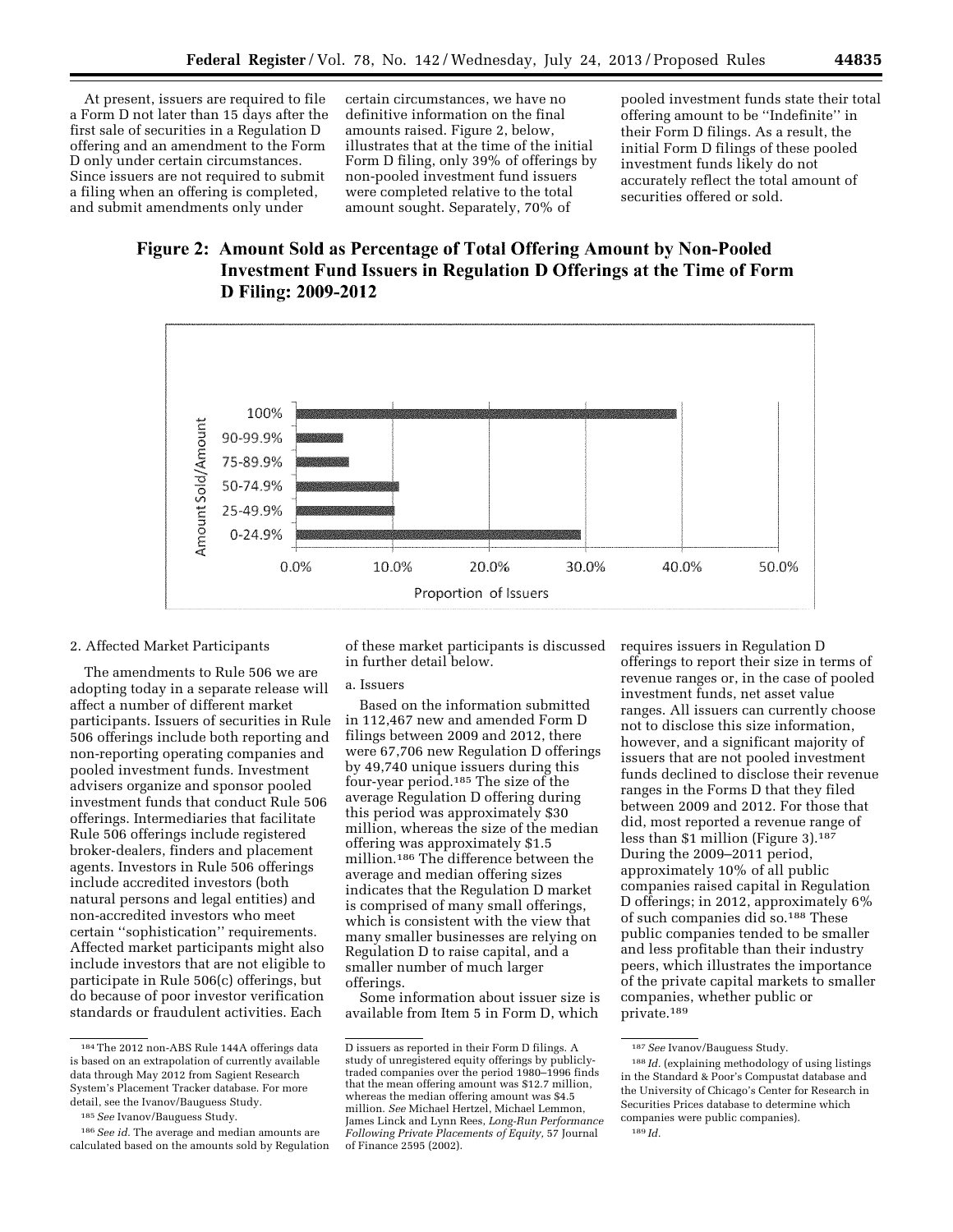# Figure 3: Distribution of Non-Pooled Investment Fund Issuers in Regulation D **Market by Revenue: 2009-2012**



During this period, pooled investment funds conducted approximately 24% of the total number of Regulation D offerings and raised approximately 81% of the total amount of capital raised in Regulation D offerings.<sup>190</sup> More than

75% of pooled investment funds declined to disclose their net asset value range. The proposed amendments to Form D would eliminate this voluntary choice to decline to report fund size (or issuer size for those that are not pooled

investment funds), except for issuers who do not include such information in general solicitation materials under Rule 506(c) or otherwise make this information publicly available.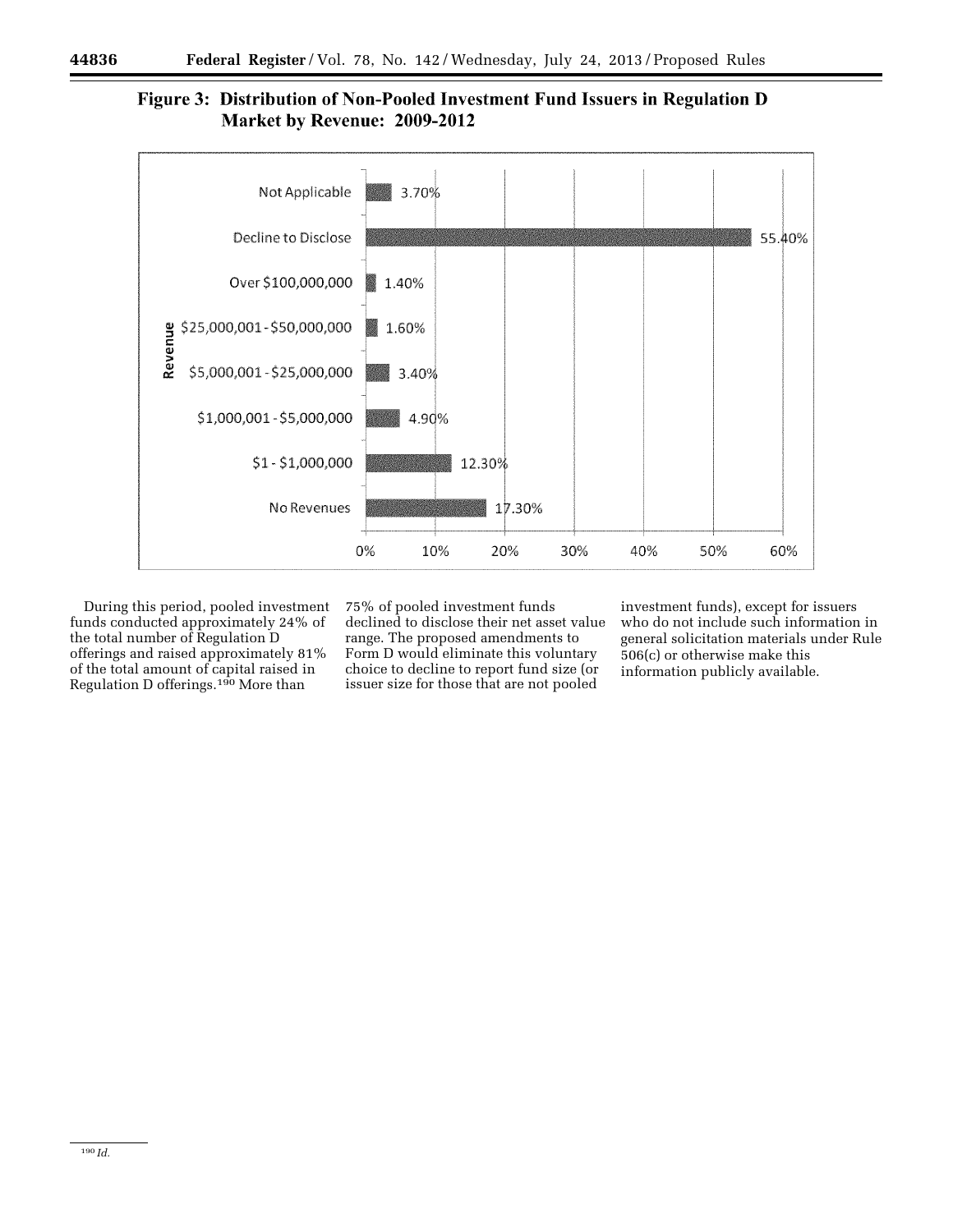



Between 2009 and 2012, approximately 66% of Regulation D offerings were of equity securities, and almost two-thirds of these were by issuers other than pooled investment funds.191 Non-U.S. issuers accounted for approximately 19% of the amount of capital raised in Regulation D offerings, indicating that the U.S. market is a significant source of capital for these issuers.192

# b. Investors

We have relatively little information on the types and number of investors in Rule 506 offerings. Form D currently requires issuers in Rule 506 offerings to provide information about the total number of investors who have already invested in the offering and the number of persons who do not qualify as

accredited investors.193 In 2012, approximately 153,000 investors participated in offerings by operating companies, while approximately 81,000 investors invested in offerings by pooled investment funds.194 Because some investors participate in multiple offerings, these numbers likely overestimate the actual number of unique investors in these reported offerings. We do not know what fraction of these investors are natural persons or entities because Form D does not require any other information on the types of investors.195 In offerings under Rule 506(b), both accredited investors and up to 35 non-accredited investors who meet certain ''sophistication'' requirements are eligible to purchase securities. In offerings under new Rule

506(c), only accredited investors will be eligible to purchase securities.

Information collected from Form D filings indicates that most Rule 506 offerings do not involve broad investor participation. More than two-thirds of these offerings have ten or fewer investors, while less than 5% of these offerings have more than 30 investors. Although Rule 506 currently allows for the participation of non-accredited investors who meet certain sophistication requirements, such nonaccredited investors purchased securities in only 11% of the Rule 506 offerings conducted between 2009 and 2012.<sup>196</sup> Only 8% of the offerings by pooled investment funds included nonaccredited investors, compared to 12% of the offerings by other issuers.197

<sup>191</sup> *Id.* 

<sup>192</sup> *Id.* 

<sup>193</sup>*See* Item 14 of Form D. Form D does not require any other information on the types of

investors, such as whether they are natural persons or legal entities.

<sup>194</sup>These numbers are based on initial Form D filings submitted in 2012.

<sup>195</sup>*See* Item 14 of Form D. 196*See* Ivanov/Bauguess Study. 197 *Id.*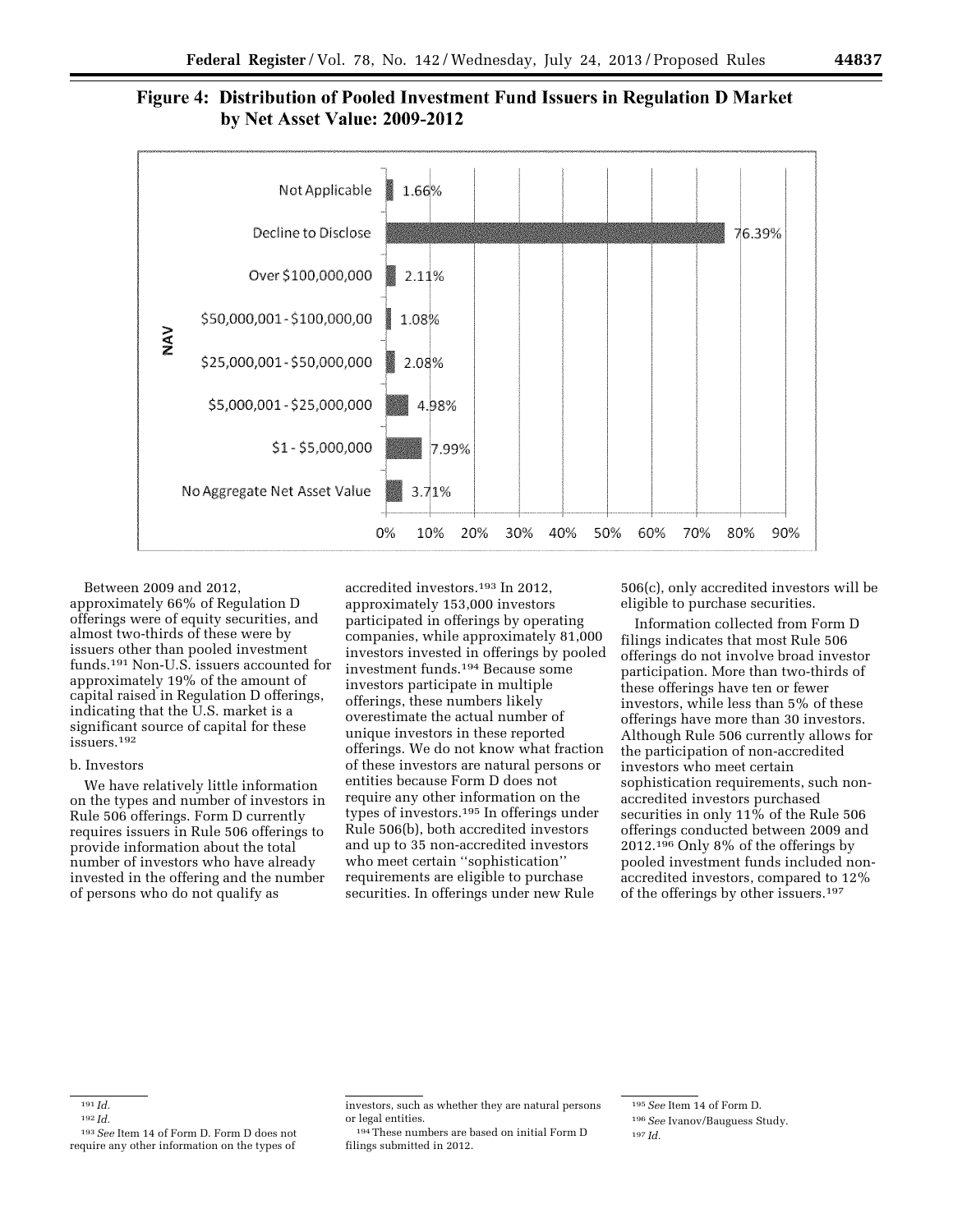



As stated above, between 2009 and 2012, the size of the median Regulation D offering, based on the information in Form D filings, was approximately \$1.5 million. The presence of so many relatively small offerings suggests that a sizable number of current investors in Rule 506 offerings are natural persons or legal entities in which all equity owners are natural persons. This is because smaller offerings may not provide sufficient scale for institutional investors to earn a sizable return. Institutional investors typically have a larger investible capital base and more formal screening procedures compared to investors who are natural persons,

and the associated costs of identifying potential investments and monitoring their investment portfolio lead them to make larger investments than natural persons.198 As for whether natural persons investing in these offerings are accredited investors or non-accredited investors, almost 90% of the Regulation D offerings conducted between 2009 and 2012 did not involve any nonaccredited investors.199

While we do not know what percentage of investors in Rule 506 offerings are natural persons, the vast majority of Regulation D offerings are conducted without the use of an intermediary,200 suggesting that many of

the investors in Regulation D offerings likely have a pre-existing relationship with the issuer or its management because these offerings would not have been conducted using general solicitation. This category of investors is likely to be much smaller than the total number of eligible investors for Rule 506(c) offerings, which is potentially very large. We estimate that at least 8.7 million U.S. households, or 7.4% of all U.S. households, qualified as accredited investors in 2010, based on the net worth standard in the definition of ''accredited investor'' (Figure 6).201

<sup>198</sup>*See, e.g.,* George Fenn, Nellie Liang and Stephen Prowes, The Economics of Private Equity Markets (1998); Steven Kaplan and Per Strömberg, *Leveraged Buyouts and Private Equity,* 23 Journal of Economic Perspectives 121 (2009).

<sup>199</sup>*See* Ivanov/Bauguess Study.

<sup>200</sup>An analysis of all Form D filings submitted between 2009 to 2012 shows that approximately 11% of all new offerings reported sales commissions of greater than zero because the issuers used intermediaries. *See* Ivanov/Bauguess Study. We assume that the lack of a commission indicates the absence of an intermediary.

<sup>201</sup>This estimate is based on net worth and household data from the Federal Reserve Board's Triennial Survey of Consumer Finances 2010. Our calculations are based on all 32,410 observations in the 2010 survey.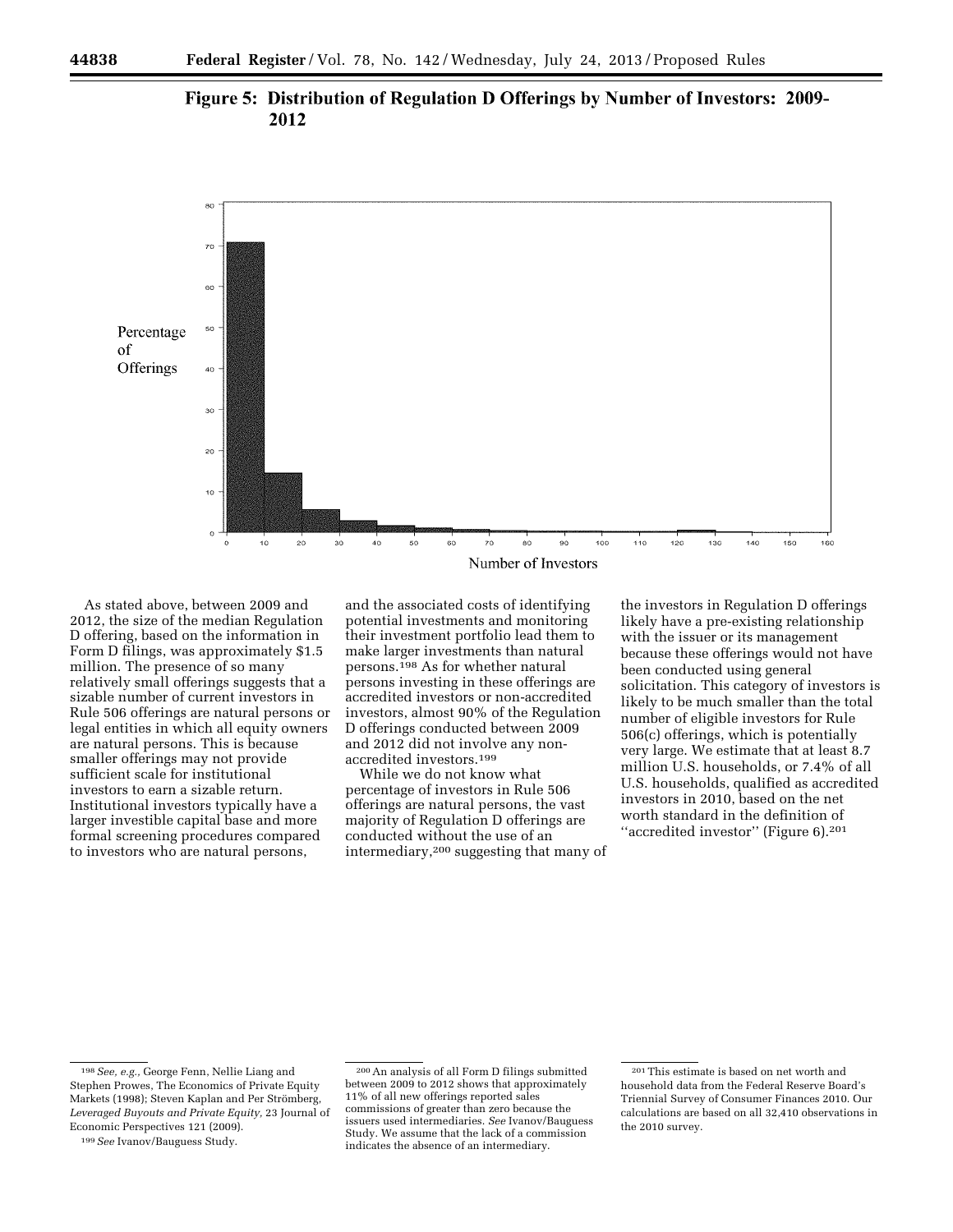# Figure 6: Number of U.S. Households that Qualify as Accredited Investors Based on 2010 Net Worth



**Household Net Worth (\$ millions)** 

Our analysis, however, leads us to believe that only a small percentage of these households are likely to participate in securities offerings, especially exempt offerings. First, as mentioned above, data from Form D filings in 2012 suggests that fewer than 234,000 investors (of which an unknown subset are natural persons) participated in Regulation D offerings, which is small compared to the 8.7 million households that qualify as accredited investors. Second, evidence suggests that only a small fraction of the

total accredited investor population has significant levels of direct stockholdings. Based on an analysis of retail stock holding data for 33 million brokerage accounts in 2010, only 3.7 million accounts had at least \$100,000 of direct investments in equity securities issued by public companies listed on domestic national securities exchanges, while only 664,000 accounts had at least \$500,000 of direct investments in such equity securities (Figure 7).202 Assuming that investments in publicly-traded equity

securities are a gateway to investments in securities issued in exempt offerings, and accredited investors with investment experience in publiclytraded equity securities are more likely to participate in an exempt offering than accredited investors who do not, the set of accredited investors likely to be interested in investing in Rule 506(c) offerings could be significantly smaller than the total accredited investor population.

<sup>202</sup>This analysis by DERA is based on the stock holdings of retail investors from more than 100

brokerage firms covering more than 33 million accounts during the period June 2010-May 2011.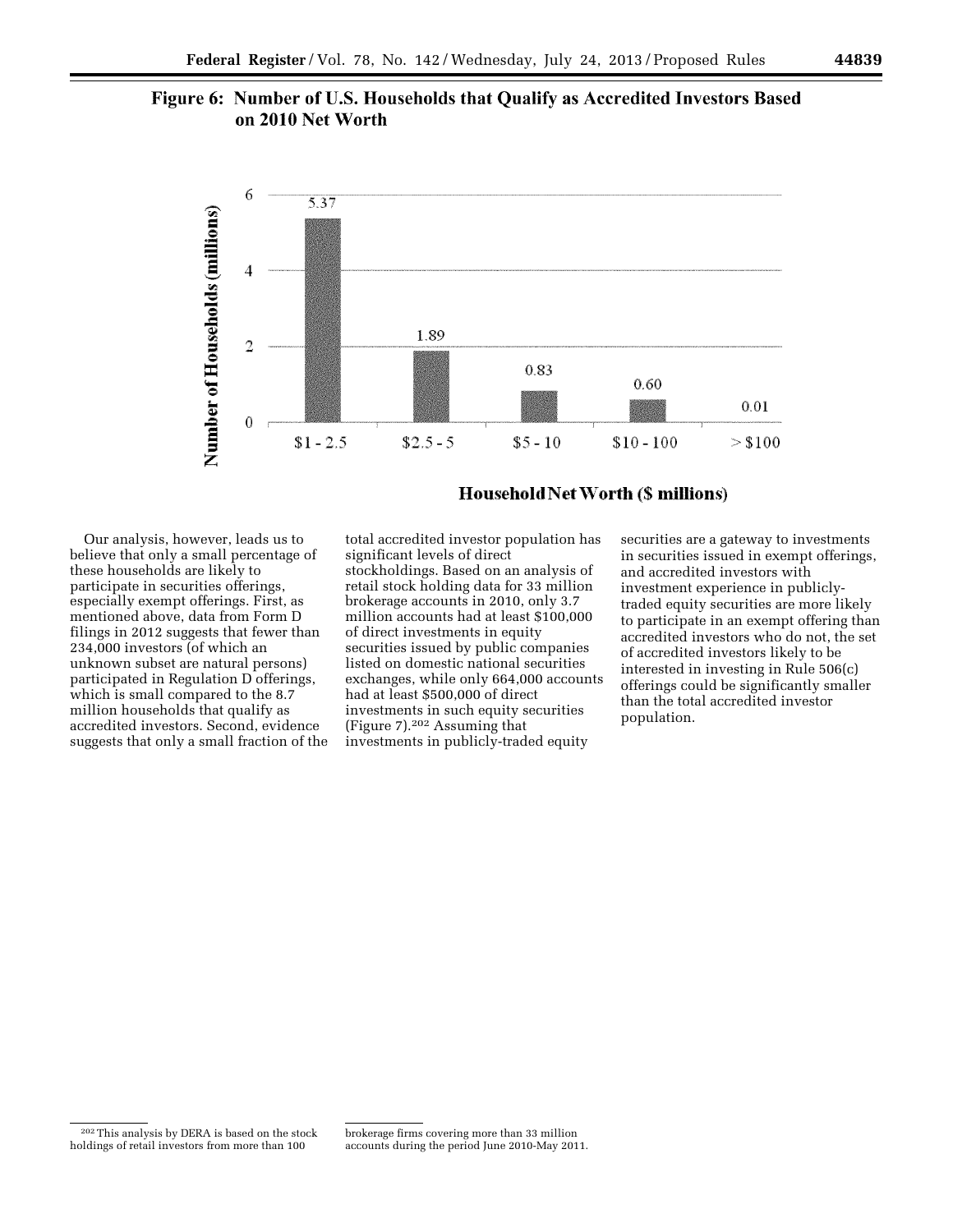# **Figure 7: Direct Stock Holdings of Retail Investors, 2010**



# **Brokerage Account Holdings (\$ million)**

# c. Investment Advisers

As of December 2012, there were 10,870 Commission-registered investment advisers that filed Form ADV with the Commission, representing approximately \$50 trillion total assets under management.203 The average investment adviser registered with the Commission has assets under management of approximately \$4.6 billion; the median size of assets under management for these registered investment advisers is \$258 million.

Approximately one-fourth of registered investment advisers (2,842) currently advise (or advised) private funds that filed Form D between 2002 and 2012, while another 1,250 registered investment advisers currently advise (or advised) private funds that did not file Form D during the same period. The registered investment advisers advising private funds that submitted Form D filings during this period had average assets under management of \$8.7 billion, while the ones advising private funds that did not submit Form D filings had average assets under management of \$8.6 billion. Registered investment advisers that did not advise private funds (6,623)

are considerably smaller, with average assets under management of \$2.1 billion.

# d. Broker-Dealers

As of December 2012, there were 4,450 broker-dealers registered with the Commission who file on Form X–17A– 5, with average total assets of approximately \$1.1 billion per brokerdealer. The aggregate total assets of these registered broker-dealers are approximately \$4.9 trillion. Of these registered broker-dealers, 410 are dually registered as investment advisers. The dually registered broker-dealers are larger (average total assets of \$6.4 billion) than those that are not dually registered. Among the dually registered broker-dealers, we identified 24 that currently have or have had private funds that submitted Form D filings between 2002 and 2012.

3. Incidence of Fraud in Securities **Offerings** 

As discussed above, commenters expressed concern that the use of general solicitation in Rule 506(c) offerings could lead to greater incidence of fraud in this market as those seeking to conduct fraudulent offerings would be able to directly solicit unsophisticated investors. Our principal source of data about the Rule 506 market is Form D filings and the incidence of fraud detected by us and

other regulators. Because data on the incidence of fraud in private securities offerings is extremely limited, we are unable to estimate the extent of fraud in the existing market for privately offered securities or the degree, if any, to which such fraud may increase upon the adoption of Rule 506(c).

Some commenters suggested that we look to our experience with offerings conducted pursuant to Rule 504, as amended in 1992, as a means of evaluating the potential for fraud in the Rule 506(c) market. We do not believe that our experience with the 1992 amendments to Rule 504 is particularly instructive with respect to the potential incidence of fraud resulting from our implementation of Section 201(a) of the JOBS Act.204

Moreover, we stated that, while ''we believe that the scope of abuse is small in relation to the actual

<sup>203</sup>For the same time period, 2,303 exempt reporting advisers filed a Form ADV with the Commission. Certain investment advisers that are ineligible to register with the Commission may also be exempt from registration with any state.

<sup>204</sup> In 1992, when we amended Rule 504 to eliminate the prohibition against general solicitation, we also provided that the securities issued in these Rule 504 offerings would not be ''restricted securities'' for purposes of resale pursuant to Rule 144 under the Securities Act. As a result, a non-reporting company could sell up to \$1 million of immediately freely-tradable securities in a 12-month period and be subject only to the antifraud and civil liability provisions of the federal securities laws.

By 1998, we concluded that securities issued in these Rule 504 offerings facilitated a number of fraudulent secondary transactions in the over-thecounter markets, and that these securities were issued by ''microcap'' companies, characterized by thin capitalization, low share prices and little or no analyst coverage.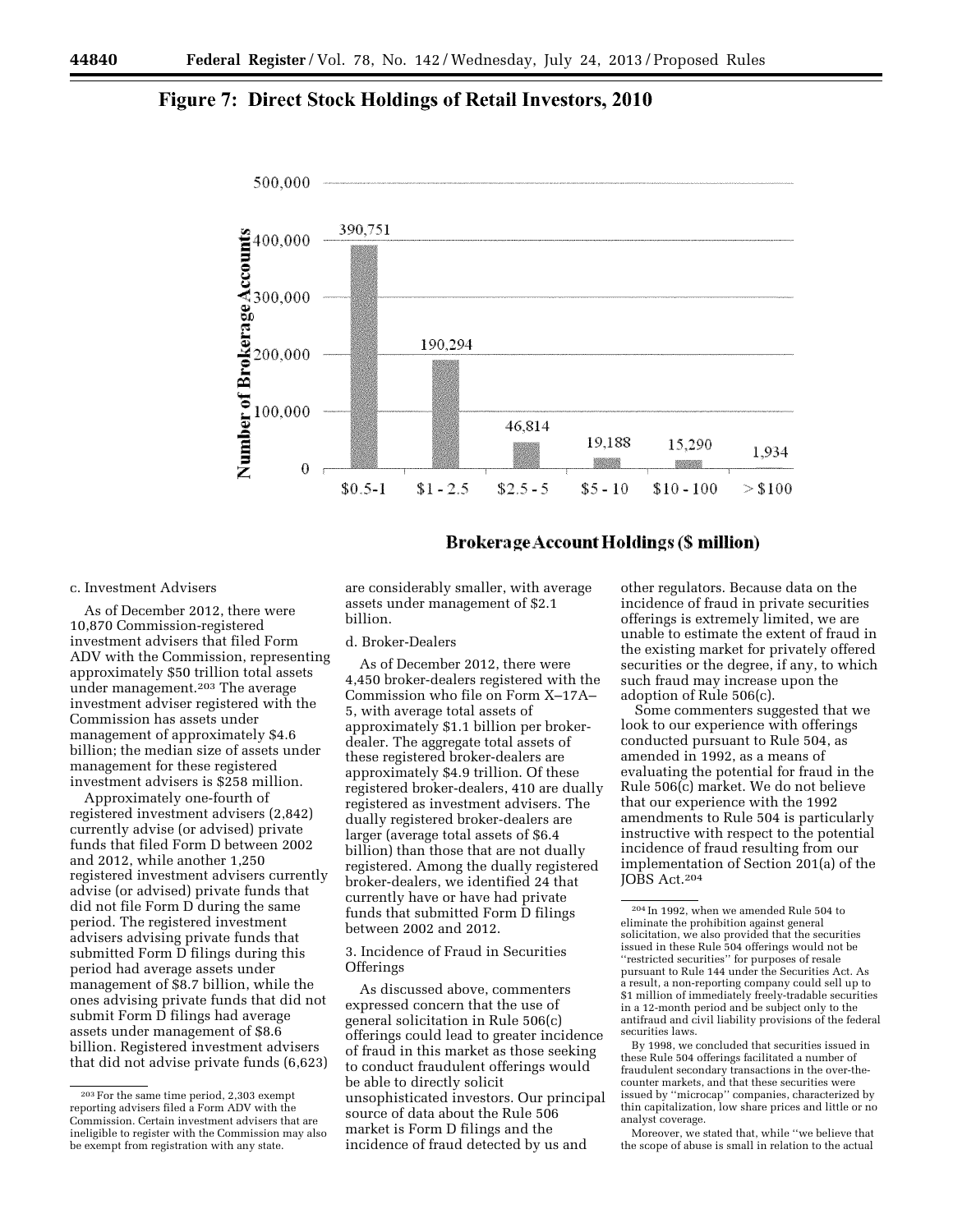Several commenters echoed concerns regarding the potential of fraud related to private funds in the Rule 506(c) market.205 Empirical evidence on the extent of fraud involving private funds is not readily available. While a few economic studies suggest that certain hedge funds engage in various types of misreporting, such as misrepresenting past performance,206 delaying disclosure of returns 207 and inflating returns at the end of the fiscal year in order to earn higher fees,<sup>208</sup> these studies do not provide information about the extent or magnitude of any such misreporting activities. In a 2003 report, the Commission staff noted that there was no evidence that hedge funds were disproportionately involved in fraudulent activity and that the charges brought by the Commission in 38 enforcement actions against hedge fund advisers and hedge funds between 1999 and 2003 were similar to the charges against other types of investment advisers.209 Evidence on the extent of

In contrast, issuers using Rule 506(c) can sell only to accredited investors, and the securities issued in these offerings are deemed to be ''restricted securities'' for purposes of resale under Rule 144. As a result, schemes involving price manipulation to defraud unknowing investors in the immediate resale of securities purchased directly from issuers (colloquially referred to as ''pump and dump'' schemes) are not the types of fraud we believe are likely to occur in Rule 506(c) offerings, given the holding period requirement in Rule 144(d) and other structural impediments, such as restricted transfer legends on stock certificates.

205*See* letters from Consumer Federation; Fund Democracy; IDC.

206*See* Andrew Patton, Tarun Ramadorai and Michael Streatfield, *Change You Can Believe In? Hedge Fund Data Revisions* (Duke University, Working Paper, 2013). *But see* letter from MFA (June 20, 2013) (questioning the reliability of the underlying data used in the study).

207*See* George Aragon and Vikram Nanda, *Strategic Delays and Clustering in Hedge Fund Reported Returns* (Arizona State University, Working Paper, 2013).

208*See* Vikas Agarwal, Naveen Daniel and Naranyan Naik, *Do Hedge Funds Manage Their Reported Returns?,* 24 Review of Financial Studies 3282 (2011).

209*See Implications of the Growth of Hedge Funds, Staff Report to the U.S. Securities and* 

fraud involving other types of pooled investment funds also is sparse. A more recent study has identified 245 lawsuits (both federal and state) involving 200 venture capitalists as defendants between 1975 and 2007, and has shown that venture capital funds that are older and have a larger presence in terms of size and network are less likely to be sued.210

For comparison purposes, a recent study using enforcement actions brought by the Commission and private securities class action lawsuits to measure the incidence of fraud in the registered offering market found that approximately 3% of registered initial public offerings during the period from 1995 to 2007 were associated with allegations of fraud.211 This study used the filing of a securities lawsuit against an issuer for financial misreporting during the initial public offering process as the proxy for detected fraud. The analysis covered 3,297 initial public offerings that resulted in 110 cases. The study determined that the incidence of fraud increased to 12% when securities law violations committed in years subsequent to the initial public offering were included. These are cases where fraud was detected and the Commission filed or instituted enforcement action; at best, they represent a lower bound on incidence of fraud in those markets.

While we cannot estimate the extent of fraud in the market for privately offered securities, we do know, based upon our own experience enforcing the federal securities laws and the enforcement efforts of criminal authorities and state securities regulators, that fraud exists in this market. One of the primary objectives of the amendments to Regulation D and Form D being proposed today is to increase the information available to the Commission about the Rule 506 market so that we can better assess, and, if necessary, take steps to respond to, fraudulent practices in the market for privately offered securities.

### 4. Current Practices

The potential economic impact of the proposed amendments will depend on the current practices of issuers and market participants in Rule 506

offerings—specifically, on the extent to which issuers currently file Form D and their incentives for doing so in the future. The analysis below provides an assessment of current compliance rates with respect to Form D filing requirements.

### a. Missing Form D Filings

Issuers that use an exemption under Regulation D to raise capital are required to file a Form D not later than 15 days after the first sale of securities in the offering; however, the filing of Form D is not a condition to the use of Regulation D. Commenters have indicated that a number of issuers in Regulation D offerings do not file the form, even though the filing of Form D is a requirement of Regulation D. Assessing the prevalence of current noncompliance is difficult because a Form D filing is often the only public record of a Regulation D offering. We can provide an estimate of filing compliance for issuers under Rule 506 that use a registered broker-dealer in these offerings and for private funds that are managed by a Commission-registered investment adviser.212 Because information related to private offerings for these sets of issuers is available in other filings, we can determine, in certain cases, when a Form D should have been but was not filed. In the analyses below, we present evidence on the corresponding rate at which we observe Form D filings. It should be noted that our estimates are subject to some degree of error because in some instances it is possible that that a Form D was filed even though we could not match it to a specific offering. In other instances, a Form D may not have been filed because the issuer may be relying on another exemption from Securities Act registration that does not require a Form D filing, such as the statutory exemption under Section 4(a)(2). Our estimates of compliance for issuers that use a registered investment adviser or broker-dealer also may not reflect the rate of compliance among issuers that do not. To the extent that Forms D are more likely to be filed when a registered entity is involved, there could be a greater rate of non-compliance among the remaining Rule 506 offerings that do

usage of the exemption, we also believe that a regulatory response may be necessary.'' As the freely-tradable nature of the securities facilitated the fraudulent secondary transactions, we proposed to ''implement the same resale restrictions on securities issued in a Rule 504 transaction as apply to transactions under the other Regulation D exemptions,'' in addition to reinstating the prohibition against general solicitation. Although we recognized that resale restrictions would have ''some impact upon small businesses trying to raise 'seed capital' in bona fide transactions,'' we believed that such restrictions were necessary so that ''unscrupulous stock promoters will be less likely to use Rule 504 as the source of the freely tradable securities they need to facilitate their fraudulent activities in the secondary markets.'' *Revision of Rule 504 of Regulation D, the ''Seed Capital'' Exemption,* Release No. 33–7541 (May 21, 1998) [63 FR 29168, 29169].

*Exchange Commission* (Sept. 2003), *available at [http://www.sec.gov/news/studies/](http://www.sec.gov/news/studies/hedgefunds0903.pdf)  [hedgefunds0903.pdf.](http://www.sec.gov/news/studies/hedgefunds0903.pdf)* 

<sup>210</sup>*See* Vladimir Atanasov, Vladimir Ivanov and Kate Litvak, *Does Reputation Limit Opportunistic Behavior in the VC Industry? Evidence From Litigation Against VCs,* 67 Journal of Finance 2215 (2012).

<sup>211</sup>*See* Tracy Wang, Andrew Winton and Xiaoyun Yu, *Corporate Fraud and Business Conditions: Evidence from IPOs,* 65 Journal of Finance 2255 (2010).

 $^{\rm 212}\rm Broker\mbox{-}dealers$  registered with FINRA are required to file private placement memoranda under FINRA Rules 5122 and 5123 for their or their client's private offering. Sections 203 and 204 of the Advisers Act [15 U.S.C. 80b–3 and 80b–4] authorize the Commission to collect the information required by Form ADV. Investment advisers that are required to register with the Commission and exempt reporting advisers are required to file Form ADV with the Commission. The form includes disclosure of Regulation D offerings that they conduct for their client issuers.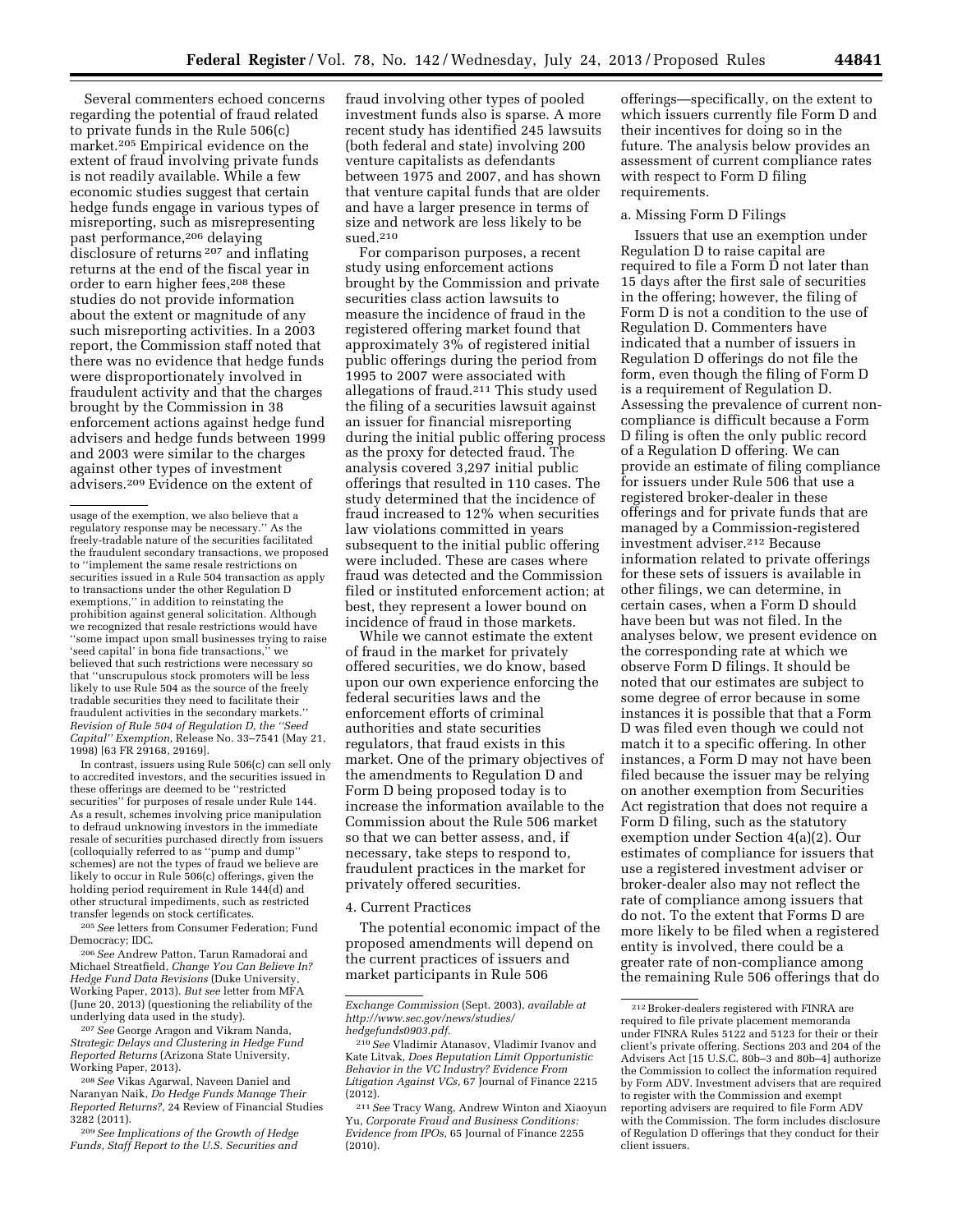not involve a registered investment adviser or broker-dealer.213

*Form D and Form ADV reconciliation.*  Our estimate of Form D filing compliance among Commissionregistered investment advisers that manage private funds is based on their requirement to report to the Commission on Form ADV the Regulation D offerings that they conduct. We matched the Form D file numbers reported on Form ADV filings from 2012 to the actual Form D and Form D amendments filed on EDGAR. This created a universe of 18,276 private funds identified on Form ADV filings for the period between 2002 and 2012.214 The matching was done in two steps. First, we matched the file number of each Regulation D offering as reported by the investment adviser on Form ADV to the file numbers in EDGAR.215 Second, if there was no file number for the Regulation D offering, we matched by private fund name. We compared the name of the private fund reported by the investment adviser in its Form ADV to the issuer names in the Form D and Form D amendment filings. Conducting both steps resulted in an 89% match—i.e., during the period from 2002 to 2012, as many as 11% of the private funds advised by registered investment advisers did not file a Form D when relying on the Regulation D exemption. This number, however, could overstate the actual number of private funds that did not file a Form D due to typographical errors in the name of the private fund or filing number. Also, registered investment advisers are required to identify Form D filing numbers only for private funds that are currently offering their securities. As a result, the Form ADV filings of advisers to private funds that are closed to new investments or are no longer engaged in a Regulation D offering of their securities are not required to disclose a Form D filing number.

*Form D and FINRA filing reconciliation.* Our estimate of Form D filing compliance among registered broker-dealers that facilitate private offerings is based on their compliance

with FINRA Rules 5122 and 5123 (the latter rule took effect on December 3, 2012), which requires member firms that sell securities in certain private offerings to file with FINRA copies of any private placement memorandum, term sheet or other offering document used in these offerings (or amendments thereof) or, alternatively, to file a notice stating that no such offering document was used.216 As of December 31, 2012, FINRA oversaw nearly 4,300 brokerage firms.217 During the period from December 3, 2012 to February 5, 2013, FINRA received 366 filings under this rule. Each private offering could have multiple broker-dealers and consequently the 366 filings could represent fewer than 366 unique offerings. Further, FINRA rules require filing by broker-dealers associated with a Regulation D or other private offerings, not all of which require the filing of Form D. A Form D filing is only required by issuers that undertake Regulation D offerings. We cannot identify how many of the 366 filings are related to non-Regulation D offerings.

We matched these FINRA filings to the Form D and Form D amendment filings received on EDGAR. The matching was done in multiple steps. First, we matched using the issuer CIK number and the Form D filing number 218 contained in each of the separate filings. Then, for each unmatched FINRA filing, we searched the issuer name, and variants of the name, in EDGAR to determine if a Form D was filed for that issuer's offering. Applying both procedures resulted in a 91% match—i.e., during this threemonth period, subject to the limitations described above, as many as 9% of the offerings represented in the FINRA filings for Regulation D or other private offerings that used a registered broker did not have a corresponding Form D.

b. Legends and Other Disclosures in Regulation D Offering Materials

Prior to the effectiveness of Rule 506(c), general solicitation has not been permitted for private offerings under Rule 506. Although advertising by

*[http://www.finra.org/Newsroom/Statistics/.](http://www.finra.org/Newsroom/Statistics/)*  218The Form D filing number is the 021— Commission filing number reported in the header of the Form D filing.

issuers is prohibited, issuers may provide some material or information to intermediaries and interested investors regarding themselves and their offering. Because this information is not filed with the Commission, we do not know if legends and relevant disclosures are included in any such material.

# *C. Analysis of the Amendments Relating to Form D*

We are proposing amendments to Form D and Regulation D as they relate to Form D in order to enhance our understanding of the Rule 506 market, particularly the impact of the adoption of Rule 506(c). These proposed amendments would:

• Require the filing of Form D 15 calendar days in advance of the first use of general solicitation in a Rule 506(c) offering;

• require the filing of a closing amendment to Form D within 30 calendar days after the termination of a Rule 506 offering;

• require issuers to provide additional information in Form D primarily with respect to Rule 506 offerings; and

• disqualify an issuer from relying on Rule 506 for future offerings until one year after the required Form D filings are made if the issuer, or any predecessor or affiliate of the issuer, did not comply, within the last five years, with Form D filing requirements in a Rule 506 offering.

The proposals relating to the Form D filing requirements are intended to improve the availability of Form D information to the Commission that would enable it to evaluate market developments in the Rule 506 market. The amendments to the information requirements of Form D would enable the Commission to obtain more complete information about the Rule 506 market than it has now, especially with respect to the composition of investors and the general solicitation practices and verification methods employed in Rule 506(c) offerings.

1. Advance Filing of Form D for Rule 506(c) Offerings

We are proposing to amend Rule 503 of Regulation D to require issuers that intend to engage in general solicitation for Rule 506(c) offerings to file an initial Form D with certain information 15 calendar days in advance of any general solicitation for the offering. We believe that requiring issuers to file an Advance Form D would assist the Commission's efforts to evaluate the use of Rule 506(c). The Advance Form D would be useful to the Commission and the Commission staff, as it would enhance the

 $\,{}^{213}$  Approximately 20% of Rule 506 offerings use either a broker-dealer or investment adviser.

<sup>&</sup>lt;sup>214</sup> We chose this period because Form D file numbers are not available for Form D filings<br>submitted prior to January 1, 2002.

<sup>&</sup>lt;sup>215</sup> Some advisers identify a private fund's Form D file number as a series of 9s because they may not be able to locate the fund's Form D file number (particularly with respect to Form D filings made prior to January 1, 2002 because such file numbers are not available through an EDGAR search). Advisers may also mask the Form D file number to maintain the anonymity of a private fund's name. These factors will understate the number of funds that file Form D and Form D amendments. Thus, in such cases we attempted to match by fund name.

 $\rm ^{216}$  Not all broker-dealers that sell securities in private offerings have to file private placement memoranda with FINRA under FINRA Rules 5122 and 5123. FINRA filings represent a small proportion of Regulation D offerings. For example, if a broker-dealer is not registered as a member of FINRA, they will not file with FINRA. Further only those private offerings that have retail investors, *i.e.,*  natural persons, trigger the requirement for the broker-dealer to file the private placement memorandum with FINRA.

<sup>217</sup>See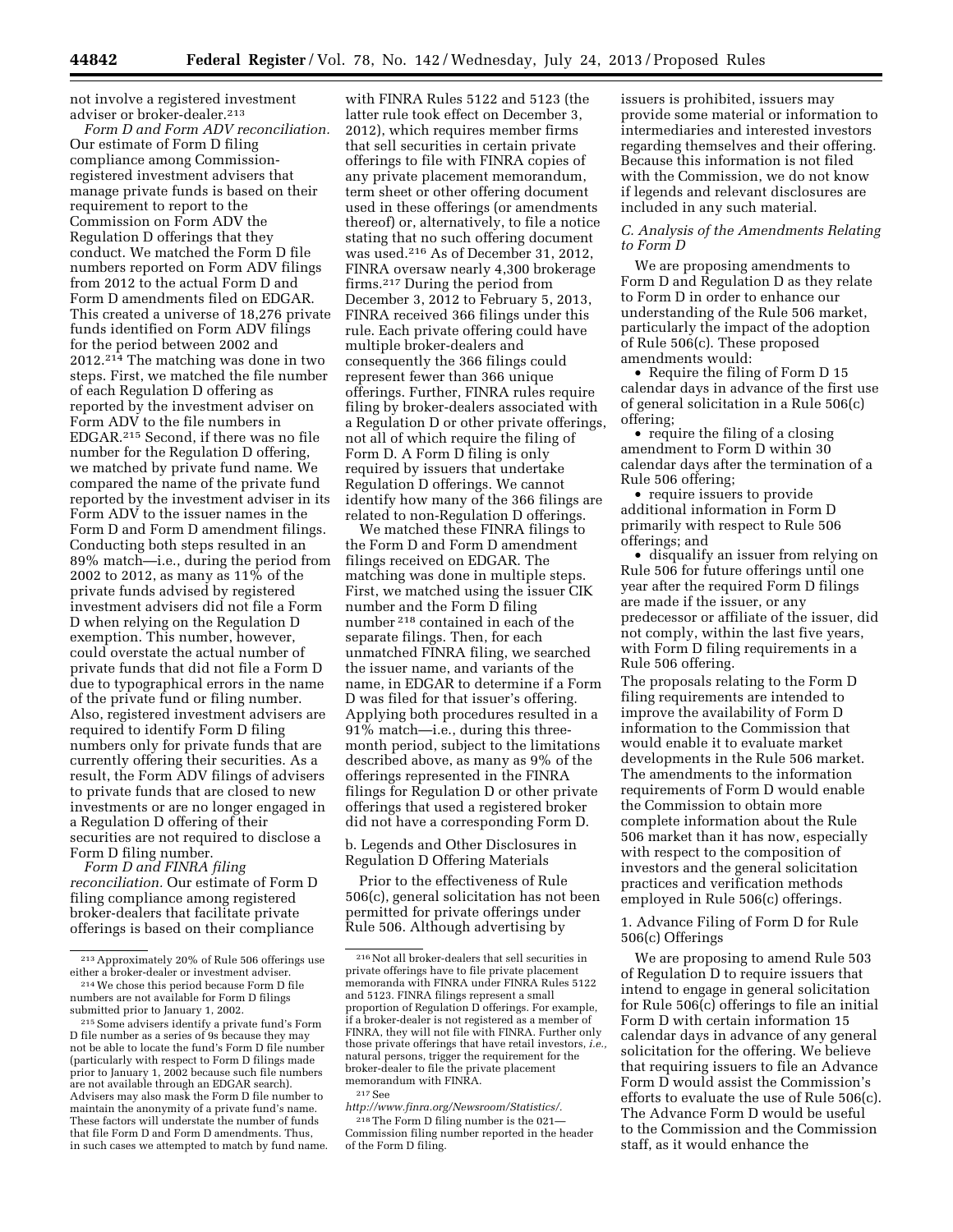information available to the Commission to analyze issuers that attempted to conduct Rule 506(c) offerings but were unsuccessful in selling any securities through these offerings or chose alternative forms of raising capital. Currently, Form D is required to be filed only after the first sale of securities, which means that issuers that attempted to, but did not, complete a sale are not required to file a Form D, thereby limiting the Commission's ability to determine which issuers are facing challenges raising capital under Rule 506(c) and whether further steps are needed to facilitate issuers' ability to raise capital under Rule 506(c). We also understand that the Advance Form D would be useful to state securities regulators and to investors in gathering timely information about the use of Rule 506(c).

On the other hand, to the extent that an Advance Form D filing signals planned capital-raising activity and related details to potential competitors, some issuers may be reluctant to use Rule 506(c) when they might otherwise. The proposed Advance Form D filing requirement could thus deter some issuers from using Rule 506(c) as they would be forced to indicate their capital raising plans to a limited extent prior to commencing their general solicitation activities. In addition, the proposed Advance Form D filing requirement could impose market timing costs to the extent that an issuer would like to move quickly but has not yet filed an Advance Form D. We have proposed an advance filing deadline that we think appropriately balances the benefits of advance notice with these market timing costs. Nevertheless, many issuers may choose to file an Advance Form D just in case they decide to conduct a Rule 506(c) offering. As a result, many Advance Form D filings may not reflect the true intent of issuers to conduct these offerings. If there are large numbers of issuers that frequently engage in this practice, there could be a sizable number of premature, and possibly even meaningless, notices of Rule 506(c) offerings; however, requiring specific information about the anticipated offering could decrease the likelihood that issuers file an Advance Form D when they do not intend to conduct an offering in the near term.

To complete an Advance Form D would cause issuers to incur costs; however, because the information in Advance Form D mirrors the information required to be filed within 15 days of the first sale of securities, the additional expense to collect the information for the Advance Form D

would be offset by the lack of any need to do so for the subsequent filings.

2. Form D Closing Amendment for Rule 506 Offerings

We are also proposing to amend Rule 503 to require the filing of a final amendment to Form D within 30 calendar days after the termination of a Rule 506 offering. Requiring a closing filing through a Form D amendment upon the termination of a Rule 506 offering, in combination with the changes to Form D to require additional information on Rule 506 offerings, would provide more complete information of the total amounts of capital raised in these offerings by the types of investor and the methods used to verify accredited investor status in Rule 506(c) offerings.

At present, issuers are required to file a Form D within 15 days of the first sale of securities in a Regulation D offering and amendments to the Form D under certain circumstances. As a result, if the total offering amount remains the same or is increased by less than 10%, any capital raised or any change in the composition of subscribing investors, subsequent to the last filing for the offering, is not required to be reported in a Form D. For example, in 2010, issuers sought to raise \$1.2 trillion in reported Regulation D offerings, but only \$905 billion was reported as sold at the time of the initial Form D filing.219 Thus, based on the available information, we are not able to determine the actual amount raised. A requirement to file a closing amendment to Form D for a Rule 506 offering that confirms the actual amount raised in the offering could provide more complete information.

Without a closing Form D amendment requirement, it may be difficult to clearly ascertain, for example, all of the methods of general solicitation that issuers used in Rule 506(c) offerings or the types of investors solicited in these offerings, particularly if any changes in solicitation methods or targeted investors after the initial Form D filing are not otherwise required to be reported. In such case, any analysis of the information in Form D filings would be based on incomplete data, which may limit the intended benefits of collecting the Form D information. Updated and more conclusive data on Rule 506 offerings from closing Form D amendments would provide the Commission with a more complete

account of the flow of capital in the Rule 506 market, how the flow relates to offering characteristics and the potential associated risks and would assist the Commission in evaluating whether further regulatory action is necessary.

Requiring a closing Form D amendment for Rule 506 offerings would likely come at a nominal cost to issuers in terms of filing another notice, particularly because the filing would be substantially similar to the initial Form D filing or prior Form D amendments for the offering.

3. Amendments to the Content Requirements of Form D

The information about Regulation D offerings collected to date and described in this release illustrates and underscores the importance of the nonregistered offering market to the U.S. economy. Form D is the primary source of information for the Commission to assess the Regulation D market. Much of what we know about the size and characteristics of the private offering market comes from Form D filings. The continued collection of this information following the elimination of the prohibition against general solicitation in Rule 506(c) offerings will be an important tool for determining the ongoing impact of Rule 506(c).

A number of the proposed amendments to Form D would require additional information specific to Rule 506(c) offerings, which would enable the Commission to develop a greater understanding of the new Rule 506(c) market, particularly with respect to those matters where limited to no information would otherwise be available. Other proposed revisions to Form D would require additional information in regard to both Rule 506(b) offerings and Rule 506(c) offerings, which would permit a more complete analysis and comparison of the use of current Rule 506(b) and new Rule 506(c).220 Without a substantially similar set of information collected for both Rule 506(b) and 506(c) offerings, the effects of the use of general solicitation on the Rule 506 market may be difficult to measure or identify. Increased consistency in the reporting of information in Form D filings for offerings under Rules 506(b) and 506(c) would promote the availability of comparable data for the two types of offerings and, consequently, may result in a more complete assessment of the

<sup>219</sup>*See* Ivanov/Bauguess Study. For issuers that reported their offering amount as 'Indefinite', we assumed that amount offered is equal to amount raised.

<sup>220</sup>A number of the proposed revisions to Form D would also require additional information in regard to offerings under Rule 504, Rule 505, and Section 4(a)(5).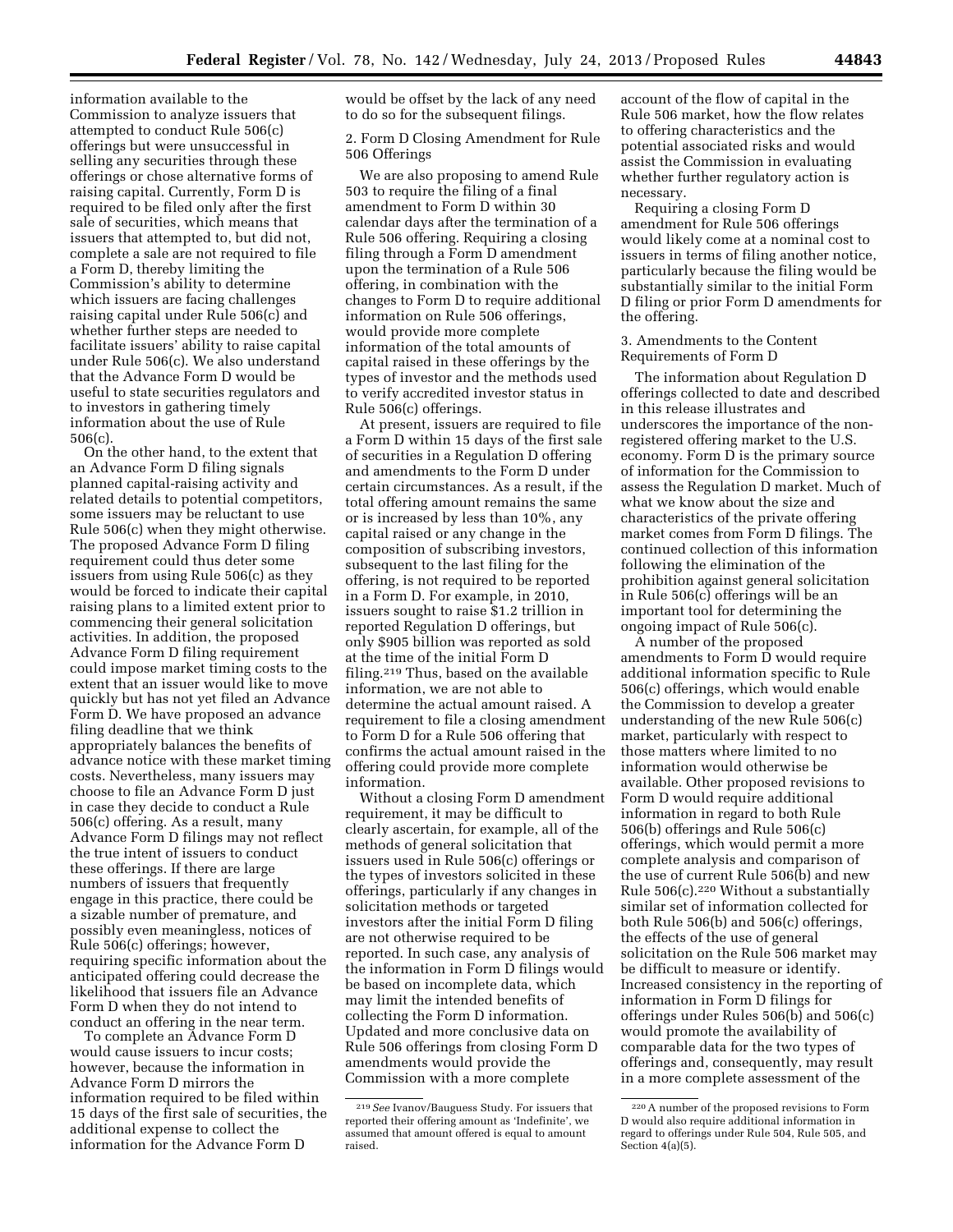effects of the elimination of the prohibition against general solicitation on raising capital under Regulation D. In addition, because the overwhelming majority of Regulation D offerings are conducted in reliance on Rule 506, this should provide the Commission with substantially more complete information about the Regulation D market generally, which, when considered along with the information collected as part of the Commission's Rule 506 review program, would help the Commission evaluate the need for additional action to enhance investor protection.

On the other hand, the proposed amendments to Form D may result in higher compliance costs for issuers conducting offerings in reliance on Rule 506(b) and new Rule 506(c). Issuers relying on Rule 506(b) would have to provide more information than is currently the case in regard to Form D, which would be coupled with the risk of disqualification from using Rule 506 in future offerings, under proposed Rule 507(b), if they or their affiliates or predecessors fail to comply with the additional Form D filing requirements. Nevertheless, we believe that the additional burden to provide the additional required information to be minimal. The proposed amendments would also require, depending on the circumstances, additional information under Items 5 and 9 of Form D with respect to offerings under Rule 504, Rule 505 or Section 4(a)(5), which, as discussed below, we do not believe would result in materially higher compliance costs for issuers conducting these offerings.

Issuers may view the increased reporting requirements as a greater regulatory burden and a loss of commercial privacy,221 which could put certain issuers at a competitive disadvantage if the costs are sufficient to deter them from raising capital in the private offering market. Requiring issuers to report more information in Form D could also result in some issuers choosing to consider other capitalraising options.

A discussion of a number of the proposed amendments to Form D is set forth below.

a. Investor Types

The proposed amendment to Item 14 (Investors) of Form D would require information, with respect to Rule 506

offerings, on the number of investors under the following categories: natural persons who are accredited investors, legal entities that are accredited investors, and if applicable, nonaccredited natural persons and nonaccredited legal entities. The additional required information would include the amount raised from each of the four categories of investors. At present, Form D requires information on the total amount of capital expected to be raised and the number of accredited and nonaccredited investors that have purchased securities in a particular offering. We do not have information on the number of investors who are natural persons or legal entities, or the amounts raised from each of these investor categories. The proposed amendment would thus require more detailed information on the composition of investors in the Rule 506 market than is currently available. Because all purchasers in Rule 506(c) offerings must be accredited investors, and offerings under Rule 506(b) can have no more than 35 non-accredited investors who meet certain sophistication requirements, disaggregated data regarding the number of each type of investor and the amount invested by accredited and non-accredited investors would provide a more complete view of their participation in the Rule 506 market.

Understanding the composition of investors in Rule 506 offerings as between natural persons and legal entities would also be important for risk assessment purposes. Institutional investors usually have a greater amount of resources at their disposal and therefore are more likely to have better information and greater sophistication when considering the potential risks and benefits of a particular investment, as compared to natural persons.222 To the extent that natural persons are less sophisticated and more prone to be targets of fraud than institutional investors, understanding how many natural persons are participating in Rule 506(c) offering could help identify those Rule 506(c) offerings that raise greater investor protection concerns. This information could also help the Commission better understand how general solicitation is used with respect to the types of investors. Additionally, concerns about verification methods to assess accredited investor status are greatest as it relates to natural persons. Having a better understanding of the involvement of natural persons in Rule 506(c) offerings would assist the

Commission in its assessment of the efficacy of the verification provisions.

Issuers relying on Rule 506(c) will be collecting such information as part of their verification of accredited investor status for Rule 506(c) offerings. We do not expect the requirement that issuers report this information on Form D to impose significant additional costs.

# b. Issuer Size

The proposed amendment to Item 5 (Issuer Size) of Form D would replace the ''Decline to Disclose'' option with ''Not Available to Public'' option. This change to Form D would assist the Commission in obtaining a greater amount of information on the size of issuers that conduct Rule 506 offerings. This proposed amendment would also apply to offerings under Rule 504, Rule 505 and Section 4(a)(5). At present, a majority of Form D filings do not provide information on the size of the issuer's revenue (if the issuer is an operating company) or net asset value (if the issuer is a hedge fund or other investment fund). It is likely that some issuers keep this information private for competitive purposes and therefore do not make this information widely available. For those issuers that already make this information publicly available, or that do not currently make a reasonable effort to keep such information confidential, reporting their size range in a Form D filing would not impose a material cost. Having this information would provide a more complete picture of the Rule 506 market and allow the Commission to more accurately assess the impact of allowing general solicitation on capital formation across issuer sizes. This information would be particularly useful in better understanding the effects of general solicitation on capital formation by small businesses, a set of issuers that otherwise face significantly greater challenges than larger issuers in finding investors.

# c. Issuer Industry Group

Industry information is an important issuer characteristic that helps in assessing the effectiveness of private markets in promoting capital formation across industry groups. An analysis of Form D filings over the period 2009– 2012 indicates that the ''Other'' category was checked in over 15% of offerings.223 The proposed amendment to Item 4 (Industry Group) would require an explanation to be provided when an issuer checks ''Other'' as its industry. This would allow a better assessment of the representation of a

<sup>221</sup> Issuers may not wish to reveal certain information such as the timing of amounts offered and raised, including whether an offering was successfully completed, which could inform other market participants, including competitors, about the issuers' ability to finance investments. 222*See* note 198. 223See Ivanov/Bauguess Study.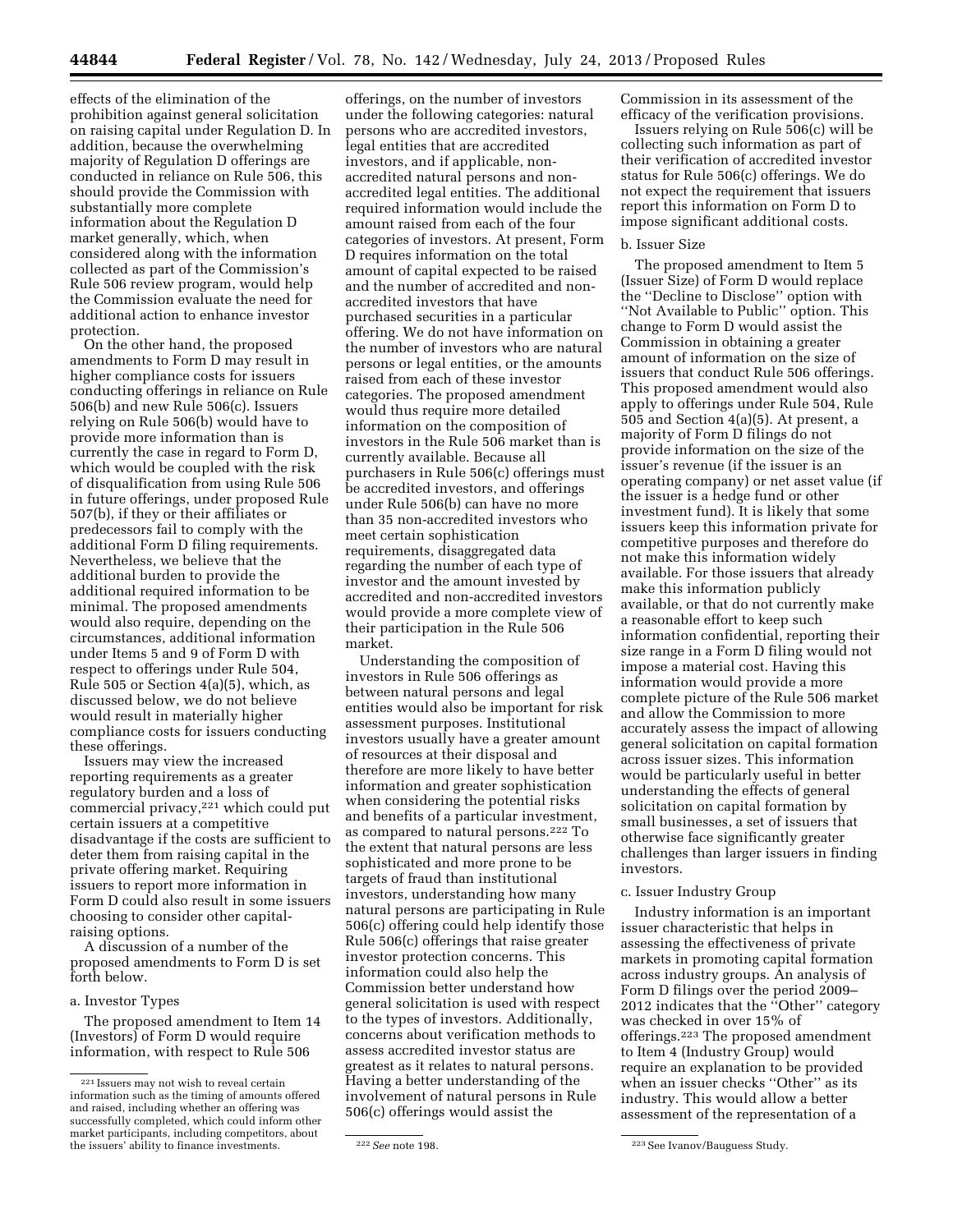particular industry or sub-industry in Regulation D offerings and help the Commission evaluate whether industry classifications are appropriately defined in Form D.

# d. Control Persons

The proposed amendment to Item 3 (Related Persons) to include controlling persons when the issuer seeks to use general solicitation in a Rule 506(c) offering will expand the set of persons covered under the existing list of related persons that includes promoters, directors and executive officers. Thus, a beneficial owner who has a significant equity stake in an issuer but may not be a managing executive would now need to be identified. This information may be helpful to the Commission in developing a more comprehensive understanding of the issuers and other market participants that are involved in Rule 506(c) offerings.

Including information regarding control persons would enable investors to better identify persons who may be in positions to influence the Rule 506(c) offering. The identity information could also be useful if questions arise about the offering. Issuers would incur additional reporting costs when there are control persons that are not also related persons. In many instances this information is readily available and easy to collect, particularly to the extent that issuers identify controlling shareholders under the bad actor provisions we are adopting today. Issuers could, however, find this amendment burdensome as they may want to keep information on controlling persons private.

There could be instances where some shareholders who own a significant stake in the issuers' equity but are passive owners are incorrectly identified as control persons in a publicly filed form. Because this information would be required only for Rule 506(c) offerings, issuers would not face these privacy concerns if they do not rely on Rule 506(c) for their offering.

e. Trading Venue and Security Identifiers

Proposed Item 18 would require issuers to identify if any of its securities are traded on a national securities exchange, ATS or any other organized trading venue. If the issuer answers in the affirmative, it is required to identify the names of such trading venues where its securities are being traded and the SEC file number for such class of securities. The issuer, under proposed Item 18, would also need to identify if the securities to be sold in the offering are of the same class as the class of securities listed or quoted on the trading

venue. Further, the proposed amendment to Item 9 (Types of Securities Offered) of Form D would require information on the trading symbol and security identifier, such as a CUSIP number 224 or ISIN (International Securities Identification Number), for the offered securities, if any.

These proposed amendments would apply to offerings under Rule 506 as well as to offerings under Rule 504, Rule 505 and Section 4(a)(5). In many cases, the class of an issuer's security offered through a Rule 506 offering may not be eligible for trading on a national securities exchange, ATS or any other organized trading venue, and may not have an assigned security identifier.

For classes of securities where this information is available, regulators could link the offered securities to financial information about the issuer and the class of security—such as accounting data and security-price data—that is not available on Form D but is available through common thirdparty data aggregation platforms and through the associated trading venues. The inclusion of a security identifier in Form D would be relevant information for a number of private offerings. For example, analysis of Form D filings shows that approximately 10% of Exchange Act reporting companies conducted Regulation D offerings during the period between 2009 to 2011.225

The inclusion of this information could be useful to the Commission in evaluating developments in the Rule 506 market in several ways. First, with respect to a security identifier, linking Rule 506 offerings and financial information about the issuer from other financial data providers would allow for a more effective evaluation of one part of the Rule 506 market. In particular, the availability of a security identifier would enable us to automatically match and process financial and other information about the issuer in a manner that would be significantly less burdensome than if we had to rely solely on a firm name and other identifying information. Security

identifiers also could facilitate tracking multiple issuances by the same issuer, which might not otherwise be clear if a security identifier exists but is not made available. In addition, identifying the trading venue for an offered security could help us assess whether particular trading venues—or the lack of trading venue—is associated with higher prevalence of fraud and other illegal activities.

Identifying whether the securities being offered in reliance on Rule 506 are of the same class of securities, or are convertible into, or exercisable, or exchangeable for such class of securities will provide additional informational linkages between publicly available data and private offerings. The marginal cost to issuers of providing this information is likely to be low because this information should be readily available to the issuers of the offered securities.

### f. Use of Proceeds

The proposed amendment to Item 16 (Use of Proceeds) of Form D would require issuers that are not pooled investment funds to report information on the portion of proceeds (if any) from Rule 506 offerings that will be used to repurchase or retire the issuer's existing securities. This information would allow the Commission to distinguish between offerings that raise capital to allow insiders and/or incumbent shareholders a partial or full exit and offerings that use the proceeds for investments or capital expenditures. This information could help us better distinguish the impact of the ability to use general solicitation in Rule 506(c) offerings on capital formation versus investment exit strategies, particularly for small businesses. It may also help inform investors and the market generally about the issuer's incentives or related risks. For example, proceeds used towards redemption of securities could indicate that existing shareholders are lowering their investment exposure in the issuer.

The proposed amendment also requires issuers, other than pooled investment funds, that are relying on Rule 506 to provide more information on the use of offering proceeds. Issuers will be required to indicate what part of the proceeds is being used to pay for offering expenses, asset acquisition, working capital, business acquisition or repayment of existing debts. For nonfund issuers, this information would help us evaluate whether and how Rule 506 enhances capital formation that would be used for new investments, consistent with the intent of the JOBS Act, as compared to refinancing and capital restructuring. However, the

<sup>224</sup>CUSIP (Committee on Uniform Securities Identification Procedures) is a universally recognized identification for more than 9 million unique financial instruments. The CUSIP system, owned by the American Bankers Association and operated by Standard & Poor's, facilitates the clearing and settlement process of securities. The number consists of nine characters (including letters and numbers) that uniquely identify a company or issuer and the type of security. *See [https://www.cusip.com/cusip/index.htm.](https://www.cusip.com/cusip/index.htm)* CUSIP is one of the most widely available securities identifiers and is available for the securities issued by Exchange Act reporting companies. 225 Ivanov/Bauguess Study.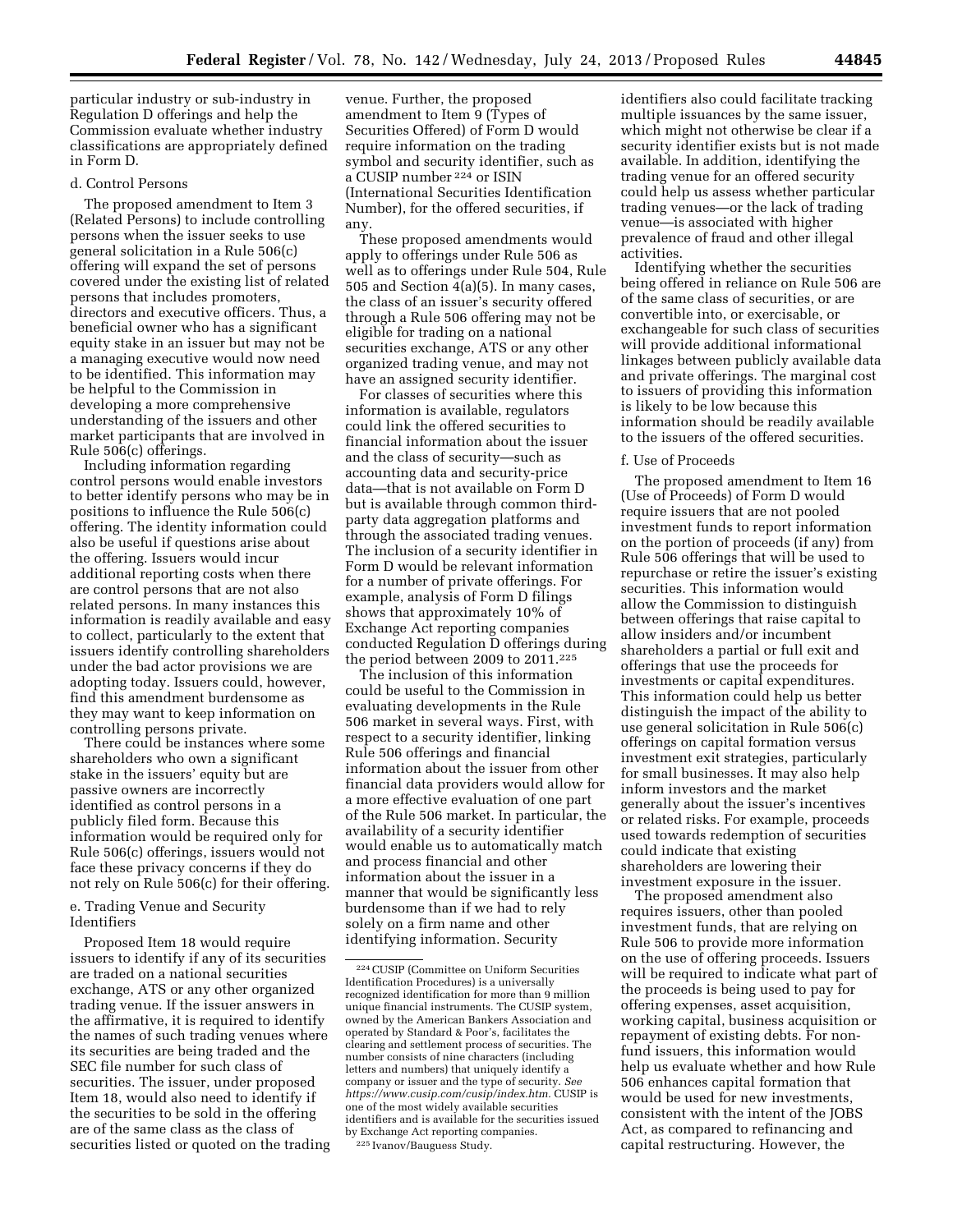additional information may reveal previously non-public information about issuer plans that could put the issuer at a competitive disadvantage. Moreover, an issuer may not be certain as to the ultimate use of proceeds or may alter its intended use as time passes and market conditions change. In these cases, the Form D information may not accurately reflect issuer plans or the issuer may be required to file an amended Form D.

# g. Issuer Web Site

The proposed amendment to Item 2 (Principal Place of Business and Contact Information) would require all Regulation D issuers to provide their publicly accessible business Web site, if they have one. Web sites for operating businesses have become ubiquitous and are part of their contact information, and in some instances, businesses could be operating only via the Internet and may not have a physical location. When available, this information would be a useful component of issuer identification and would not be burdensome to provide.

### h. Types of General Solicitation Used

The proposed amendments to Form D would include adding a requirement for issuers to provide information on the types of general solicitation used in Rule 506(c) offerings. The options would include oral communications, written communications, such as mass mailings and emails, Web sites or television and the web link to the advertising if the advertising is presented on a Web site. Having this information would help the Commission perform reviews of the Rule 506 market to better understand how the different methods of solicitation correspond to issuer behavior, including potentially fraudulent activity, identified through the Commission's Rule 506 review program.

# i. Verification Methods

The proposed amendments to Form D would include adding requirements for issuers to provide information about how the investors in the offerings qualified as accredited investors, such as a natural person on the basis of income or net worth, as well as information on the types of methods used for verifying the accredited investor status of purchasers. This information would help us assess the nature of the verification methods used and how issuers are complying with the requirement to take reasonable steps to verify the accredited investor status of purchasers in Rule 506(c) offerings. The

Commission may be able to use this information to analyze whether there are correlations between certain verification methods and the incidence of fraud in the private offering market. Similarly, information about verification practices learned through the Commission's Rule 506 review program could be applied to subsequent Commission reviews of any practices, or combinations of practices and other offering characteristics, associated with the increased likelihood of fraudulent activity.

### 4. Proposed Amendment to Rule 507

The proposed amendment to Rule 507 would disqualify an issuer from using Rule 506 for future offerings if the issuer, or its predecessors or affiliates, had conducted an offering under Rule 506 in which, within the last five years, it or they did not comply with the Form D filing requirements of Rule 503 in Rule 506 offerings. Disqualification would extend for a period of one year after the filing of all required Forms D and Form D amendments have been made. This provision should increase the incentive for issuers to submit timely filings of Form D.

As described above, we could not locate Form D filings for approximately 10% of Regulation D offerings where broker-dealers or registered investment advisers were involved.226 Although we cannot estimate the rate of compliance among the issuers of the remaining 89% of Rule 506 offerings that do not use a registered investment adviser or brokerdealer, it may be reasonable to assume that they are no more likely to file a Form D, particularly to the extent that they undertake an offering without the assistance of a regulated entity. This evidence suggests that many private issuers are failing to file a Form D even though this is a requirement under Regulation D. By disqualifying an issuer from relying on the Rule 506 exemption for one year for future offerings when the issuer, or any predecessor or affiliate of the issuer, did not comply, within the last five years, with Form D filing requirements in a Rule 506 offering, the Commission intends to increase the incentive for issuers to comply with the Form D filing requirements.

Greater compliance with Form D filing requirements would provide a more complete picture of the Regulation D market. It would enhance the Commission's ability to assess the effectiveness and efficiency of the

private offering market and the impact of the elimination of the prohibition against general solicitation. As the Commission obtains more comprehensive data on Regulation D offerings, it would be able to better evaluate activity in Rule 506(b) and Rule 506(c) markets and undertake regulatory action in a more informed manner. In particular, to the extent that certain issuer and offering characteristics collected through Form D are associated with illegal market practices, regulators would be in a better position to focus monitoring efforts on offerings that present heightened investor protection concerns.

A better-informed view of capitalraising in the Rule 506 market could help the Commission engage in targeted regulatory responses to the potential for fraudulent activity in the Rule 506 market. To the extent that these regulatory responses decrease fraudulent activity, they could promote investor protection and investor interests potentially leading to higher participation by eligible investors, especially natural persons who are accredited investors, and to greater capital-raising opportunities.

While the proposed disqualification provision is designed to encourage a higher rate of compliance with the Form D filing requirements, it would make failure to file costly to Rule 506 issuers if they or their successors and affiliates cannot rely on Rule 506 in a timely manner for future offerings and they would otherwise do so. The loss of access to Rule 506 offerings could impair their competitiveness if they are unable to secure alternative sources of capital at the same cost.

For those issuers that submit their Form D filings in a timely manner, the potential for disqualification under proposed Rule 507 would pose little additional risk, such as from an accidental failure to file a Form D or the late filing of a Form D that was not identified and corrected during the cure period. Those issuers that, in the past, have chosen not to file a Form D or filed it late may have a stronger incentive to file (*i.e.,* the risk of losing the ability to conduct a Rule 506 offerings in the future may outweigh the cost of giving their competitors better access to certain capital-raising information). To the extent that these issuers otherwise engage in legitimate capital raising activities, the cost of conditioning the future use of Rule 506 on Form D filings could be disproportionate to the benefit of having a public notice of their offering.

We are not proposing to disqualify an issuer from reliance on Rule 506 in its

<sup>226</sup>This evidence was based on 11 years of Form ADV filings by registered investment advisers, and three months of data at the beginning of 2012 for broker-dealers filing offering documents with FINRA.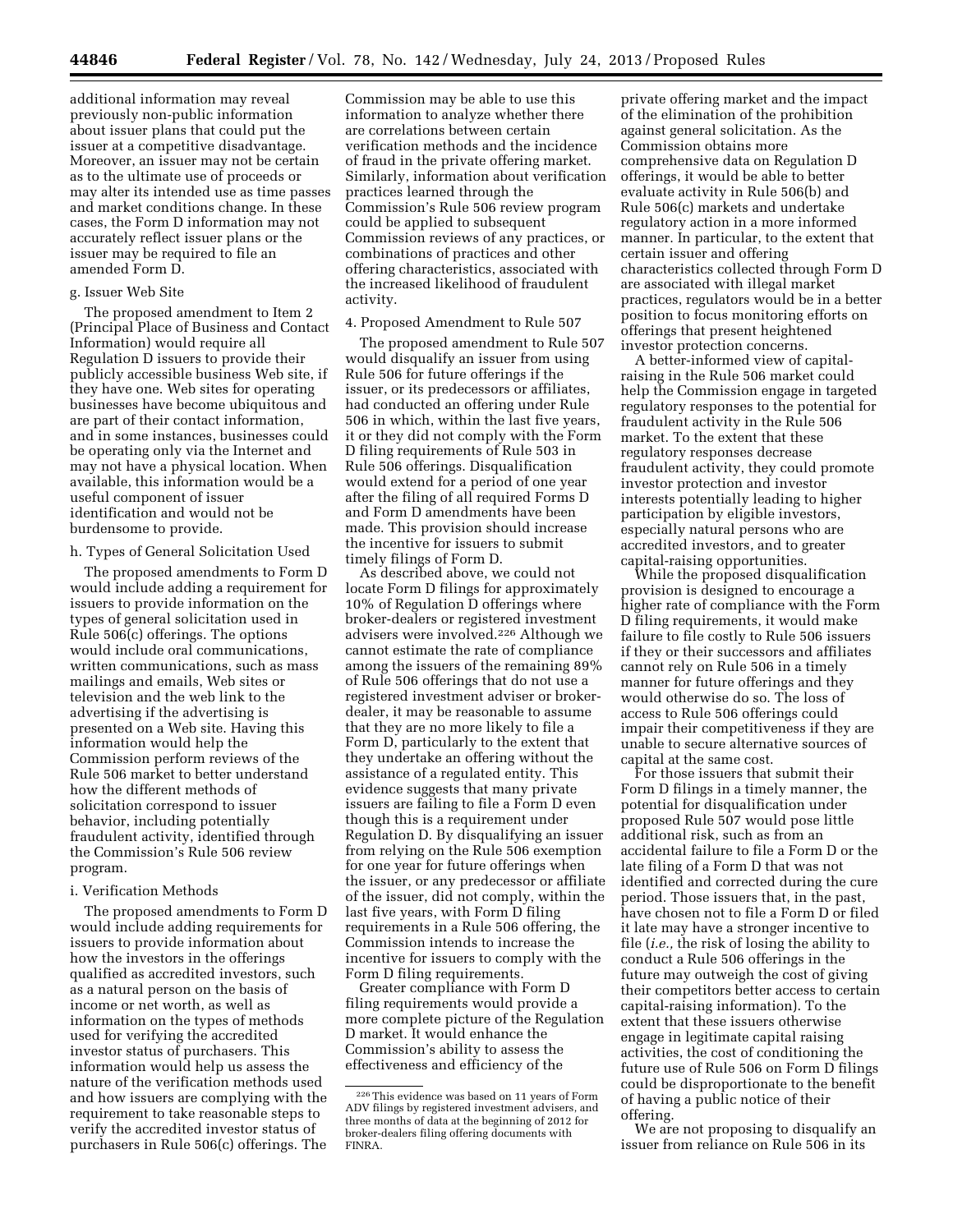current offering for failure to file a Form D for such offering; an issuer that does not comply with the filing requirements will therefore not be subject to immediate costs, such as the loss of an offering exemption and potential rescission rights of investors. Disqualification for future offerings only would provide a less severe consequence for inadvertent missed filings and late filings, and would limit the potential costs to more active issuers of securities in private markets. In this regard, repeat issuers in Rule 506 offerings would be more affected by the disqualification provision but would be more likely to understand the Rule 503 filing requirements.

The inclusion of a cure period and providing the disqualification to be lifted for one-year after the required Form D filings have been made or by virtue of a waiver by the Commission, would help moderate issuers' costs of non-compliance in Form D filings. At the same time, making issuers that repeatedly fail to file Form D ineligible for a cure period will provide a strong incentive for timely compliance with the filing requirements. This would increase the cost associated with noncompliance, although issuers that have been disqualified from future use of Rule 506 would retain the option of applying for a waiver. We believe that disqualifying an issuer from relying on Rule 506 for one year may be a sufficient incentive for achieving higher filing compliance, and is not so severe that it would deter issuers from using Rule 506 for their capital-raising activity.

# *D. Analysis of the Proposed Rule and Rule Amendments Relating to General Solicitation Materials*

We are proposing a new rule under Regulation D and an amendment to a Securities Act rule in connection with an issuer's ability to engage in general solicitation in Rule 506(c) offerings.

1. Mandated Legends and Other Disclosures for Written Solicitation Materials

We are proposing new Rule 509 of Regulation D to require issuers to include legends in all written general solicitation materials used in a Rule 506(c) offering and to require private funds to include an additional legend and other disclosures where the written general solicitation materials include performance data. Specifically, issuers would be required to include:

• Eligibility legends that advise investors that securities offered under Rule 506(c) may be purchased only by accredited investors.

• Risk legends that advise investors of the following: the securities are being offered in reliance on an exemption from the registration requirements of the Securities Act and are not required to comply with specific disclosure requirements under the Securities Act; the Commission has not passed upon the merits of or given its approval to the securities, the terms of the offering, or the accuracy or completeness of any offering materials; the securities are subject to legal restrictions on transfer and resale and investors should not assume they will be able to resell their securities; and investing in securities involves risk and purchasers should be able to bear the loss of the entire investment. Private funds would be required to include a legend informing investors that the funds are not subject to the protections of the Investment Company Act.

• Performance disclosures in the case of private funds informing investors that the performance data represents past performance, that past performance is not indicative of future results, that the current performance may be lower or higher than the performance presented, that performance data is not calculated on a standardized basis as is required for registered funds, and that the performance of the private fund may not be directly comparable to the performance of other funds. Private funds also would be required to include only performance data as of the most recent practicable date and to include a telephone number or Web site where an investor may obtain current performance data. Private funds also would be required to disclose the period for which performance is presented and if performance data does not reflect the deduction of fees and expenses, private funds would be required to disclose that fees and expenses have not been deducted and that if such fees and expenses had been deducted, performance may be lower than presented.

The inclusion of mandated legends would better inform potential investors as to whether they are qualified to purchase in Rule 506(c) offerings. Including risk and performance legends could make investors more aware of the potential risks associated with such offerings and, with respect to offerings by private funds, could help investors avoid confusing private funds with registered funds, which have a different risk and regulatory profile. Performance disclosures for private funds would also assist potential investors in assessing performance claims that may be included in the general solicitation materials. These legends would alert

potential investors to certain investment risks.

Even though only accredited investors are allowed to purchase in Rule 506(c) offerings, advertising and other activities by issuers and intermediaries could induce non-accredited investors to believe that they are eligible to participate in these investment opportunities. Legends notifying them that only accredited investors are eligible to invest in these offerings could help alert non-accredited investors as to their ineligibility to participate.

We anticipate that the cost of including such legends in sales materials would be minimal for issuers. In some instances, the legends may be of limited benefit to investors because legends do not address whether the offering is fraudulent. It is possible that some unsuspecting accredited investors might erroneously believe that the inclusion of legends validates all of the information and risks regarding the offering. Further, it is possible that because these legends may contain standardized language, investors might discount the relevance of these legends.

Requiring additional disclosures for private funds, similar to those required by Rule 482 under the Securities Act for registered investment companies, would increase the likelihood that the performance data that is reported in the written general solicitation material is timely and would provide additional information and context about the performance presented. Because there are no standardized performance reporting requirements for private funds, such disclosure would address some concerns about investors being misled or confused in interpreting the performance information and may decrease the likelihood of misleading or exaggerated performance information being presented in private fund written general solicitation materials. While flexibility in reporting performance data may be appropriate for private funds that have a varied scope of investment strategies, performance calculation methodologies that are nonstandardized or complicated limit how much investors can appropriately glean from the data advertised in the written material. The purpose for requiring these additional disclosures is to provide context so investors can better understand fund performance information.

The proposed requirement for private funds to include a telephone number or Web site where an investor may obtain current performance data could impose costs, including the cost of establishing a telephone line or establishing a Web site for this information. We have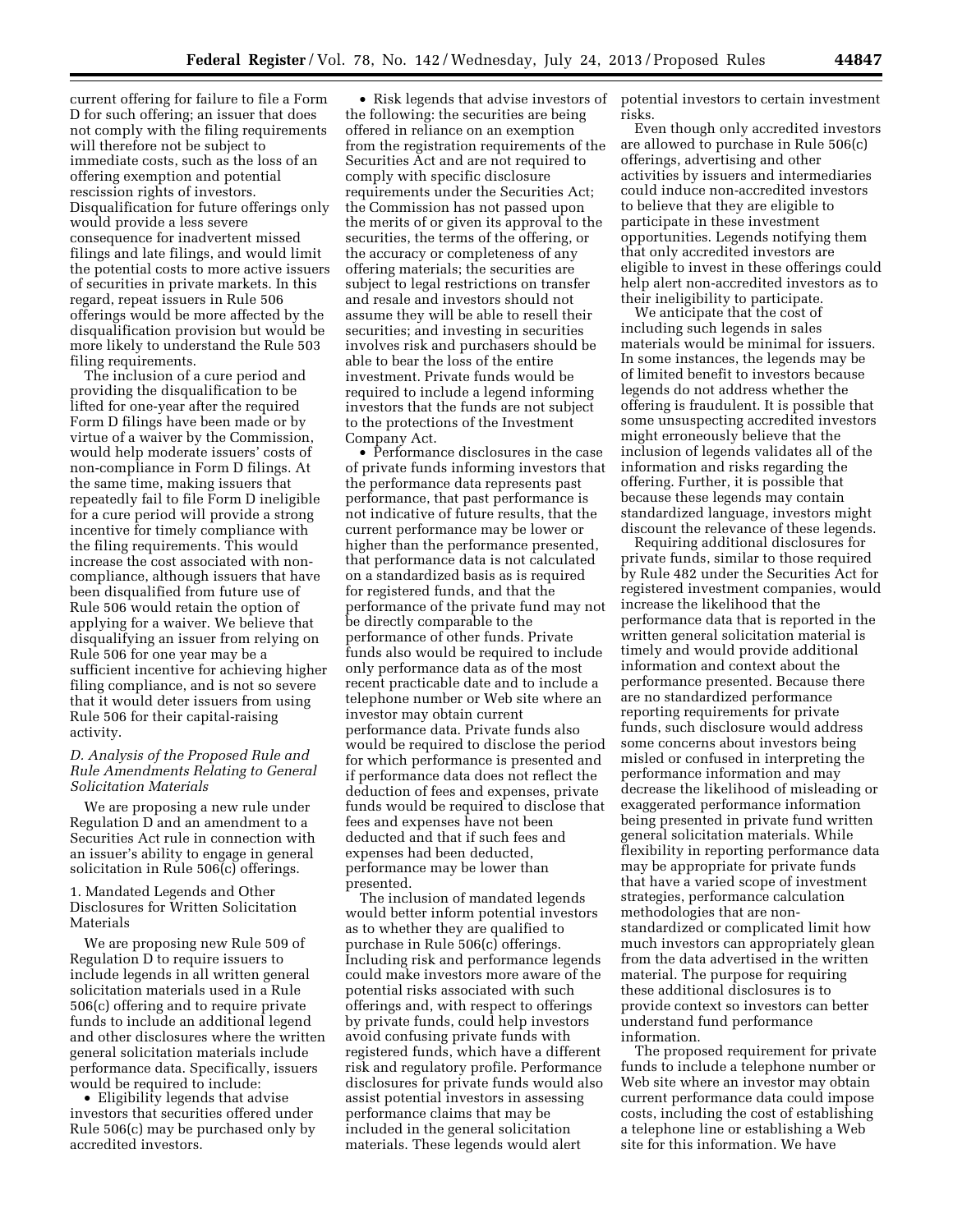attempted to address these costs by providing flexibility to distribute the information either through a telephone number or a Web site. We have also determined to not require that the telephone number be toll-free or collect. We believe that most private funds (or their advisers) currently maintain either a telephone number or Web site, though we recognize that some private funds or their advisers may incur additional costs for staff and technology. The current information that a private fund would be required to provide would only need to be as of the most recent practicable date. Because this requirement would not require a private fund to calculate performance for dates on which the fund would not otherwise be calculating performance, we believe this will limit the costs incurred by private funds. In addition, updated current performance would be provided as of the last date on which the private fund determined the valuation of its portfolio securities. We do not expect a private fund to value its portfolio solely for the purpose of providing updated current performance under proposed Rule 509, which would not increase costs.

### 2. Proposed Amendments to Rule 156

Rule 156 under the Securities Act is an interpretive rule that provides guidance on the types of information in investment company sales literature that could be misleading for purposes of the federal securities laws, including Section 17(a) of the Securities Act and Section 10(b) of the Exchange Act and Rule 10b–5 thereunder. We are proposing amendments to Rule 156 to apply the guidance contained in the rule to sales literature used by private funds. The sales literature and other offering materials used by private funds are already subject to the antifraud provisions of Section 17(a) of the Securities Act and Section 10(b) of the Exchange Act and Rule 10b–5. The proposed amendments to Rule 156 are intended to provide helpful guidance to private fund issuers in developing sales literature that is neither fraudulent nor misleading. The proposal may also encourage private funds to include additional disclosure regarding performance and other statements or representations about the characteristics of the fund. Funds may incur some costs in reviewing their sales literature for consistency with the interpretive guidance set forth in Rule 156. We note, however, that private funds should already be reviewing their sales literature for misleading statements to avoid violating the antifraud provisions of the federal securities laws.

Accordingly, we believe that the amendments to Rule 156 would not impose significant compliance costs on private funds.

3. Request for Comment on Manner and Content Restrictions for Private Funds

Commenters have suggested that there be standards or requirements that would govern the content and/or manner of general solicitations by private funds in Rule 506(c) offerings. As discussed above, there may be investor protection concerns with respect to the offering materials used by private funds as these funds are not subject to specific disclosure requirements in reporting their performance, unlike registered funds. Some commenters have advocated that, in order to engage in general solicitation, the materials used by private funds should be held to standards that are analogous to those that are applicable to the materials used by mutual funds. They have also advocated for restricting the use of performance data in general solicitation materials by private funds until the Commission can develop standardized performance calculation and reporting requirements. We recognize, however, that prescribing performance standards in general solicitation materials could reduce the flexibility of issuers when methodologies for calculating performance may vary for legitimate reasons, including investor preferences, and could be burdensome for issuers, especially if their general solicitation materials are otherwise not misleading.

# *E. Analysis of Temporary Rule Relating to Mandatory Submission of Written General Solicitation Materials*

Proposed new Rule 510T in Regulation D would require an issuer conducting a Rule 506(c) offering to submit to the Commission any written general solicitation materials prepared by or on behalf of the issuer and used in connection with the Rule 506(c) offering. This requirement would enable the Commission to evaluate the use of written general solicitation materials. It could also serve as a deterrent against potential forms of misleading advertising or other fraud because the written general solicitation materials would be submitted to the Commission and accessible to other securities regulators. Having access to the written general solicitation material could help regulators evaluate market practices.

The written general solicitation material would not be treated as filed or furnished with the Commission and is therefore not subject to the particular liability provisions under the Securities Act or the Exchange Act for filings.

Conditioning the future availability of Rule 506 on not being subject to any order, judgment or court decree for failure to comply with proposed Rule 510T would provide incentives for submitting written general solicitation material. Inclusion of a two-year sunset period for this rule would provide a finite period of time (and information) for issuers to submit written general solicitation materials for the Commission's consideration in assessing general solicitation in Rule 506(c) offerings and would therefore also limit issuers' costs of compliance.

Under the proposed rule, written general solicitation materials would be required to be submitted no later than the date of first use of such materials. Issuers are required to submit only written general solicitation materials, so to the extent issuers' written general solicitation materials do not change, they should not be costly to submit. If the written general solicitation materials change or are updated during the course of an offering, however, submission of these materials at multiple times could create an increased burden for issuers.

# *F. Analysis of Potential Impacts on Efficiency, Competition and Capital Formation*

The proposed amendments to the Form D filing requirements would enable the Commission to evaluate the effectiveness of Regulation D market more systematically and to more accurately determine the economic impact of eliminating the prohibition against general solicitation in Rule 506 offerings. A more complete understanding of how and where capital is being raised in offerings relying on Rule 506(b) or Rule 506(c) would help the Commission better assess the risk in these markets and evaluate the effectiveness of the use of general solicitation materials in capital-raising activity. Appropriate and timely regulatory responses to Rule 506 market developments would enhance investor protection, and could encourage greater investor participation in the Rule 506 markets, which would lead to higher aggregate of capital formation.227

The proposed amendments to the Form D filing requirements would also provide the Commission, other regulators and investors with more information about market participants and practices in the private offering market. The increased quantity and quality of information about private offerings is designed to make it easier

<sup>227</sup>*See, e.g.,* Andrei Shleifer and Daniel Wolfenzon, *Investor Protection and Equity Markets,*  66 Journal of Financial Economics 3 (2002).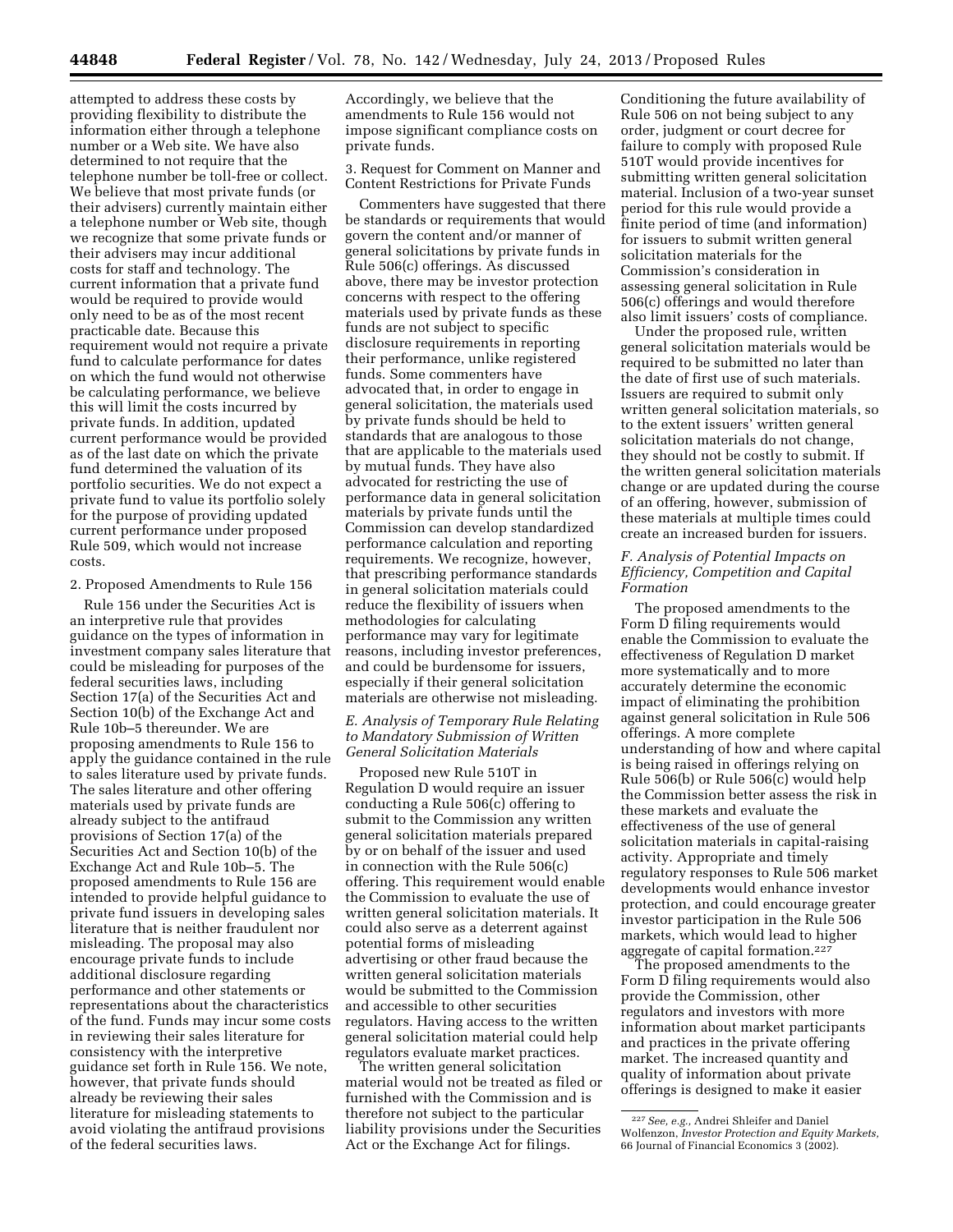for regulators to identify poor or inappropriate market practices, which may help deter fraudulent activity. A better understood and regulated market would promote investor protection and contribute to broader participation by accredited investors.

The inclusion of legends and additional disclosures would inform investors about the differences between Rule 506(c) offerings and registered offerings, allowing for greater transparency and better understanding of the differences in the underlying risks of the two types of offerings. This would improve investor decision-making and thereby, the allocative efficiency of capital in the Rule 506 market. The proposed amendments to Securities Act Rule 156 may also make private funds and their investment advisers more aware of potentially misleading statements in their sales literature and written general solicitation material.

The elimination of the prohibition against general solicitation may enhance the ability of accredited investors to identify and evaluate investment opportunities in private funds that would not have previously been available. This could increase the level of competition between private funds and registered funds and result in a shift in the flow of invested capital from registered to private funds. The proposed amendments to require legends and disclosures in written general solicitation materials are intended to limit such a shift to only those investors that are qualified to participate in Rule 506(c) offerings. We are not, however, able to quantify the magnitude of such a potential substitution of investment in private funds and registered funds or the extent to which the proposed legends will affect that shift.

We recognize the proposed rule and form amendments in this release could increase the regulatory burden for issuers in the Rule 506(b) and Rule 506(c) markets, which could drive potential issuers, especially small issuers, to the Rule 504 and Rule 505 markets. Some issuers may even find accessing public markets more attractive. However, with the availability of general solicitation in Rule 506(c) offerings, the benefits of using Rule 506(c) are still likely to justify the higher costs of complying with the proposed rule and form amendments.

# **X. Small Business Regulatory Enforcement Fairness Act**

For purposes of the Small Business Regulatory Enforcement Fairness Act of

1996 (''SBREFA''),228 the Commission must advise the OMB as to whether a proposed regulation constitutes a ''major'' rule. Under SBREFA, a rule is considered ''major'' where, if adopted, it results or is likely to result in:

• An annual effect on the economy of \$100 million or more (either in the form of an increase or a decrease);

• a major increase in costs or prices for consumers or individual industries; or

• significant adverse effects on competition, investment or innovation.

If a rule is ''major,'' its effectiveness will generally be delayed for 60 days pending Congressional review.

We request comment on whether our proposed amendments would be a 'major rule'' for purposes of SBREFA. We solicit comment and empirical data on:

• The potential effect on the U.S. economy on an annual basis;

• any potential increase in costs or prices for consumers or individual industries; and

• any potential effect on competition, investment or innovation.

We request those submitting comments to provide empirical data and other factual support for their views to the extent possible.

# **XI. Initial Regulatory Flexibility Analysis**

The Commission has prepared this Initial Regulatory Flexibility Analysis in accordance with Section 603 of the Regulatory Flexibility Act.229 This Initial Regulatory Flexibility Analysis relates to the amendments to Regulation D and Form D and Rule 156 that we are proposing in this release.

# *A. Reasons for, and Objectives of, the Proposed Action*

The primary reason for, and objective of, the proposed amendments to Form D and the proposed amendments to Regulation D relating to Form D is to improve the Form D data collection process with respect to offerings under Rule 506 of Regulation D and, in particular, to assist our efforts to assess the use of general solicitation in Rule 506(c) offerings. We believe these amendments, in general, would improve our Form D data collection efforts by providing a greater incentive for issuers to file Form D and by amending the information requirements of Form D to require additional information on Rule 506 offerings. Proposed Rule 509, which would require issuers to include certain

legends and other disclosures in written general solicitation materials used in Rule 506(c) offerings, is intended to address investor protection concerns arising from the ability of issuers to engage in general solicitation in these offerings. Proposed Rule 510T, which would require issuers to submit to the Commission any written general solicitation materials used in Rule 506(c) offerings, is intended to facilitate the Commission's understanding of the market practices relating to how issuers solicit potential purchasers through written general solicitation materials for their Rule 506(c) offerings. The proposed amendments to Rule 156 are intended to provide helpful antifraud guidance to those preparing sales literature for private funds.

We are proposing the amendments to Regulation D and Form D under the authority in Sections 4(a)(2), 19(a) and 28 of the Securities Act,230 as amended, and Section 201(a) of the JOBS Act.231 We are proposing the amendments to Rule 156 under the authority in Section 19(a) of the Securities Act  $^{232}$  and Sections 10(b) and 23(a) of the Exchange Act.233

# *B. Small Entities Subject to the Proposed Rule and Form Amendments*

For purposes of the Regulatory Flexibility Act, under our rules, an issuer, other than an investment company, is a ''small business'' or ''small organization'' if it has total assets of \$5 million or less as of the end of its most recent fiscal year and is engaged or proposing to engage in an offering of securities which does not exceed \$5 million.234 For purposes of the Regulatory Flexibility Act, an investment company is a small entity if it, together with other investment companies in the same group of related investment companies, has net assets of \$50 million or less as of the end of its most recent fiscal year.235

The proposed amendments would apply to all issuers that conduct offerings under Rule 506 and would affect small issuers (including both operating businesses and pooled investment funds that raise capital under Rule 506) relying on this exemption from Securities Act registration. All issuers that sell securities in reliance on Rule 506 are required to file a Form D with the Commission reporting the transaction.

<sup>228</sup>Public Law 104–121, Tit. II, 110 Stat. 857 (1996).

<sup>229</sup>*See* 5 U.S.C. 603.

<sup>&</sup>lt;sup>230</sup> 15 U.S.C. 77d(a)(2), 77s(a), and 77z–3.<br><sup>231</sup> Public Law 112–106, sec. 201(a), 126 Stat. 306, 313 (Apr. 5, 2012).

<sup>232 15</sup> U.S.C. 77s(a).<br>233 15 U.S.C. 78j(b) and 78w(a).<br>234 17 CFR 230.157.<br>235 17 CFR 270.0–10(a).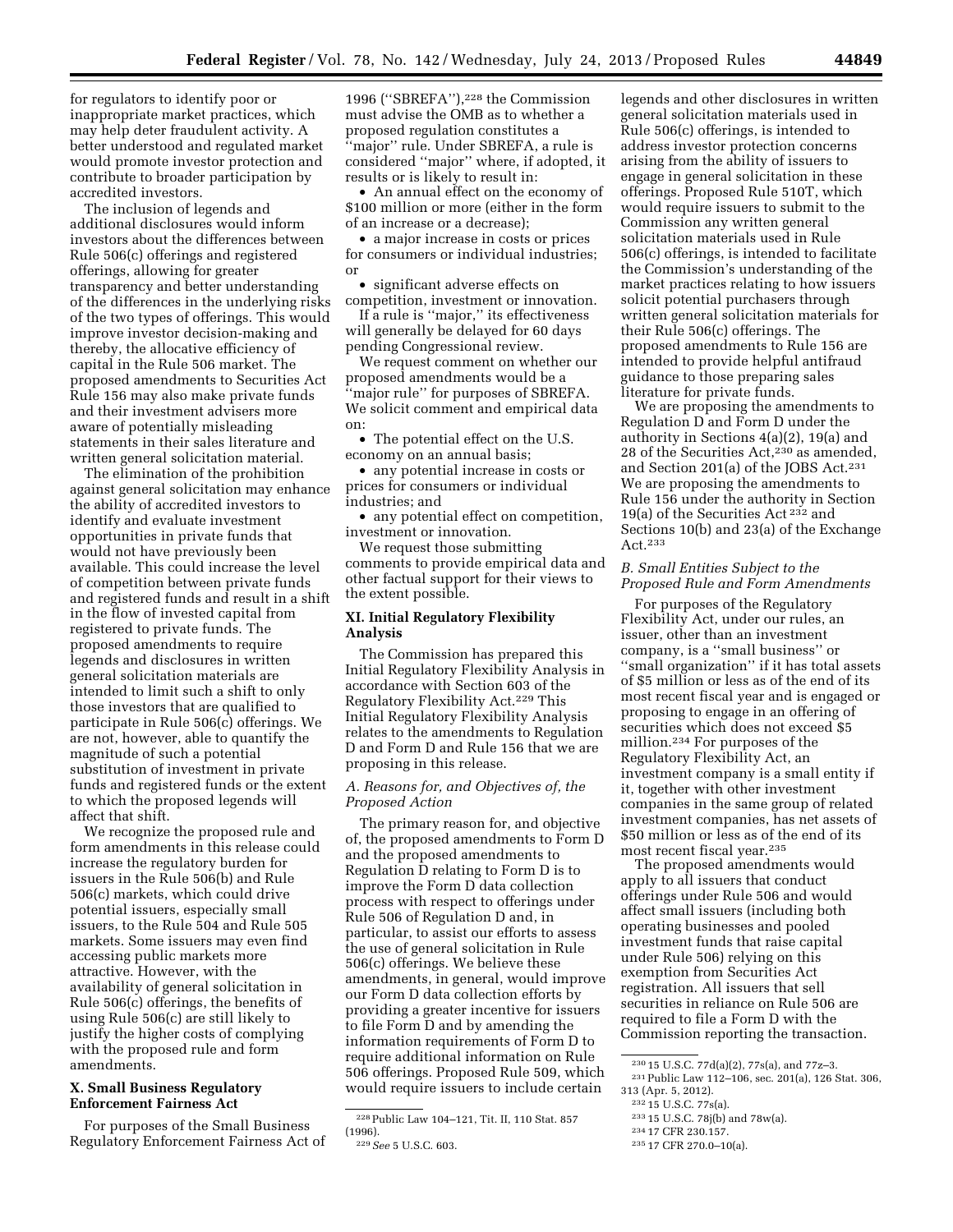For the year ended December 31, 2012, 16,067 issuers made 18,187 new Form D filings, of which 15,208 issuers relied on the Rule 506 exemption. Based on information reported by issuers on Form D, there were 3,958 small issuers <sup>236</sup> relying on the Rule 506 exemption in 2012. This number likely underestimates the actual number of small issuers relying on the Rule 506 exemption, however, because over 50% of issuers declined to report their size. The proposed amendments to Rule 156 would apply to all private funds.

# *C. Projected Reporting, Recordkeeping and Other Compliance Requirements*

The proposed amendments to Regulation D and Form D would impose certain reporting and compliance requirements on issuers that conduct Rule 506 offerings. The proposed amendment to disqualify an issuer from relying on the Rule 506 exemption if the issuer, or any predecessor or affiliate of the issuer, did not comply, within the last five years, with Form D filing requirements in a Rule 506 offering would not add a new reporting, recordkeeping or other compliance requirement because the filing of Form D is currently a requirement of Regulation D. The proposed amendments to Regulation D to require an Advance Form D filing for Rule 506(c) offerings, a closing Form D amendment for Rule 506 offerings, temporary submission of written general solicitation materials used in Rule 506(c) offerings, prescribed legends and disclosure in written general solicitation materials used in Rule 506(c) offerings, as well as the proposed amendments to Form D to require additional information, would, however, impose additional reporting and compliance requirements on issuers that conduct offerings under Rule 506 and, to a much lesser extent, offerings under Rule 504, Rule 505 and Section 4(a)(5). We expect that small entities would incur additional initial and ongoing costs related to complying with these requirements. Initial costs include those associated with preparing the first Form D filing that includes the required additional information in Form D, preparing legends and disclosures to be included in written general solicitation materials for Rule 506(c) offerings and submitting such materials to the Commission prior to the date of first use. Ongoing costs include the

additional costs arising from providing this additional information in each subsequent filing of a Form D or Form D amendment when required, including the prescribed legends in written general solicitation materials, submitting updated or new written general solicitation materials to the Commission and submitting Advance Form D filings for Rule 506(c) offerings and closing amendments to Form D for Rule 506 offerings. The proposed amendments to Rule 156 may cause small entities to incur some costs in reviewing their sales literature for consistency with the interpretative guidance set forth in Rule 156, but we do not expect these costs to be significant.

# *D. Duplicative, Overlapping or Conflicting Federal Rules*

The Commission believes that the proposed amendments would not duplicate, overlap or conflict with other federal rules.

# *E. Significant Alternatives*

The Regulatory Flexibility Act directs us to consider significant alternatives that would accomplish the stated objectives of our amendments, while minimizing any significant adverse impact on small entities. In connection with the proposed amendments, we considered several alternatives, including the following:

• Establishing different compliance or reporting requirements or timetables that take into account the resources available to small entities;

• further clarifying, consolidating or simplifying the proposed requirements;

• using performance rather than design standards; and

• providing an exemption from the proposed requirements, or any part of them, for small entities.

The Commission is not proposing the establishment of different compliance or reporting requirements or timetables for the rules, as proposed, for small entities. The Commission believes that, as to small entities, differing compliance, reporting or timetable requirements, a partial or complete exemption from the proposed requirements or the use of performance rather than design standards would be inappropriate because these approaches would detract from the completeness and uniformity of the Form D dataset and, as a result, reduce the expected benefits of more consistent submission of Rule 506 information and improved collection of data for Commission enforcement and rulemaking efforts. We believe that the proposed amendments to Rule 156 should apply to all private funds,

regardless of size. The Commission solicits comment, however, on whether differing compliance, reporting or timetable requirements, a partial or complete exemption, or the use of performance rather than design standards would be consistent with the main goal of improving the Form D data collection process with respect to Rule 506 offerings.

# *F. General Request for Comment*

The Commission is soliciting comments regarding this analysis. In particular, the Commission requests comment regarding:

• The number of small entities that may be affected by the proposed amendments;

• the existence or nature of the potential impact of the proposed amendments on small entities as discussed in this analysis, as well as any effects that have not been discussed; and

• how to quantify the impact of the proposed amendments.

The Commission asks those submitting comments to describe the nature of any impact and to provide empirical data to support the nature and extent of the impact. These comments will be considered in the preparation of the Final Regulatory Flexibility Analysis, if the proposed amendments are adopted, and will be placed in the same public file as comments on the proposed amendments themselves.

### **XII. Statutory Authority and Text of Proposed Rule and Form Amendments**

The Form D and Regulation D amendments contained in this release are being proposed under the authority set forth in Sections 4(a)(2), 19(a) and 28 of the Securities Act, as amended, and Section 201(a) of the JOBS Act. The amendments to Rule 156 contained in this release are being proposed under the authority set forth in Section 19(a) of the Securities Act and Sections 10(b) and 23(a) of the Exchange Act.

# **List of Subjects in 17 CFR Parts 230 and 239**

Reporting and recordkeeping requirements, Securities. Advertising, Investment companies, Securities.

For the reasons set out above, the Commission proposes to amend Title 17, chapter II of the Code of Federal Regulations, as follows:

# **PART 230—GENERAL RULES AND REGULATIONS, SECURITIES ACT OF 1933**

■ 1. The general authority citation for Part 230 is revised to read as follows:

<sup>236</sup>Of this number, 3,627 of these issuers are not investment companies, and 331 are investment companies. We also note that issuers that are not investment companies disclose only revenues on Form D, and not total assets. Hence, we use the amount of revenues as a measure of issuer size.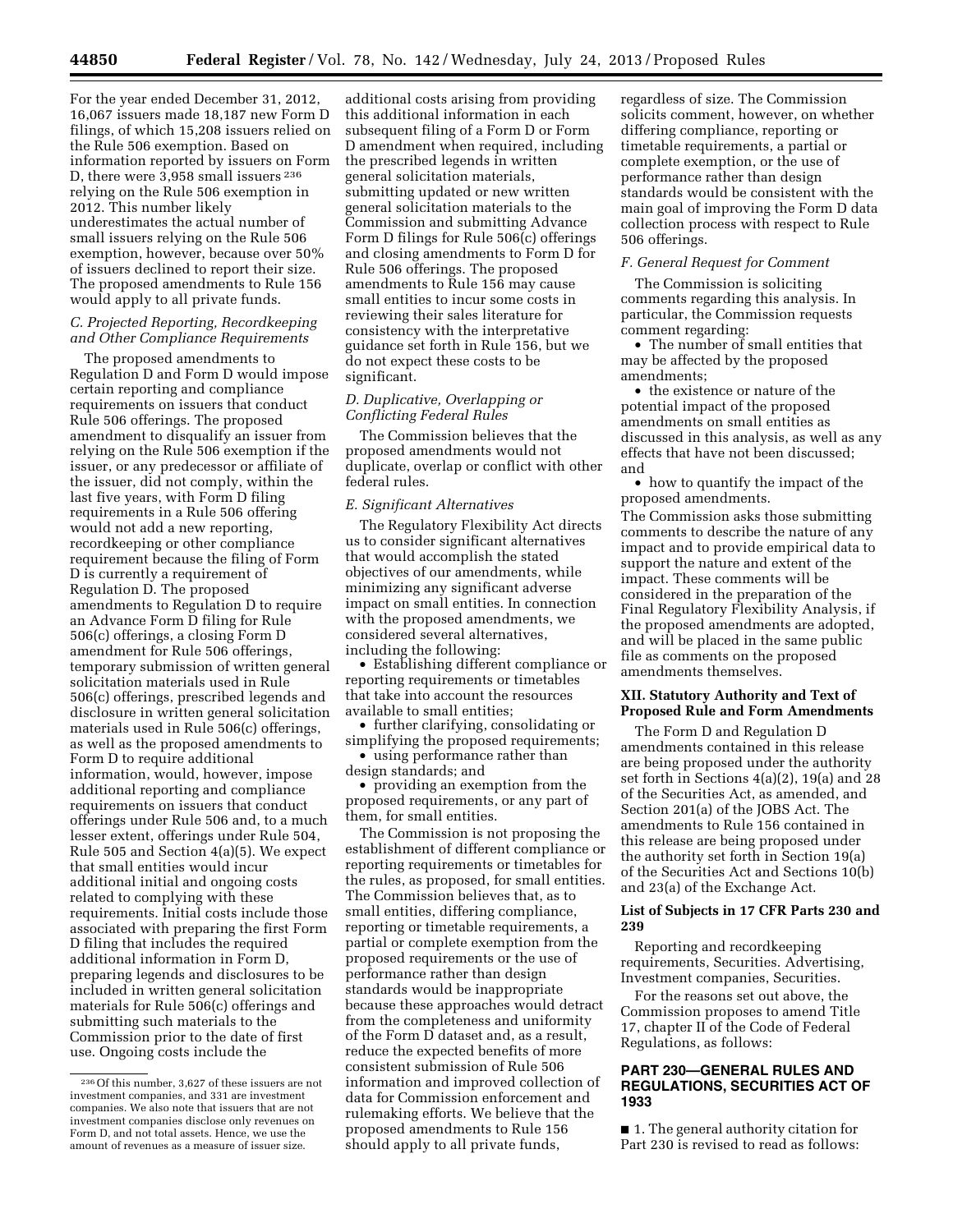**Authority:** 15 U.S.C. 77b, 77b note, 77c, 77d, 77f, 77g, 77h, 77j, 77r, 77s, 77z–3, 77sss, 78c, 78d, 78j, 78*l,* 78m, 78n, 78*o*, 78*o*–7 note, 78t, 78w, 78*ll* (d), 78mm, 80a–8, 80a–24, 80a–28, 80a–29, 80a–30, and 80a–37, and Pub. L. No. 112–106, sec. 201(a), 126 Stat. 313 (2012), unless otherwise noted.

\* \* \* \* \*

■ 2. Amend § 230.156 by:

■ a. Revising the heading

■ b. In paragraph (a), adding the phrase ''or a private fund'' at the end of the first sentence.

■ c. Revising paragraphs (b)(3)

introductory text, (b)(3)(ii) and (c); and ■ d. Adding paragraph (d).

The revisions and addition read as follows:

# **§ 230.156 Investment company and private fund sales literature.**

 $(a) * * * *$  $(b) * * * *$ 

(3) A statement involving a material fact about the characteristics or attributes of an investment company or a private fund could be misleading because of:

 $(i) * *$ 

(ii) Exaggerated or unsubstantiated claims about management skill or techniques, characteristics of the investment company or the private fund or an investment in securities issued by such entity, services, security of investment or funds, effects of government supervision, or other attributes; and

\* \* \* \* \*

(c) For purposes of this section, the term sales literature shall be deemed to include any communication (whether in writing, by radio, or by television) used by any person to offer to sell or induce the sale of securities of any investment company or private fund. Communications between issuers, underwriters and dealers are included in this definition of sales literature if such communications, or the information contained therein, can be reasonably expected to be communicated to prospective investors in the offer or sale of securities or are designed to be employed in either written or oral form in the offer or sale of securities.

(d) For purposes of this section, the term private fund means an issuer that would be an investment company, as defined in section 3 of the Investment Company Act of 1940 (15 U.S.C. 80a–3), but for section  $3(c)(1)$  or  $3(c)(7)$  of that Act (15. U.S.C. 80a–3(c)(1) or 80a–  $3(c)(7)$ ).

■ 3. Amend § 230.503 by:

■ a. Redesignating paragraphs (a)(1),  $(a)(2)$ ,  $(a)(3)$  and  $(a)(4)$  as paragraphs (a)(2), (a)(3), (a)(4) and (a)(6), respectively;

■ b. Adding new paragraphs (a)(1) and (a)(5);

■ c. Revising newly redesignated paragraph (a)(2);

■ d. Removing "and" in newly

redesignated paragraph (a)(4)(ii)(I);

■ e. Removing the period and adding in its place '';'' in newly redesignated

paragraph (a)(4)(iii); and

 $\bullet$  f. Adding new paragraphs (a)(4)(iv) and  $(a)(4)(v)$ .

The revisions and additions read as follows:

### **§ 230.503 Filing of notice of sales.**

(a) *When notice of sales on Form D is required and permitted to be filed.* (1) An issuer that intends to offer or sell securities in reliance on § 230.506(c), and has not previously filed a notice under paragraph (a)(2) of this section of such intended offering in reliance on § 230.506(c), must file with the Commission, no later than 15 calendar days prior to the first use of general solicitation or general advertising for such offering, a notice of sales containing the following information required by Form D (17 CFR 239.500) for such offering:

(i) The issuer's identity (Item 1); (ii) Principal place of business and contact information (Item 2);

(iii) Related persons (Item 3);

(iv) Industry group (Item 4);

(v) Federal exemptions and exclusions claimed (Item 6);

(vi) Type of filing (Item 7);

(vii) Type(s) of Securities Offered (Item 9);

(viii) Business combination transaction (Item 10);

(ix) Sales compensation (Item 12); and

(x) Use of proceeds (Item 16).

(2) An issuer offering or selling securities in reliance on § 230.504, § 230.505, or § 230.506 (other than an issuer that has previously filed a notice for such offering under paragraph (a)(1) of this section) must file with the Commission a notice of sales containing the information required by Form D (17 CFR 239.500) for each new offering of securities no later than 15 calendar days after the first sale of securities in the offering.

\* \* \* \* \* (4) \* \* \*

(iv) To contain the information required by Form D for such offering of securities in reliance on § 230.506(c), if the issuer is offering or selling securities in reliance on § 230.506(c) and has previously filed the notice under paragraph (a)(1) of this section, no later than 15 calendar days after the first sale of securities in the offering; and

(v) Not later than 30 calendar days after the termination of an offering

conducted in reliance on § 230.506, unless all the information that would be included in such amendment is included in a notice previously filed under this paragraph (a) and such notice indicated that it was the closing amendment to the Form D.

(5) Where the end of a period specified for filing under paragraph (a)(1), (a)(2), (a)(4)(iv) or (a)(4)(v) of this section falls on a Saturday, Sunday or holiday, the due date for such filing would be the first business day following.

\* \* \* \* \*

■ 4. Amend § 230.507 by:

■ a. Redesignating paragraph (b) as paragraph (c);

■ b. Revising paragraph (a);

■ c. Adding new paragraph (b); and ■ d. In newly redesignated paragraph (c), removing the words ''Paragraph (a)'' and adding in their place ''Paragraphs

(a) and (b)''. The revision and addition read as follows:

### **§ 230.507 Disqualifying provision relating to exemptions under §§ 230.504, 230.505 and 230.506.**

(a) No exemption under § 230.504, § 230.505 or § 230.506 shall be available for an issuer if such issuer, or any of its predecessors or affiliates, has been subject to any order, judgment, or decree of any court of competent jurisdiction temporarily, preliminary or permanently enjoining such person for failure to comply with § 230.503. No exemption under § 230.506 shall be available for an issuer if such issuer, any of its predecessors or affiliates have been subject to any order, judgment, or decree of any court of competent jurisdiction temporarily, preliminary or permanently enjoining such person for failure to comply with § 230.509 or § 230.510T.

(b) (1) No exemption under § 230.506 shall be available for an issuer if such issuer, or any of its predecessors or affiliates, has, within the five preceding years, failed to comply with the requirements of § 230.503 in connection with an offering conducted in reliance on § 230.506, except that such exemption shall be available for offers and sales in connection with offerings that commenced before the failure to comply occurred. In determining compliance with § 230.503 for purposes of this paragraph (b)(1), a notice on Form D (§ 239.500) or amendment thereto will be deemed timely if it is filed not later than 30 calendar days after the date specified for such filing in § 230.503, unless the issuer previously failed to comply with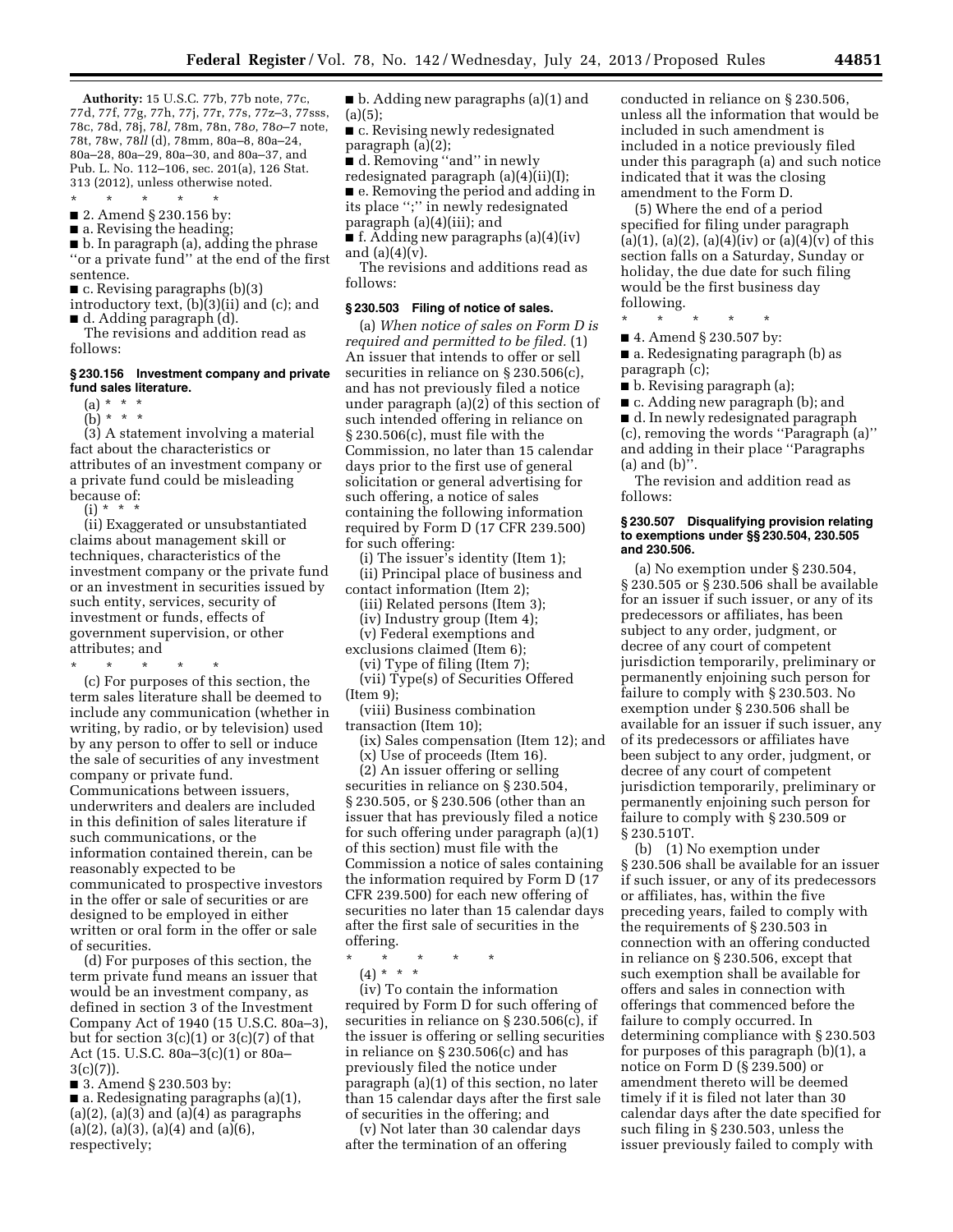such a filing deadline in connection with the same offering.

(2) One year after the filing by the issuer and such predecessor(s) and affiliate(s), as the case may be, of all notices on Form D (§ 239.500) and amendments thereto required under § 230.503 in connection with each offering conducted in reliance on § 230.506 that has not been terminated, and of the closing amendment required under  $\S 230.503(a)(4)(v)$  with respect to each previous offering conducted in reliance on § 230.506 within the five preceding years that has been terminated, the issuer shall be permitted to rely on the exemption under § 230.506.

(3) For purposes of paragraph (b)(1) of this section, failures to comply with § 230.503 that occurred before [effective date of final rule] shall be disregarded. \* \* \* \* \*

5. Add § 230.509 to read as follows:

### **§ 230.509 Required legends and other disclosures.**

(a) *Required legends.* An issuer shall include, in a prominent manner, the following legends in any written communication that constitutes a general solicitation or general advertising in any offering conducted in reliance on § 230.506(c):

(1) The securities may be sold only to ''accredited investors,'' which for natural persons are investors who meet certain minimum annual income or net worth thresholds;

(2) The securities are being offered in reliance on an exemption from the registration requirements of the Securities Act and are not required to comply with specific disclosure requirements that apply to registration under the Securities Act;

(3) The Commission has not passed upon the merits of or given its approval to the securities, the terms of the offering, or the accuracy or completeness of any offering materials;

(4) The securities are subject to legal restrictions on transfer and resale and investors should not assume they will be able to resell their securities; and

(5) Investing in securities involves risk, and investors should be able to bear the loss of their investment.

(b) *Additional legend for private funds.* If the issuer is a private fund, the issuer shall include, in a prominent manner, in any written communication that constitutes a general solicitation or general advertising in any offering conducted in reliance on this § 230.506(c), a legend disclosing that the securities offered are not subject to the protections of the Investment Company Act.

(c) *Required disclosure for performance data of private funds.* If the issuer is a private fund and includes performance data in any written communication that constitutes a general solicitation or general advertising in any offering conducted in reliance on this § 230.506(c):

(1) The private fund shall include in such written communication a legend disclosing that the performance data represents past performance; that past performance does not guarantee future results; that current performance may be lower or higher than the performance data presented; that the private fund is not required by law to follow any standard methodology when calculating and representing performance data; and that the performance of the private fund may not be directly comparable to the performance of other funds. The legend should also identify either a telephone number or a Web site where an investor may obtain current performance data.

(2) All performance data must be as of the most recent practicable date considering the type of private fund and the media through which the data will be conveyed, and the private fund must disclose the period for which performance is presented.

(3) If the performance presentation does not include the deduction of fees and expenses, the private fund must disclose that the presentation does not reflect the deduction of fees and expenses and that if such fees and expenses had been deducted, performance may be lower than presented.

**Note to § 230.509:** A private fund is an issuer that would be an investment company, as defined in section 3 of the Investment Company Act of 1940 (15 U.S.C. 80a–3), but for section 3(c)(1) or 3(c)(7) (15 U.S.C. 80a– 3(c)(1) or 80a–3(c)(7)) of that Act. If applicable, a private fund may modify the required legend to reflect any higher minimum requirements to purchase in the offering, such as for qualified clients, as defined in  $\S 275.205 - 3(d)(1)$  of this chapter, and qualified purchasers, as defined in section 2(a)(51) of the Investment Company Act of 1940 (15 U.S.C. 80a–2(a)(51)) and the rules thereunder.

 $\blacksquare$  6. Add § 230.510T to read as follows:

### **§ 230.510T Submission of written general solicitation materials.**

(a) An issuer shall submit to the Commission any written communication that constitutes a general solicitation or general advertising in any offering conducted in reliance on § 230.506(c) no later than the date of first use. The communication shall be submitted using the intake page designated on the Commission's Web

site for the submission of such materials.

(b) This temporary rule shall expire and no longer be effective on [ ].

# **PART 239—FORMS PRESCRIBED UNDER THE SECURITIES ACT OF 1933**

■ 7. The authority citation for Part 239 continues to read, in part, as follows:

**Authority:** 15 U.S.C. 77f, 77g, 77h, 77j, 77s, 77z–2, 77z–3, 77sss, 78c, 78*l,* 78m, 78n, 78 *o*(d), 78*o*–7 note, 78u–5, 78w(a), 78*ll,*  78mm, 80a–2(a), 80a–3, 80a–8, 80a–9, 80a– 10, 80a–13, 80a–24, 80a–26, 80a–29, 80a–30, and 80a–37, unless otherwise noted. \* \* \* \* \*

■ 8. Amend Form D (referenced in § 239.500) by:

- a. Revising Item 2;
- b. Revising Item 3;
- c. Revising Item 4;

■ d. In Item 5, in the first column, removing the phrase ''Decline to Disclose'' after ''Over \$100,000,000'' and adding in its place ''Not Available to Public,'' and in the second column removing the phrase ''Decline to Disclose'' after ''Over \$100,000,000'' and adding in its place ''Not Available to Public'';

■ e. In Item 7, adding a check box that reads ''Advance Notice—Rule 506(c) Offering'' and the word ''OR'' before ''New Notice'' and adding the word ''OR'' after ''Amendment'' and adding a check box that reads ''Closing Amendment—Rule 506 Offering'' after the word ''OR''; and

■ f. Revising Item 9;

- g. Revising Item 14;
- h. Revising Item 16;

■ i. Adding Items 17 through 22 to Form D; and

■ **j.** Revising the instruction "When to file:" and the instructions to Items 2, 3, 4, 5, 7, 9, 14 and 16, and adding instructions to Items 17 through 22 to the General Instructions to Form D.

The revisions and additions read as follows:

**Note:** The text of Form D does not, and the amendments will not, appear in the Code of Federal Regulations.

### **§ 239.500 Form D, notice of sales of securities under Regulation D and section 4(5) of the Securities Act of 1933.**

\* \* \* \* \* Form D Notice of Exempt Offerings of Securities

\* \* \* \* \*

Item 2. \* \* \* \*

Issuer's publicly accessible Web site address, if any:  $\frac{1}{\pi}$ 

\* \* \* \* \*

```
Item 3. * * *
```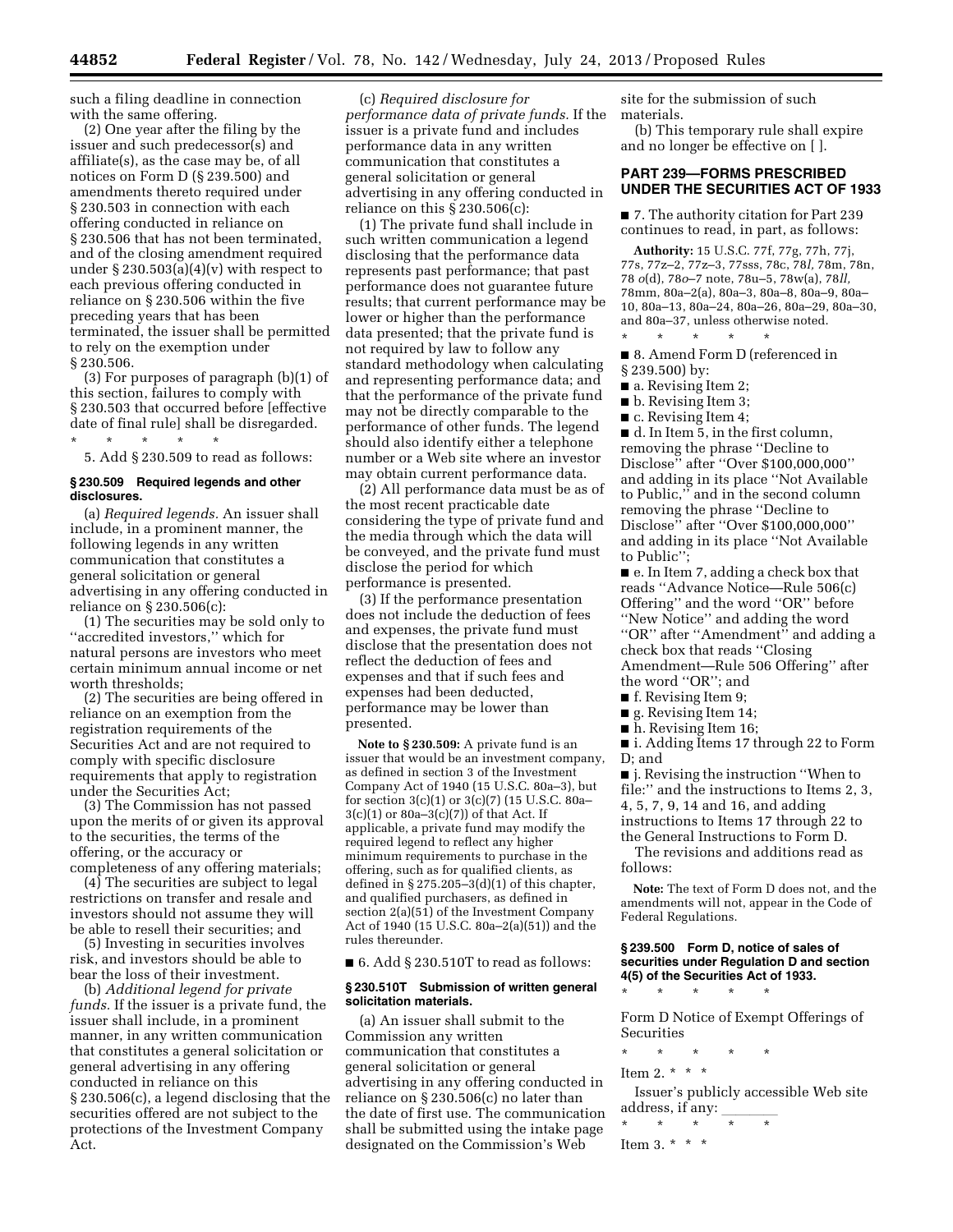Relationship(s): \* \* \* [ ] Controlling Person (for Rule 506(c) offerings only)

Item 4.  $* * * *$ 

\* \* \* \* \*

Clarification of Response (if Other):

 $\overline{\phantom{a}}$ \* \* \* \* \*

Item 9. \* \* \*

Trading Symbol for the Offered Securities, if any:

Generally Available Security Identifier Number for the Offered Securities, if any:

 $\star$   $\star$ 

Item 14. \* \* \*

| For offerings under Rule 506 only: | Natural Persons | Legal Entities |
|------------------------------------|-----------------|----------------|
|                                    |                 |                |

\* \* \* \* \* Item 16. \* \* \*

*Issuers That Are Not Pooled Investment Funds—Offerings Under Rule 506* 

What fraction of offering proceeds was or will be used to repurchase/retire existing securities:

[ ] None

 $\lceil$  ] Less than 10%

[ ] 10–25%

 $[$   $]$  25–50%

[ ] More than 50%

What fraction of offering proceeds was or will be used to pay offering expenses:

- [ ] None
- [] Less than  $10\%$
- $[$  | 10–25%
- [ ] 25–50%
- [ ] More than 50%

What fraction of offering proceeds was or will be used to acquire assets, otherwise than in the ordinary course of business:

- [ ] None
- $\lceil$  ] Less than 10%
- [ ] 10–25%
- [ ] 25–50%
- [ ] More than 50%

What fraction of offering proceeds was or will be used to finance acquisitions of other businesses:

- [ ] None
- [ ] Less than 10%
- [ ] 10–25%
- [ ] 25–50%
- [ ] More than 50%

What fraction of offering proceeds was or will be used for working capital:

- [ ] None
- $\lceil$  ] Less than 10%
- [ ] 10–25%
- [ ] 25–50%
- [ ] More than 50%

What fraction of offering proceeds was or will be used to discharge indebtedness:

- [ ] None
- [ ] Less than 10%
- [ ] 10–25%
- $[$  | 25–50%
- [ ] More than 50%

Item 17. *Offerings Under Rule 506: Specify the Number of Purchasers Who Qualified as Accredited Investors on the Basis of* 

- [ ] Income
- [ ] Net worth

[] Director, executive officer or general partner of issuer or its general partner [ ] Other basis

Item 18. *Offerings Under Rule 506: National Securities Exchange or Alternative Trading System* 

If the issuer's securities are traded on a national securities exchange, alternative trading system or any other organized trading venue, the name of such trading venue

If a class of the issuer's securities is registered under the Securities Exchange Act of 1934, the SEC file number for such class of securities

Check this box  $[]$  if the securities being offered in reliance on Rule 506 are of the same class of securities or are convertible into or exercisable or exchangeable for such class of securities.

Item 19. *Offerings Under Rule 506: Filing of General Solicitation Materials with FINRA* 

If the issuer used a registered brokerdealer in connection with the offering, were general solicitation materials filed with the Financial Industry Regulatory Authority (FINRA)?

[ ] Yes [ ] No [ ] Not applicable

Item 20. *Offerings Under Rule 506: Name and SEC File Number of Investment Advisers* 

If the issuer is a pooled investment fund, the name and SEC file number for each registered investment adviser or

exempt reporting adviser that functions directly or indirectly as a promoter of

the issuer llllllllll Item 21. *Offerings Under Rule 506(c): Types of General Solicitation and General Advertising Used or To Be Used (check all that apply)* 

- [ ] Email
- [ ] Mass mailing
- [] Telephone solicitations
- [ ] Public Web site(s) or webcast(s). [Specify Web address(es):
- [ ] Broadcast media
- [ ] Print media
- [ ] Social media
- [] Other written communications [Specify: [Specify:\_\_\_\_\_\_\_\_\_\_\_\_\_\_\_]<br>[ ] Seminar(s)/meetings(s)
- 
- [] Other oral communications
- [ ] Not applicable

Item 22. *Offerings Under Rule 506(c): Methods Used or To Be Used to Verify That Purchasers Are Accredited Investors (check all that apply):* 

Non-exclusive List of Verification Methods in Rule 506(c)(2)(ii):

- [] Verification of natural person's **income** under Rule 506(c)(2)(ii)(A)
- [ ] Verification of natural person's net
- worth under Rule 506(c)(2)(ii)(B)
- [] Confirmation under Rule

506(c)(2)(ii)(C) by

- [ ] Registered broker-dealer
- [ ] SEC-registered investment adviser
- [] Certified public accountant
- [ ] Licensed attorney
- Verification Using Other Methods (check all that apply):
- [ ] Publicly available information
- [Specify: <u>\_\_\_\_\_\_\_\_\_]</u><br>[ ] Documentation provided by
- purchaser [Specify: www. [ ] Documentation provided by third
- parties [Specify: \_\_\_\_\_\_\_\_\_\_\_\_]<br>[ ] Reliance on verification by a third party other than a registered brokerdealer, registered investment adviser, certified public accountant, or licensed attorney [ ] Ouestionnaire
- [ ] Other (Specify:

\* \* \* \* \*

- 
-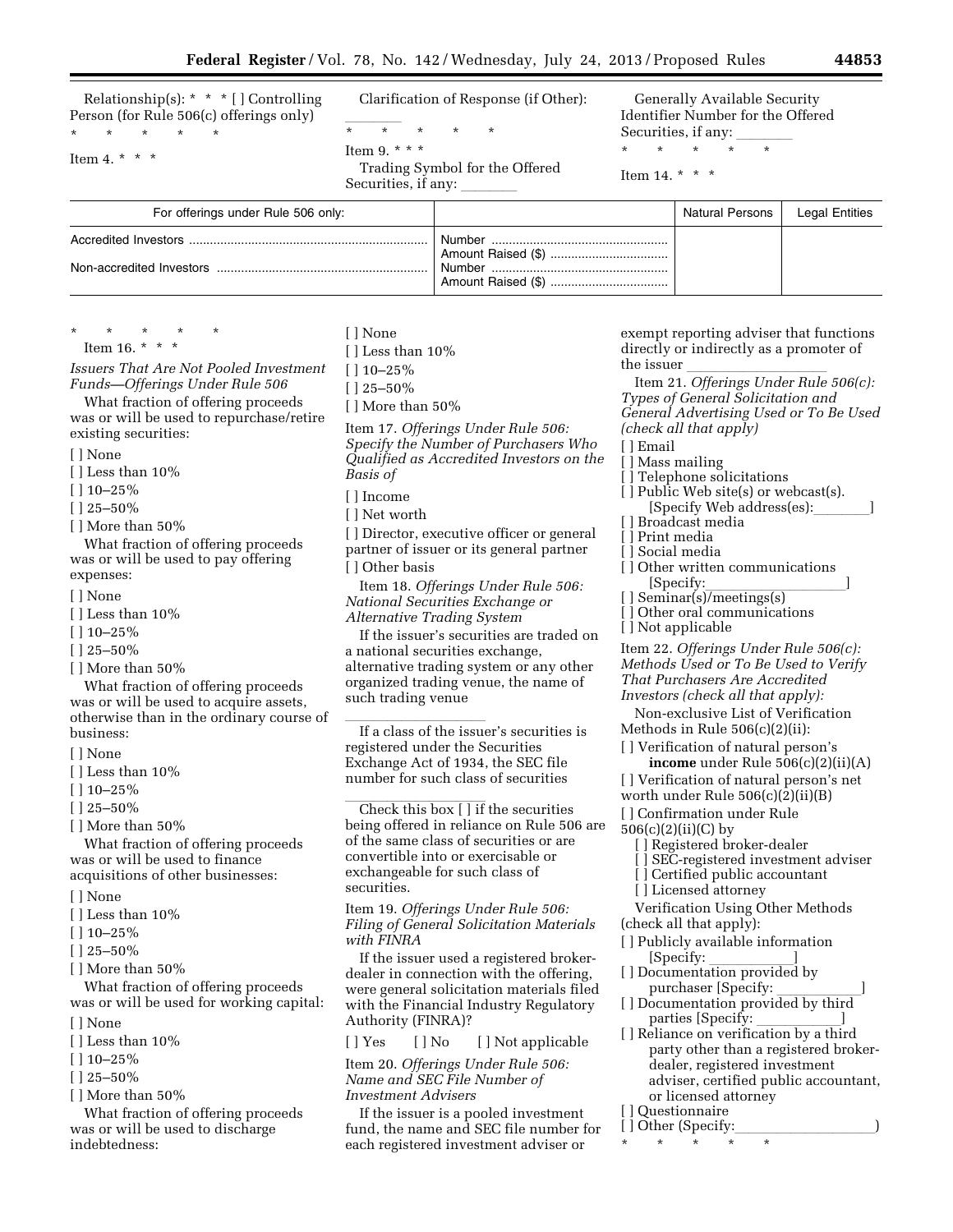General Instruction

- \* \* \*
- When to file:

Æ For offerings under Rule 504, Rule 505 and Rule 506(b) of Regulation D and Section 4(a)(5) of the Securities Act, an issuer must file a new notice with the SEC for each new offering of securities no later than 15 calendar days after the ''date of first sale'' of securities in the offering as explained in the Instruction to Item 7. For this purpose, the date of first sale is the date on which the first investor is irrevocably contractually committed to invest, which, depending on the terms and conditions of the contract, could be the date on which the issuer receives the investor's subscription agreement or check. An issuer may file the notice at any time before that if it has determined to make the offering. An issuer must file a new notice with each state that requires it at the time set by the state. For state filing information, go to *[www.NASAA.org.](http://www.NASAA.org)* A mandatory capital commitment call does not constitute a new offering, but is made under the original offering, so no new Form D filing is required.

 $W$  When an issuer intends to offer or sell securities under Rule 506(c) of Regulation D and has not previously filed a Form D for the offering, the issuer must file a new notice with the SEC for each new offering of securities no later than 15 calendar days prior to the first use of general solicitation or general advertising for the offering. The advance Form D is required to include the following information for such offering: the issuer's identity (Item 1), principal place of business and contact information (Item 2), related persons (Item 3), industry group (Item 4), federal exemptions and exclusions claimed (Item 6), type of filing (Item 7), type(s) of securities offered (Item 9), business combination transaction (Item 10), sales compensation (Item 12), and use of proceeds (Item 16). The information under Item 9 and Item 12 is required only to the extent that the information is known at the time of the filing of the advance Form D.

\* \* \* \* \* Æ An issuer must file an amendment to a previously filed notice for an offering:

- —to provide the information required by Form D for each new offering of securities in reliance on Rule 506(c) no later than 15 calendar days after the first sale of securities in the offering;
- —to correct a material mistake of fact or error in the previously filed notice, as soon as practicable after discovery of the mistake or error;

—to reflect a change in the information provided in the previously filed notice, except as provided below, as soon as practicable after the change; —annually, on or before the first anniversary of the most recent previously filed notice, if the offering is continuing at that time; and —not later than 30 calendar days after termination of an offering conducted in reliance on Rule 506, unless a previously filed Form D amendment for such issuer with respect to the same offering includes the information that would have been disclosed in the amendment following termination of such offering and such previously filed amendment indicates that it is the closing amendment to the Form D for the offering.

\* \* \* \* \*

Item-by-Item Instructions

\* \* \* \* \* **Item 2. Principal Place of Business and Contact Information.** \* \* \*

Enter the issuer's publicly accessible Web site address, if any.

*Item 3. Related Persons.* Enter the full name and address of each person having the specified relationships with any issuer and identify each relationship:

• Each executive officer and director of the issuer and person performing similar functions (title alone is not determinative) for the issuer, such as the general and managing partners of partnerships and managing members of limited liability companies; and

• Each person who has functioned directly or indirectly as a promoter of the issuer within the past five years of first sale of securities or the date upon which the Form D filing was required to be made, whichever date is later.

• For offerings conducted in reliance on Rule 506(c) only, each person who directly or indirectly controls the issuer.

If necessary to prevent the information supplied from being misleading, also provide a clarification in the space provided.

Identify additional persons having the specified relationships by checking the box provided and attaching Item 3 continuation page(s).

**Item 4. Industry Group.** \* \* \*

If Other, provide a brief description of the issuer's industry group in the space provided.

**Item 5. Issuer Size**.

• **Revenue Range** (for issuers that do not specify ''Hedge Fund'' or ''Other Investment Fund'' in response to Item 4): Enter the revenue range of the issuer or of all the issuers together for the most recently completed fiscal year available, or, if not in existence for a fiscal year, revenue range to date. Domestic SEC

reporting companies should state revenues in accordance with Regulation S–X under the Securities Exchange Act of 1934. Domestic non-reporting companies should state revenues in accordance with U.S. Generally Accepted Accounting Principles (GAAP). Foreign issuers should calculate revenues in U.S. dollars and state them in accordance with U.S. GAAP, home country GAAP or International Financial Reporting Standards. If the issuer(s) has not otherwise made information about its revenues publicly available (for example, in general solicitation materials for an offering conducted in reliance on Rule 506(c)) and otherwise uses reasonable efforts to maintain the confidentiality of such information, enter ''Not Available to Public.'' If the issuer's(s') business is intended to produce revenue but did not, enter ''No Revenues.'' If the business is not intended to produce revenue (for example, the business seeks asset appreciation only), enter ''Not Applicable.''

• **Aggregate Net Asset Value** (for issuers that specify ''Hedge Fund'' or ''Other Investment Fund'' in response to Item 4): Enter the aggregate net asset value range of the issuer or of all the issuers together as of the most recent practicable date. If the issuer(s) has not otherwise made information about its net asset value publicly available (for example, in general solicitation materials for an offering conducted in reliance on Rule 506(c)) and otherwise uses reasonable efforts to maintain the confidentiality of such information, enter "Not Available to Public."

\* \* \* \* \*

**Item 7. Type of Filing.** Indicate whether the issuer is filing a new notice, an advance notice for an offering in reliance on Rule 506(c), an amendment to a notice that was filed previously, or a closing amendment for an offering in reliance on Rule 506. If this is a new notice, enter the date of the first sale of securities in the offering or indicate that the first sale has ''Yet to Occur.'' For this purpose, the date of first sale is the date on which the first investor is irrevocably contractually committed to invest, which, depending on the terms and conditions of the contract, could be the date on which the issuer receives the investor's subscription agreement or check.

\* \* \* \* \*

**Item 9. Type(s) of Securities Offered.**  Select the appropriate type or types of securities offered as to which this notice is filed. State the trading symbol and general available security identifier,